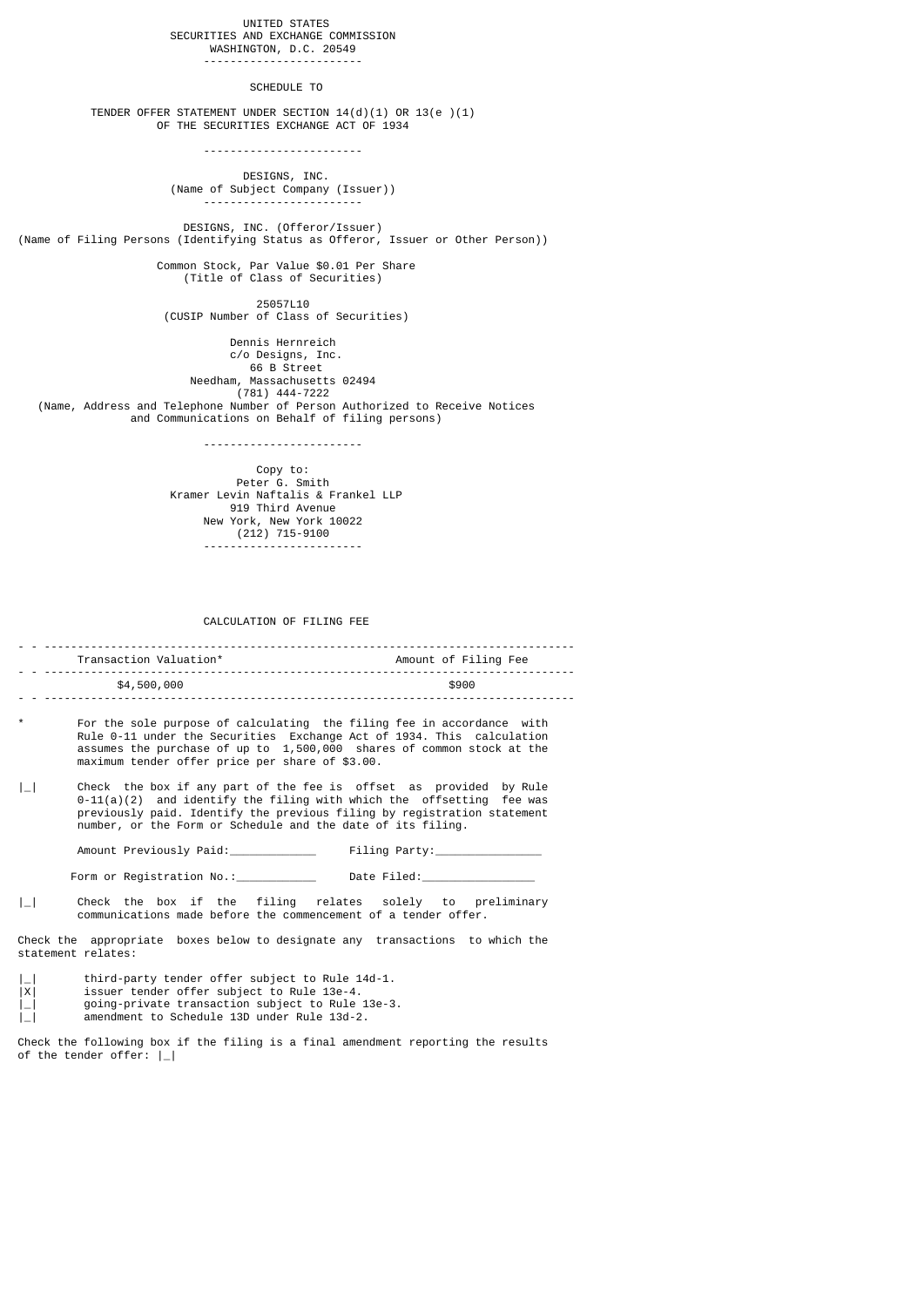#### ------------------------

 This Tender Offer Statement on Schedule TO relates to the tender offer by Designs, Inc., a Delaware corporation, to purchase shares of its common stock, par value \$0.01 per share. Designs, Inc. is offering to purchase up to 1,500,000 shares, or such lesser number of shares as are properly tendered and not properly withdrawn, at a price not greater than \$3.00 nor less than \$2.20 per share, net to the seller in cash. Designs, Inc.'s offer is being made upon the terms and subject to the conditions set forth in the Offer to Purchase dated November 14, 2000 and the related Letter of Transmittal which, as amended or supplemented from time to time, constitute the offer. This Tender Offer Statement on Schedule TO is intended to satisfy the requirements of Rule 13e-4(c)(2) of the Securities Exchange Act of 1934, as amended.

## ITEMS 1 THROUGH 11.

 The information in the Offer to Purchase and the related Letter of Transmittal, copies of which are filed herewith as Exhibits (a)(1)(A) and (a)(1)(B) hereto, respectively, is incorporated by reference in answer to Items 1 through 11 in this Tender Offer Statement on Schedule TO.

# ITEM 12. MATERIAL TO BE FILED AS EXHIBITS.

| 12.(a)(1)(B)<br>Form of Letter of Transmittal.<br>12.(a)(1)(C)<br>Form of Notice of Guaranteed Delivery.<br>12.(a)(1)(D)<br>Form of Letter from Designs, Inc. to Brokers, Dealers,<br>Commercial Banks, Trust Companies and Other Nominees.<br>Form of Letter from Brokers, Dealers, Commercial Banks, Trust<br>12.(a)(1)(E)<br>Companies and Other Nominees to Clients.<br>12.(a)(1)(F)<br>on Substitute Form W-9.<br>$12.(a)(2)-(4)$<br>Not applicable.<br>12.(a)(5)<br>Press Release issued by Designs, Inc. on November 15, 2000.<br>12.(b)<br>Not applicable.<br>12.(d)<br>Not applicable.<br>12.(e)<br>Not applicable.<br>Not applicable.<br>12.(9) | 12.(a)(1)(A) | Form of Offer to Purchase dated November 14, 2000.             |
|-----------------------------------------------------------------------------------------------------------------------------------------------------------------------------------------------------------------------------------------------------------------------------------------------------------------------------------------------------------------------------------------------------------------------------------------------------------------------------------------------------------------------------------------------------------------------------------------------------------------------------------------------------------|--------------|----------------------------------------------------------------|
|                                                                                                                                                                                                                                                                                                                                                                                                                                                                                                                                                                                                                                                           |              |                                                                |
|                                                                                                                                                                                                                                                                                                                                                                                                                                                                                                                                                                                                                                                           |              |                                                                |
|                                                                                                                                                                                                                                                                                                                                                                                                                                                                                                                                                                                                                                                           |              |                                                                |
|                                                                                                                                                                                                                                                                                                                                                                                                                                                                                                                                                                                                                                                           |              |                                                                |
|                                                                                                                                                                                                                                                                                                                                                                                                                                                                                                                                                                                                                                                           |              |                                                                |
|                                                                                                                                                                                                                                                                                                                                                                                                                                                                                                                                                                                                                                                           |              |                                                                |
|                                                                                                                                                                                                                                                                                                                                                                                                                                                                                                                                                                                                                                                           |              | Guidelines for Certification of Taxpayer Identification Number |
|                                                                                                                                                                                                                                                                                                                                                                                                                                                                                                                                                                                                                                                           |              |                                                                |
|                                                                                                                                                                                                                                                                                                                                                                                                                                                                                                                                                                                                                                                           |              |                                                                |
|                                                                                                                                                                                                                                                                                                                                                                                                                                                                                                                                                                                                                                                           |              |                                                                |
|                                                                                                                                                                                                                                                                                                                                                                                                                                                                                                                                                                                                                                                           |              |                                                                |
|                                                                                                                                                                                                                                                                                                                                                                                                                                                                                                                                                                                                                                                           |              |                                                                |
|                                                                                                                                                                                                                                                                                                                                                                                                                                                                                                                                                                                                                                                           |              |                                                                |
|                                                                                                                                                                                                                                                                                                                                                                                                                                                                                                                                                                                                                                                           |              |                                                                |
|                                                                                                                                                                                                                                                                                                                                                                                                                                                                                                                                                                                                                                                           |              |                                                                |

ITEM 13. INFORMATION REQUIRED BY SCHEDULE 13E-3.

Not applicable.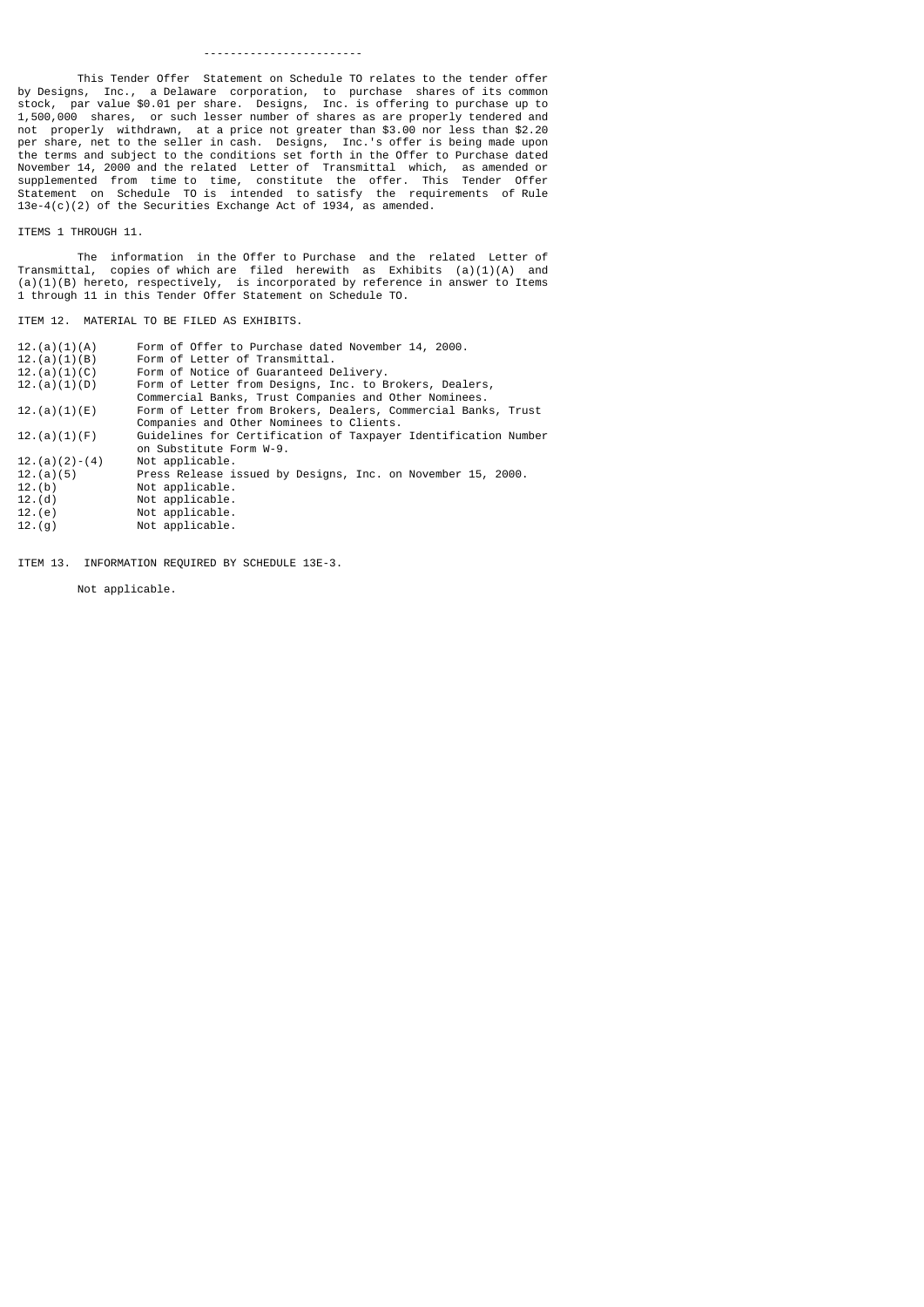After due inquiry and to the best of my knowledge and belief, I certify that the information set forth in this statement is true, complete and correct.

Dated: November 15, 2000

DESIGNS, INC.

By: /s/ DENNIS HERNREICH

--------------------------------

 Name: Dennis Hernreich Title: Senior Vice President and Chief Financial Officer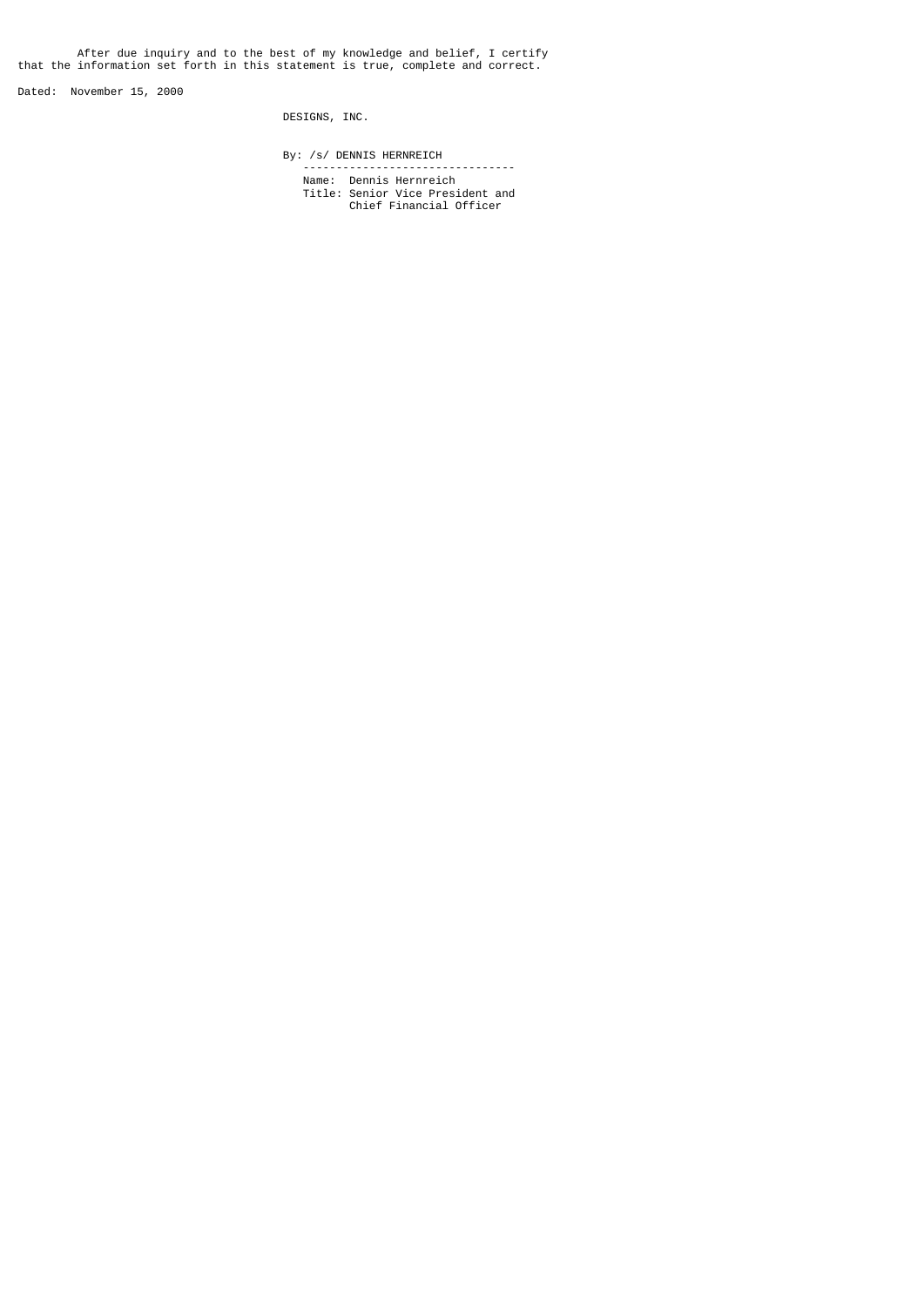## EXHIBIT INDEX

EXHIBIT NUMBER - - --------------

12.(e) Not applicable. 12.(g) Not applicable.

| 12.(a)(1)(A)    | Form of Offer to Purchase dated November 14, 2000.             |
|-----------------|----------------------------------------------------------------|
| 12.(a)(1)(B)    | Form of Letter of Transmittal.                                 |
| 12.(a)(1)(C)    | Form of Notice of Guaranteed Delivery.                         |
| 12.(a)(1)(D)    | Form of Letter from Designs, Inc. to Brokers, Dealers,         |
|                 | Commercial Banks, Trust Companies and Other Nominees.          |
| 12.(a)(1)(E)    | Form of Letter from Brokers, Dealers, Commercial Banks, Trust  |
|                 | Companies and Other Nominees to Clients.                       |
| 12.(a)(1)(F)    | Guidelines for Certification of Taxpayer Identification Number |
|                 | on Substitute Form W-9.                                        |
| $12.(a)(2)-(4)$ | Not applicable.                                                |
| 12.(a)(5)       | Press Release issued by Designs, Inc. on November 15, 2000.    |
| 12.(b)          | Not applicable.                                                |
| 12.(d)          | Not applicable.                                                |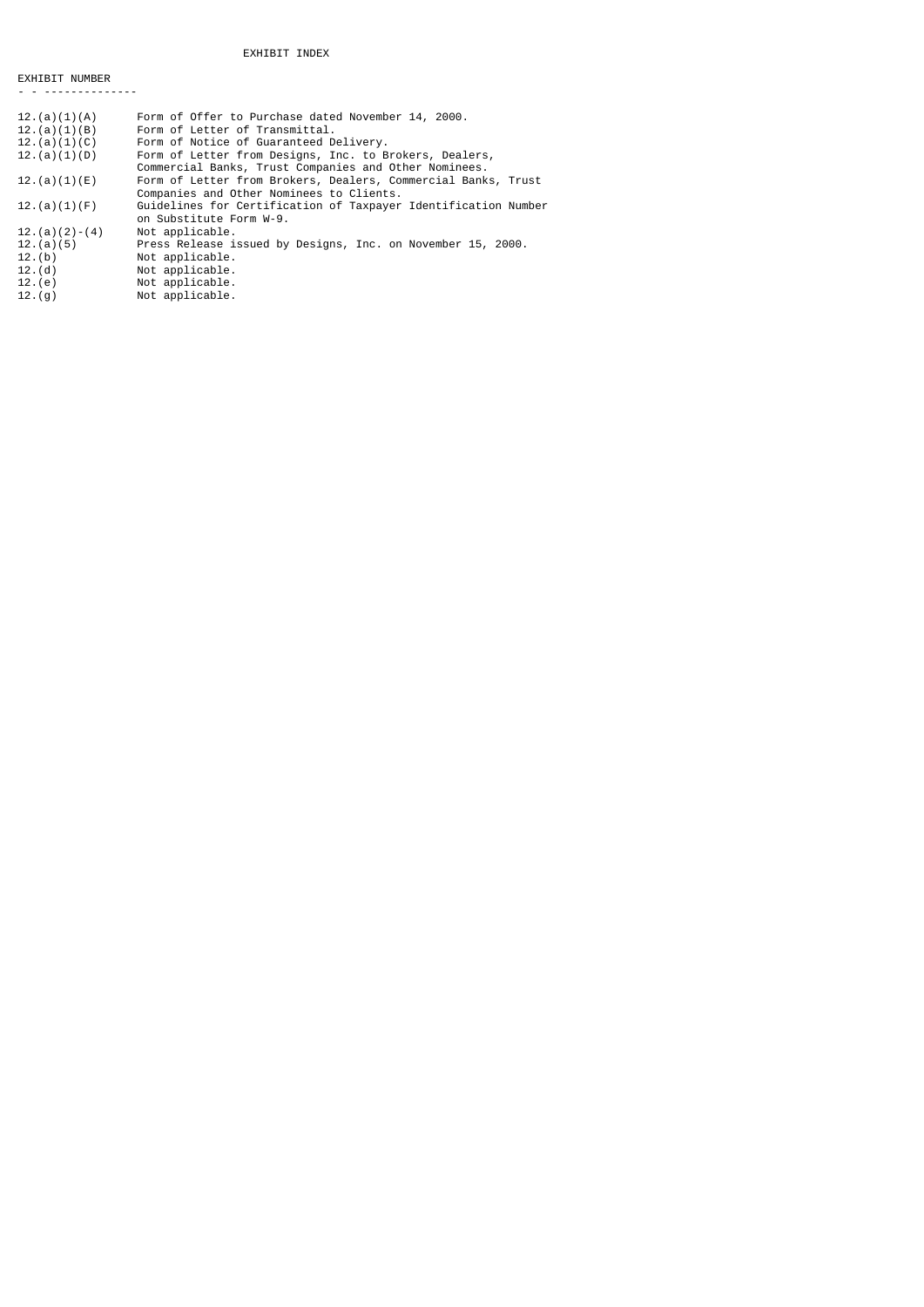## by

# DESIGNS, INC.

of the contract of the contract of the contract of the contract of the contract of the contract of the contract of the contract of the contract of the contract of the contract of the contract of the contract of the contrac Up to 1,500,000 Shares of Its Common Stock At a Purchase Price Not Greater Than \$3.00 Nor Less Than \$2.20 Per Share

- - ------------------------------------------------------------------------------ THE OFFER, PRORATION PERIOD AND WITHDRAWAL RIGHTS EXPIRE AT 5:00 P.M., EASTERN TIME, ON THURSDAY, DECEMBER 14, 2000, UNLESS THE OFFER IS EXTENDED. - - ------------------------------------------------------------------------------

 Designs, Inc., a Delaware corporation, invites you to tender your shares of its common stock, par value \$0.01 per share, to Designs, Inc. at a price not greater than \$3.00 nor less than \$2.20 per share in cash, as specified by tendering stockholders, upon the terms and subject to the conditions set forth in this Offer to Purchase and the related Letter of Transmittal (which, as amended from time to time, together constitute the "offer").

 Designs, Inc. will, upon the terms and subject to the conditions of the offer, determine a single per share price (not greater than \$3.00 nor less than \$2.20 per share), net to the seller in cash (the "Purchase Price"), that it will pay for shares validly tendered and not withdrawn pursuant to the offer, taking into account the number of shares so tendered and the prices specified by tendering stockholders. Designs, Inc. will select the lowest Purchase Price that will allow it to buy 1,500,000 shares of its common stock validly tendered and not withdrawn pursuant to the offer (or such lesser number of shares as are validly tendered at prices not greater than \$3.00 nor less than \$2.20 per share). Designs, Inc. will pay the Purchase Price for all shares validly tendered at prices at or below the Purchase Price and not withdrawn, upon the terms and subject to the conditions of the offer, including the terms thereof relating to proration and conditional tenders. Designs, Inc. reserves the right, in its sole discretion, to purchase more than 1,500,000 shares pursuant to the offer, up to a maximum of 1,000,000 additional shares. Under applicable regulations of the Securities and Exchange Commission, up to an additional 315,639 shares, or 2% of the outstanding shares, may be purchased without amending or extending the offer. Shares tendered at prices in excess of the Purchase Price and shares not purchased because of proration or conditional tenders will be returned.

The offer is not conditioned on any minimum number of shares being<br>red. The offer is, however, subject to certain other conditions. See tendered. The offer is, however, subject to certain other conditions. Section 7.

 Designs, Inc. common stock is listed and traded on the Nasdaq National Market tier of The Nasdaq Stock Market under the symbol "DESI." On November 2, 2000, the last full trading day on the Nasdaq National Market prior to announcement of the offer, the closing per share sales price as reported on the Nasdaq National Market was \$2.3750. Designs, Inc. urges you to obtain current quotations of the market price of the shares. See Section 8.

 The Board of Directors of Designs, Inc. has approved the offer. However, you must make your own decision whether to tender your shares and, if so, how many shares to tender and the price or prices at which you are tendering your shares. Neither Designs, Inc. nor its Board of Directors makes any recommendation to any stockholder as to whether to tender or refrain from tendering shares. Directors, officers and employees of Designs, Inc. who own shares may participate in the offer on the same basis as Designs, Inc.'s other stockholders. Designs, Inc. has been advised that neither the directors or executive officers of Designs, Inc. nor Jewelcor Management Inc., the company's largest stockholder, intend to tender shares pursuant to the offer.

### -----------------------------

The date of this Offer to Purchase is November 14, 2000.

#### SUMMARY TERM SHEET

 This summary highlights the most material information from this Offer to Purchase. To understand the offer fully and for a more complete description of the terms of the offer, you should read carefully this entire Offer to Purchase and the related Letter of Transmittal. We have included section references to direct you to a more complete description of the topics in this summary.

| What securities is Designs, Inc.<br>offering to purchase?<br>(See Section 1.)                           | Designs, Inc. is offering to purchase<br>1,500,000 shares of its common stock or any<br>lesser number of shares that stockholders<br>properly tender in the offer. If more than<br>1,500,000 shares are tendered, all shares<br>tendered at or below the purchase price will<br>be purchased on a pro rata basis, except for<br>"odd lots" of less than 100 shares which will<br>be purchased on a priority basis. |
|---------------------------------------------------------------------------------------------------------|--------------------------------------------------------------------------------------------------------------------------------------------------------------------------------------------------------------------------------------------------------------------------------------------------------------------------------------------------------------------------------------------------------------------|
| How much will Designs, Inc. pay<br>me for my shares and in what<br>form of payment?<br>(See Section 5.) | Designs, Inc. is conducting the offer through<br>a procedure commonly called a modified "Dutch<br>Auction."                                                                                                                                                                                                                                                                                                        |
|                                                                                                         | o This procedure allows you to select the<br>price (in multiples of \$.10) within a<br>specified price range at which you are<br>willing to sell your shares. The price<br>range for this offer is \$2.20 to \$3.00 per                                                                                                                                                                                            |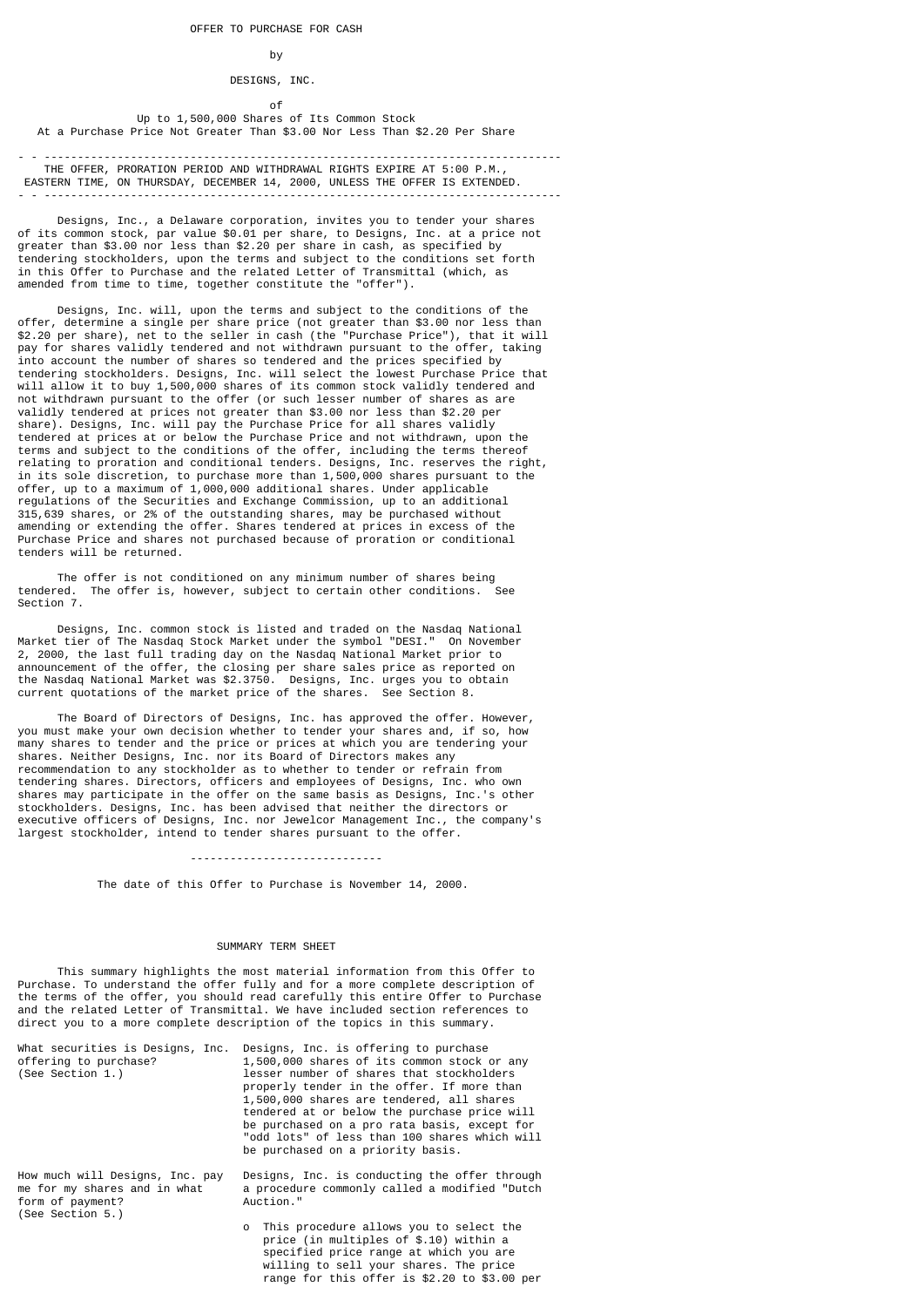share.

 o Designs, Inc. will determine the lowest single per share price within the price range that will allow it to purchase 1,500,000 shares, or if fewer shares are tendered, all shares tendered.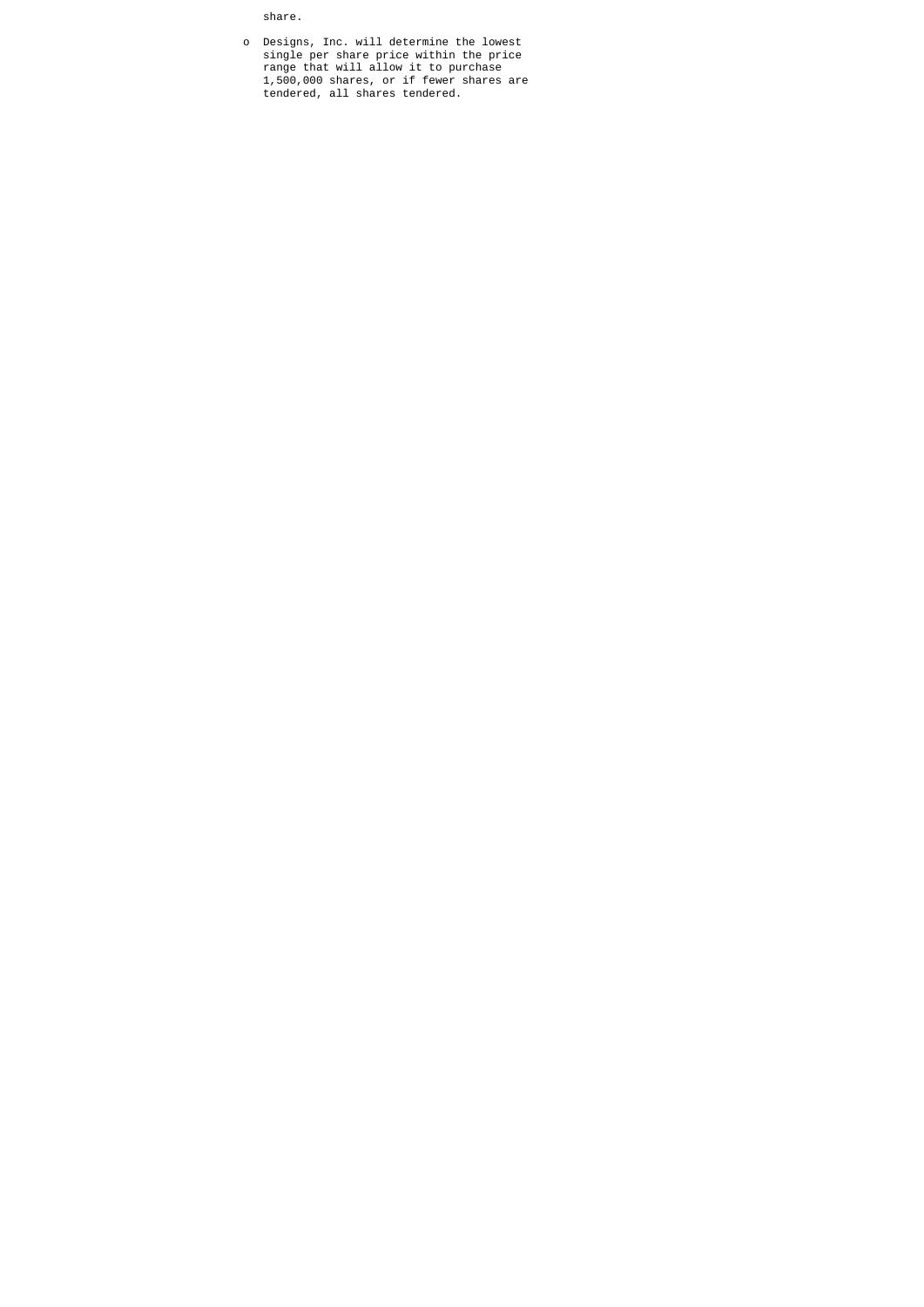be notified? (See Section 16.)

- o All shares purchased will be purchased at the same price, even if you have selected a lower price, but no shares will be purchased above the purchase price determined by Designs, Inc. (If Designs, Inc. determines to purchase up to 1,000,000 additional shares, those shares and the initial 1,500,000 shares will be purchased at the same price.)
- o If you wish to maximize the chance that your shares will be purchased, you should check the box in the section on the Letter of Transmittal indicating that you will accept the purchase price determined by Designs, Inc. under the terms of the offer. Note that this election could result in your shares being purchased at the minimum price of \$2.20 per share.
- o Stockholders whose shares are purchased in the offer will be paid the purchase price, net (that is, without reduction for brokerage commissions or solicitation fees) in cash, without interest, as soon as practicable after the expiration of the offer period. Under no circumstances will Designs, Inc. pay interest on the purchase price, including, but not limited to, by reason of any delay in making payment.
- Does Designs, Inc. have the o Designs, Inc. intends to obtain all of financial resources to pay me the funds required to purchase the sha financial resources to pay me the funds required to purchase the shares<br>for my shares? (See Section 11.) in this offer (a maximum of \$4,500,000 if in this offer (a maximum of  $$4,500,000$  if 1,500,000 shares are purchased at the potential maximum price of \$3.00), plus related expenses, from borrowings under its bank credit facility. Designs, Inc. has reached an agreement in principle with its bank lender to permit such borrowings, subject to definitive documentation. The credit facility is also expected to be sufficient to fund the potential purchase of up to an additional 1,000,000 shares if Designs, Inc. determines to do so.
- When does the tender offer on The offer expires Thursday, December expire? Can Designs, Inc. extend 14, 2000, at 5:00 p.m., Eastern time expire? Can Designs, Inc. extend 14, 2000, at 5:00 p.m., Eastern time, the offer, and if so, how will I unless it is extended by Designs, Inc unless it is extended by Designs, Inc.
	- o Designs, Inc. may extend the offer at any time.
- o Designs, Inc. cannot assure you that the offer will be extended or, if extended, for how long.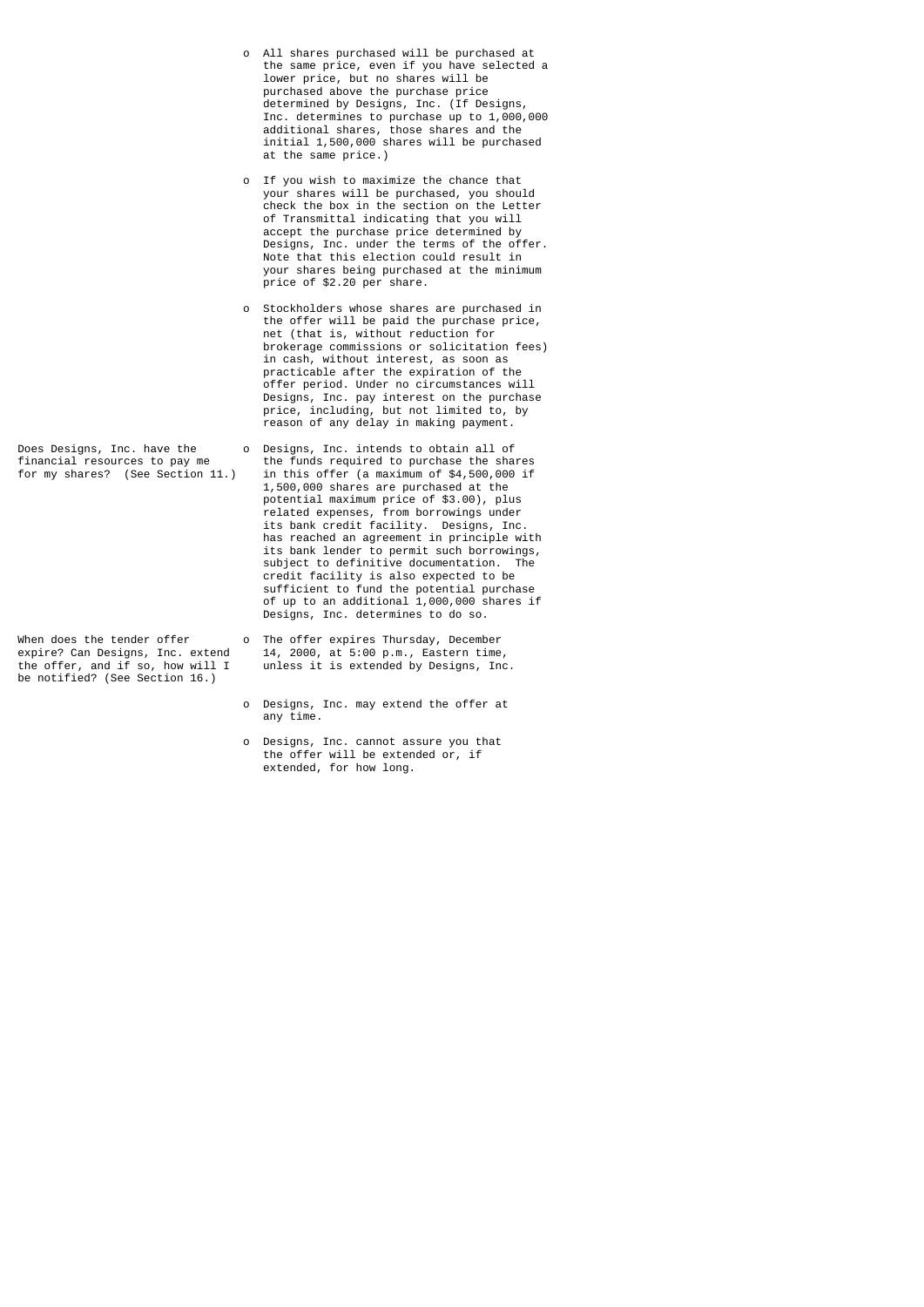o If the offer is extended, Designs, Inc. will make a public announcement of the extension no later than 9:00 a.m., Eastern time, on the next business day following the previously scheduled expiration of the offer period.

What is the purpose of the offer? o Designs, Inc. believes that its shares (See Section 9.) continue to be undervalued in the publ: (See Section 9.) continue to be undervalued in the public market, and that the offer is consistent with Designs, Inc.'s long-term corporate strategy of seeking to increase stockholder<br>value. value.

- o This offer allows stockholders who wish to sell their shares now an opportunity to dispose of all or part of their investment in Designs, Inc. shares on potentially more favorable terms than would otherwise be available. However, stockholders who choose not to tender their shares may also benefit from these transactions. Non-tendering stockholders will own a greater percentage interest in a company with a potentially stronger earnings per share growth rate.
- What are the most significant o Designs, Inc.'s obligation to purchase conditions to the offer? (See or pay for any shares tendered depends Section 7.) upon a number of conditions, including:
	- o No significant decrease in the price of Designs, Inc. common stock or in the price of equity securities generally, or any adverse changes in the U.S. stock markets or credit markets, shall have occurred during this offer.
	- o No legal action shall have been threatened, pending or taken, that might adversely affect the offer.
	- o No one shall have proposed, announced or made a tender or exchange offer (other than this offer), merger, business combination or other similar transaction involving Designs, Inc.
- o No material change in the business, condition (financial or otherwise), assets, income, operations, prospects or stock ownership of Designs, Inc., or in the anticipated availability of bank funding for the offer, shall have occurred during this offer.
- How do I tender my shares? o If you decide to tender your shares,<br>(See Section 3.) you must either: vou must either: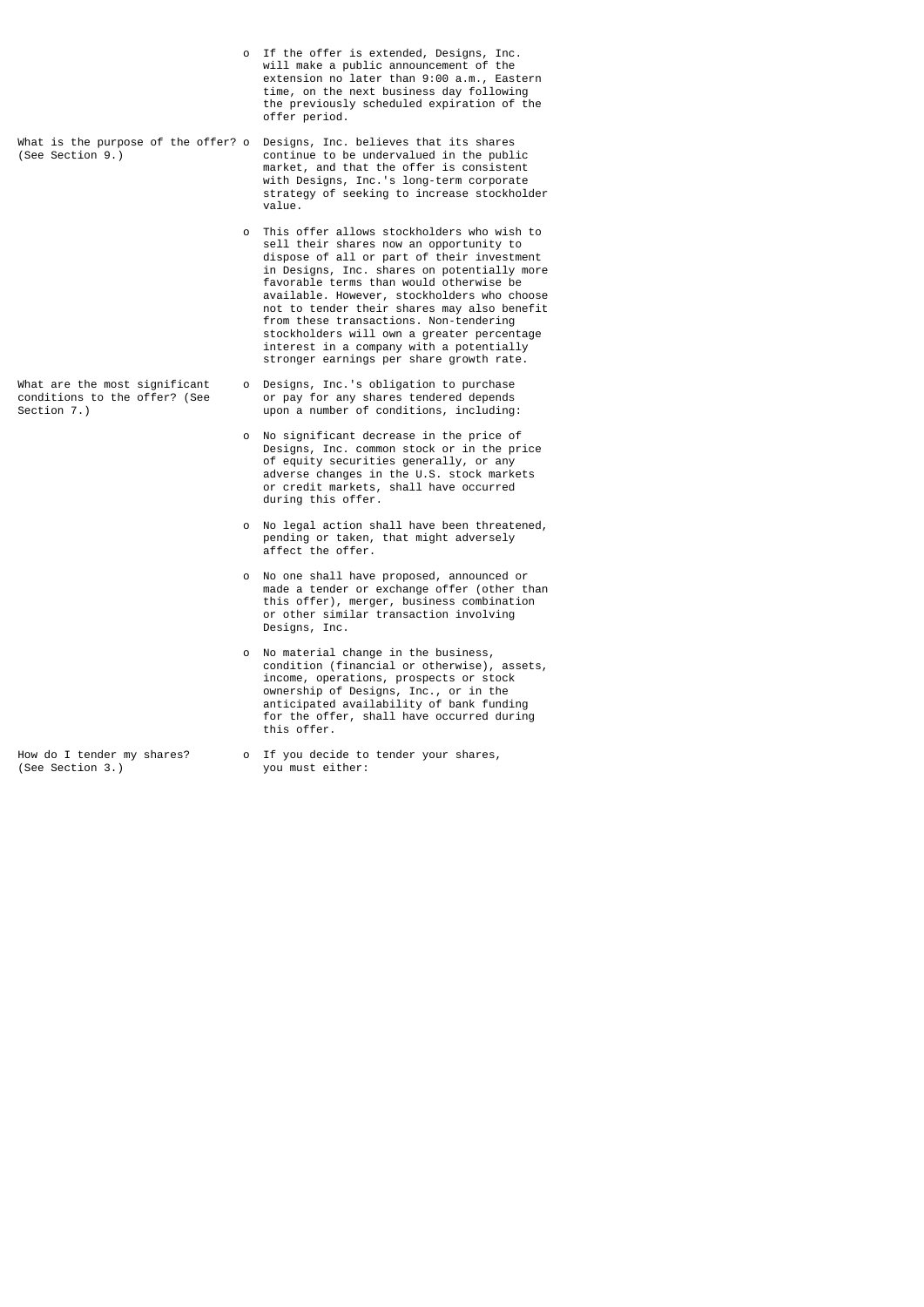- o For shares you hold through a broker, dealer, commercial bank, trust company or other nominee, you must contact the person responsible for your account at such broker, dealer, commercial bank, trust company or other nominee and instruct them to tender your shares on your behalf;
- o For shares you hold in registered form, complete the Letter of Transmittal and mail or hand deliver it with your stock certificate to the Depositary before 5:00 p.m., Eastern time, on December 14, 2000; **or** and the state of the state of the state of the state of the state of the state of the state of the state of the state of the state of the state of the state of the state of the state of the state of the state of the s
- o If your share certificates are not immediately available for delivery to the Depositary, comply with the guaranteed delivery procedure before 5:00 p.m., Eastern time, on December 19, 2000.
	- o Contact the Information Agent or your broker for assistance.
- Until what time can I withdraw o You may withdraw your tendered shares previously tendered shares? (See at any time before 5:00 p.m., Eastern previously tendered shares? (See at any time before 5:00 p.m., Eastern Section 4.) time, on December 14, 2000, and, unless already accepted for payment by Designs, Inc., at any time after 5:00 p.m., Eastern time, on January 12, 2001.
- In what order will tendered o First, Designs, Inc. will purchase shares be purchased? Will shares from all holders of "odd lots" of tendered shares be prorated? less than 100 shares who properly tender tendered shares be prorated? less than 100 shares who properly tender<br>(See Section 5.) all of their shares at or below the all of their shares at or below the selected purchase price; and
- o Second, after purchasing all shares from the "odd lot" holders, Designs, Inc. will then purchase shares from all other stockholders who properly tender shares at or below the selected purchase price, on a pro rata basis, subject to the conditional tender provisions described in Section 6.
	- o Consequently, all of the shares that you tender in the offer may not be purchased even if they are tendered at or below the purchase price.
- What do Designs, Inc. and its only Neither Designs, Inc. nor its Board of Board of Directors think of the Directors makes any recommendation to Directors makes any recommendation to you offer?<br>
(See Section 9.) as to whether to tender or refrain from<br>
tendering your shares or as to the tendering your shares or as to the purchase price at which you may choose to tender your shares.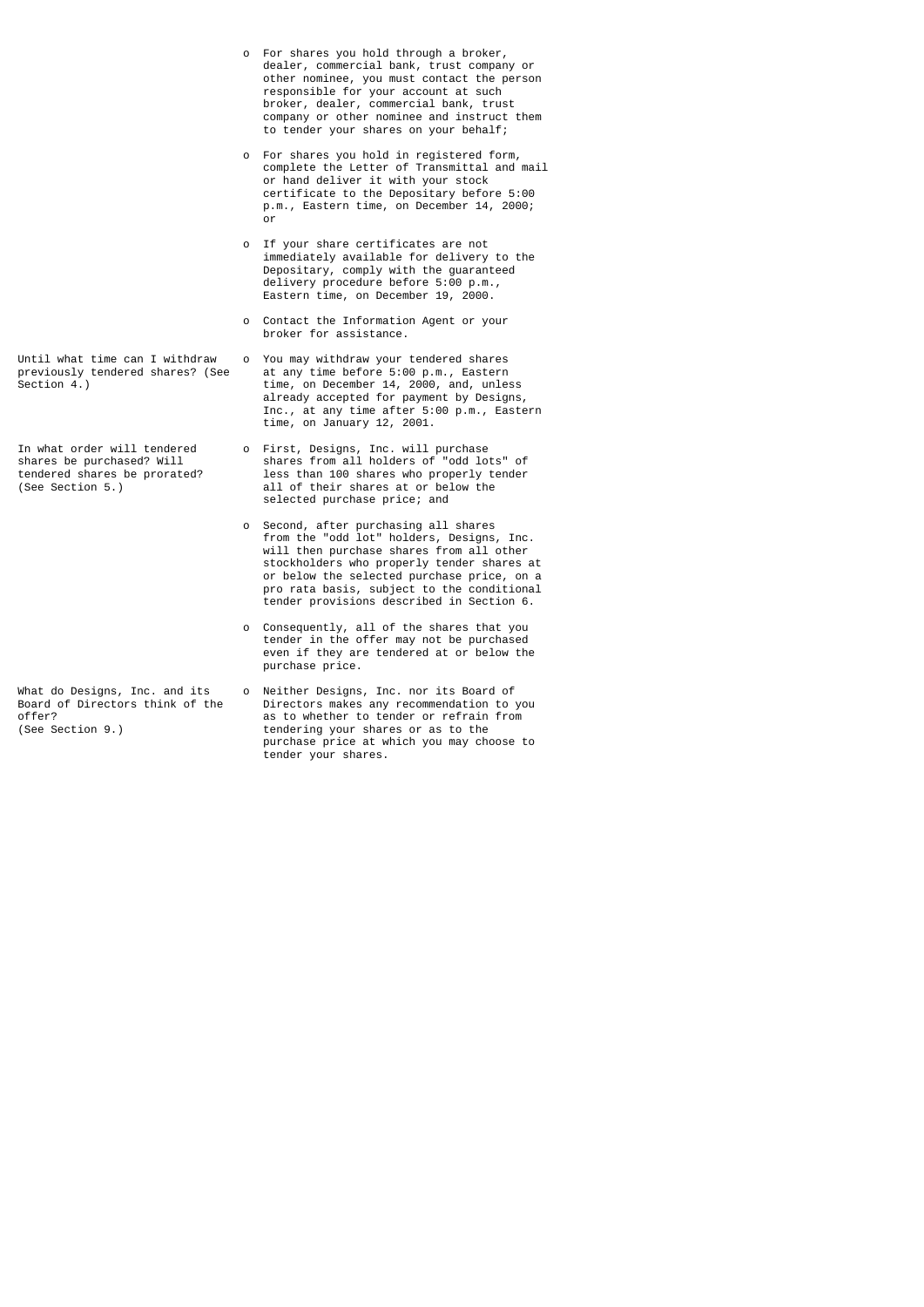|                                                                   | o You must decide whether to tender your<br>shares and, if so, how many shares to<br>tender and the price or prices at which you<br>will tender them.                                     |
|-------------------------------------------------------------------|-------------------------------------------------------------------------------------------------------------------------------------------------------------------------------------------|
| What is the recent market price<br>of my shares? (See Section 8.) | o On November 2, 2000, the last full<br>trading day before the announcement of the<br>offer, the last reported sale price of the<br>shares on the Nasdag National Market was<br>\$2.3750. |
|                                                                   | o Stockholders are urged to obtain current<br>market quotations for their shares.                                                                                                         |
| Who do I contact if I have<br>questions about the tender offer?   | o For additional information or<br>assistance, you may contact the<br>Information Agent:                                                                                                  |
|                                                                   | o D.F. King & Co., Inc.<br>77 Water Street<br>New York, New York 10005                                                                                                                    |

 Designs, Inc. has not authorized any person to make any recommendation on behalf of Designs, Inc. as to whether stockholders should tender or refrain from tendering shares pursuant to the offer. Designs, Inc. has not authorized any person to give any information or to make any representation in connection with the offer on behalf of Designs, Inc. other than those contained in this Offer to Purchase or in the Letter of Transmittal. Do not rely on any such recommendation or any such information or representation, if given or made, as having been authorized by Designs, Inc.

212-269-5550

800-755-7520 (toll free)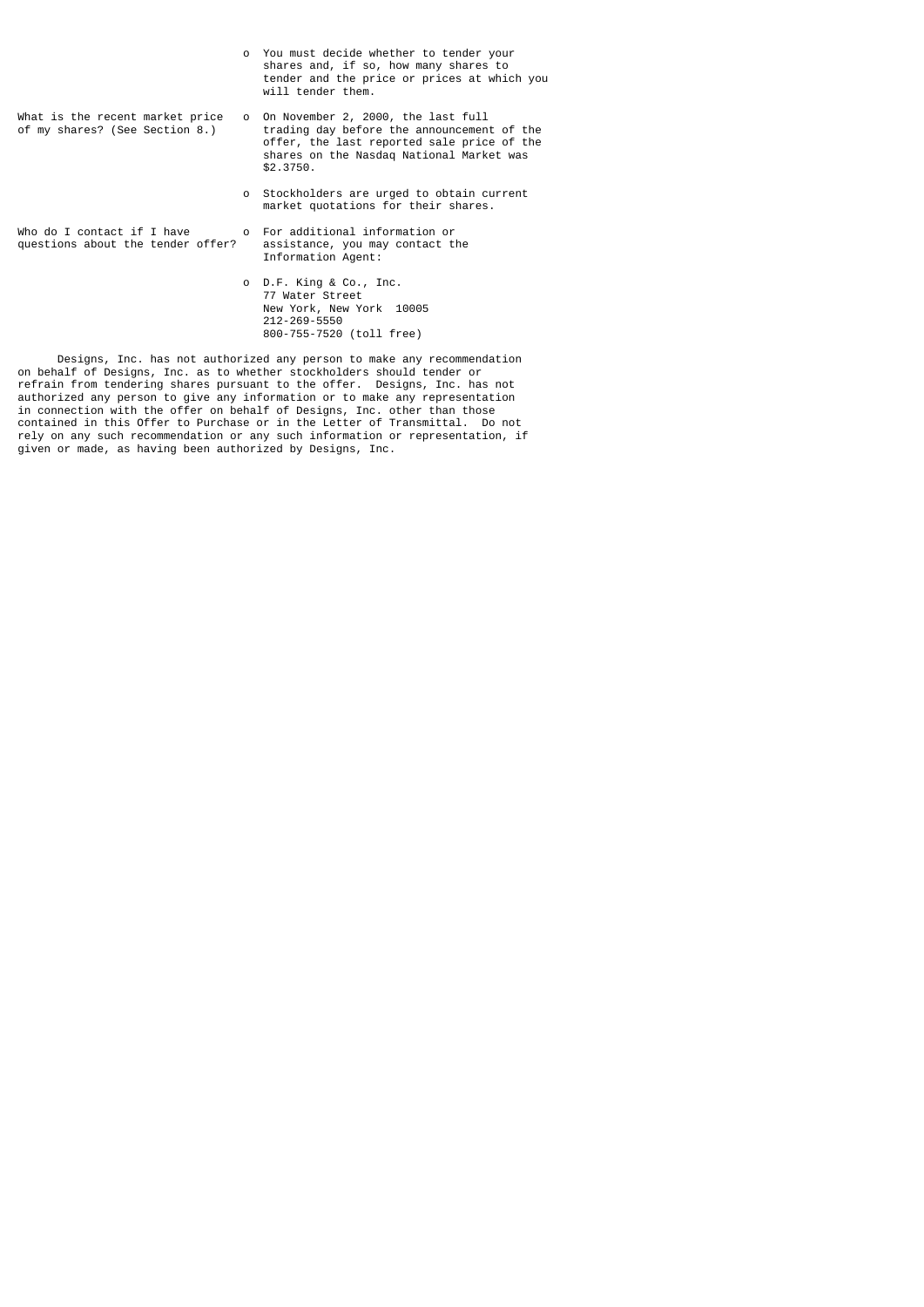#### **TMPORTANT**

If you desire to tender all or any portion of your shares, you must:

- (1) properly complete and duly execute the Letter of Transmittal or a facsimile thereof in accordance with the instructions in the Letter of Transmittal, including any required signature guarantees, and mail or deliver the Letter of Transmittal or such facsimile with your certificate(s) for the shares you are tendering and any other documents required by the Letter of Transmittal to Equiserve Trust Company (the "Depositary"),
	- (2) deliver such shares pursuant to the procedures for book-entry transfer set forth in Section 3, or
	- (3) request your broker, dealer, commercial bank, trust company or other nominee to effect the transaction for you.

If you have shares registered in the name of a broker, dealer, commercial bank, trust company or other nominee, you must contact that broker, dealer, commercial bank, trust company or other nominee you desire to tender such shares. If you desire to tender shares and your share certificates are not immediately available or you cannot comply with the procedure for book-entry transfer on a timely basis or your other required documentation cannot be delivered to the Depositary by the expiration of the offer, you should tender such shares by following the procedures for guaranteed delivery set forth in Section 3.

 Questions and requests for assistance or for additional copies of this Offer to Purchase, the Letter of Transmittal or the Notice of Guaranteed Delivery may be directed to D.F. King & Co., Inc., the Information Agent for the offer, at its address and telephone numbers set forth on the back cover of this Offer to Purchase.

#### DISCLOSURE REGARDING FORWARD-LOOKING STATEMENTS

 This Offer to Purchase contains certain forward-looking statements within the meaning of Section 27A of the Securities Act of 1933 and Section 21E of the Securities Exchange Act of 1934. Forward-looking statements are statements other than historical information or statements of current condition. Some forward-looking statements may be identified by use of terms such as "believes," "anticipates," "intends," or "expects." These forward-looking statements may relate to the plans and objectives of Designs, Inc. for future operations. In light of the risks and uncertainties inherent in all future projections, the inclusion of forward-looking statements in this Offer to Purchase should not be regarded as a representation by Designs, Inc. or any other person that the objectives or plans of Designs, Inc. will be achieved. Numerous factors could cause Designs, Inc.'s actual results to differ materially from such forward-looking statements. We encourage you to refer to Designs, Inc.'s Current Report on Form 8-K, previously filed with the Securities and Exchange Commission on April 28, 2000, which identifies certain risks and uncertainties that may have an impact on future earnings and the direction of the company. Designs, Inc. undertakes no obligation to release publicly the results of any future revisions it may make to forward-looking statements to reflect events or circumstances after the date hereof or to reflect the occurrence of unanticipated events.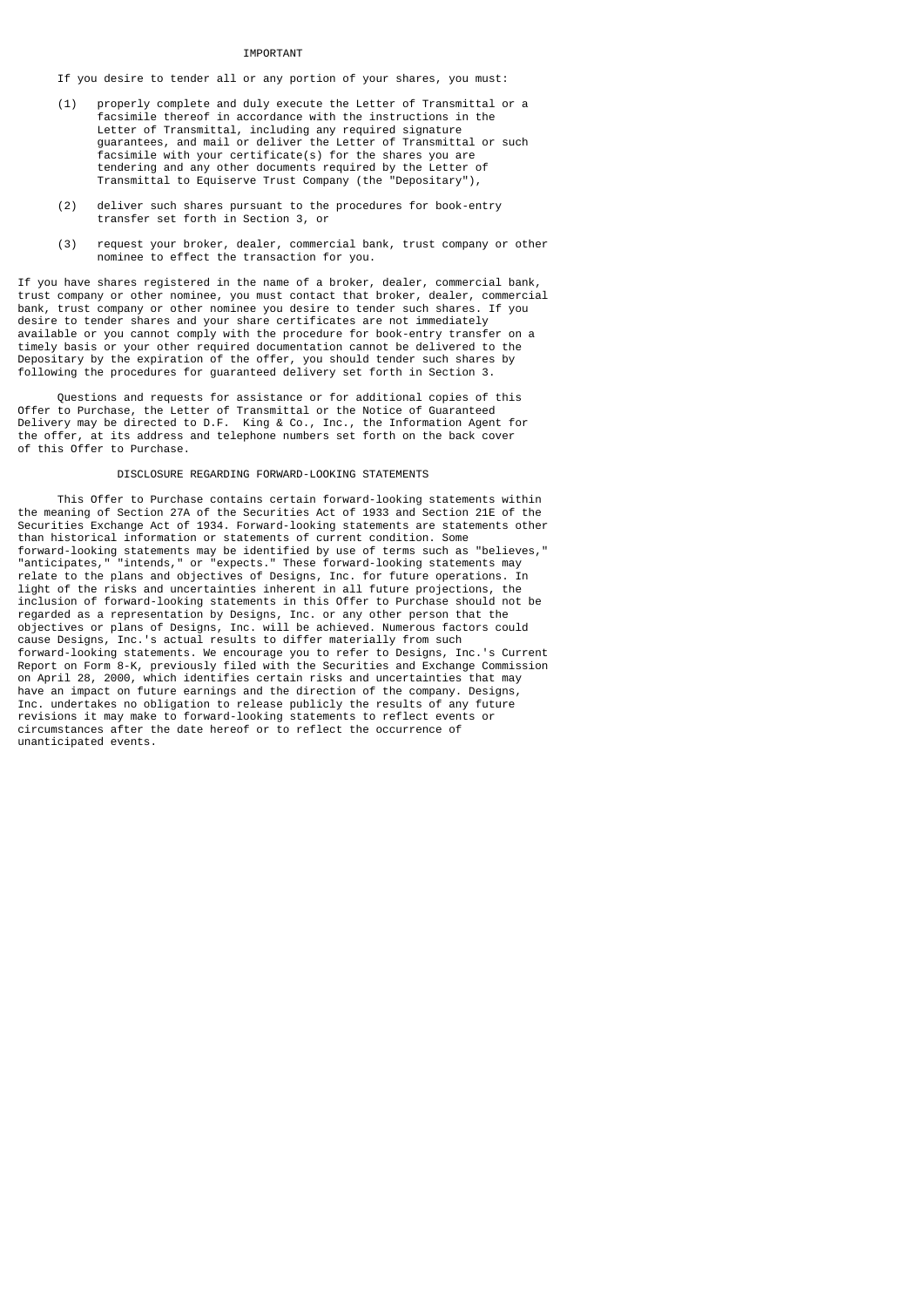Section Page

| SUMMARY TERM SHEET |                                                      | 3  |
|--------------------|------------------------------------------------------|----|
| INTRODUCTION       |                                                      | 10 |
| THE OFFER          |                                                      | 11 |
| 1.                 | Number of Shares; Proration                          | 11 |
| 2.                 | Tenders by Owners of Fewer Than 100 Shares           | 13 |
| 3.                 | Procedure for Tendering Shares                       | 14 |
| 4.                 | Withdrawal Rights                                    | 18 |
| 5.                 | Purchase of Shares and Payment of Purchase Price     | 19 |
| 6.                 | Conditional Tender of Shares                         | 20 |
| 7.                 | Certain Conditions of the Offer                      | 21 |
| 8.                 | Trading Market and Price Range of Shares             | 23 |
| 9.                 | Background and Purpose of the Offer; Certain Effects |    |
|                    | of the Offer                                         | 23 |
| 10.                | Interests of Directors and Executive Officers;       |    |
|                    | Transactions and Arrangements Concerning Shares      | 24 |
| 11.                | Source and Amount of Funds                           | 28 |
| 12.                | Certain Information About Designs, Inc.              | 29 |
| 13.                | Effects of the Offer on the Market for Shares;       |    |
|                    | Registration under the Securities Exchange Act       | 36 |
| 14.                | Certain Legal Matters; Regulatory Approvals          | 36 |
| 15.                | Certain U.S. Federal Income Tax Consequences         | 37 |
| 16.                | Extension of the Offer; Termination; Amendments      | 39 |
| 17.                | Fees and Expenses                                    | 40 |
| 18.                | Miscellaneous                                        | 41 |

-9-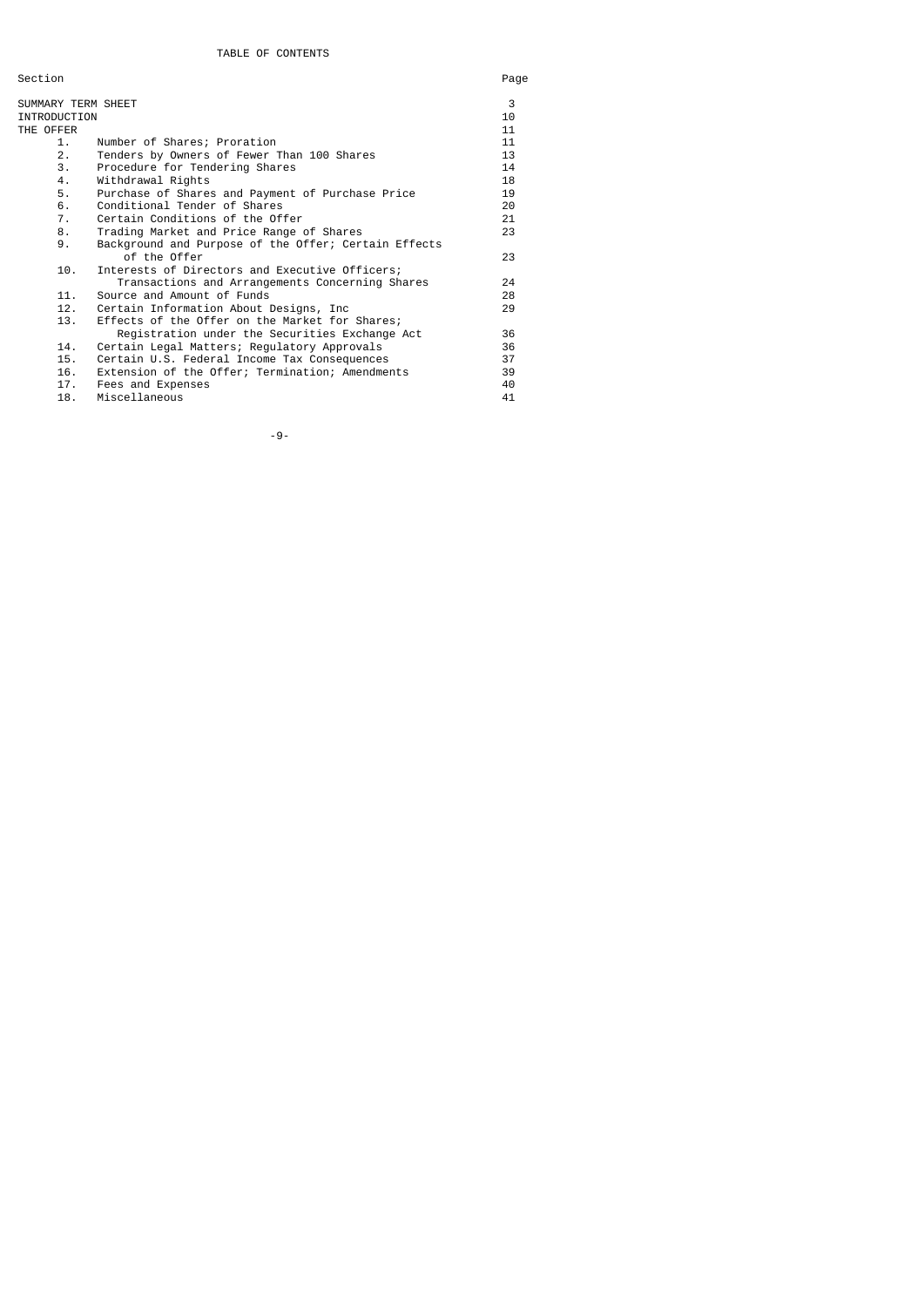#### INTRODUCTION

 Designs, Inc. invites you to tender your shares to Designs, Inc. at a price not greater than \$3.00 nor less than \$2.20 per share in cash, as specified by tendering stockholders, upon the terms and subject to the conditions set forth in the offer.

 Designs, Inc. will, upon the terms and subject to the conditions of the offer, determine a single per share price (not greater than \$3.00 nor less than \$2.20 per share), net to the seller in cash (the "Purchase Price"), that it will pay for shares validly tendered and not withdrawn pursuant to the offer, taking into account the number of shares so tendered and the prices specified by tendering stockholders. Designs, Inc. will select the lowest Purchase Price that will allow it to buy 1,500,000 shares of its common stock validly tendered and not withdrawn pursuant to the offer (or such lesser number of shares as are validly tendered at prices not greater than \$3.00 nor less than \$2.20 per share). Designs, Inc. will pay the Purchase Price for all shares validly tendered at prices at or below the Purchase Price and not withdrawn, upon the terms and subject to the conditions of the offer, including the terms thereof relating to proration and conditional tenders. Designs, Inc. reserves the right, in its sole discretion, to purchase more than 1,500,000 shares pursuant to the offer, up to a maximum of 1,000,000 additional shares. See Section 1.

The offer is not conditioned on any minimum number of shares being<br>red. The offer is, however, subject to certain other conditions. See tendered. The offer is, however, subject to certain other conditions. Section 7.

 If, by the Expiration Date (as defined in Section 1), more than 1,500,000 shares are validly tendered at or below the Purchase Price and not withdrawn (or such greater number of shares as Designs, Inc. may elect to purchase), Designs, Inc. will, upon the terms and subject to the conditions of the offer, purchase shares first from all Odd Lot Owners (as defined in Section 2) who validly tender all their shares at or below the Purchase Price and then on a pro rata basis from all other stockholders who validly tender shares at prices at or below the Purchase Price (and do not withdraw them prior to the Expiration Date), other than stockholders who tender conditionally, and for whom the condition is not satisfied. Designs, Inc. will return at its own expense all shares not purchased pursuant to the offer, including shares tendered at prices greater than the Purchase Price and shares not purchased because of proration or conditional tenders. The Purchase Price will be paid net to the tendering stockholder in cash for all shares purchased. Tendering stockholders will not be obligated to pay brokerage commissions, solicitation fees or, subject to Instruction 7 of the Letter of Transmittal, stock transfer taxes on Designs, Inc.'s purchase of shares pursuant to the offer. Stockholders, however, may incur fees associated with the tendering of shares in custodial or other beneficiary accounts. However, any tendering stockholder or other payee who fails to complete, sign and return to the Depositary the Substitute Form W-9 that is included as part of the Letter of Transmittal or a Form W-8 obtained from the Depositary may be subject to required U.S. federal income tax backup withholding of 31% of the gross proceeds payable to such stockholder or other payee pursuant to the offer. See Sections 3 and 15. In addition, Designs, Inc. will pay all fees and expenses of the Depositary in connection with the offer. See Section 17.

 The Board of Directors has approved the offer. However, you must make your own decision whether to tender your shares and, if so, how many shares to tender and the price or

-10-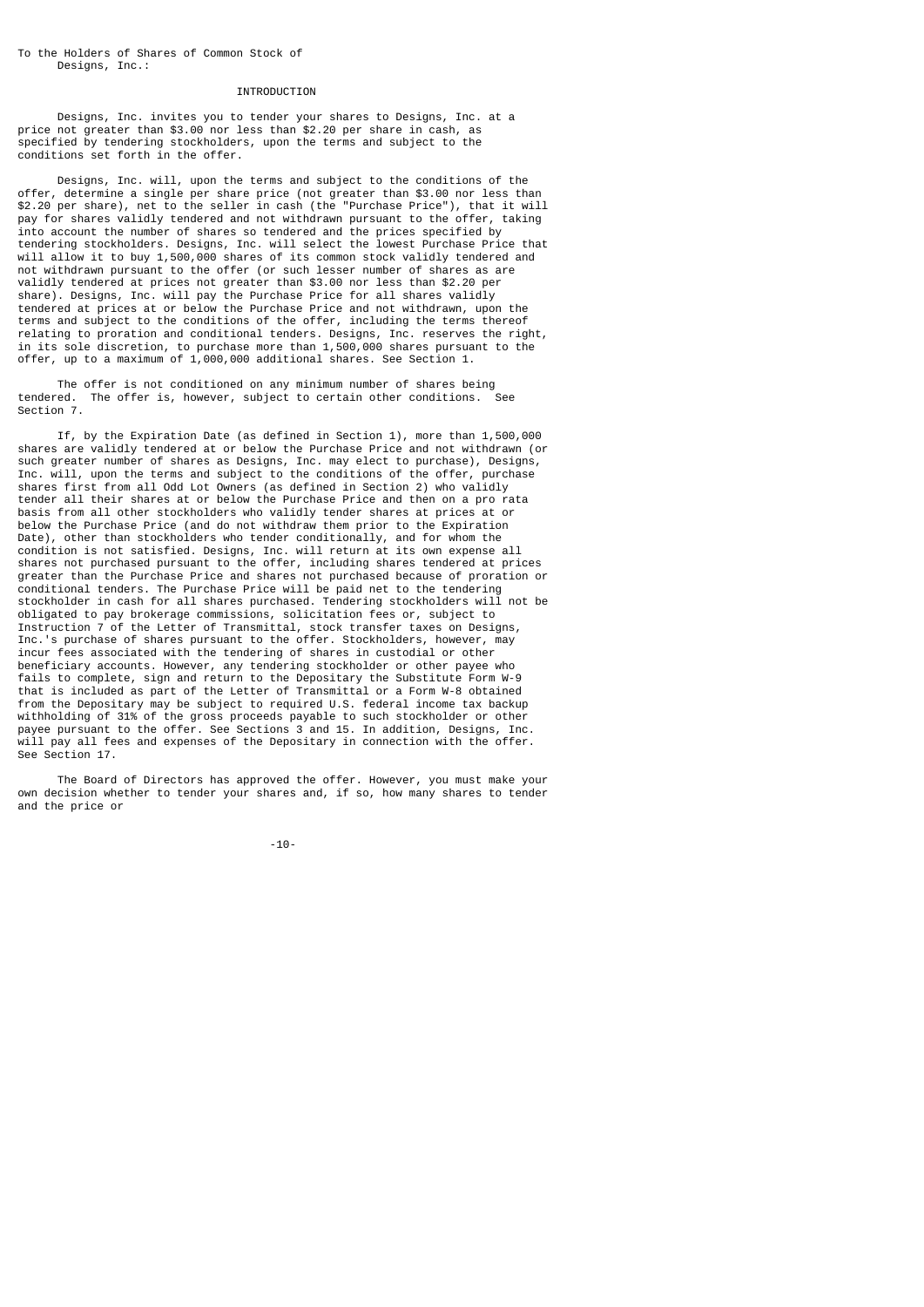prices (in multiple of \$.10) at which you are tendering your shares. Neither Designs, Inc. nor its Board of Directors makes any recommendation to any stockholder as to whether to tender or refrain from tendering shares.

 Designs, Inc. is making the offer to afford to those stockholders of Designs, Inc. desiring liquidity an opportunity to sell all or a portion of their shares on potentially more favorable terms than would be available in open market sales. In addition, Designs, Inc. believes that its shares continue to be undervalued in the public market and that the offer is consistent with its long-term corporate strategy of seeking to increase stockholder value.

 As of the close of business on November 6, 2000, there were 15,781,972 shares of Designs, Inc. common stock outstanding. The 1,500,000 shares that Designs, Inc. is offering to purchase represent approximately 9.5% of the outstanding shares.

 Designs, Inc. common stock is listed and traded on the Nasdaq National Market tier of The Nasdaq Stock Market under the symbol "DESI." On November 2, 2000, the last full trading day on the Nasdaq National Market prior to the announcement of the offer, the closing per share sales price as reported on the Nasdaq National Market was \$2.3750. Designs, Inc. urges stockholders to obtain current quotations on the market price of the shares.

THE OFFER

#### 1. Number of Shares; Proration.

 Upon the terms and subject to the conditions of the offer, Designs, Inc. will accept for payment (and thereby purchase) 1,500,000 shares of its common stock or such lesser number of shares as are validly tendered before the Expiration Date (and not withdrawn in accordance with Section 4) at a net cash price (determined in the manner set forth below) not greater than \$3.00 nor less than \$2.20 per share. The term "Expiration Date" means 5:00 p.m., Eastern time, on Thursday, December 14, 2000, unless and until Designs, Inc. in its sole discretion shall have extended the period of time during which the offer is open, in which event the term "Expiration Date" shall refer to the latest time and date at which the offer, as so extended by Designs, Inc., shall expire. See Section 16 for a description of Designs, Inc.'s right to extend the time during which the offer is open and to delay, terminate or amend the offer. Subject to Section 2, if the offer is oversubscribed, shares tendered at or below the Purchase Price before the Expiration Date will be eligible for proration, subject to the provisions for conditional tenders described in Section 6. The proration period also expires on the Expiration Date.

 Designs, Inc. will, upon the terms and subject to the conditions of the offer, determine a single per share Purchase Price that it will pay for shares validly tendered and not withdrawn pursuant to the offer, taking into account the number of shares so tendered and the prices specified by tendering stockholders. Designs, Inc. will select the lowest Purchase Price that will allow it to buy 1,500,000 shares of its common stock validly tendered and not withdrawn pursuant to the offer (or such lesser number as are validly tendered at prices not greater than \$3.00 nor less than \$2.20 per share). Designs, Inc. will pay the Purchase Price for all shares validly tendered at prices at or below the Purchase Price and not withdrawn, upon the terms and subject to the conditions of the offer, including the terms thereof relating to proration and conditional tenders. Shares tendered at prices in excess of the Purchase Price and shares not purchased because of proration or conditional tender will be returned. Designs, Inc. reserves the right, in its sole discretion, to purchase more than 1,500,000 shares pursuant to the offer, up to a

-11-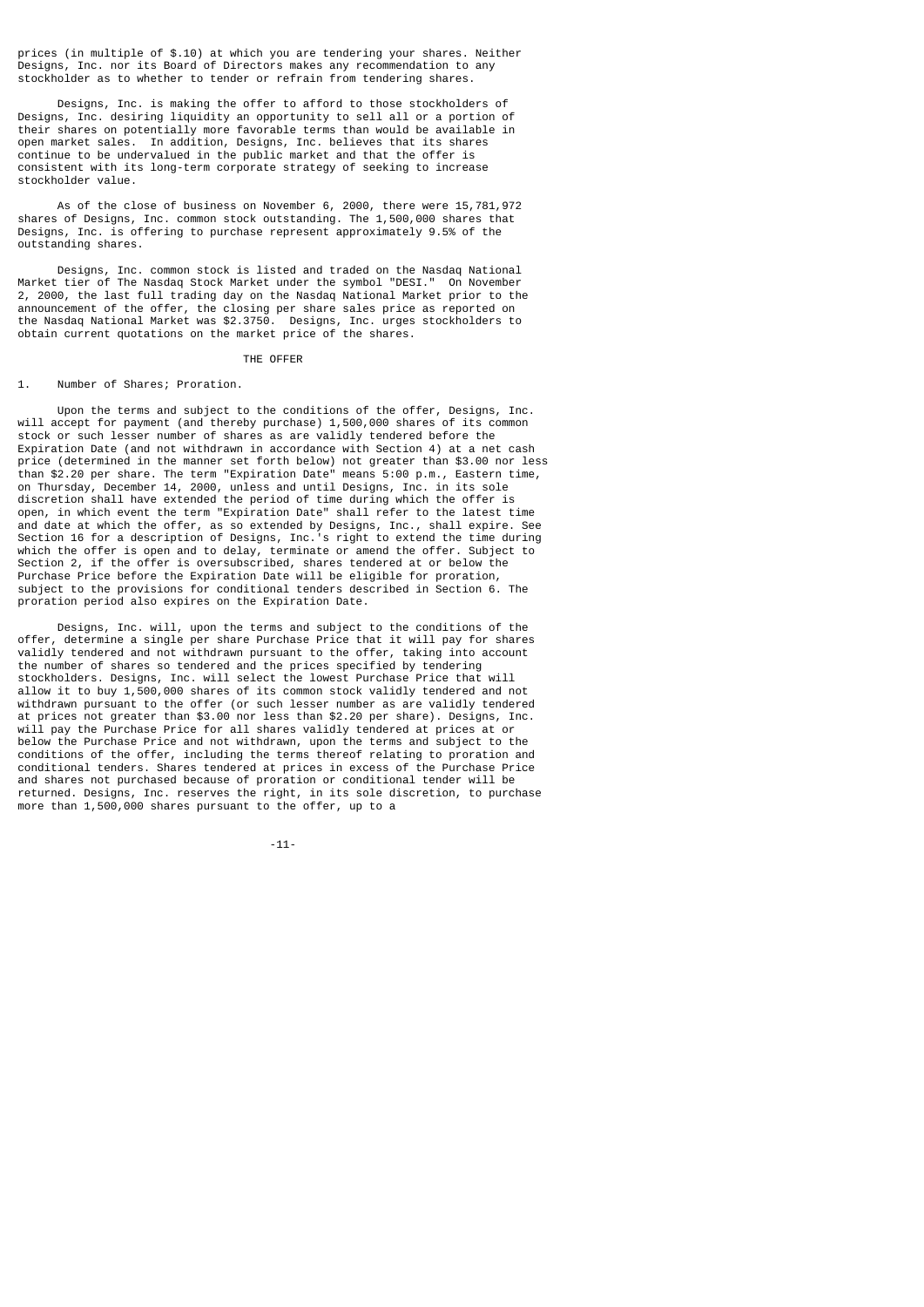maximum of 1,000,000 additional shares. In accordance with applicable regulations of the Securities and Exchange Commission, Designs, Inc. may purchase pursuant to the offer an additional amount of shares not to exceed 2% of the outstanding shares (or an additional 315,639 shares) without amending or extending the offer. If Designs, Inc. increases or decreases the price to be paid for shares, Designs, Inc. increases the number of shares being sought, and such increase in the number of shares being sought exceeds 2% of the outstanding shares, or Designs, Inc. decreases the number of shares being sought, the offer may need to be extended. In particular, if the offer is scheduled to expire at any time earlier than the tenth business day from and including the date that notice of such increase or decrease is first published, sent or given in the manner specified in Section 16, the offer will be extended until the expiration of ten business days. For purposes of the offer, a "business day" means any day other than a Saturday, Sunday or federal holiday and consists of the time period from 12:01 a.m. through 12:00 Midnight, Eastern time.

The offer is not conditioned on any minimum number of shares being<br>ed. The offer is, however, subject to certain other conditions. See tendered. The offer is, however, subject to certain other conditions. Section 7.

 In accordance with Instruction 5 of the Letter of Transmittal, each stockholder desiring to tender shares must (1) specify the price (not greater than \$3.00 nor less than \$2.20 per share), in multiple of \$.10, at which such stockholder is willing to have Designs, Inc. purchase shares or (2) elect to have such stockholder's shares purchased at a price determined by the Dutch Auction tender process, which could result in such shares being purchased at the minimum price of \$2.20 per share. As promptly as practicable following the Expiration Date, Designs, Inc. will, in its sole discretion, determine the Purchase Price (not greater than \$3.00 nor less than \$2.20 per share) that it will pay for shares validly tendered and not withdrawn pursuant to the offer, taking into account the number of shares so tendered and the prices specified by tendering stockholders. Designs, Inc. will pay the Purchase Price for all shares validly tendered prior to the Expiration Date at prices at or below the Purchase Price and not withdrawn, upon the terms and subject to the conditions of the offer, including the proration and conditional tender provisions. All shares not purchased pursuant to the offer, including shares tendered at prices greater than the Purchase Price and shares not purchased because of proration or conditional tenders, will be returned to the tendering stockholders at Designs, Inc.'s expense as promptly as practicable following the Expiration Date.

 If the number of shares validly tendered at or below the Purchase Price and not withdrawn prior to the Expiration Date is less than or equal to 1,500,000 shares (or such greater number of shares as Designs, Inc. may elect to purchase pursuant to the offer), Designs, Inc. will, upon the terms and subject to the conditions of the offer, purchase at the Purchase Price all shares so tendered.

 Priority. Upon the terms and subject to the conditions of the offer, in the event that prior to the Expiration Date more than 1,500,000 shares (or such greater number of shares as Designs, Inc. may elect to purchase pursuant to the offer) are validly tendered at or below the Purchase Price and not withdrawn, Designs, Inc. will purchase such validly tendered shares in the following order of priority:

 (1) all shares validly tendered at or below the Purchase Price and not withdrawn prior to the Expiration Date by any Odd Lot Owner (as defined in Section 2) who:

-12-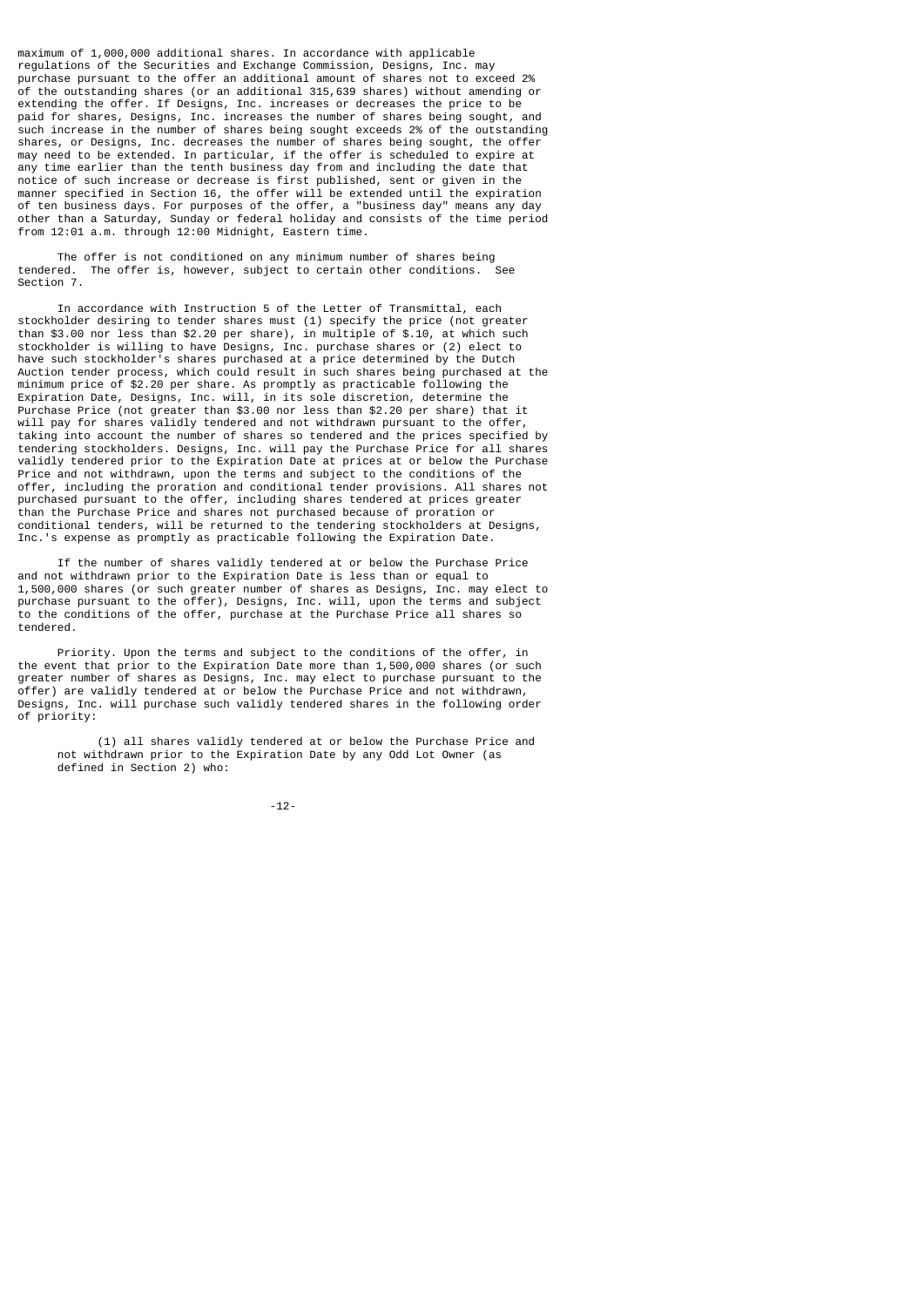(a) tenders all shares beneficially owned by such Odd Lot Owner at or below the Purchase Price (partial tenders will not qualify for this preference); and

 (b) completes the box captioned "Odd Lots" on the Letter of Transmittal and, if applicable, on the Notice of Guaranteed Delivery;

 (2) after purchase of all of the foregoing shares, all shares conditionally tendered in accordance with Section 6, for which the condition was satisfied without regard to the procedure set forth in clause (3) below, and all other shares tendered properly and unconditionally, in each case, at prices at or below the Purchase Price and not withdrawn prior to the Expiration Date, on a pro rata basis, if necessary, as described below; and

 (3) if necessary to permit Designs, Inc. to purchase 1,500,000 shares, shares conditionally tendered, for which the condition was not initially satisfied, at or below the Purchase Price and not withdrawn prior to the Expiration Date, selected by random lot in accordance with Section 6.

 Proration. In the event that proration of tendered shares is required, Designs, Inc. will determine the final proration factor as promptly as practicable after the Expiration Date. Proration for each stockholder tendering shares (other than Odd Lot Owners satisfying clause (1) above) will be based on the ratio of the number of shares tendered by such stockholder at or below the Purchase Price to the total number of shares tendered by all stockholders (other than Odd Lot Owners satisfying clause (1) above) at or below the Purchase Price, subject to the conditional tender provisions described in Section 6. This ratio will be applied to stockholders tendering shares (other than Odd Lot Owners satisfying clause (1) above) to determine the number of shares (in certain cases, rounded up to the nearest whole share) that will be purchased from each such stockholder pursuant to the offer. Although Designs, Inc. does not expect to be able to announce the final results of such proration until approximately seven business days after the Expiration Date, it will announce preliminary results of proration by press release as promptly as practicable after the Expiration Date. Stockholders can obtain such preliminary information from Designs, Inc. and may be able to obtain such information from their brokers.

 As described in Section 15, the number of shares that Designs, Inc. will purchase from a stockholder may affect the U.S. federal income tax consequences to the stockholder of such purchase and therefore may be relevant to a stockholder's decision whether to tender shares. The Letter of Transmittal affords each tendering stockholder the opportunity to designate the order of priority in which shares tendered are to be purchased in the event of proration.

 This Offer to Purchase and the related Letter of Transmittal will be mailed to record holders of shares as of November 6, 2000, and will be furnished to brokers, banks and similar persons whose names, or the names of whose nominees, appear on Designs, Inc.'s stockholder list or, if applicable, who are listed as participants in a clearing agency's security position listing for subsequent transmittal to beneficial owners of shares.

2. Tenders by Owners of Fewer Than 100 Shares.

 Designs, Inc., upon the terms and subject to the conditions of the offer, will accept for purchase, without proration, all shares validly tendered at or below the Purchase Price and not withdrawn on or prior to the Expiration Date by or on behalf of stockholders who beneficially own an aggregate of fewer than 100 shares ("Odd Lot Owners"). See Section 1. To avoid

-13-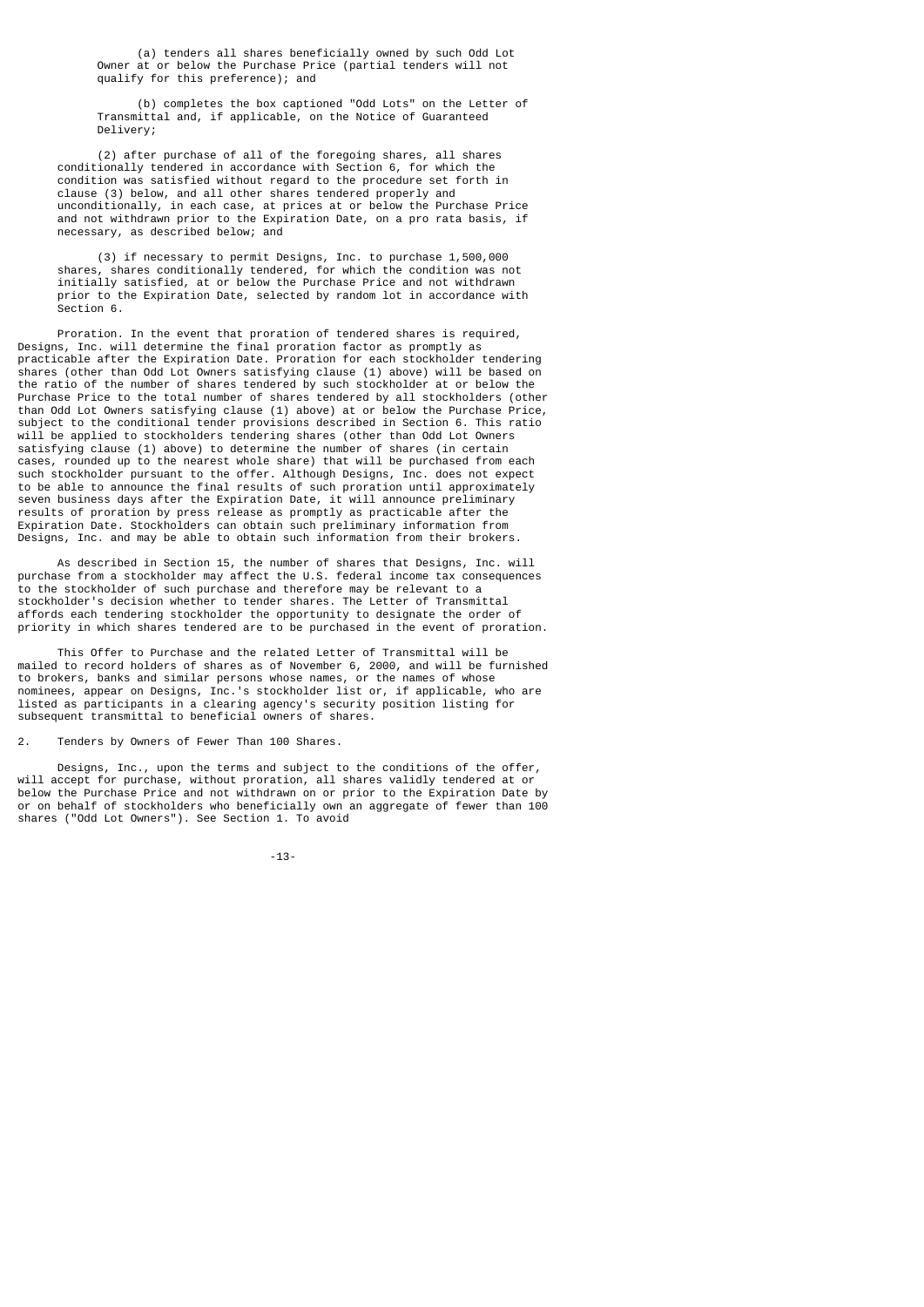proration, however, an Odd Lot Owner must validly tender at or below the Purchase Price all such shares that such Odd Lot Owner beneficially owns. This preference is not available to partial tenders or to owners of 100 or more shares in the aggregate, even if such owners have separate stock certificates for fewer than 100 such shares. Any Odd Lot Owner wishing to tender all such shares beneficially owned by such stockholder pursuant to this offer must complete the box captioned "Odd Lots" in the Letter of Transmittal and, if applicable, on the Notice of Guaranteed Delivery and must properly indicate in the section entitled "Price (In Dollars) Per Share At Which Shares Are Being Tendered" in the Letter of Transmittal the price at which such shares are being tendered, or may elect to have all of such stockholder's shares purchased at the Purchase Price determined by the Dutch Auction tender process. See Section 3. Stockholders owning an aggregate of less than 100 shares whose shares are purchased pursuant to the offer will avoid both the payment of brokerage commissions and any applicable odd lot discounts payable on a sale of their shares in transactions on a stock exchange, including the Nasdaq National Market.

 As of November 6, 2000, based upon data provided by independent stockholder communication services and the transfer agent for Designs, Inc. common stock, there were approximately 336 holders of record of common stock. Approximately 8% of these holders of record held individually fewer than 100 shares and held in the aggregate no more than 2,600 shares. Because of the number of shares held in the names of brokers and nominees, Designs, Inc. is unable to estimate the number of beneficial owners of fewer than 100 shares or the aggregate number of shares they own.

 Designs, Inc. also reserves the right, but will not be obligated, to purchase all shares duly tendered by any stockholder who tendered any shares beneficially owned at or below the Purchase Price and who, as a result of proration, would then beneficially own an aggregate of fewer than 100 shares. If Designs, Inc. exercises this right, it will increase the number of shares that it is offering to purchase in the offer by the number of shares purchased through the exercise of such right.

3. Procedure for Tendering Shares.

 Proper Tender of Shares. For you to validly tender your shares pursuant to the offer, you must either:

 (1) properly complete and duly execute a Letter of Transmittal (or a facsimile thereof) in accordance with the instructions of the Letter of Transmittal, with any required signature guarantees and deliver it along with your certificates for shares to be tendered and any other documents required by the Letter of Transmittal to the Depositary prior to the Expiration Date at one of its addresses set forth on the back cover of this Offer to Purchase;

 (2) deliver such shares pursuant to the procedures for book-entry transfer described below (and a confirmation of such delivery received by the Depositary, including an Agent's Message (as defined below) if you do not deliver a Letter of Transmittal) or pursuant to ATOP (as defined below) prior to the Expiration Date; or

(3) comply with the guaranteed delivery procedures set forth below.

-14-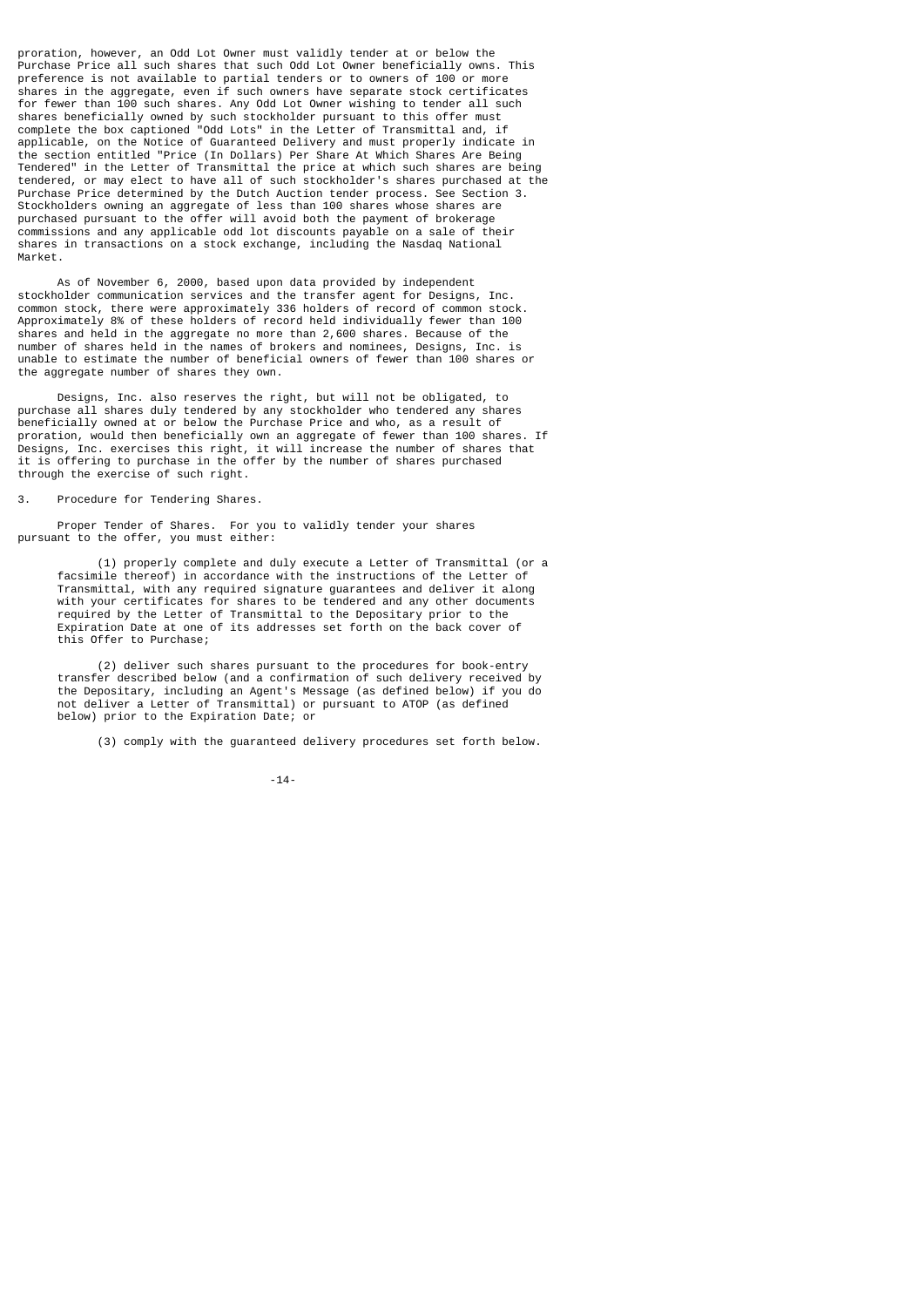The term "Agent's Message" means a message, transmitted by the Book-Entry Transfer Facility (as defined below) to, and received by, the Depositary and forming a part of a Book-Entry Confirmation (as defined below), which states that the Book-Entry Transfer Facility has received an express acknowledgment from the participant in the Book-Entry Transfer Facility tendering the shares that such participant has received and agrees to be bound by the terms of the Letter of Transmittal and that Designs, Inc. may enforce such agreement against the participant.

 As specified in Instruction 5 of the Letter of Transmittal, if you desire to tender shares pursuant to the offer, you must either (1) check the box in the section of the Letter of Transmittal captioned "Shares Tendered at Price Determined by Dutch Auction" or (2) check one of the boxes in the section of the Letter of Transmittal captioned "Shares Tendered at Price Determined by Stockholder."

 If you wish to maximize the chance that your shares will be purchased at the relevant Purchase Price, you should check the box on the Letter of Transmittal marked "Shares Tendered at Price Determined by Dutch Auction." Note that this election could result in your shares being purchased at the minimum price of \$2.20 per share. If you wish to indicate a specific price (in multiples of \$.10) at which your shares are being tendered, you must check a box under the section captioned "Shares Tendered at Price Determined by Stockholder" of the Letter of Transmittal in the table labeled "Price (In Dollars) Per Share at Which Shares Are Being Tendered." If you wish to tender shares at more than one price, you must complete a separate Letter of Transmittal for each price at which you are tendering shares. You cannot tender the same shares at more than one price.

 Your tender of shares will be proper if, and only if, on the Letter of Transmittal you have checked either the box in the section captioned "Shares Tendered at Price Determined by Dutch Auction" or one of the boxes in the section captioned "Shares Tendered at Price Determined by Stockholder.

 Odd Lot Owners who tender all shares must complete the section entitled "Odd Lots" on the Letter of Transmittal and, if applicable, on the Notice of Guaranteed Delivery, in order to qualify for the preferential treatment available to Odd Lot Owners as set forth in Section 2.

 Signature Guarantees and Method of Delivery. No signature guarantee is required on the Letter of Transmittal if (1) the Letter of Transmittal is signed by the registered holder of the shares (which term, for purposes of this Section, includes any participant in The Depository Trust Company (the "Book-Entry Transfer Facility") whose name appears on a security position listing as the holder of the shares) tendered therewith and payment and delivery are to be made directly to such registered holder, or (2) shares are tendered for the account of a financial institution (including most commercial banks, savings and loan associations and brokerage houses) that is a member of a recognized signature guarantee medallion program within the meaning of Rule 17Ad-15 under the Securities Exchange Act (an "Eligible Institution"). In this regard, see Section 5 for information with respect to applicable stock transfer taxes. In all other cases, all signatures on the Letter of Transmittal must be guaranteed by an Eligible Institution. See Instruction 1 of the Letter of Transmittal. If a certificate representing shares is registered in the name of a person other than the signer of a Letter of Transmittal, or if payment is to be made, or shares not purchased or tendered are to be returned, to a person other than the registered holder, the certificate must be endorsed or accompanied by an appropriate stock power, in either case signed exactly as the name of the registered holder appears on the certificate, with the signature on the certificate or stock power guaranteed by an Eligible Institution. In all cases,

-15-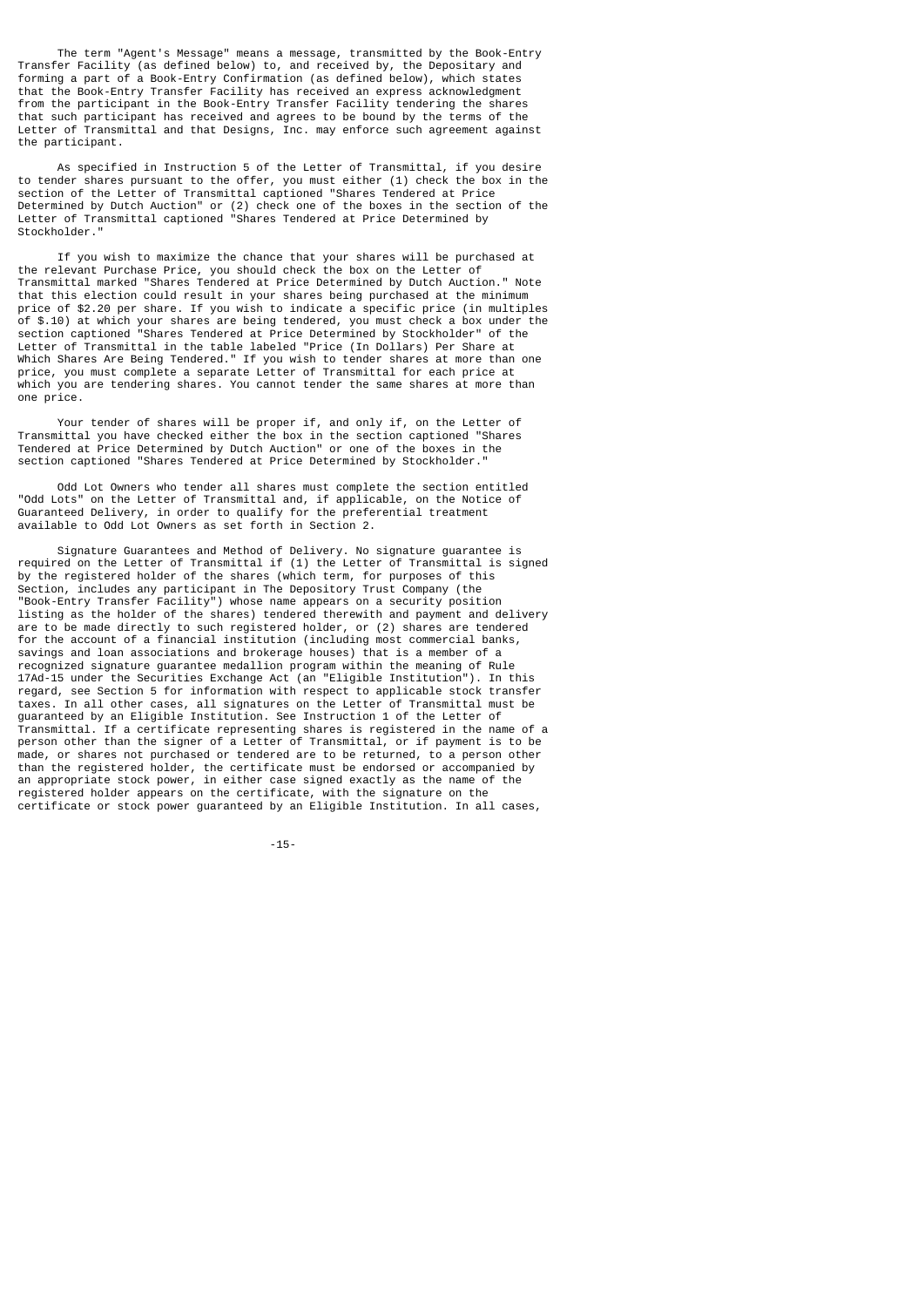payment for shares tendered and accepted for payment pursuant to the offer will be made only after timely receipt by the Depositary of certificates for such shares (or a timely confirmation of a book-entry transfer of such shares into the Depositary's account at the Book-Entry Transfer Facility as described below), a properly completed and duly executed Letter of Transmittal (or a facsimile thereof), or an Agent's Message in connection with a book-entry transfer, or a proper tender through the Book-Entry Transfer Facility's Automated Tender Offer Program ("ATOP"), together with any other documents required by the Letter of Transmittal.

 The method of delivery of all documents, including share certificates, the Letter of Transmittal and any other required documents, is at the election and risk of the tendering stockholder. If delivery is by mail, registered mail with return receipt requested, properly insured, is recommended.

 Book-Entry Delivery. The Depositary will establish an account with respect to the shares at the Book-Entry Transfer Facility for purposes of the offer within two business days after the date of this Offer to Purchase. Any financial institution that is a participant in the Book-Entry Transfer Facility's system may make book-entry delivery of the shares by causing the Book-Entry Transfer Facility to transfer such shares into the Depositary's account in accordance with the Book-Entry Transfer Facility's procedure for such transfer. Even though delivery of shares may be effected through book-entry transfer into the Depositary's account at the Book-Entry Transfer Facility, a properly completed and duly executed Letter of Transmittal (or a facsimile thereof), with any required signature guarantees, or, in the case of book-entry transfer, an Agent's Message or, in the case of a tender through ATOP, the specific acknowledgment, in each case together with any other required documents, must, in any case, be transmitted to and received by the Depositary at one of its addresses set forth on the back cover of this Offer to Purchase prior to the Expiration Date, or the guaranteed delivery procedure set forth below must be followed. The confirmation of a book-entry transfer of shares into the Depositary's account at the Book-Entry Transfer Facility as described above is referred to herein as a "Book-Entry Confirmation." Delivery of the Letter of Transmittal and any other required documents to the Book-Entry Transfer Facility does not constitute delivery to the Depositary.

 Participants in the Book-Entry Transfer Facility may tender their shares in accordance with ATOP, to the extent it is available to such participants for the shares they wish to tender. A stockholder tendering through ATOP must expressly acknowledge that the stockholder has received and agreed to be bound by the Letter of Transmittal and that the Letter of Transmittal may be enforced against such stockholder.

 Guaranteed Delivery. If you desire to tender your shares pursuant to the offer and you cannot deliver your share certificates to the Depositary prior to the Expiration Date (or the procedures for book-entry transfer cannot be completed on a timely basis) or time will not permit all required documents to reach the Depositary before the Expiration Date, you may nevertheless tender your shares, provided that all of the following conditions are satisfied:

(1) your tender is made by or through an Eligible Institution;

 (2) the Depositary receives (by hand, mail, overnight courier or facsimile transmission), on or prior to the Expiration Date, a properly completed and duly executed Notice of Guaranteed Delivery substantially in the form Designs, Inc. has provided with this Offer to Purchase (indicating the price at which the shares are being tendered),

-16-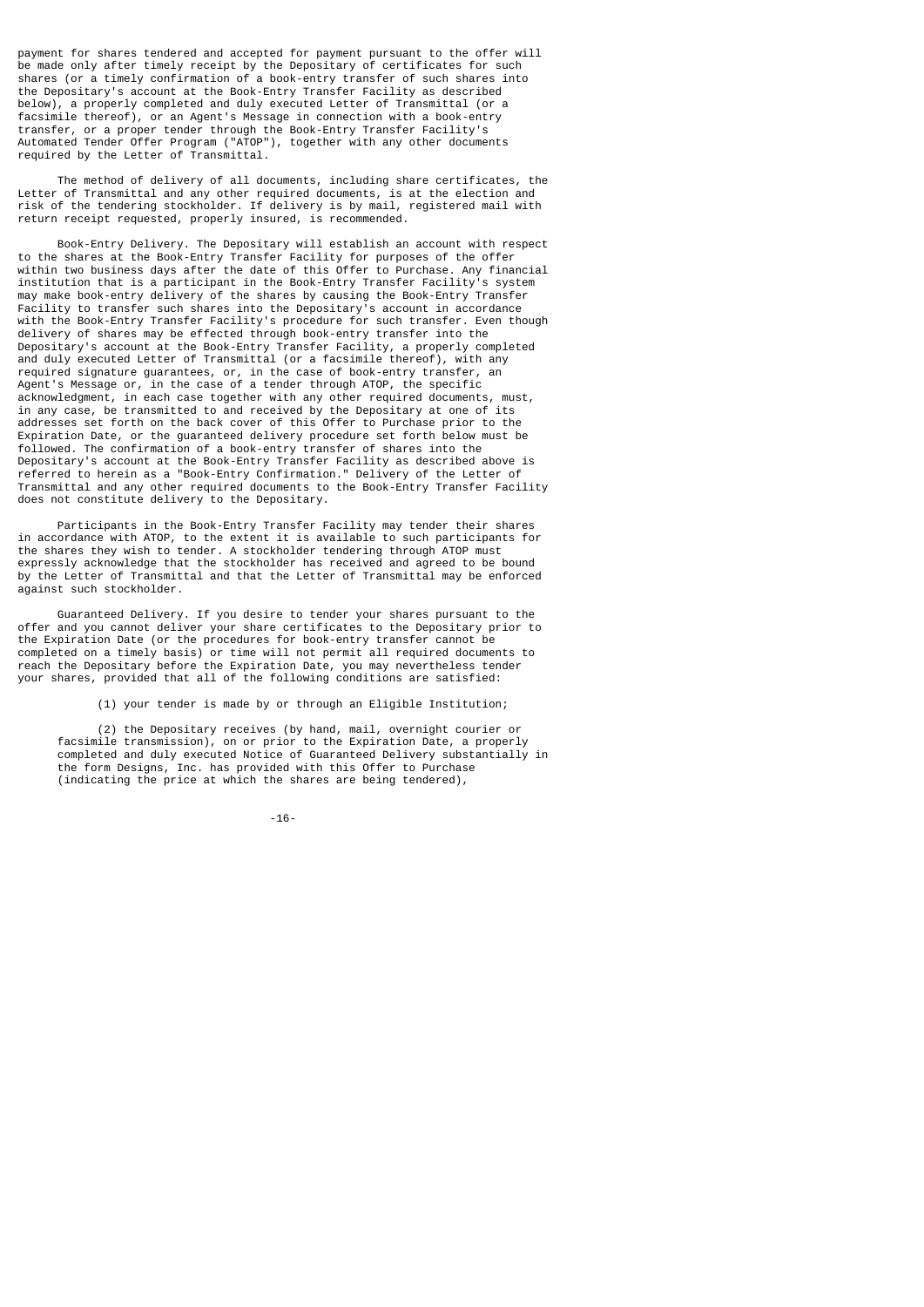including (where required) a signature guarantee by an Eligible Institution in the form set forth in such Notice of Guaranteed Delivery; and

 (3) the certificates for all tendered shares in proper form for transfer (or confirmation of book-entry transfer of such shares into the Depositary's account at the Book-Entry Transfer Facility or a proper tender through ATOP), together with a properly completed and duly executed Letter of Transmittal (or a facsimile thereof) and any required signature guarantees (or, in the case of book-entry transfer, an Agent's Message or, in the case of a tender through ATOP, the specific acknowledgment) and any other documents required by the Letter of Transmittal, are received by the Depositary no later than 5:00 p.m., Eastern time, on the third Nasdaq National Market trading day after the date the Depositary receives such Notice of Guaranteed Delivery.

 Return of Unpurchased Shares. If any tendered shares are not purchased, or if less than all shares evidenced by a stockholder's certificates are tendered, certificates for unpurchased shares will be returned as promptly as practicable after the expiration or termination of the offer or, in the case of shares tendered by book-entry transfer at the Book-Entry Transfer Facility, such shares will be credited to the appropriate account maintained by the tendering stockholder at the Book-Entry Transfer Facility, in each case without expense to such stockholder.

 Federal Income Tax Backup Withholding. To prevent federal income tax backup withholding equal to 31% of the gross payments made to stockholders for shares purchased pursuant to the offer, each stockholder who does not otherwise establish an exemption from such withholding must provide the Depositary with the stockholder's correct taxpayer identification number and provide certain other information by completing the Substitute Form W-9 included as part of the Letter of Transmittal. For a further discussion of backup withholding, see Section 15.

 Stock Option Plans. Designs, Inc. is not offering, as part of the offer, to purchase any of the options outstanding under the stock option plans, and tenders of such options will not be accepted. All option exercises must be effected through Designs, Inc. A holder of options who wishes to participate in the offer must exercise such option(s) in accordance with the terms of the stock option plans or stock option agreements, and then tender such shares pursuant to the offer. An exercise of an option cannot be revoked even if shares received upon the exercise thereof and tendered in the offer are not purchased in the offer for any reason.

 Holders of options may not use the Letter of Transmittal to direct the tender of shares issuable upon exercise of options. Questions with respect to tendering shares issuable upon exercise of options should be directed to Dennis Hernreich, Secretary of Designs, Inc.

 In no event are any options to be delivered to the Depositary in connection with a tender of shares hereunder.

 In order for shares issuable upon exercise of options to be timely tendered prior to the Expiration Date, holders of options must exercise such options no later than 5:00 p.m., Eastern time, on December 12, 2000, unless extended.

 Tendering Stockholder's Representation and Warranty; Company's Acceptance Constitutes an Agreement. It is a violation of Rule 14e-4 promulgated under the Securities Exchange Act for a person acting alone or in concert with others, directly or indirectly, to tender

-17-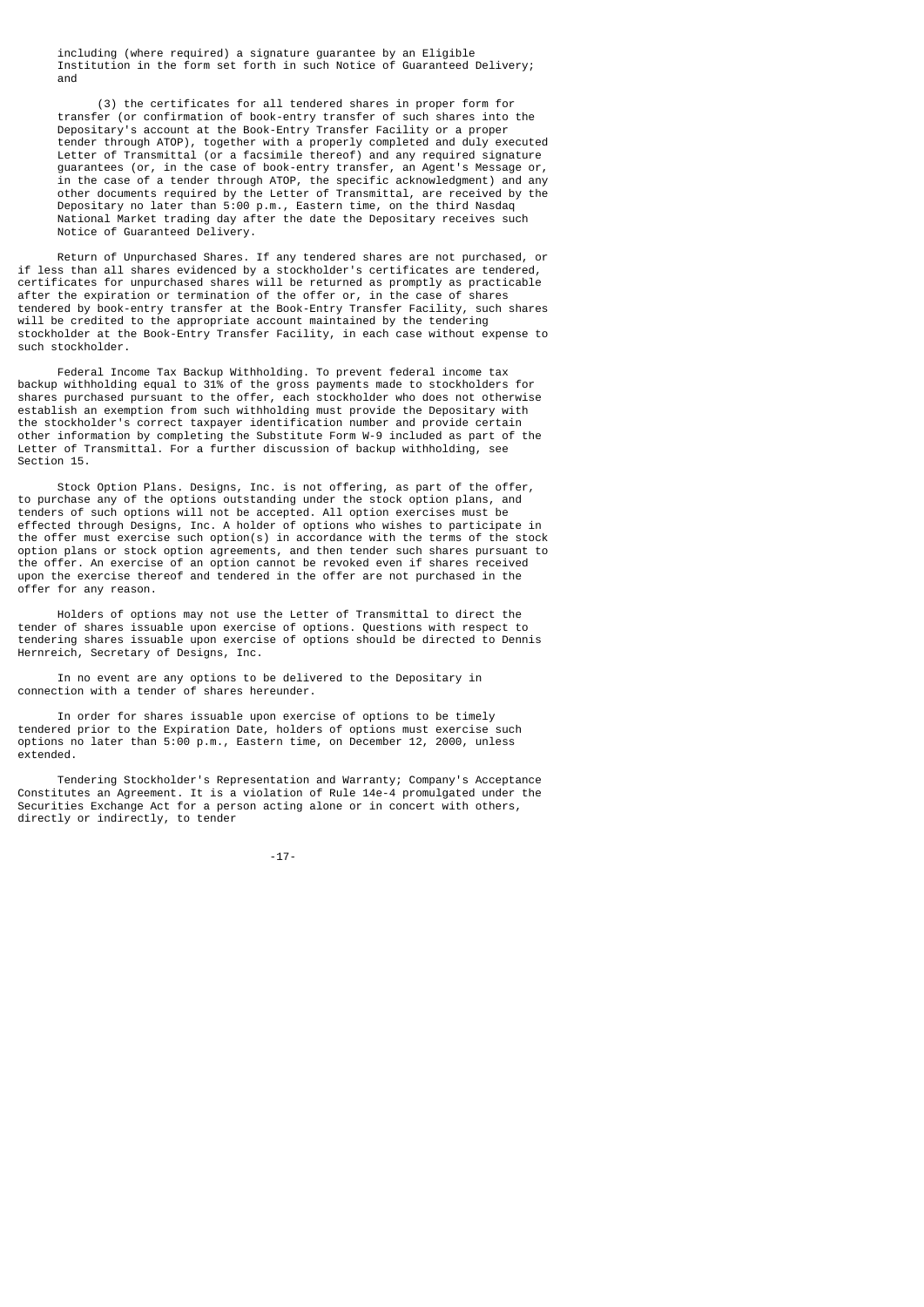shares for such person's own account unless at the time of tender and at the Expiration Date such person has a "net long position" equal to or greater than the amount tendered in (1) the shares and will deliver or cause to be delivered such shares for the purpose of tender to Designs, Inc. within the period specified in the offer or (2) other securities immediately convertible into, exercisable for or exchangeable into shares ("Equivalent Securities") and, upon the acceptance of such tender, will acquire such shares by conversion, exchange or exercise of such Equivalent Securities to the extent required by the terms of the offer and will deliver or cause to be delivered such shares so acquired for the purpose of tender to Designs, Inc. within the period specified in the offer. Rule 14e-4 also provides a similar restriction applicable to the tender or guarantee of a tender on behalf of another person. A tender of shares made pursuant to any method of delivery set forth herein will constitute the tendering stockholder's representation and warranty to Designs, Inc. that (1) such stockholder has a "net long position" in shares or Equivalent Securities being tendered within the meaning of Rule 14e-4 and (2) such tender of shares complies with Rule 14e-4. Designs, Inc.'s acceptance for payment of shares tendered pursuant to the offer will constitute a binding agreement between the tendering stockholder and Designs, Inc. upon the terms and subject to the conditions of the offer.

 Determinations of Validity; Rejection of Shares; Waiver of Defects; No Obligation to Give Notice of Defects. All questions as to the number of shares to be accepted, the price to be paid therefor and the validity, form, eligibility (including time of receipt) and acceptance for payment of any tender of shares will be determined by Designs, Inc., in its sole discretion, which determination shall be final and binding on all parties. Designs, Inc. reserves the absolute right to reject any or all tenders it determines not to be in proper form or the acceptance of or payment for which may, in the opinion of Designs, Inc.'s counsel, be unlawful. Designs, Inc. also reserves the absolute right to waive any of the conditions of the offer and any defect or irregularity in the tender of any particular shares or any particular stockholder. No tender of shares will be deemed to be properly made until all defects or irregularities have been cured or waived. None of Designs, Inc., the Depositary or any other person is or will be obligated to give notice of any defects or irregularities in tenders, and none of them will incur any liability for failure to give any such notice.

 Certificates for shares, together with a properly completed Letter of Transmittal and any other documents required by the Letter of Transmittal, must be delivered to the Depositary and not to Designs, Inc. Any such documents delivered to Designs, Inc. will not be forwarded to the Depositary and therefore will not be deemed to be validly tendered.

#### Withdrawal Rights.

 Except as otherwise provided in this Section 4, tenders of shares pursuant to the offer are irrevocable. Shares tendered pursuant to the offer may be withdrawn at any time before the Expiration Date and, unless accepted for payment by Designs, Inc. as provided in this Offer to Purchase, may also be withdrawn after 5:00 p.m., Eastern time, on January 12, 2001.

 For a withdrawal to be effective, the Depositary must receive (at its address set forth on the back cover of this Offer to Purchase) a notice of withdrawal in written or facsimile transmission form on a timely basis. Such notice of withdrawal must specify the name of the person who tendered the shares to be withdrawn, the number of shares tendered, the number of shares to be withdrawn and the name of the registered holder, if different from that of the person who tendered such shares. If the certificates have been delivered or otherwise identified to the Depositary, then, prior to the release of such certificates, the tendering stockholder must also

-18-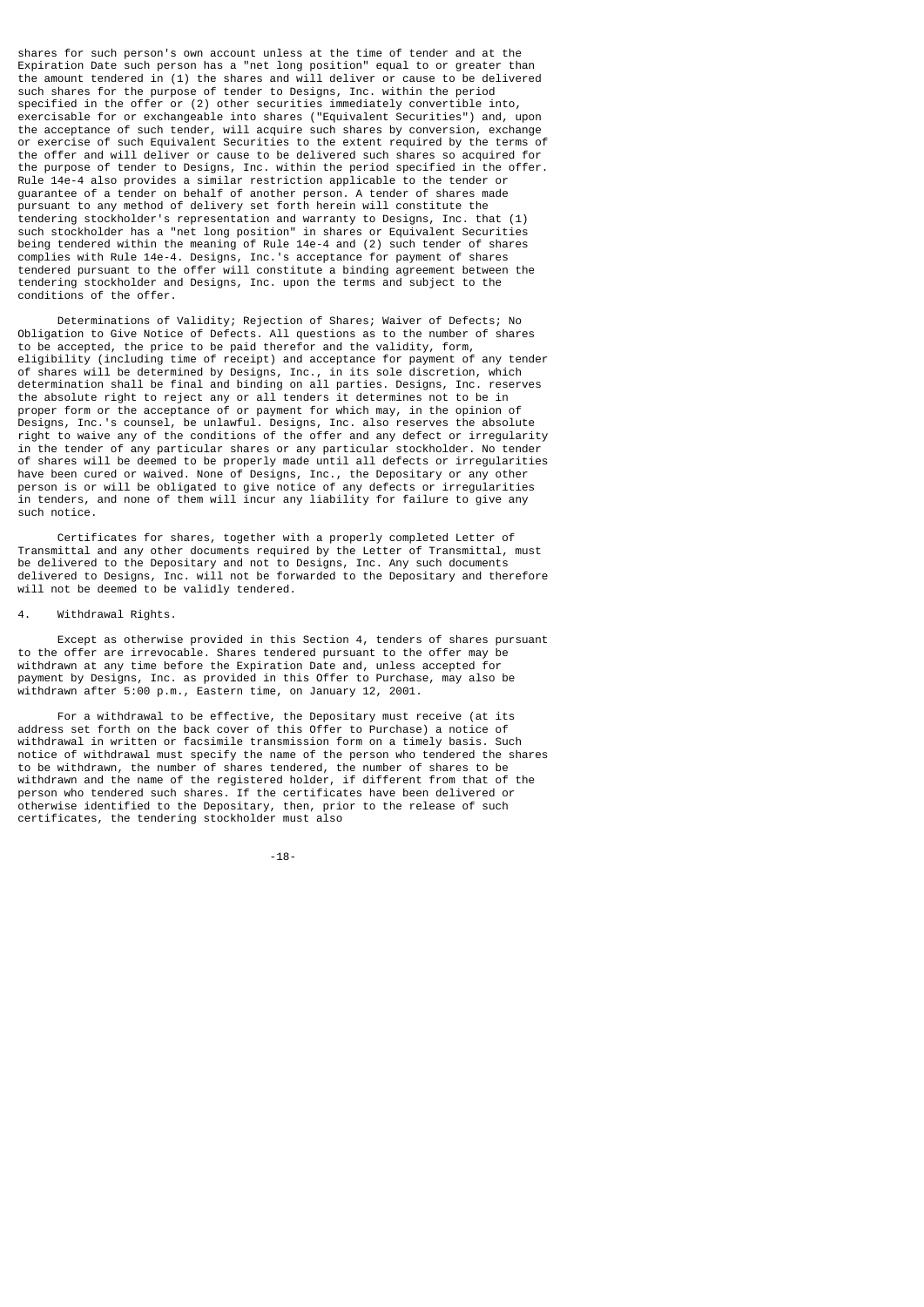submit the serial numbers shown on the particular certificates evidencing the shares and the signature on the notice of withdrawal must be guaranteed by an Eligible Institution (except in the case of shares tendered by an Eligible Institution). If shares have been tendered pursuant to the procedure for book-entry transfer set forth in Section 3, the notice of withdrawal must specify the name and the number of the account at the Book-Entry Transfer Facility to be credited with the withdrawn shares and otherwise comply with the procedures of such facility.

 If Designs, Inc. extends the offer, is delayed in its purchase of shares or is unable to purchase shares pursuant to the offer for any reason, then, without prejudice to Designs, Inc.'s rights under the offer, the Depositary may, subject to applicable law, retain on behalf of Designs, Inc. all tendered shares, and such shares may not be withdrawn except to the extent tendering stockholders are entitled to withdrawal rights as described in this Section 4, subject to Rule  $13e-4(f)(5)$  under the Securities Exchange Act, which provides that the issuer making the tender offer shall either pay the consideration offered, or return the tendered securities, promptly after the termination or withdrawal of the tender offer.

 All questions as to the form and validity, including time of receipt, of notices of withdrawal will be determined by Designs, Inc., in its sole discretion, which determination shall be final and binding on all parties. None of Designs, Inc., the Depositary or any other person is or will be obligated to give any notice of any defects or irregularities in any notice of withdrawal, and none of them will incur any liability for failure to give any such notice. Withdrawals may not be rescinded, and any shares properly withdrawn will thereafter be deemed not tendered for purposes of the offer. However, withdrawn shares may be re-tendered before the Expiration Date by again following any of the procedures described in Section 3.

# Purchase of Shares and Payment of Purchase Price.

 In all cases, payment for shares tendered and accepted for payment pursuant to the offer will be made promptly (subject to possible delay in the event of proration or conditional tenders) but only after timely receipt by the Depositary of certificates for shares (or of a timely Book-Entry Confirmation of such shares into the Depositary's account at the Book-Entry Transfer Facility), a properly completed and duly executed Letter of Transmittal (or a facsimile thereof), or, in the case of a book-entry transfer, an Agent's Message, or, in the case of a tender through ATOP, the specific acknowledgment, in each case together with any other required documents.

 Payment for shares purchased pursuant to the offer will be made by depositing the aggregate Purchase Price therefor with the Depositary, which will act as agent for tendering stockholders for the purpose of receiving payment from Designs, Inc. and transmitting payment to the tendering stockholders. In the event of proration, Designs, Inc. will determine the proration factor and pay for those tendered shares accepted for payment as soon as practicable after the Expiration Date. However, Designs, Inc. does not expect to be able to announce the final results of any such proration until approximately seven business days after the Expiration Date. Under no circumstances will Designs, Inc. pay interest on the Purchase Price including, without limitation, by reason of any delay in making payment. Certificates for all shares not purchased, including all shares tendered at prices greater than the Purchase Price and including all shares tendered at prices greater than the Purchase Price and shares not purchased due to proration or conditional tenders, will be returned (or, in the case of shares tendered by book-entry transfer, such shares will be credited to the account maintained with the Book-Entry Transfer Facility by the participant who so delivered such shares) as promptly as practicable following the Expiration Date or termination of the offer without expense to the

-19-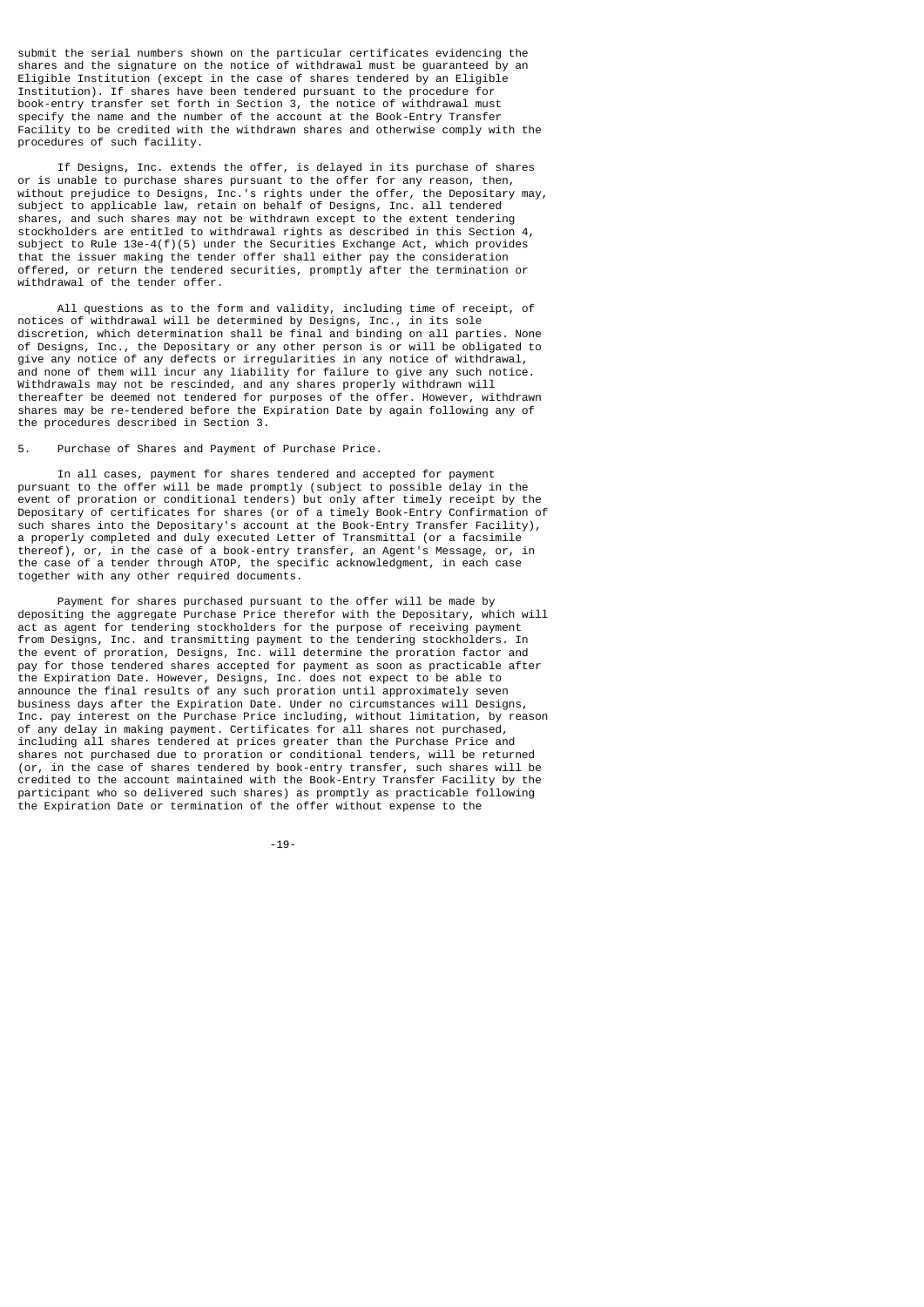tendering stockholder. In addition, if certain events occur, Designs, Inc. may not be obligated to purchase shares pursuant to the offer. See Section 7.

 Designs, Inc. will pay or cause to be paid all stock transfer taxes, if payable on the transfer to it of shares purchased pursuant to the offer; provided, however, that if payment of the Purchase Price is to be made to, or (in the circumstances permitted by the offer) if unpurchased shares are to be registered in the name of, any person other than the registered holder, or if tendered certificates are registered in the name of any person other than the person signing the Letter of Transmittal, the amount of all stock transfer taxes, if any (whether imposed on the registered holder or such other person), payable on account of the transfer to such person will be deducted from the Purchase Price unless evidence satisfactory to Designs, Inc. of the payment of such taxes or exemption therefrom is submitted. See Instruction 7 of the Letter of Transmittal.

 Any tendering stockholder or other payee who fails to complete fully, sign and return to the Depositary the Substitute Form W-9 included as part of the Letter of Transmittal or a Form W-8 or a Form W-8 BEN obtained from the Depositary may be subject to required U.S. federal income tax backup withholding of 31% of the gross proceeds payable to such stockholder or other payee pursuant to the offer. See Sections 3 and 15.

### 6. Conditional Tender of Shares.

 Under certain circumstances and subject to the exceptions set forth in Section 1, Designs, Inc. may prorate the number of shares purchased pursuant to the offer. As discussed in Section 15, the number of shares to be purchased from a particular stockholder may affect the tax treatment of such purchase to such stockholder and such stockholder's decision whether to tender. Each stockholder is urged to consult with his or her own tax advisor. Accordingly, a stockholder may tender shares subject to the condition that a specified minimum number of such stockholder's shares tendered pursuant to a Letter of Transmittal or Notice of Guaranteed Delivery must be purchased if any such shares so tendered are purchased, and any stockholder desiring to make such a conditional tender must so indicate in the box captioned "Conditional Tender" in such Letter of Transmittal or, if applicable, the Notice of Guaranteed Delivery. The conditional tender alternative is made available so that a stockholder may seek to structure the purchase of shares from the stockholder pursuant to the offer in such a manner that it will be treated as a sale of such shares by the stockholder, rather than the payment of a dividend to the stockholder, for federal income tax purposes.

 Any tendering stockholder wishing to make a conditional tender must calculate and appropriately indicate such minimum number of shares. If the effect of accepting tenders on a pro rata basis would be to reduce the number of shares to be purchased from any stockholder (tendered pursuant to a Letter of Transmittal or Notice of Guaranteed Delivery) below the minimum number so specified, such tender will automatically be regarded as withdrawn (except as provided in the next paragraph) and all shares tendered by such stockholder pursuant to such Letter of Transmittal or Notice of Guaranteed Delivery will be returned as promptly as practicable thereafter.

 If conditional tenders would otherwise be so regarded as withdrawn and would cause the total number of shares to be purchased to fall below 1,500,000, then, to the extent feasible, Designs, Inc. will select enough of such conditional tenders that would otherwise have been so withdrawn to permit Designs, Inc. to purchase 1,500,000 shares. In selecting among such

-20-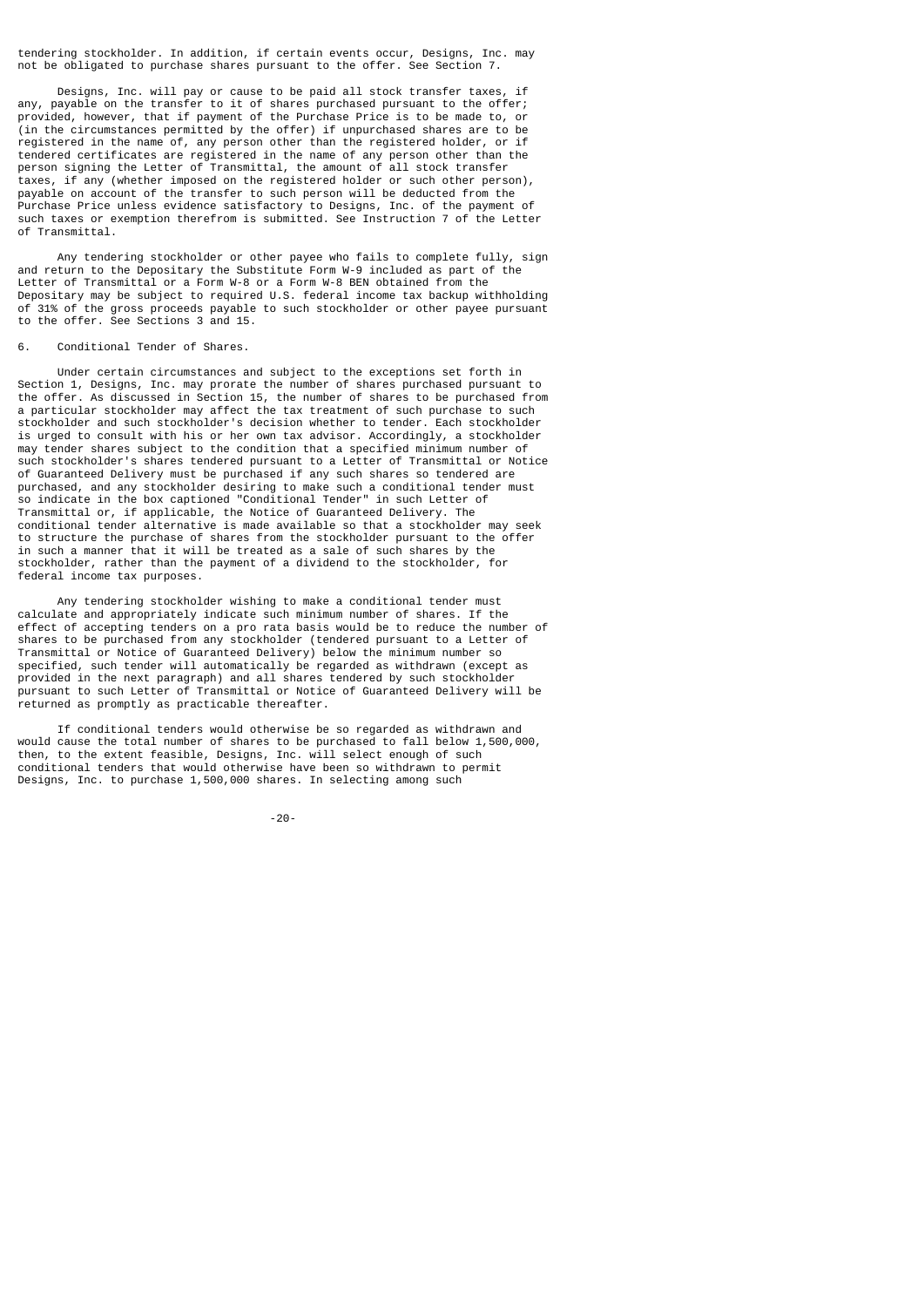conditional tenders, Designs, Inc. will select by lot and will limit its purchase in each case to the designated minimum number of shares to be purchased.

 In the event of proration, any shares tendered pursuant to a conditional tender for which the minimum requirements are not satisfied may not be accepted (except as provided above) and will thereby be deemed withdrawn.

#### 7. Certain Conditions of the Offer.

 Notwithstanding any other provision of the offer, Designs, Inc. shall not be required to accept for payment, purchase or pay for any shares tendered, and may terminate or amend the offer or may postpone the acceptance for payment of, or the purchase of and the payment for, shares tendered, subject to Rule 13e-4(f) promulgated under the Securities Exchange Act, if at any time on or after November 14, 2000, and prior to the time of payment for any such shares (whether any shares have theretofore been accepted for payment, purchased or paid for pursuant to the offer) any of the following events shall have occurred (or shall have been determined by Designs, Inc. to have occurred) that, in Designs, Inc.'s judgment in any such case and regardless of the circumstances giving rise thereto (including any action or omission to act by Designs, Inc.), makes it inadvisable to proceed with the offer or with such acceptance for payment or payment:

 (1) there shall have been threatened or instituted or be pending before any court, agency, authority or other tribunal any action, suit or proceeding by any government or governmental, regulatory or administrative agency or authority or by any other person, domestic, foreign or supranational, or any judgment, order or injunction entered, enforced or deemed applicable by any such court, authority, agency or tribunal, which (a) challenges or seeks to make illegal, or to delay or otherwise directly or indirectly to restrain, prohibit or otherwise affect the making of the offer or the acquisition of shares pursuant to the offer or is otherwise related in any manner to, or otherwise affects, the offer or (b) could, in the sole judgment of Designs, Inc., materially affect the business, condition (financial or otherwise), income, operations or prospects of Designs, Inc. and its subsidiaries, taken as a whole, or otherwise materially impair in any way the contemplated future conduct of the business of Designs, Inc. and its subsidiaries, taken as a whole, or materially impair the offer's contemplated benefits to Designs, Inc.; or

 (2) there shall have been any action threatened or taken, or any approval withheld, or any statute, rule or regulation invoked, proposed, sought, promulgated, enacted, entered, amended, enforced or deemed to be applicable to the offer or Designs, Inc. or any of its subsidiaries, by any government or governmental regulatory or administrative authority or agency or tribunal, domestic, foreign or supranational, which, in the sole judgment of Designs, Inc., would or might directly or indirectly result in any of the consequences referred to in clause (a) or (b) of paragraph  $(1)$ above; or

 (3) there shall have occurred (a) the declaration of any banking moratorium or any suspension of payments in respect of banks in the United States (whether or not mandatory); (b) any general suspension of trading in, or limitation on prices for, securities on any U.S. national securities exchange or in the over-the-counter market; (c) the commencement of a war, armed hostilities or any other national or international crisis directly or indirectly involving the United States; (d) any limitation (whether or not mandatory) by any governmental, regulatory or administrative agency or authority on, or

-21-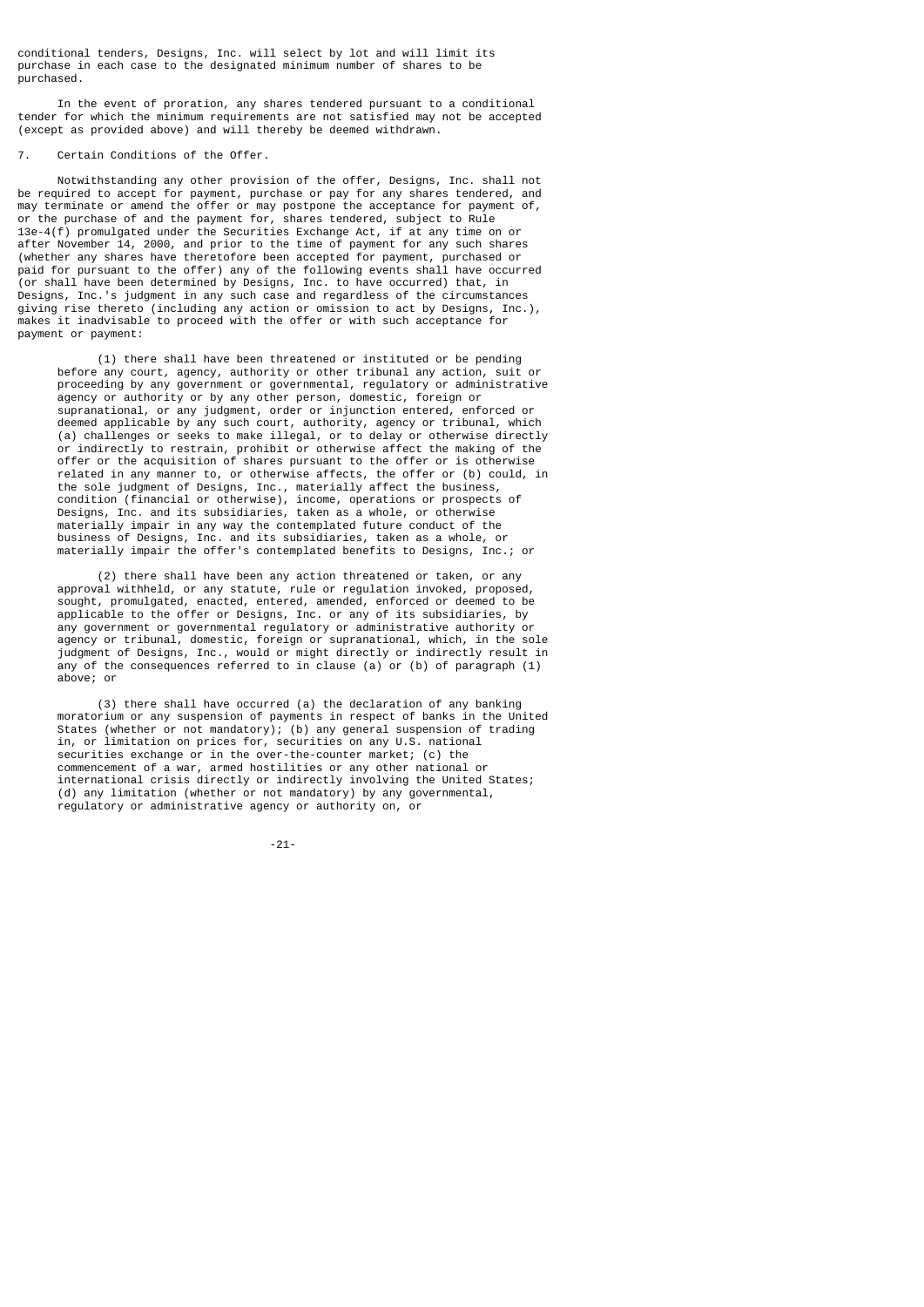any event which, in the sole judgment of Designs, Inc. might materially affect, the extension of credit by banks or other lending institutions in the United States; (e) any significant decrease in the market price of the shares or in the market prices of equity securities generally in the United States or any change in the general political, market, economic or financial conditions in the United States or abroad that could have in the sole judgment of Designs, Inc. a material adverse effect on the business, condition (financial or otherwise), income, operations or prospects of Designs, Inc. and its subsidiaries, taken as a whole, or on the trading in the shares; (f) in the case of any of the foregoing existing at the time of the announcement of the offer, a material acceleration or worsening thereof; or (g) any decline in the Dow Jones Industrial Average or the S&P 500 Composite Index or the Nasdaq Composite Index by an amount in excess of 10% measured from the close of business on November 14, 2000; or

- (4) any change shall occur or be threatened in the business, condition (financial or otherwise), income, operations or prospects of Designs, Inc. and its subsidiaries, taken as a whole, or in the anticipated availability of bank funding for the offer, which in the sole judgment of Designs, Inc. is or may be material to the consummation of the offer or otherwise material to Designs, Inc. and its subsidiaries, taken as a whole; or
- (5) a tender or exchange offer with respect to some or all of the shares of Designs, Inc. common stock (other than the offer), or a merger or acquisition proposal for Designs, Inc., shall have been proposed, announced or made by another person or shall have been publicly disclosed, or Designs, Inc. shall have learned that (a) any person or "group" (within the meaning of Section  $13(d)(3)$  of the Securities Exchange Act) has acquired or proposes to acquire beneficial ownership of more than 5% of the outstanding shares, whether through the acquisition of stock, the formation of a group, the grant of any option or right, or otherwise (other than as disclosed in a Schedule 13D or 13G (or an amendment thereto) on file with the Securities and Exchange Commission on November 14, 2000) or (b) any such person or group that on or prior to November 14, 2000, had filed such a Schedule with the Securities and Exchange Commission thereafter shall have acquired or shall propose, to acquire whether through the acquisition of stock, the formation of a group, the grant of any option or right, or otherwise, beneficial ownership of additional shares representing 2% or more of the outstanding shares; or
- (6) any person or group shall have filed a Notification and Report Form under the Hart-Scott-Rodino Antitrust Improvements Act of 1976, reflecting an intent to acquire Designs, Inc. or any of its shares.

The foregoing conditions are for Designs, Inc.'s sole benefit and may be asserted by Designs, Inc. regardless of the circumstances giving rise to any such condition (including any action or inaction by Designs, Inc.) or may be waived by Designs, Inc. in whole or in part. Designs, Inc.'s failure at any time to exercise any of the foregoing rights shall not be deemed a waiver of any such right, and each such right shall be deemed an ongoing right that may be asserted at any time and from time to time. In certain circumstances, if Designs, Inc. waives any of the foregoing conditions, it may be required to extend the Expiration Date of the offer. Any determination by Designs, Inc. concerning the events described above and any related judgment or decision by Designs, Inc. regarding the inadvisability of proceeding with the purchase of or payment for any shares tendered will be final and binding on all parties.

-22-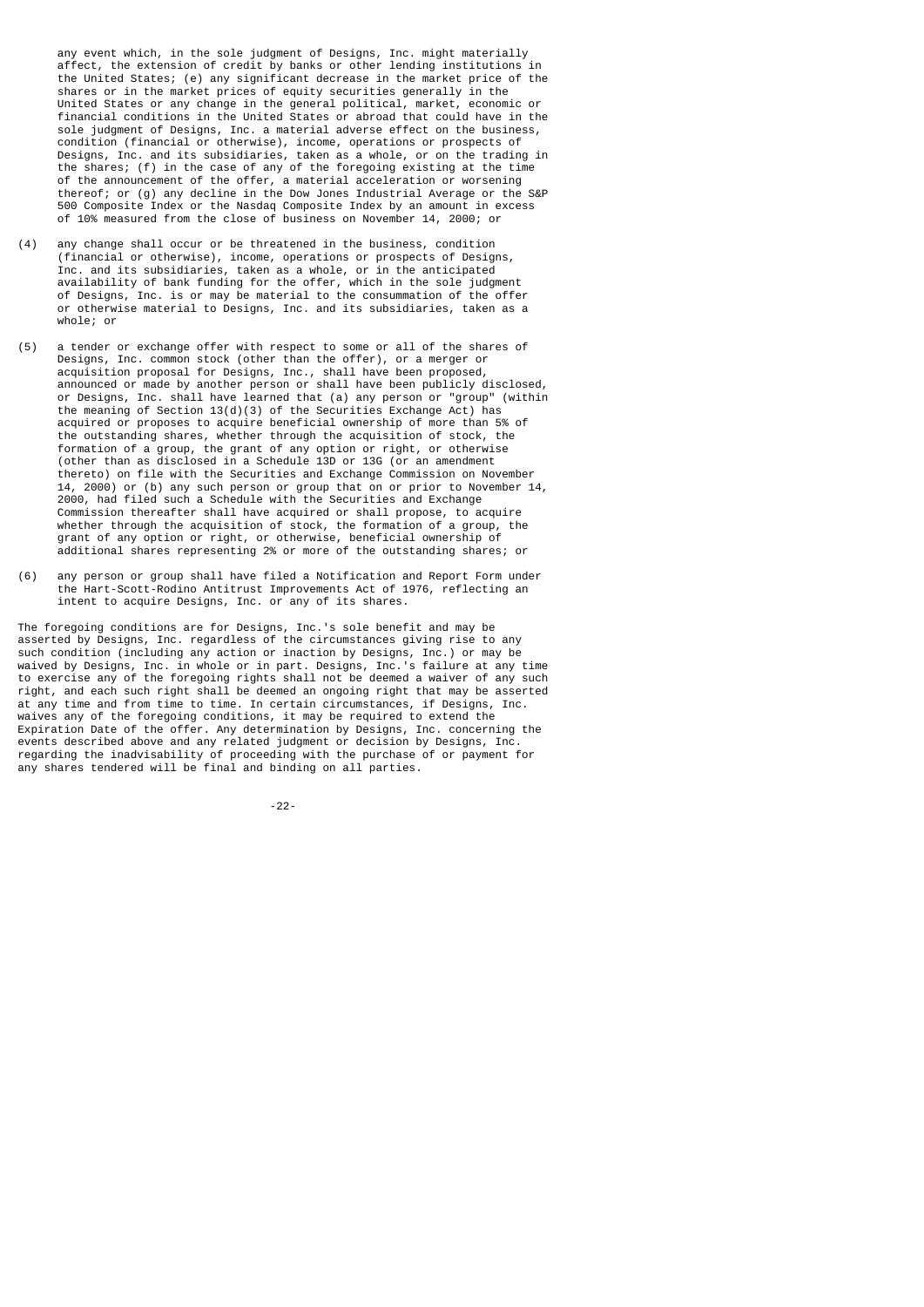Designs, Inc. common stock is listed and traded on the National Market tier of The Nasdaq Stock Market under the symbol "DESI." The high and low closing sales prices per share on the Nasdaq National Market as compiled from published financial sources are listed below:

|                                            | High     | Low      |
|--------------------------------------------|----------|----------|
| 1998 (fiscal year ended January 30, 1999)  |          |          |
| First Quarter                              | \$2,7500 | \$1,8750 |
| Second Quarter                             | 2.1250   | 1.1250   |
| Third Quarter                              | 2.0312   | 1.3437   |
| Fourth Quarter                             | 2.8125   | 0.6250   |
| 1999 (fiscal year ended January 29, 2000)  |          |          |
| First Quarter                              | \$2,7812 | \$1,8437 |
| Second Quarter                             | 2.5625   | 1.3750   |
| Third Quarter                              | 1.8125   | 1.1562   |
| Fourth Quarter                             | 1.7187   | 1.1875   |
| 2000 (fiscal year ending February 3, 2001) |          |          |
| First Quarter                              | \$1,5000 | \$1,0938 |
| Second Quarter                             | 2.1250   | 1.1875   |
| Third Quarter                              | 2.5625   | 1.9375   |
| Fourth Quarter (through November 7, 2000)  | 2.4688   | 2.2812   |
|                                            |          |          |

 On November 2, 2000, the last full trading day before the announcement of the offer, the closing per share sales price as reported on the Nasdaq National Market was \$2.3750. Designs, Inc. urges stockholders to obtain current quotations of the market price of the shares.

9. Background and Purpose of the Offer; Certain Effects of the Offer.

 Designs, Inc. believes that its shares continue to be undervalued in the public market, and that the offer is consistent with Design's Inc.'s long-term corporate strategy of seeking to increase stockholder value. Design, Inc. believes it has adequate sources of capital, including presently anticipated borrowing capacity under its bank credit facility, to complete the shares repurchase and pursue business opportunities.

 The offer provides stockholders who are considering a sale of all or a portion of their shares the opportunity to determine the price or prices (not greater than \$3.00 nor less than \$2.20 per share) at which they are willing to sell their shares and, if any of such shares are purchased pursuant to the offer, to sell those shares for cash to Designs, Inc. without the usual costs associated with a market sale. The offer gives stockholders an opportunity to sell their shares on potentially more favorable terms than would otherwise be available. Designs, Inc. believes that for the past two years there has been limited liquidity in the marketplace for its stock and small purchases or sales can cause significant fluctuations in the stock price. The offer will permit stockholders who want to sell their stock to do so in a more liquid and stable market. The offer would also allow Odd Lot Owners whose shares are purchased pursuant to the offer to avoid both the payment of brokerage commissions and any applicable odd lot discounts payable on sales of odd lots on a securities exchange. To the extent the purchase of shares in the offer

-23-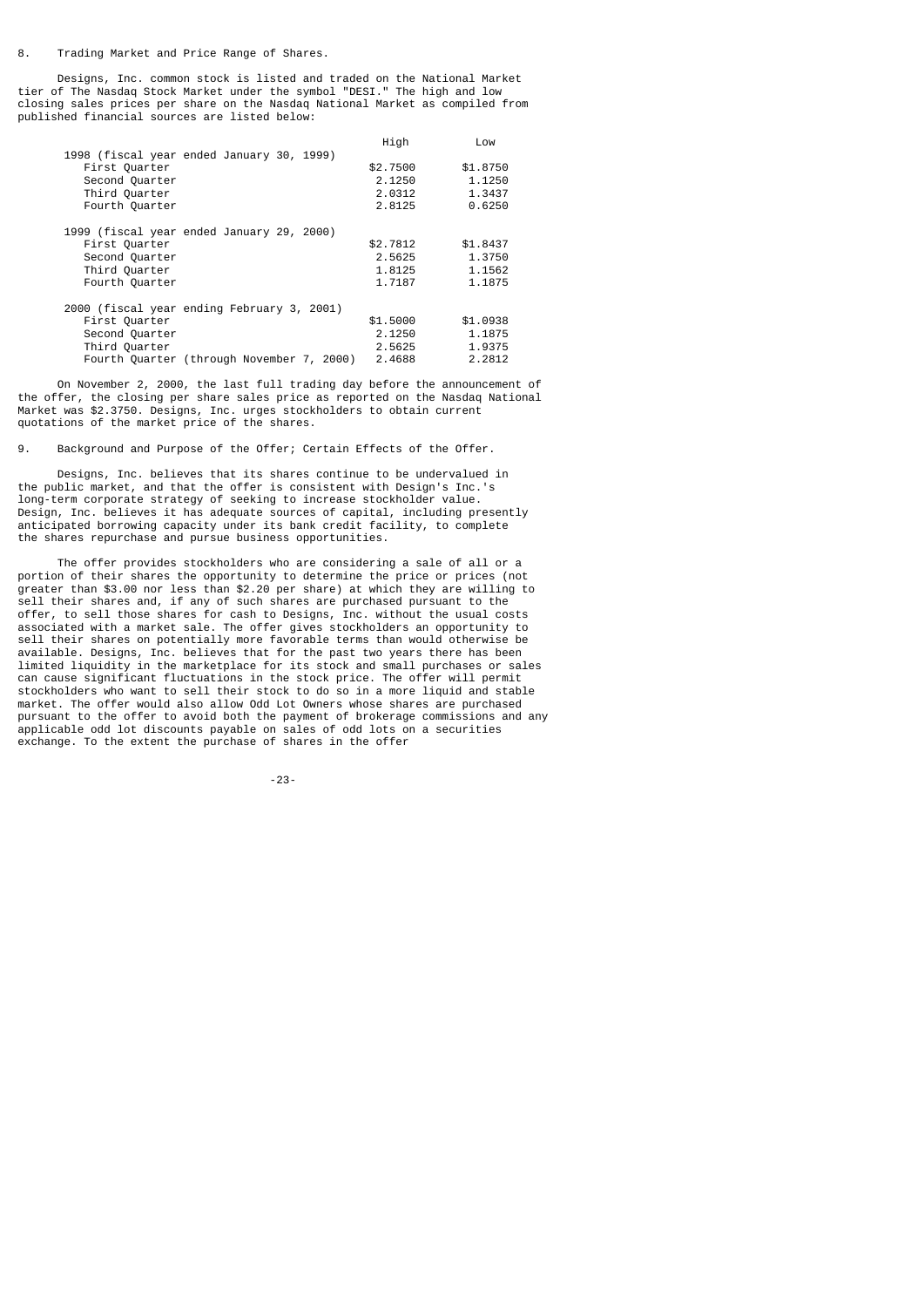results in a reduction in the number of stockholders of record, the costs to Designs, Inc. for services to stockholders should be reduced.

 Stockholders who do not tender their shares pursuant to the offer and stockholders who otherwise retain an equity interest in Designs, Inc. as a result of a partial tender of shares or a proration pursuant to Section 1 of this Offer to Purchase will continue to be owners of Designs, Inc. with the attendant risks and rewards associated with owning the equity securities of Designs, Inc.

 Stockholders who determine not to accept the offer will realize a proportionate increase in their relative equity interest in Designs, Inc. and, thus, in Designs, Inc.'s earnings and assets, subject to any risks resulting from Designs, Inc.'s purchase of shares and its ability to issue additional equity securities in the future. The offer may affect Designs, Inc.'s ability to qualify for pooling-of-interests accounting treatment for any merger transaction for approximately the next two years, which could limit alternative stockholder enhancement vehicles during this period.

 If fewer than 1,500,000 shares are purchased pursuant to the offer, Designs, Inc. may repurchase the remainder of the shares on the open market, in privately negotiated transactions or otherwise. In the future, Designs, Inc. may determine to purchase additional shares on the open market, in privately negotiated transactions, through one or more tender offers or otherwise. Any purchases may be on the same terms as, or on terms which are more or less favorable to stockholders than, the terms of the offer. However, Rule 13e-4 under the Securities Exchange Act prohibits Designs' Inc. and its affiliates from purchasing any shares, other than pursuant to the offer, until at least ten business days after the Expiration Date. Any future purchases of shares by Designs, Inc. would depend on many factors, including the market price of the shares, Designs, Inc.'s business and financial position, and general economic and market conditions.

 Shares Designs, Inc. acquires pursuant to the offer will be restored to the status of authorized and unissued shares, or placed in Designs, Inc.'s treasury, and will be available for Designs, Inc. to issue without further stockholder action, except as required by applicable law or the rules of the Nasdaq National Market or any other securities exchange on which the shares are listed, for purposes including, but not limited to, the acquisition of other businesses, the raising of additional capital for use in Designs, Inc.'s business and the satisfaction of obligations under existing or future employee benefit plans. Designs, Inc. has no current plans for reissuance of the shares repurchased pursuant to the offer.

 Neither Designs, Inc. nor its Board of Directors makes any recommendation to any stockholder as to whether to tender all or any shares. Each stockholder must make his or her own decision whether to tender shares and, if so, how many shares to tender and at what price. Directors, officers and employees of Designs, Inc. who own shares may participate in the offer on the same basis as Designs, Inc.'s other stockholders. Designs, Inc. has been advised that neither the directors or executive officers of Designs, Inc. nor Jewelcor Management Inc., the company's largest stockholder, intend to tender shares pursuant to the offer.

10. Interests of Directors and Executive Officers; Transactions and Arrangements Concerning Shares.

 As of November 6, 2000, Designs, Inc. had 15,781,972 shares of its common stock issued and outstanding, and had reserved 1,003,600 shares for issuance upon exercise of outstanding

-24-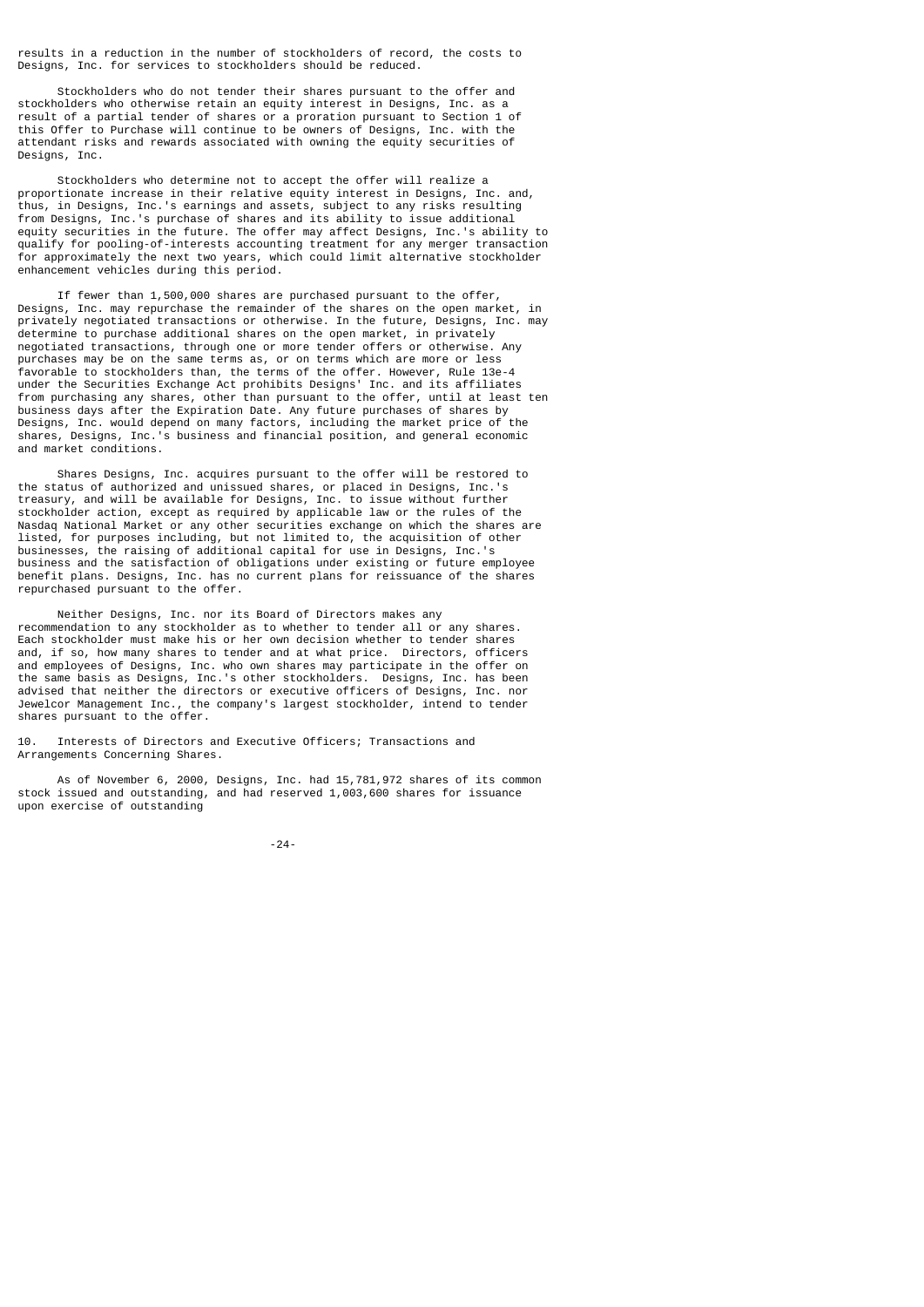stock options. The 1,500,000 shares that Designs, Inc. is offering to purchase represent approximately 9.5% of the outstanding shares. As of November 6, 2000, Designs, Inc.'s directors and executive officers as a group (twelve persons) beneficially owned an aggregate of 4,365,355 shares, including 590,006 shares covered by currently exercisable options granted under Designs, Inc.'s stock option plan, representing approximately 26.7% of the outstanding shares, assuming the exercise by such persons of their currently exercisable options. Such shares include 2,531,997 shares beneficially owned by Mr. Seymour Holtzman, the Chairman of the Board of Directors, and Jewelcor Management Inc., an affiliate of Mr. Holtzman which is the company's largest stockholder. The aggregate number and percentage of Designs, Inc. common stock beneficially owned by each such person is set forth below. Directors, officers and employees of Designs, Inc. who may own shares may participate in the offer on the same basis as Designs, Inc.'s other stockholders. Designs, Inc. has been advised that neither its directors or executive officers nor Jewelcor Management Inc. intend to tender shares pursuant to the offer.

 Security Ownership of Management, etc. As of November 6, 2000, the following directors and executive officers of the company as a group, were the beneficial owners of the indicated number of issued and outstanding shares of Common Stock. Except as indicated, all of them have sole voting and investment power with respect to all shares of Common Stock shown as beneficially owned by them, subject to community property laws where applicable.

| Name and Title                                                                         | Number of Shares<br>Beneficially Owned of Class (1) |     | Percent              |
|----------------------------------------------------------------------------------------|-----------------------------------------------------|-----|----------------------|
| Seymour Holtzman<br>Chairman of the Board and Director                                 |                                                     |     | 2,531,997 (2) 15.47% |
| David A. Levin<br>Chief Executive Officer, President and<br>Director                   | 200,000                                             |     | 1.22%                |
| John J. Schultz<br>Director                                                            | $49,151$ (3)                                        |     | $^\star$             |
| Dennis Hernreich<br>Senior Vice President, Chief Financial<br>Officer<br>and Secretary | 22,600                                              |     | $\star$              |
| Daniel O. Paulus<br>Senior Vice President<br>and General Merchandising Manager         | 55,000                                              | (4) | $^\star$             |
| Stanley I. Berger<br>Director                                                          | 977,719 (5)                                         |     | 5.97%                |
| Jesse Choper<br>Director                                                               | 39,822                                              | (6) | $^\star$             |
| Alan Cohen<br>Director                                                                 | 7,495                                               | (5) | $^\star$             |

-25-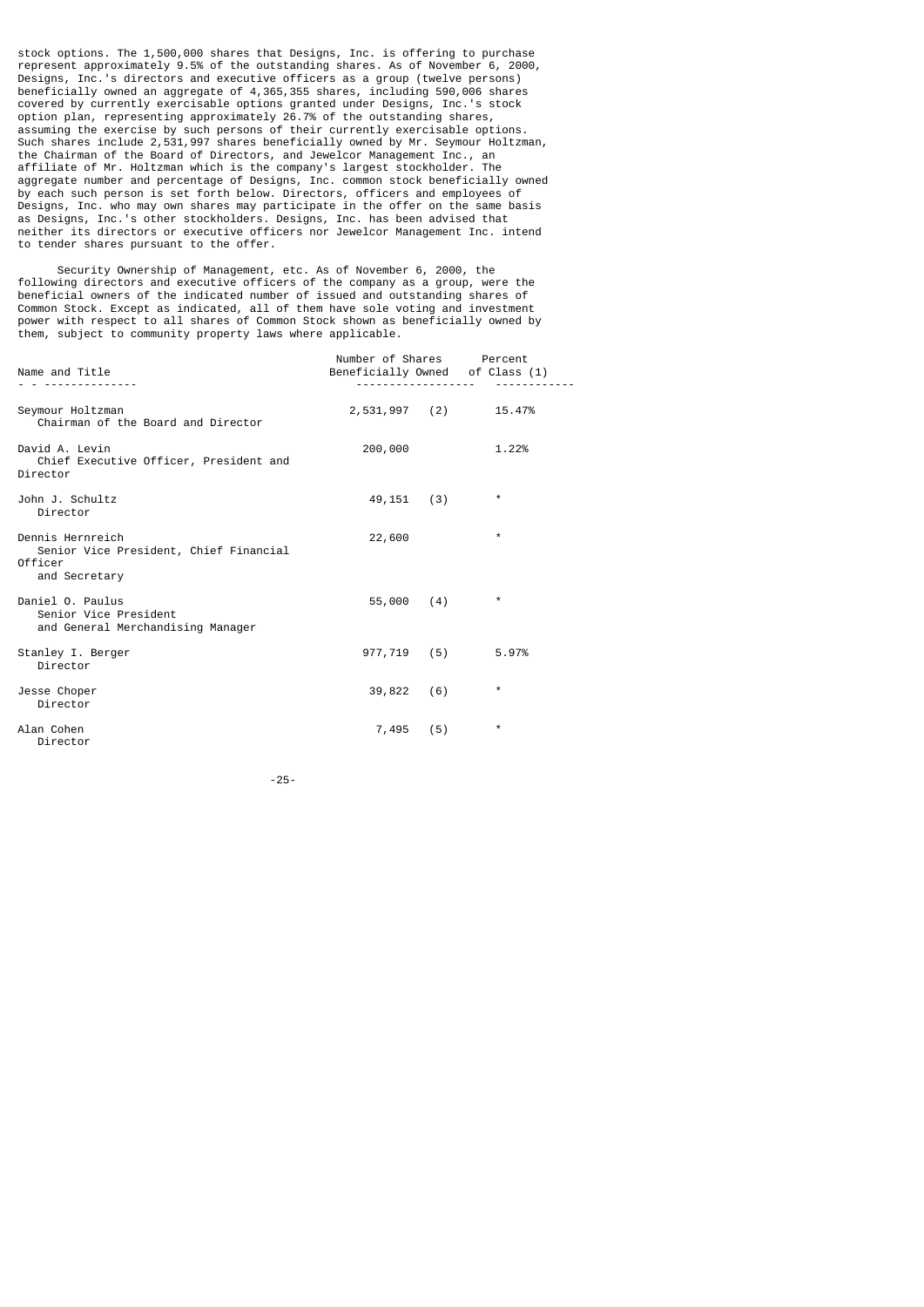| Name and Title                                              | Number of Shares<br>Beneficially Owned of Class (1) | Percent  |
|-------------------------------------------------------------|-----------------------------------------------------|----------|
|                                                             |                                                     |          |
| Jeremiah P. Murphy, Jr.<br>Director                         | 31,747<br>(6)                                       | $^\star$ |
| Robert L. Patron<br>Director                                | 367,631<br>(7)                                      | 2.25%    |
| Joseph Pennacchio<br>Director                               | 32,869<br>(6)                                       | $^\star$ |
| George T. Porter, Jr.<br>Director                           | 49,324<br>(3)                                       | $^\star$ |
| Directors and Executive Officers<br>as a group (12 persons) | 4,365,355                                           | 26.66%   |

- - --------------------- \* Less than 1%

- (1) Percentage ownership is based on 15,781,972 shares of common stock outstanding as of November 6, 2000 plus shares deemed to be outstanding with respect to individual stockholders pursuant to Rule 13d-3(d)(1) under the Exchange Act.
- (2) Mr. Holtzman may be deemed to have shared voting and investment power over 2,528,271 shares of common stock beneficially owned by Jewelcor Management Inc., of which Mr. Holtzman is the Chairman, President and Chief Executive Officer. Includes 405,000 shares subject to stock options exercisable within 60 days.
- (3) Includes 40,001 shares subject to stock options exercisable within 60 days.
- (4) Includes 25,000 shares subject to stock options exercisable within 60 days.
- (5) Includes 5,000 shares subject to stock options exercisable within 60 days.
- (6) Includes 10,001 shares subject to stock options exercisable within 60 days.
- (7) Includes 40,001 shares subject to stock options exercisable within 60 days held by Business Ventures International, Inc. Mr. Patron is the sole owner of Business Ventures International, Inc.

 Assuming Designs, Inc. purchases 1,500,000 shares pursuant to the offer, and its directors and executive officers do not tender any shares pursuant to the offer, then after the purchase of shares pursuant to the offer, Designs, Inc.'s directors and executive officers as a group would own beneficially approximately 29.4% of the outstanding shares, assuming the exercise by these persons of their currently exercisable options, including approximately 17.0% beneficially owned by Mr. Holtzman and Jewelcor Management Inc. (If Designs, Inc. were to increase the number of shares sought pursuant to the offer and purchase an additional 1,000,000 shares, then, on the same basis, Designs Inc.'s directors and executive officers would own beneficially approximately 31.5% of the outstanding shares, including approximately 18.3% beneficially owned by Mr. Holtzman and Jewelcor Management Inc.

-26-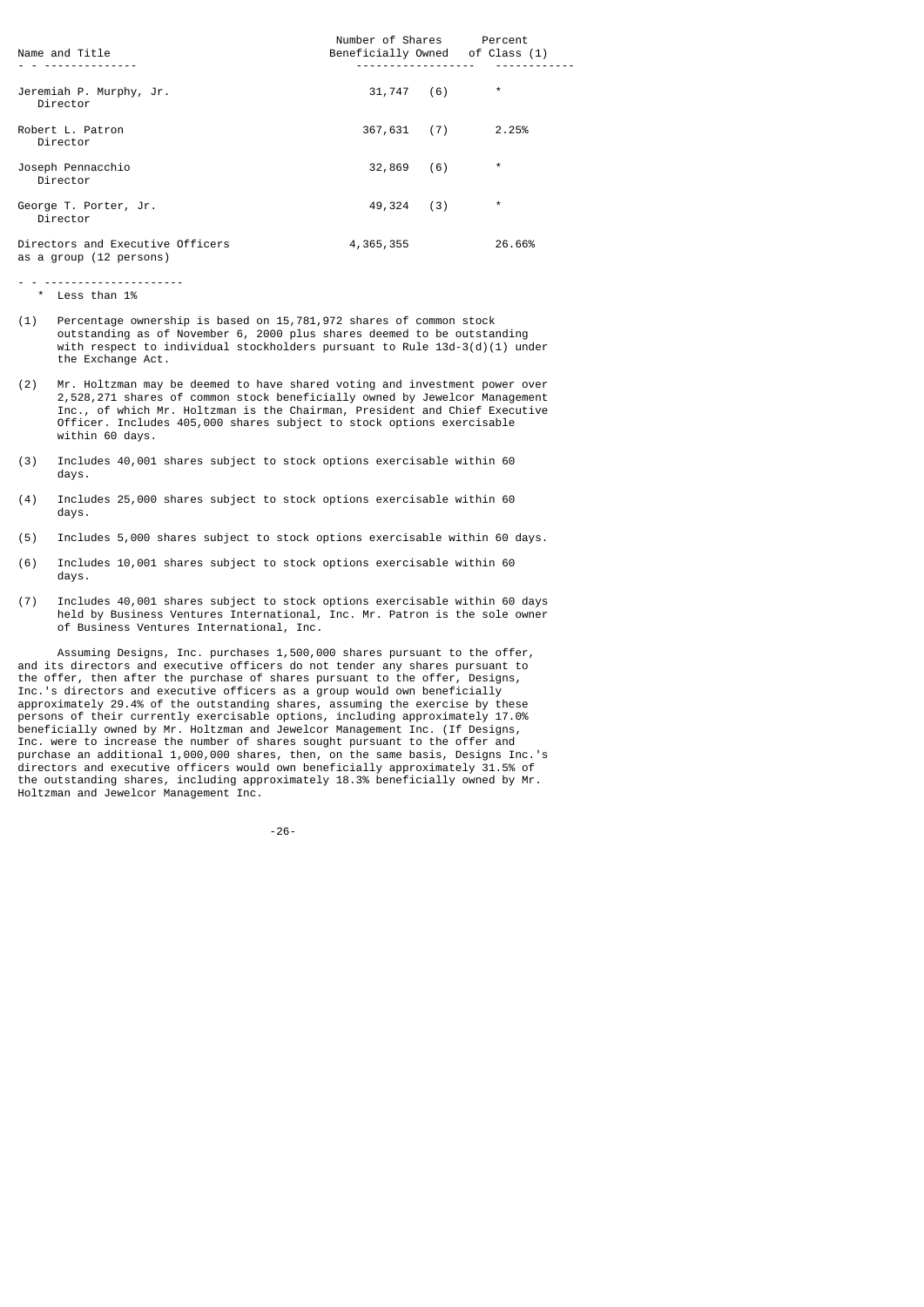During the 60 days prior to the date hereof, the following directors and executive officers of Designs, Inc. were involved in the following transactions relating to Designs, Inc. common stock: (a) Mr. David A. Levin, Chief Executive Officer, President and a Director of Designs, Inc., acquired 30,000 shares on September 20, 2000 in open market transactions at \$2.30 per share; and (b) Mr. Dennis Hernreich, Designs, Inc.'s Senior Vice President, Chief Financial Officer and Secretary of Designs, Inc., acquired 400 shares on September 13, 2000, 6,300 shares on September 15, 2000, and 800 shares on September 18, 2000, in each case in open market transactions at a price of \$2.28 per share.

 The Board of Directors has approved the offer. However, you must make your own decision whether to tender your shares and, if so, how many shares to tender and the price or prices at which you are tendering your shares. Neither Designs, Inc. nor its Board of Directors makes any recommendation to any stockholder as to whether to tender or refrain from tendering shares.

 Except for outstanding options to purchase shares granted from time to time over recent years to certain directors and employees, including executive officers of Designs, Inc. pursuant to its stock option plan, and except as otherwise described herein, neither Designs, Inc. nor, to the best of its knowledge, any of Designs, Inc.'s affiliates, is a party to any contract, arrangement, understanding or relationship with any other person relating, directly or indirectly, to the offer with respect to any securities of Designs, Inc. including, but not limited to, any contract, arrangement, understanding or relationship concerning the transfer or the voting of any such securities, joint ventures, loan or option arrangements, puts or calls, guaranties of loans, guaranties against loss or the giving or withholding of proxies, consents or authorizations.

 On June 28, 2000, Designs, Inc. announced that its Board of Directors had authorized a stock repurchase program. Between June 30 and August 17, 2000, Designs, Inc. purchased an aggregate of 863,000 shares of its common stock in open market or privately negotiated transactions at an average price of \$2.16 per share, for a total price, for all shares purchased, of \$1,860,962.50. On September 1, 2000, Designs, Inc. announced the suspension of that repurchase program.

 Except as disclosed in this Offer to Purchase, Designs, Inc. currently has no plans or proposals that relate to or would result in:

- o the acquisition by any person of additional securities of Designs, Inc. or the disposition of securities of Designs, Inc.;
- o an extraordinary corporate transaction, such as a merger, reorganization or liquidation, involving Designs, Inc. or any or all of its subsidiaries;
- o a purchase, sale or transfer of a material amount of assets of Designs, Inc. or any of its subsidiaries;
- o any change in the present Board of Directors or management of Designs, Inc.;

-27-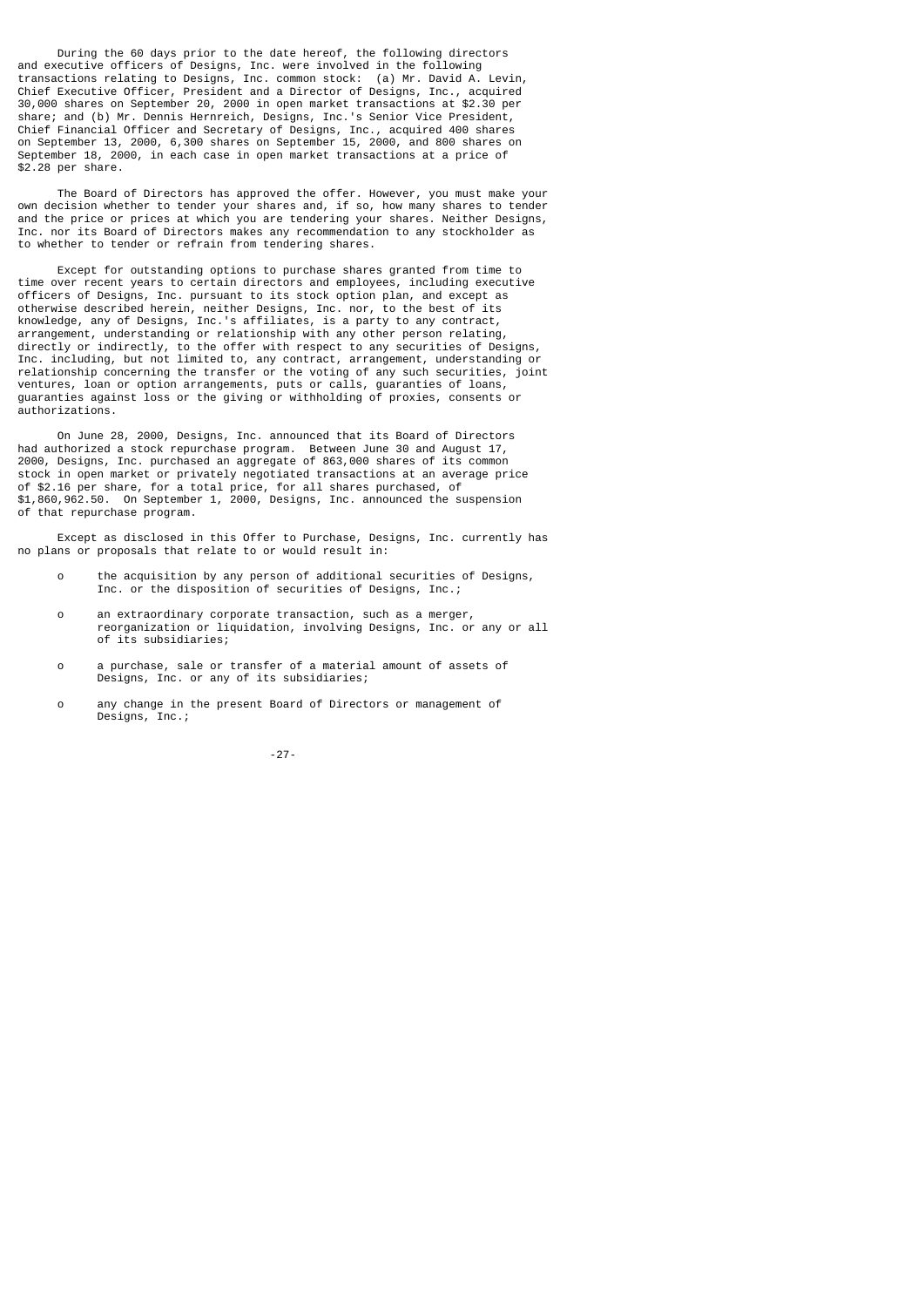- o any material change in the present dividend rate or policy, or indebtedness or capitalization of Designs, Inc.;
- o any other material change in Designs, Inc.'s corporate structure or business;
- o any change in Designs, Inc.'s Certificate of Incorporation or By-Laws or any actions which may impede the acquisition of control of Designs, Inc. by any person;
- o a class of equity security of Designs, Inc. being delisted from a national securities exchange;
- o a class of equity security of Designs, Inc. becoming eligible for termination of registration pursuant to Section  $12(g)(4)$  of the Securities Exchange Act; or
- o the suspension of Designs, Inc.'s obligation to file reports pursuant to Section 15(d) of the Securities Exchange Act.

 Certain Prior Contacts, etc. On December 7, 1998, Jewelcor Management Inc. commenced a consent solicitation seeking to replace the then-members of the Board of Directors of Designs, Inc. and amend the By-Laws of the company, which did not, however, result in replacement of the Board or amendment of the By-Laws at that time. Thereafter, Jewelcor Management Inc. engaged in certain discussions with the then-management of Designs, Inc. and made a preliminary proposal, subject to various conditions, regarding a possible acquisition of the company at a price of \$3.65 per share. Such discussions ended without agreement.

 A slate of nominees for director proposed by Jewelcor Management Inc. was elected to replace the incumbent Board at Designs, Inc.'s Annual Meeting of Stockholders on October 4, 1999, following a proxy contest initiated by Jewelcor. The new directors elected at the 1999 Annual Meeting, together with additional individuals appointed by those new directors (including Mr. Seymour Holtzman), were re-elected to the Board of Directors at Designs, Inc.'s 2000 Annual Meeting of Stockholders.

 Additional information regarding those prior contacts between the Jewelcor Management Inc. and Designs, Inc., the 1999 consent solicitation and proxy contest, present relationships and transactions involving Designs, Inc. and its directors and executive officers, and other matters is set forth in proxy statements filed by Designs, Inc. and Jewelcor Management Inc. in connection with Design, Inc.'s 1999 Annual Meeting of Stockholders, the proxy statement filed by Designs, Inc. in connection with its 2000 Annual Meeting of Stockholders, and a statement on Schedule 13D and various amendments thereto filed by Jewelcor Management Inc. with respect to its interest in securities of Designs, Inc., as well as Annual Reports on Form 10-K, Quarterly Reports on Form 10-Q, and Current Reports on Form 8-K filed by Designs, Inc., all of which were filed with the Securities and Exchange Commission and are available as described under "Where You Can Find More Information" in Section 12 of this Offer to Purchase.

11. Source and Amount of Funds.

 Assuming that Designs, Inc. purchases 1,500,000 shares of its common stock pursuant to the offer at the potential maximum specified purchase price of \$3.00 per share, Designs, Inc. expects the amount of funds required to purchase those shares to be \$4,500,000 and the maximum aggregate cost, including all fees and expenses applicable to the offer, to be up to approximately \$4,765,000. (Up to \$3,000,000 more could be required to purchase up to an additional 1,000,000 shares at the maximum potential price if Designs, Inc. determined to do so.) Designs, Inc. anticipates that all of the funds necessary to pay such amounts will be provided

-28-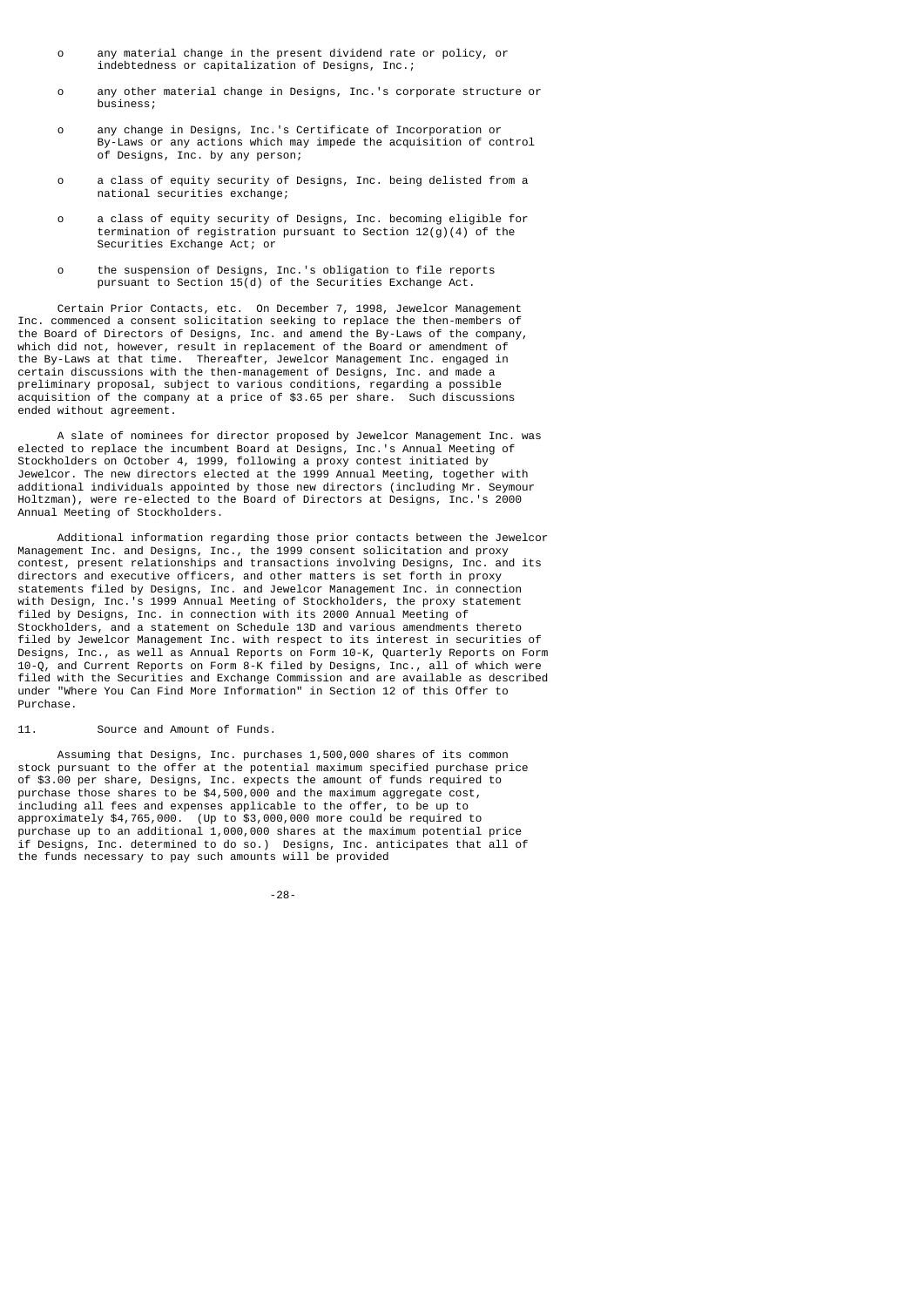from borrowings under its credit facility with Fleet Retail Finance, Inc. Designs, Inc. has reached an agreement in principle to permit such borrowings, subject to definitive documentation. Designs, Inc. has no alternative financing arrangements or alternative financing plans in the event that these financing plans are not realized. It is a condition to the offer that there be no material change in the anticipated availability of bank funding for the offer. (See Section 7.)

 The terms of Designs, Inc.'s existing bank credit facility with Fleet Retain Finance, Inc. are set forth in documents filed with the Securities and Exchange Commission and available as described under "Where You Can Find More Information" in Section 12 of this Offer to Purchase. Such facility, which is secured by substantially all of the company's inventory and other assets, currently bears interest at prime or LIBOR plus 225 basis points, or an effective rate for the quarter ended October 28, 2000 of 9.0%, and is scheduled to expire June 4, 2001. Modifications are expected in connection with the same amendments required in connection with the offer. (See Section 12--"Recent Developments--Anticipated Amendments to Bank Credit Facility.") The company has no other plans to refinance borrowings under this facility.

12. Certain Information About Designs, Inc.

#### Summary

 Designs, Inc. is an outlet retailer based in the United States selling quality branded apparel and accessories. The company markets a broad selection of Levi Strauss & Co. brand merchandise through outlet stores under the name "Levi's(R)/Dockers(R)Outlet By Designs," "Levi's(R)Outlet by Designs" and "Dockers(R)Outlet by Designs." The company uses certain Levi Strauss & Co. trademarks pursuant to a trademark license agreement with Levi Strauss & Co.

 In fiscal year 2000, the company continued to re-align its store portfolio and overhead structure to narrow its business to one focused solely on the profitable outlet segment including the Levi's(R) and Dockers(R) Outlet stores. As part of this re-alignment to an outlet-based business, the company closed its five remaining Boston Trading Co.(TM)/ BTC(TM) mall stores and its five Buffalo(R) Jeans Factory stores during the fourth quarter of fiscal 2000.

 These strategic actions return Designs, Inc. to its core competency as a single branded outlet operator, with all of its 107 stores devoted exclusively to selling Levi Strauss & Co. brands of apparel and accessories.

 The principal executive office of the company is located at 66 B Street, Needham, Massachusetts 02494. Its telephone number is (781) 444-7222.

#### Recent Developments

 Lease Option. On November 2, 2000, Designs Inc. announced that it had entered into an option agreement with the landlord of its corporate headquarters at 66 B Street, Needham, Massachusetts. The agreement provides the landlord with the option, if exercised within the next fifteen months, to terminate the lease for the company's corporate headquarters, which expires on January 31, 2006. If such option is exercised, the company will be entitled to receive \$8.9 million, provided that certain conditions in connection with vacating the leased property are met.

-29-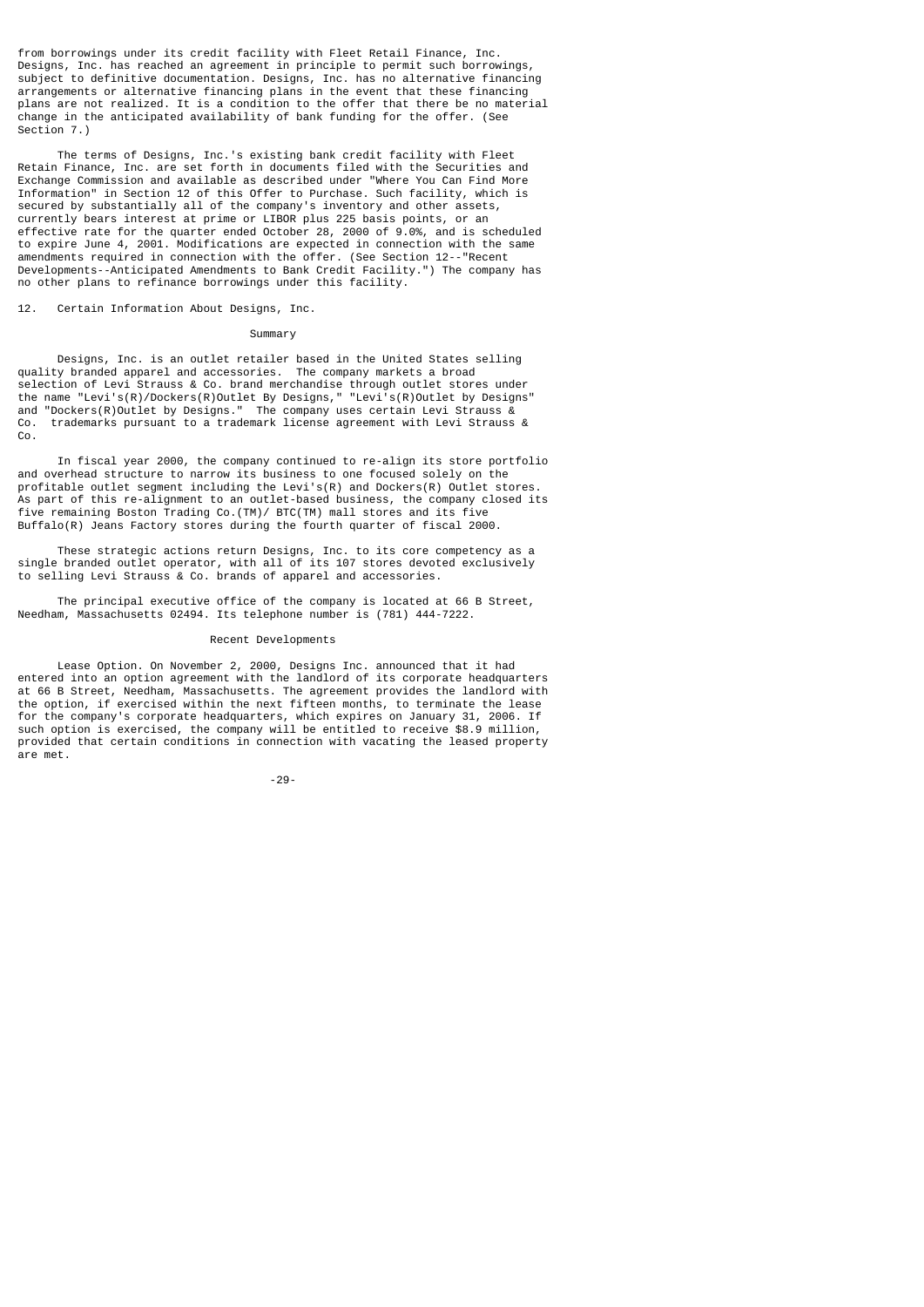If the option is exercised, the company would have seven months thereafter to vacate the premises. If the company failed to perform all the conditions of the option agreement, the company would forfeit its right to the \$8.9 million payment.

 In the event the option is exercised, Designs, Inc. will be required to relocate its corporate headquarters. The company will then have to write off up to approximately \$2 million in current unamortized leasehold improvements, and incur additional costs of approximately \$1 million associated with the move to a new location. Furthermore, the company anticipates having to incur significantly higher rental expenses if the company were to re-locate.

 Third Quarter Results. The company reported net income for the fiscal quarter ended October 28, 2000 (the "third quarter of fiscal 2001") of \$2.9 million, or \$0.18 per diluted share, compared with net income of \$2.7 million, or \$0.17 per diluted share, for the same period in the prior year. For the nine months ended October 28, 2000, the company reported net income of \$3.5 million, or \$0.21 per diluted share, compared with net income of \$1.3 million, or \$0.08 per diluted share, for the comparable period in the prior year.

 Sales for the third quarter of fiscal 2001 were \$56.6 million, compared with \$56.7 million for the same period in the prior year. For the nine month year-to-date period , sales were \$141.7 million, compared with \$139.4 million in the prior year. Comparable store sales decreased 2.8 percent for third quarter of fiscal 2001. The increase in total sales through the nine months ended October 28, 2000 is the result of sales generated from our new and remodeled stores offset by a 1.7 percent comparable store decrease year to date.

 Gross margin rate, after occupancy costs, for third quarter of fiscal 2001 was 30.7 percent of sales, compared with 32.5 percent for the same period in the prior year. For the nine months ended October 28, 2000, gross margin rate, after occupancy costs, was 29.3 percent of sales as compared with 28.7 percent of sales for the same period in the prior year.

 Selling, general and administrative expenses for third quarter of fiscal 2001 was \$10.7 million, or 18.8 percent of sales, compared with \$11.9 million, or 20.9 percent of sales, in the same period in the prior year. Store payroll expense, the largest component of selling, general and administrative expenses, for third quarter of fiscal 2001 was 9.5 percent of sales, compared with 9.2 percent of sales in the same period in the prior year. For the nine months ended October 28, 2000, selling, general and administrative expenses decreased to \$30.2 million, or 21.3% of sales, from \$32.0 million, or 22.9% of sales, in the same period in the prior year.

 Through the end of the third quarter of fiscal 2001, the company has completed remodels on six store locations and opened four new locations, one of which is located in Puerto Rico. The company currently plans to open another two new stores and remodel three of its existing locations during the remainder of fiscal 2001.

 Anticipated Amendments to Bank Credit Facility. Designs, Inc. has reached an agreement in principle to amend its existing bank credit facility with Fleet Retail Finance, Inc. in certain respects, including amendments required to permit the company to consummate, and borrow the funds necessary to finance, the offer. Other modifications expected to be advantageous to the company are also anticipated. Such amendment is subject to definitive documentation, which will be publicly filed with the Securities and Exchange Commission when completed and executed.

-30-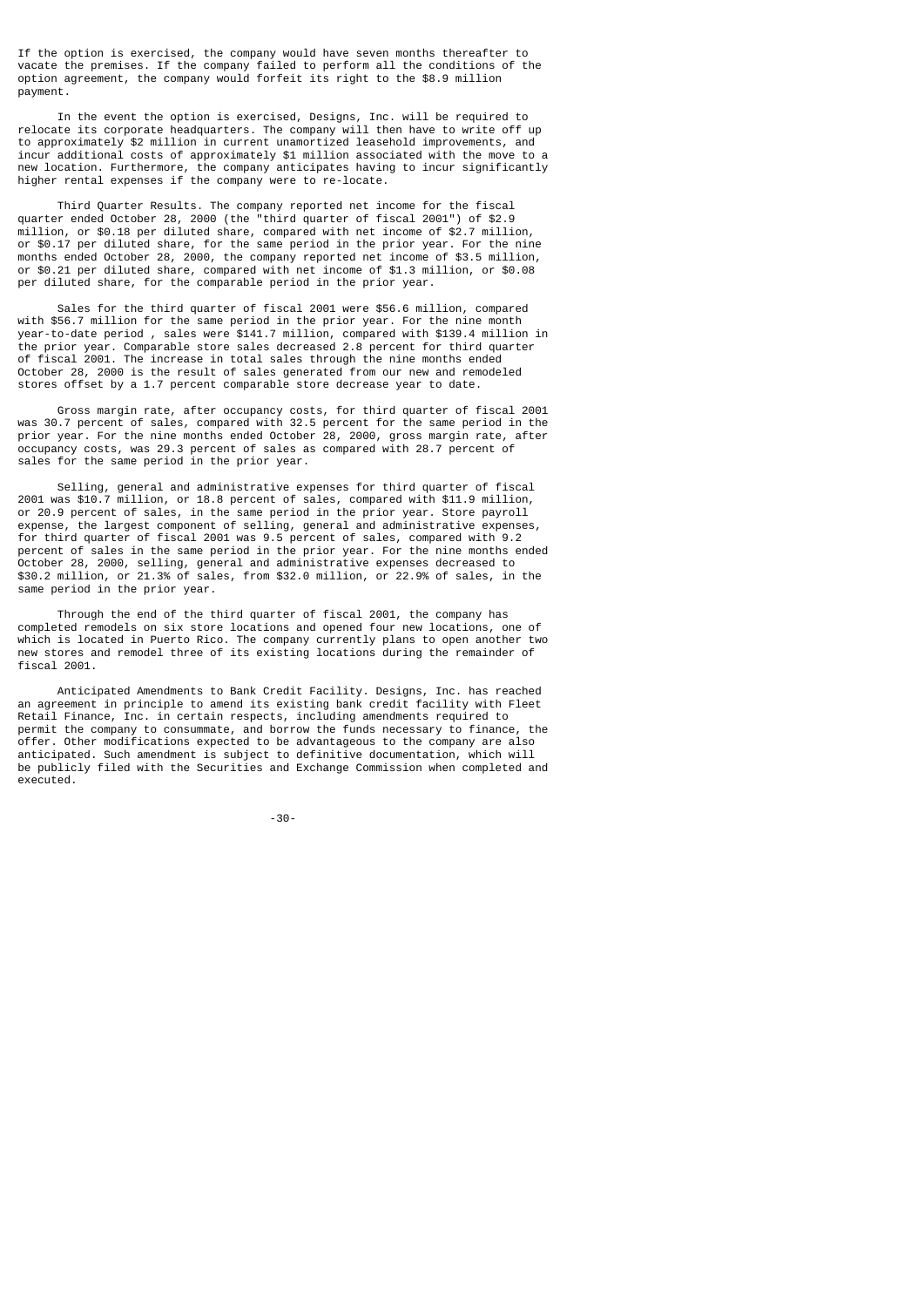### Summary Historical Financial Data of Designs, Inc.

 The following audited and unaudited summary historical financial data has been derived from the consolidated statements of the company. The data should be read in conjunction with the consolidated financial statements and notes thereto included in the company's Annual Report on Form 10-K for the fiscal year ended January 29, 2000 and Quarterly Report on Form 10-Q for the quarter ended July 29, 2000. Copies of these reports may be obtained as described below in Section 12 of this Offer to Purchase. The income statement data for the six months ended July 29, 2000 and the balance sheet data as of July 29, 2000 have been derived from the unaudited condensed consolidated financial statements of the company which, in the opinion of management, include all adjustments (consisting of normal recurring adjustments) necessary for a fair presentation of financial position and results of operations for such periods. Operating results for the six months ended July 29, 2000 are not necessarily indicative of the results that may be expected for the entire fiscal year ending February 3, 2001.

### SUMMARY CONSOLIDATED HISTORICAL FINANCIAL DATA

|                                                                                  |                                        | For the year ended                     |                                         | (unaudited)                                  |
|----------------------------------------------------------------------------------|----------------------------------------|----------------------------------------|-----------------------------------------|----------------------------------------------|
| INCOME STATEMENT DATA                                                            | 2000                                   | January 29, January 30,<br>1999        | July 29,<br>2000                        | For the six months ended<br>July 31,<br>1999 |
| Net sales<br>Net income (loss)<br>Earnings (loss) per common<br>share            | \$192,192<br>(12, 493)                 | \$201,634<br>(18, 541)                 | \$85,072<br>610                         | \$82,742<br>(1, 398)                         |
| Basic<br>$Diluted \ldots \ldots \ldots \ldots \ldots$<br>Weighted average shares | \$ (0.78)<br>\$ (0.78)                 | \$(1.17)<br>\$(1.17)                   | \$0.04<br>\$0.04                        | \$ (0.09)<br>\$ (0.09)                       |
| outstanding<br>Basic<br>$Diluted \ldots \ldots \ldots \ldots \ldots$             | 16,088<br>16,088                       | 15,810<br>15,810                       | 16,472<br>16,560                        | 15,890<br>15,890                             |
| <b>BALANCE SHEET DATA</b>                                                        |                                        |                                        |                                         |                                              |
| Working capital<br>Total assets<br>Notes payable<br>Stockholders' equity         | \$19,624<br>95,077<br>22,202<br>52,269 | \$24,078<br>99,317<br>13,825<br>63,956 | \$20,204<br>102,123<br>24,976<br>52,339 | \$19,451<br>110,249<br>24,168<br>62,756      |

-31-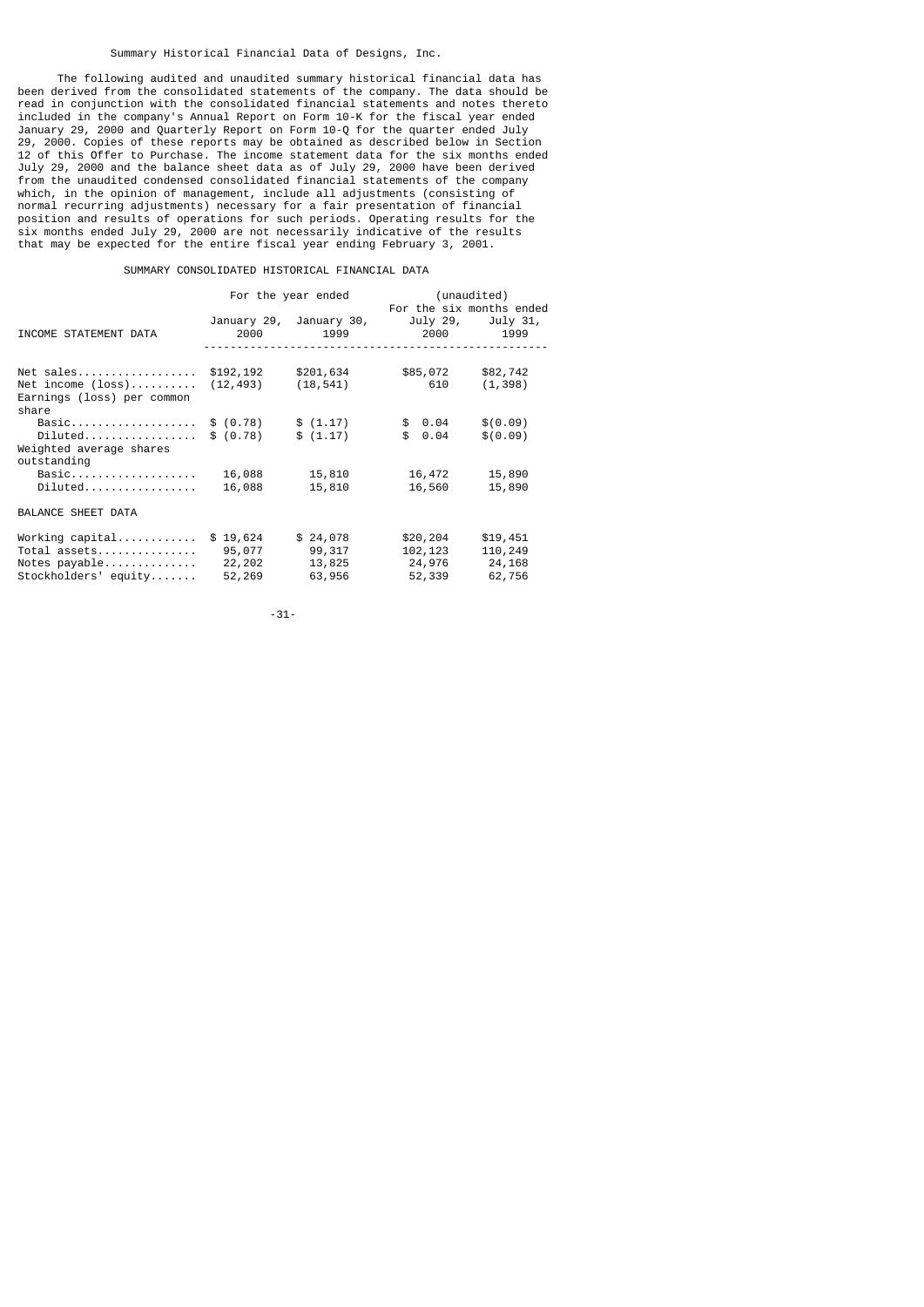Summary Pro-Forma Condensed Financial Data of Designs, Inc.

 The following unaudited pro-forma condensed financial data gives effect to the purchase of shares pursuant to the offer, and the payment of related taxes, fees and expenses, based on the assumptions described in the "Notes to Summary Pro-Forma Condensed Financial Data" below, as if such transactions had occurred on the first day of the periods presented. The unaudited pro-forma condensed financial data does not purport to be indicative of the results that would actually have been obtained, or results that may be obtained in the future, or the financial condition that would have resulted, if the purchase of the shares pursuant to the offer had been completed at the dates indicated.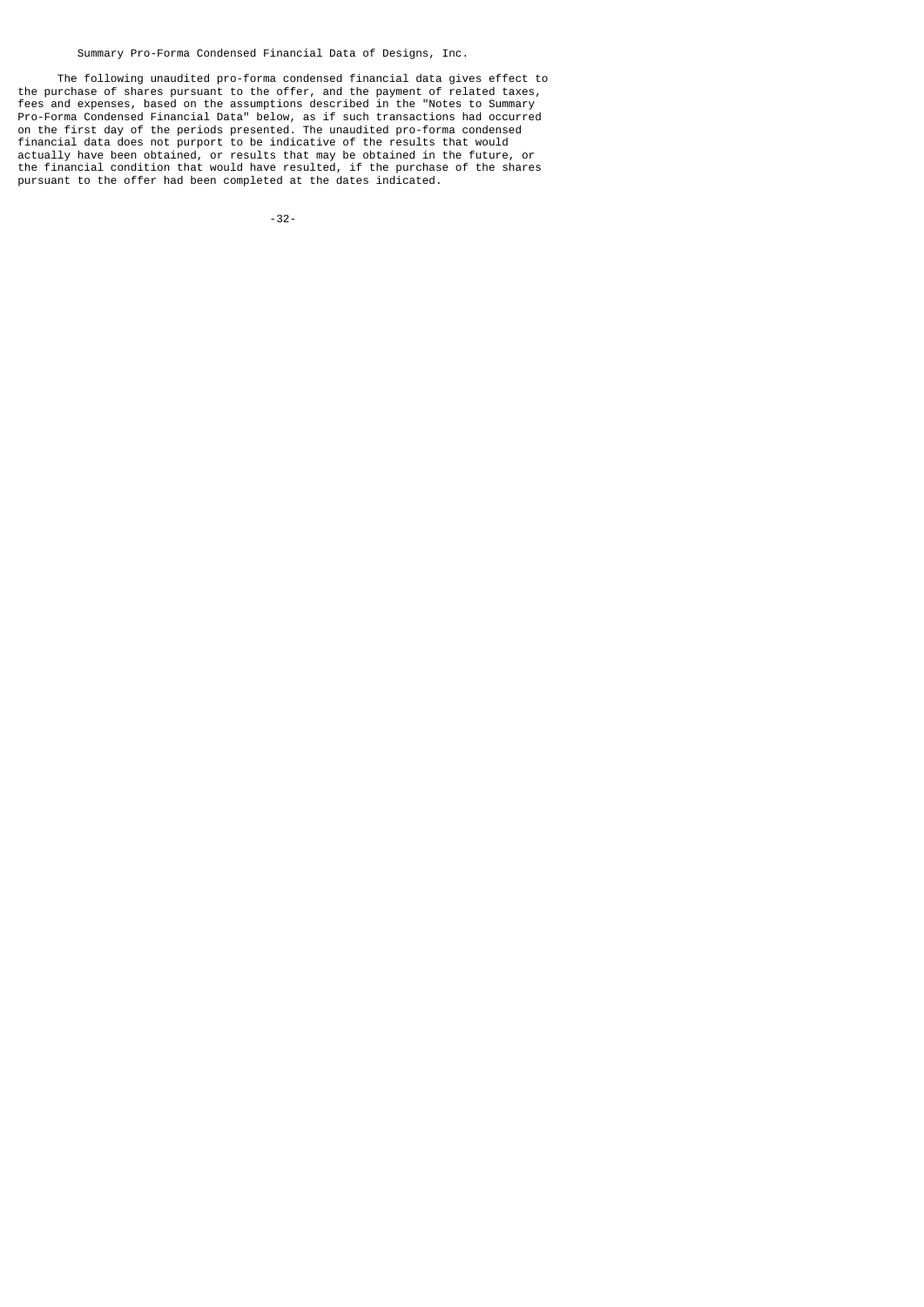SUMMARY UNAUDITED CONDENSED PRO-FORMA FINANCIAL INFORMATION

|                                                                                               |                     | Fiscal Year Ending January 29, 2000<br>Pro-Forma                             |                     |                              | For the Six Months Ending July 29, 2000<br>Pro-Forma |                                     |
|-----------------------------------------------------------------------------------------------|---------------------|------------------------------------------------------------------------------|---------------------|------------------------------|------------------------------------------------------|-------------------------------------|
| INCOME STATEMENT DATA                                                                         |                     | Historical Adjustments<br><u></u>                                            | Pro-Forma           |                              | Historical Adjustments                               | Pro-Forma                           |
| Net sales<br>Gross margin, net of occupancy                                                   | \$192,192<br>47,440 |                                                                              | \$192,192<br>47,440 | \$85,072<br>24,073           |                                                      | \$85,072<br>24,073                  |
| Selling, general and administrative<br>Non-recurring charges for store closings,<br>severance | 43,401<br>6,608     | 67(e)                                                                        | 43,468<br>6,608     | 19,550                       | 33(e)                                                | 19,583                              |
| Depreciation and amortization                                                                 | 6,502               |                                                                              | 6,502               | 2,594                        |                                                      | 2,594                               |
| Operating income (loss)<br>Interest expense, net                                              | (9,071)<br>1,207    | (67)<br>405(d)                                                               | (9, 138)<br>1,612   | 1,929<br>845                 | (33)<br>203(d)                                       | 1,896<br>1,048                      |
| Income (loss) before income taxes<br>Income tax provision (benefit)                           | (10, 278)           | (472)<br>$2,215$ $(195)(f)$ $2,020$<br>------------------------------------- | (10, 750)           | 1,084<br>474                 | (236)<br>(98)(f)                                     | 848<br>376                          |
| Net income (loss)                                                                             | \$(12, 493)         | \$(277)                                                                      | \$(12, 770)         | \$610                        | \$ (138)                                             | \$472                               |
| Earnings per share:<br>Basic                                                                  | \$ (0.78)           |                                                                              | \$ (0.88)           | \$0.04                       |                                                      | \$0.03                              |
| Diluted<br>Weighted average number of common shares<br>outstanding                            | \$ (0.78)           |                                                                              | \$ (0.88)           | \$0.04                       |                                                      | \$0.03                              |
| Basic<br>Diluted                                                                              | 16,088<br>16,088    | (1,500)(g)<br>(1,500)(q)                                                     | 14,588<br>14,588    | 16,472<br>16,560             | (1,500)(q)<br>(1,500)(q)                             | 14,972<br>15,060                    |
| CONDENSED BALANCE SHEET DATA                                                                  |                     |                                                                              |                     |                              |                                                      |                                     |
| ASSETS                                                                                        |                     |                                                                              |                     |                              |                                                      |                                     |
| Current assets<br>Property and equipment, net<br>Other assets                                 |                     |                                                                              |                     | \$69,988<br>17,106<br>15,029 | $s -$<br>167                                         | \$69,988<br>17,106<br>15,196        |
| Total assets                                                                                  |                     |                                                                              |                     | .<br>\$102, 123              | \$167<br>=====================                       | <u>.</u><br>\$102, 290<br>========= |
| LIABILITIES AND STOCKHOLDERS' EQUITY<br>Notes payable<br>Other current liabilities            |                     |                                                                              |                     | \$24,976<br>24,808           | \$4,765(c)<br>105                                    | \$29,741<br>24,913                  |
| Total current liabilities                                                                     |                     |                                                                              |                     |                              | 49,784 4,870                                         | .<br>54,654<br><u>.</u>             |
| Stockholders' equity                                                                          |                     |                                                                              |                     |                              | 52,339 (4,703)(a),(b) 47,636                         |                                     |
| Total liabilities and stockholders' equity                                                    |                     |                                                                              |                     | \$102, 123                   | \$167<br>======================                      | .<br>\$102,290                      |
|                                                                                               |                     |                                                                              |                     |                              |                                                      |                                     |

-33-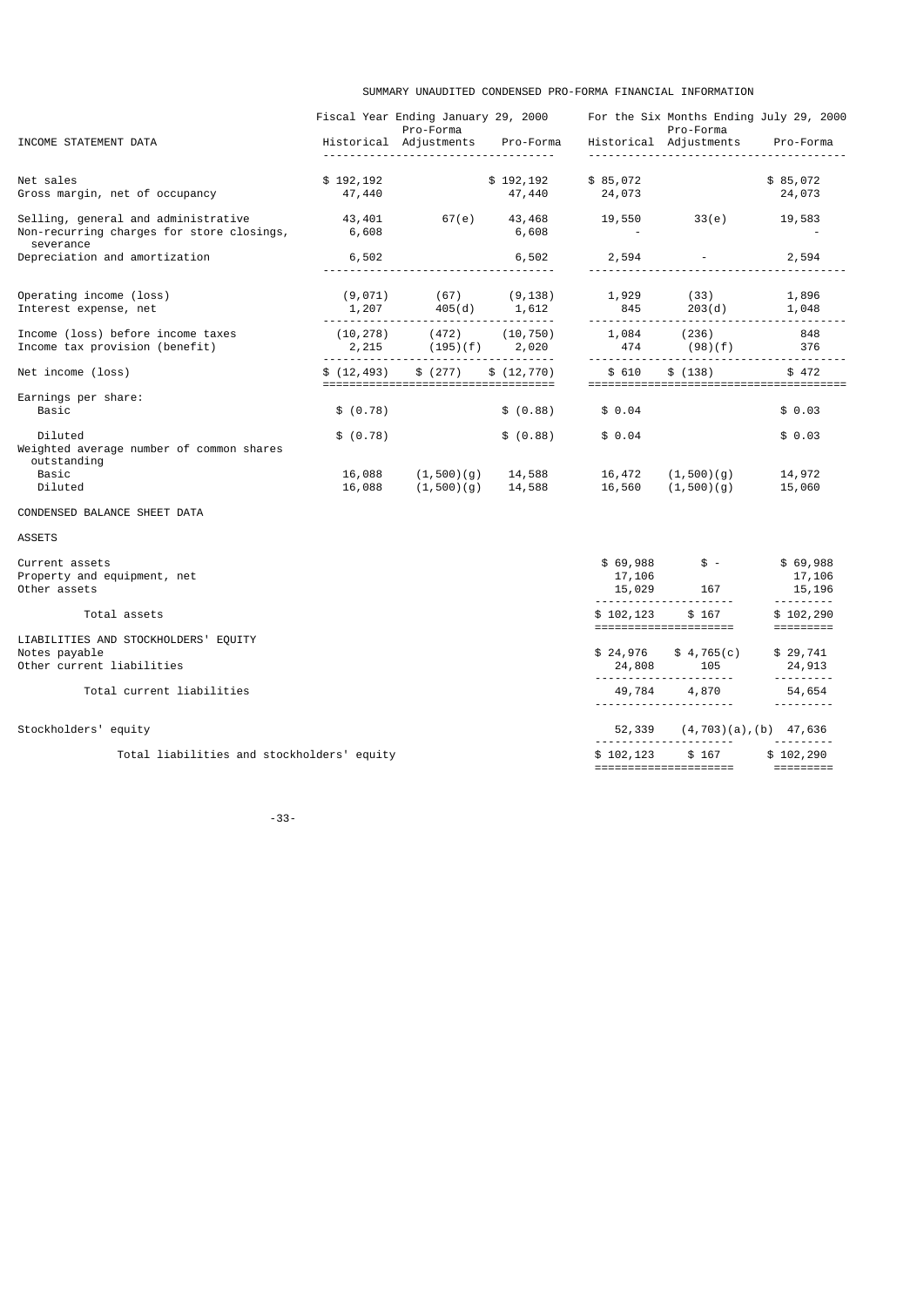Notes to Summary Pro Forma Condensed Financial Data:

- (a) Assumes that 1,500,000 shares of Designs, Inc. common stock are
- repurchased at the potential maximum price of \$3.00 per share.<br>(b) Costs directly related to the offer are assumed to be \$65,000, Costs directly related to the offer are assumed to be \$65,000, and are
- included in the costs of the repurchased shares.<br>(c) Assumes the stock purchase costs of \$4,500,000 a Assumes the stock purchase costs of  $$4,500,000$  and assumed related transaction costs of \$265,000 (which include \$65,000 of offer costs and \$200,000 of finance costs) will be financed with borrowings from the company's amended credit facility.
- (d) Interest expense on the additional borrowings is calculated based on the current rate of 9.0%.<br>(e) Assumes deferred finance
- (e) Assumes deferred finance costs associated with the amendment and extension of the company's credit facility of \$200,000 will be amortized over 36 months.<br>(f) The asset
- The assumed effective income tax rate applicable to pro-forma adjustments was consistent with the rate for each of the respective historical periods, or 41.4%.<br>(g) Pro-forma basic ea
- pro-forma basic earnings per share are based on the weighted average number of shares of common stock outstanding during each period, decreased by the 1,500,000 shares assumed purchased. Pro-forma diluted earnings per share are based on the weighted average number of shares of common stock outstanding during the period, adjusted for the dilutive effect of shares issuable under outstanding stock options and decreased by the 1,500,000 shares assumed purchased.

-34-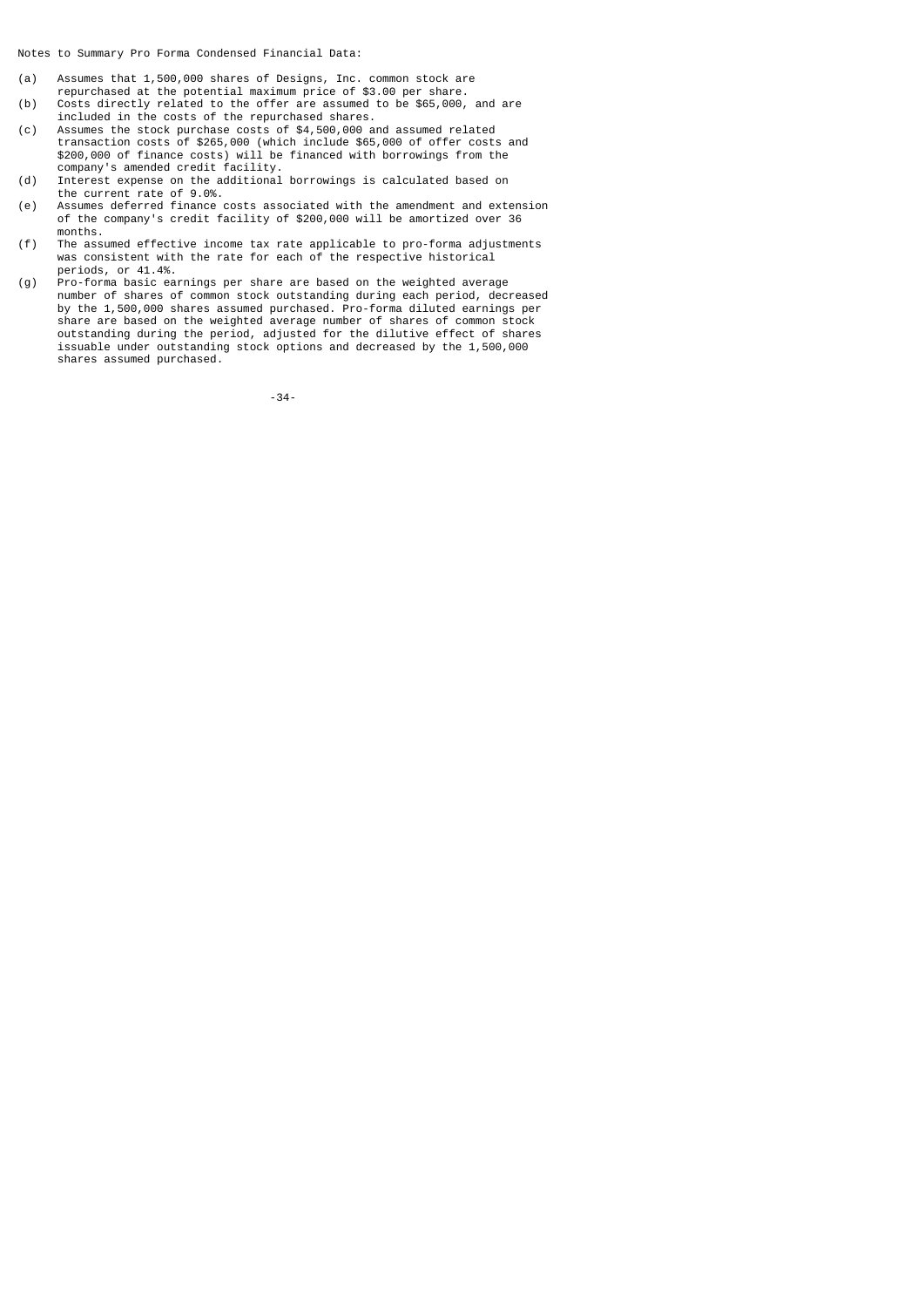#### Where You Can Find More Information

 Designs, Inc. is subject to the informational filing requirements of the Securities Exchange Act and, in accordance therewith, is obligated to file reports and other information with the Securities and Exchange Commission relating to its business, financial condition and other matters. Information, as of particular dates, concerning Designs, Inc.'s directors and executive officers, their remuneration, options granted to them, the principal holders of Designs, Inc.'s securities and any material interests of such persons in transactions with Designs, Inc. is required to be disclosed in proxy statements distributed to Designs, Inc.'s stockholders and filed with the Securities and Exchange Commission. Designs, Inc. has also filed a Tender Offer Statement on Schedule TO with the Securities and Exchange Commission, which includes additional information with respect to the offer. Such reports, proxy statements and other information can be inspected and copied at the public reference facilities maintained by the Securities and Exchange Commission at 450 Fifth Street, N.W., Washington, D.C. 20549; and at its regional offices located at 500 West Madison Street, Suite 1400, Chicago, Illinois 60661 and 7 World Trade Center, New York, New York 10048. Copies of such material may also be obtained by mail, upon payment of the Securities and Exchange Commission's customary charges, from the Public Reference Section of the Securities and Exchange Commission at Judiciary Plaza, 450 Fifth Street, N.W., Washington, D.C. 20549. The Securities and Exchange Commission also maintains a web site on the World Wide Web at http://www.sec.gov that contains reports, proxy statements and other information regarding registrants that file electronically with the Securities and Exchange Commission. Such reports, proxy statements and other information concerning Designs, Inc. also can be inspected at the offices of the National Association of Securities Dealers, Inc., 1735 K Street, N.W., Washington, D.C. 20006. Designs, Inc.'s Schedule TO may not be available at the Securities and Exchange Commission's regional offices.

 The Securities and Exchange Commission allows Designs, Inc. to "incorporate by reference" information into this Offer to Purchase. This means that Designs, Inc. can disclose important information to you by referring you to another document filed separately with the Securities and Exchange Commission. The information incorporated by reference is considered to be a part of this Offer to Purchase, except for any information that is superseded by information that is included directly in this document.

 This Offer to Purchase incorporates by reference the documents listed below that Designs, Inc. has previously filed with the Securities and Exchange Commission. The documents contain important information about Designs, Inc. and its financial condition.

|  |  |  |  |  | Designs, Inc.'s Filings with the Commission | Period |
|--|--|--|--|--|---------------------------------------------|--------|
|--|--|--|--|--|---------------------------------------------|--------|

- - ------------------------------------------- ------

| Annual Report on Form 10-K     | Fiscal year ended January 29, 2000                        |
|--------------------------------|-----------------------------------------------------------|
| Ouarterly Reports on Form 10-Q | Fiscal quarters ended April 29,<br>2000 and July 29, 2000 |

Current Reports on Form 8-K October 3, 2000 and November 2, 2000

 Designs, Inc. incorporates by reference additional documents that it may file with the Securities and Exchange Commission between the date of this Offer to Purchase the date the offer, proration period and withdrawal rights expire. Those documents include periodic reports,

-35-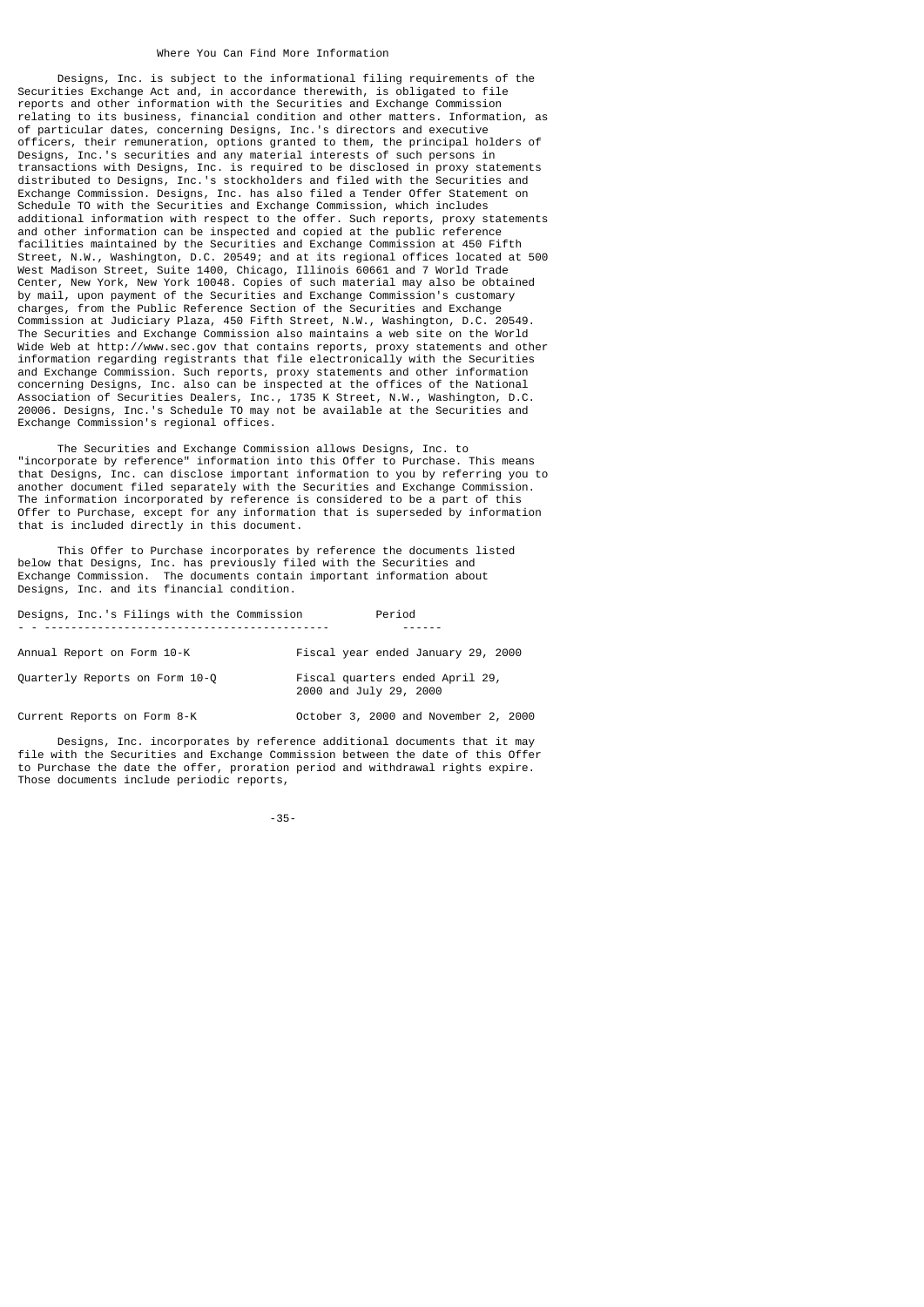such as Annual Reports on Form 10-K, Quarterly Reports on Form 10-Q and Current Reports on Form 8-K, as well as proxy statements.

 You can obtain any of the documents incorporated by reference in this document through Designs, Inc. or from the Securities and Exchange Commission's web site at the address described above. Documents incorporated by reference are available from Designs, Inc. without charge, excluding any exhibits to those documents unless the exhibit is specifically incorporated by reference as an exhibit in this proxy statement/prospectus. You can obtain documents incorporated by reference in this Offer to Purchase by requesting them in writing or by telephone from Designs, Inc. at 66 B Street, Needham, Massachusetts 02494, telephone (781) 444-7222. Please be sure to include your complete name and address in your request. If you request any incorporated documents, we will mail them to you by first class mail, or another equally prompt means, within one business day after we receive your request.

Effects of the Offer on the Market for Shares; Registration under the Securities Exchange Act.

 Designs, Inc.'s purchase of shares pursuant to the offer will reduce the number of shares that might otherwise trade publicly and is likely to reduce the number of stockholders. Nonetheless, Designs, Inc. believes that there will still be a sufficient number of shares outstanding and publicly traded following the offer to ensure a continued trading market in the shares. Based on the published guidelines of the Nasdaq National Market, Designs, Inc. does not believe that its purchase of shares pursuant to the offer will cause its remaining shares to be delisted from any such market quotation system.

 The shares are registered under the Securities Exchange Act, which requires, among other things, that Designs, Inc. furnish certain information to its stockholders and to the Securities and Exchange Commission and comply with the Securities and Exchange Commission's proxy rules in connection with meetings of Designs, Inc.'s stockholders. Designs, Inc. believes that its purchase of shares pursuant to the offer will not result in the shares becoming eligible for deregistration under the Securities Exchange Act.

## 14. Certain Legal Matters; Regulatory Approvals.

 Designs, Inc. is not aware of any license or regulatory permit material to its business that might be adversely affected by its acquisition of shares as contemplated in the offer, or of any approval or other action by any government or governmental, administrative or regulatory authority or agency, domestic, foreign or supranational, that would be required for Designs, Inc.'s acquisition or ownership of shares as contemplated by the offer. Should any such approval or other action be required, Designs, Inc. currently contemplates that it will seek such approval or other action. Designs, Inc. cannot predict whether it may determine that it is required to delay the acceptance for payment of, or payment for, shares tendered pursuant to the offer pending the outcome of any such matter. There can be no assurance that any such approval or other action, if needed, would be obtained or would be obtained without substantial conditions, or that the failure to obtain any such approval or other action might not result in adverse consequences to Designs, Inc.'s business. Designs, Inc.'s obligations under the offer to accept for payment and pay for shares are subject to certain conditions. See Section 7.

-36-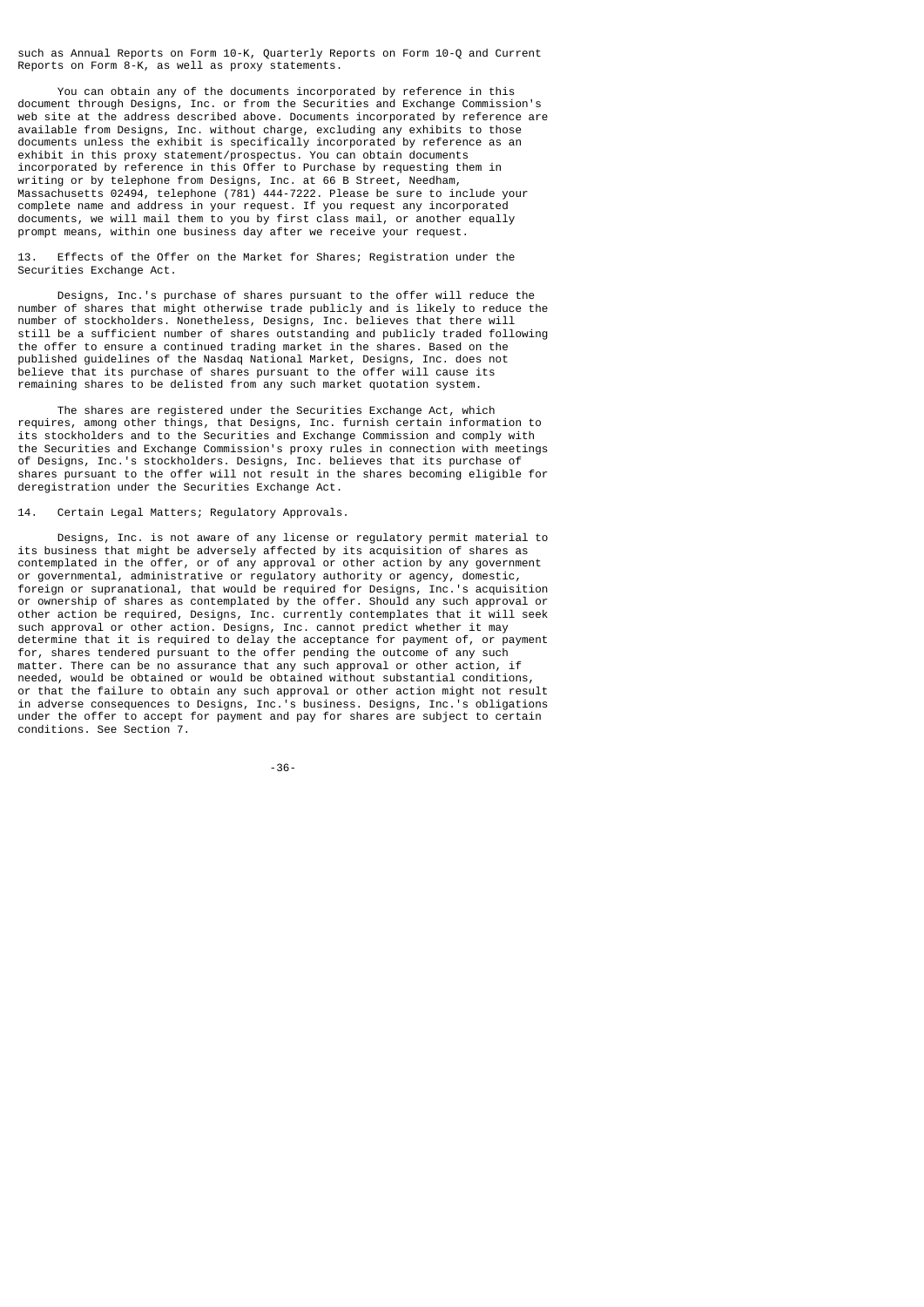## 15. Certain U.S. Federal Income Tax Consequences.

 The following discussion summarizes certain U.S. federal income tax consequences to holders of shares relevant to the offer. The discussion contained in this summary is based upon the Internal Revenue Code of 1986, as amended (the "Code"), temporary and final Treasury Regulations promulgated thereunder, proposed Treasury Regulations, published rulings, notices and other administrative pronouncements of the Internal Revenue Service ("IRS"), and judicial decisions now in effect, all of which are subject to change at any time by legislative, judicial, or administrative action. Any such changes may be applied retroactively in a manner that could materially affect the tax consequences described herein.

 This summary assumes that the shares are held as capital assets, within the meaning of Section 1221 of the Code. This summary does not address all of the tax consequences that may be relevant to particular stockholders in light of their personal circumstances, or to certain types of stockholders (such as certain financial institutions, dealers in securities or commodities, securities traders that elect to mark to market, foreign persons, insurance companies, tax-exempt organizations or persons who hold shares as a position in a "straddle" or as a part of a "hedging" or "conversion" transaction for U.S. federal income tax purposes). In particular, the discussion of the consequences of an exchange of shares for cash pursuant to the offer applies only to a United States Holder. For purposes of this summary, a "United States Holder" is a holder of shares that is (a) a citizen or resident of the United States, (b) a corporation, partnership or other entity created or organized in or under the laws of the United States, any state or any political subdivision thereof, (c) an estate the income of which is subject to U.S. federal income taxation regardless of its source or (d) a trust whose administration is subject to the primary supervision of a U.S. court and which has one or more U.S. persons who have the authority to control all substantial decisions of the trust. Additional or alternative tax consequences may apply with respect to shares acquired as compensation (including shares acquired upon the exercise of options or which were or are subject to forfeiture restrictions).

 This summary does not address the state, local, or foreign tax consequences of participating in the offer. Each stockholder should consult its own tax advisor concerning the decision to participate in the offer as well as the specific tax consequences (foreign, federal, state, and local) applicable to it.

 United States Holders Who Receive Cash Pursuant to the Offer. An exchange of shares for cash pursuant to the offer by a United States Holder will be a taxable transaction for U.S. federal income tax purposes. As a consequence of the exchange, a United States Holder will, depending on such holder's particular circumstances, be treated either as having sold such holder's shares or as having received a dividend distribution from Designs, Inc., with the tax consequences described below.

 Under Section 302 of the Code, a United States Holder whose shares are exchanged for cash pursuant to the offer will be treated as having sold such holder's shares, rather than as having received a dividend, if the exchange (a) results in a "complete termination" of such holder's equity interest in Designs, Inc., (b) is "substantially disproportionate" with respect to such holder or (c) is "not essentially equivalent to a dividend" with respect to the holder, each as discussed below. In applying constructive ownership rules, in addition to shares actually owned by a United States Holder, such holder will be deemed to constructively own shares actually or constructively owned by certain related entities and individuals. For purposes of these

-37-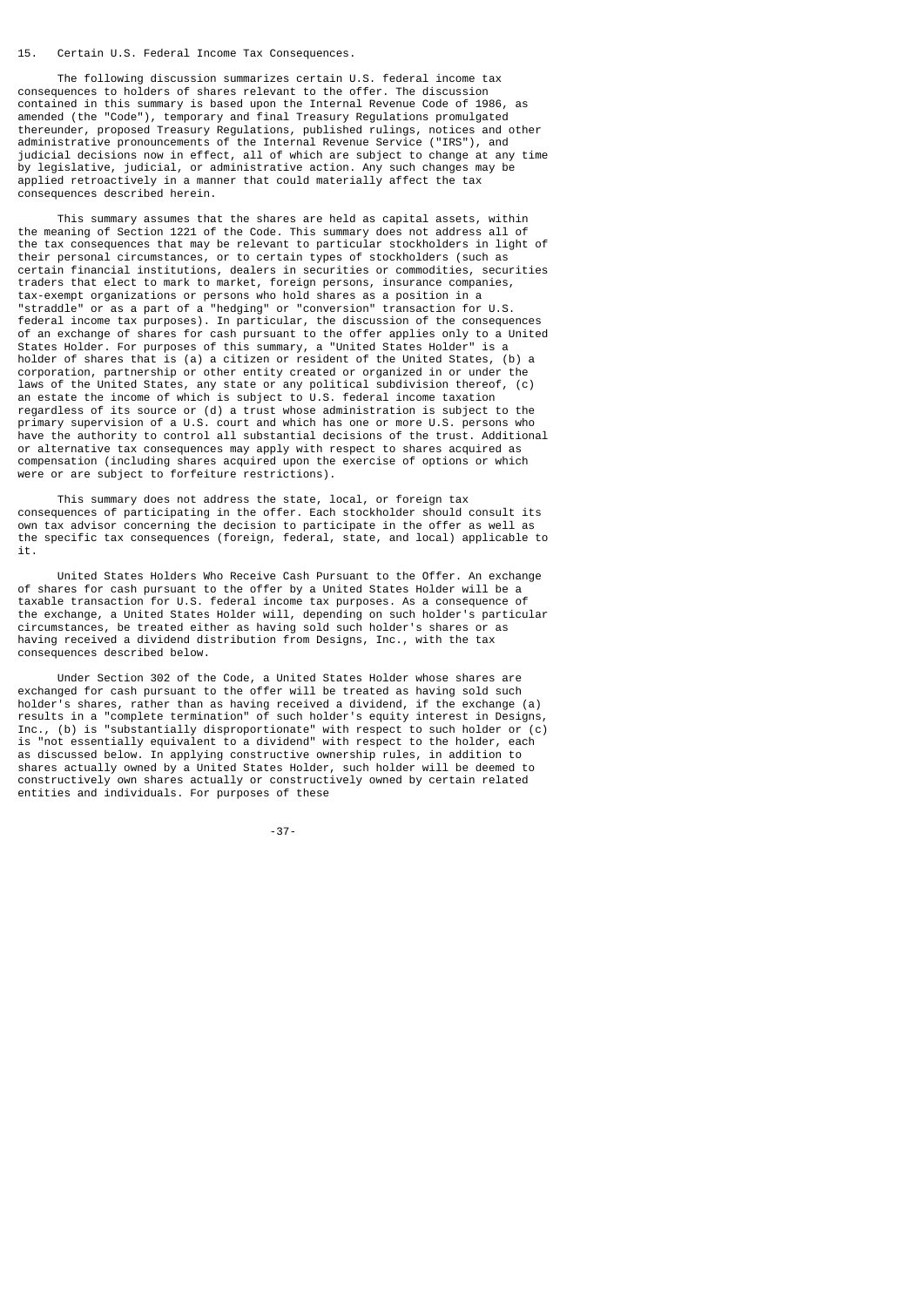constructive ownership rules, a holder of options to acquire shares is generally deemed to constructively own those shares even if the option is not exercised.

 If a United States Holder sells shares to persons other than Designs, Inc. at or about the time such holder also sells shares to Designs, Inc. pursuant to the offer, and the various sales effected by the holder are part of an overall plan to reduce or terminate such holder's proportionate interest in Designs, Inc., then the sales to persons other than Designs, Inc. may, for U.S. federal income tax purposes, be integrated with the holder's sale of shares pursuant to the offer and, if integrated, should be taken into account in determining whether the holder satisfies any of the three tests described below.

 A United States Holder will satisfy the "complete termination" test if all shares actually or constructively owned by such holder are exchanged for cash pursuant to the offer.

 A United States Holder will satisfy the "substantially disproportionate" test if immediately after the exchange such holder owns less than 50% of the total voting power in Designs, Inc. and such holder's percentage interest in (i.e., the number of shares actually and constructively owned by such holder divided by the number of shares outstanding) is less than 80% of such holder's percentage interest in Designs, Inc. prior to the exchange.

 A United States Holder will satisfy the "not essentially equivalent to a dividend" test if the reduction in such holder's percentage interest in Designs, Inc., as described above, constitutes a "meaningful reduction of the stockholder's proportionate interest" given such holder's particular facts and circumstances. The IRS has indicated in published rulings that any reduction in the percentage interest of a stockholder whose relative stock interest in a publicly held corporation is minimal (an interest of less than 1% should satisfy this requirement) and who exercises no control over corporate affairs should constitute such a "meaningful reduction."

 Designs, Inc. cannot predict whether or to what extent the offer will be oversubscribed. If the offer is oversubscribed, proration of tenders pursuant to the offer will cause Designs, Inc. to accept fewer shares than are tendered. Therefore, a holder can be given no assurance that a sufficient number of such holder's shares will be exchanged pursuant to the offer to ensure that such exchange will be treated as a sale, rather than as a dividend, for U.S. federal income tax purposes pursuant to the rules discussed above. A holder may wish to condition the tender on a minimum number of shares being redeemed as described in Section 6 above, so that none of such holder's shares are redeemed unless Designs, Inc. accepts a sufficient number of his or her shares so that he or she satisfies one or more of the tests described above. While such a conditional tender may ensure that a redemption of a holder's shares would be treated as an exchange for U.S. federal income tax purposes, a conditional tender may result in no shares being accepted by Designs, Inc. In determining the minimum number of shares to be accepted for purchase in a conditional tender, a holder should take into account shares constructively owned by the holder pursuant to the rules discussed above. Stockholders considering a conditional tender are urged to consult with their tax advisors regarding the relative advantages and disadvantages of such a tender.

 If a United States Holder is treated as having sold such holder's shares under the tests described above, such holder will recognize gain or loss equal to the difference between the amount of cash received and such holder's tax basis in the shares exchanged. Any capital gain or loss so recognized generally will be long-term capital gain or loss if the holding period for the holder's shares surrendered exceeds one year. In the case of a United States Holder that is an

-38-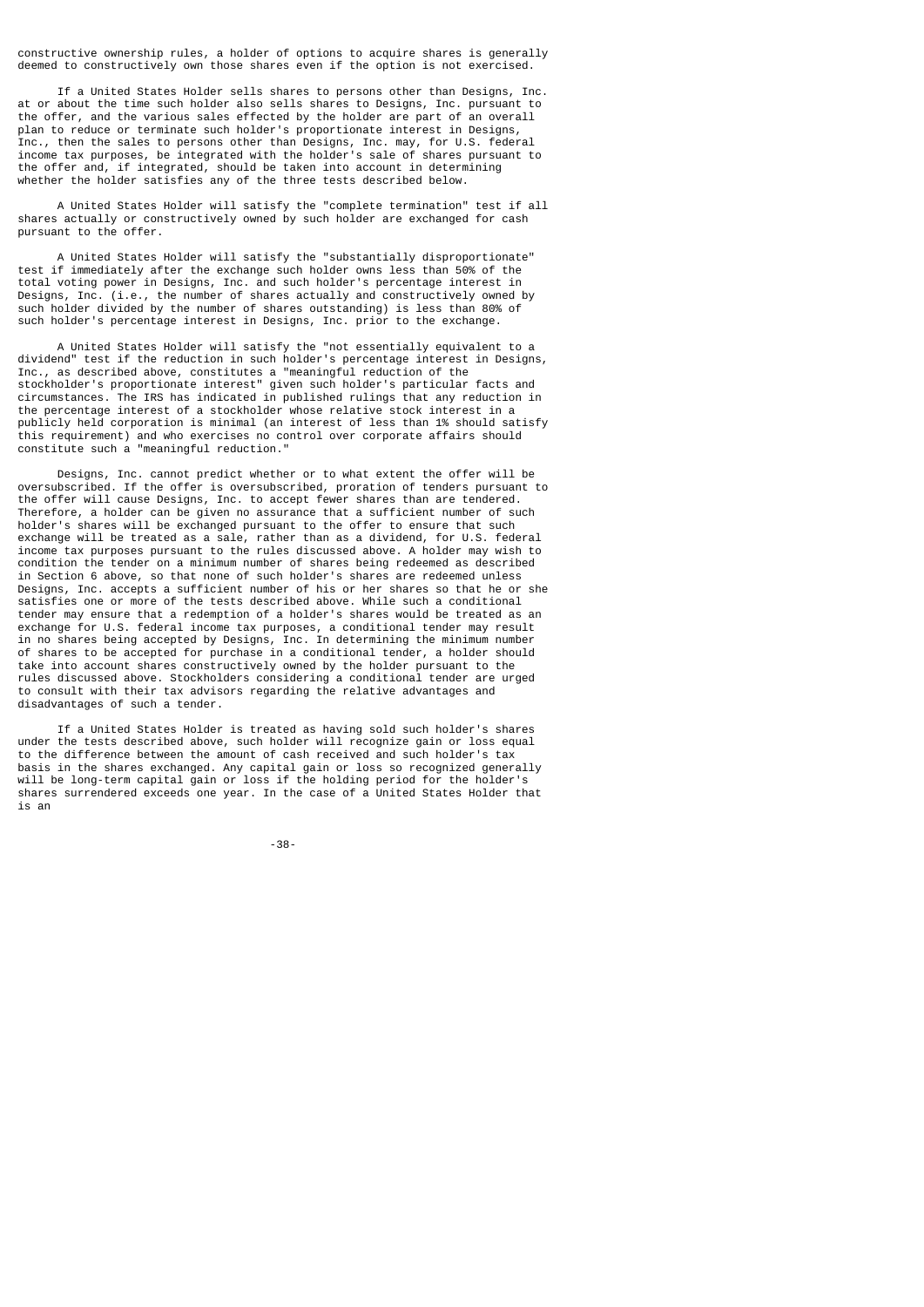individual, estate, or trust, such long term capital gain or loss will be taxed at a maximum rate of 20%. The U.S. federal income tax rates applicable to capital gains for taxpayers other than individuals, estates, and trusts are currently the same as those applicable to ordinary income. A United States Holder's ability to deduct capital losses from ordinary income is limited. Capital losses generally may be used by a corporate taxpayer only to offset capital gains, and by an individual taxpayer only to the extent of capital gains plus \$3,000 of ordinary income per year.

 If a United States Holder who exchanges shares pursuant to the offer is not treated under Section 302 of the Code as having sold such holder's shares for cash, the entire amount of cash received by such holder will be treated as a dividend to the extent of Designs, Inc.'s current and accumulated earnings and profits, which Designs, Inc. anticipates will be sufficient to cover the amount of any such dividend and will be includible in the holder's gross income as ordinary income in its entirety, without reduction for the tax basis of the shares exchanged. No loss will be recognized. As to an exchange which is treated as a dividend, a United States Holder's tax basis in the shares exchanged generally will be added to such holder's tax basis in such holder's remaining shares. To the extent that cash received in exchange for shares is treated as a dividend to a corporate United States Holder, such holder will be (i) eligible for a dividends-received deduction (subject to applicable limitations) and (ii) subject to the "extraordinary dividend" provisions of the Code. To the extent, if any, that the cash received by a United States Holder exceeds Designs, Inc.'s current and accumulated earnings and profits, it will be treated first as a tax-free return of such holder's tax basis in the shares and thereafter as capital gain.

 Stockholders Who Do Not Receive Cash Pursuant to the Offer. Stockholders whose shares are not purchased pursuant to the offer will not incur any tax liability as a result of the consummation of the offer.

 Federal Income Tax Backup Withholding. Under the U.S. federal income tax backup withholding rules, 31% of the gross proceeds payable to a stockholder or other payee pursuant to the offer must be withheld by the Depositary and remitted to the U.S. Treasury unless such holder (i) is a corporation, foreign person, or other exempt recipient, and when required, establishes this exemption or (ii) provides its taxpayer identification number, certifies that it is not currently subject to backup withholding, and otherwise complies with applicable requirements of the backup withholding rules. A United States Holder may generally avoid backup withholding by furnishing a completed Substitute Form W-9 included as part of the Letter of Transmittal. In order for a foreign individual to qualify as an exempt recipient, such an individual must submit a completed Form W-8 which is available from the Depositary upon request. See Instructions 13 and 14 of the Letter of Transmittal. Backup withholding is not an additional tax; any amount withheld under these rules will be creditable against the U.S. federal income tax liability of the beneficial holder subject to the withholding, and may entitle such holder to a refund provided that the required information is furnished to the IRS.

 The tax discussion set forth above is included for general information only. Each stockholder should consult its own tax advisor concerning the decision to participate in the offer as well as the specific tax consequences (foreign, federal, state, and local) applicable to it.

16. Extension of the Offer; Termination; Amendments.

 Designs, Inc. expressly reserves the right, in its sole discretion, at any time and from time to time, and regardless of whether or not any of the events set forth in Section 7 shall have occurred or shall be deemed by Designs, Inc. to have occurred, to extend the period of time

-39-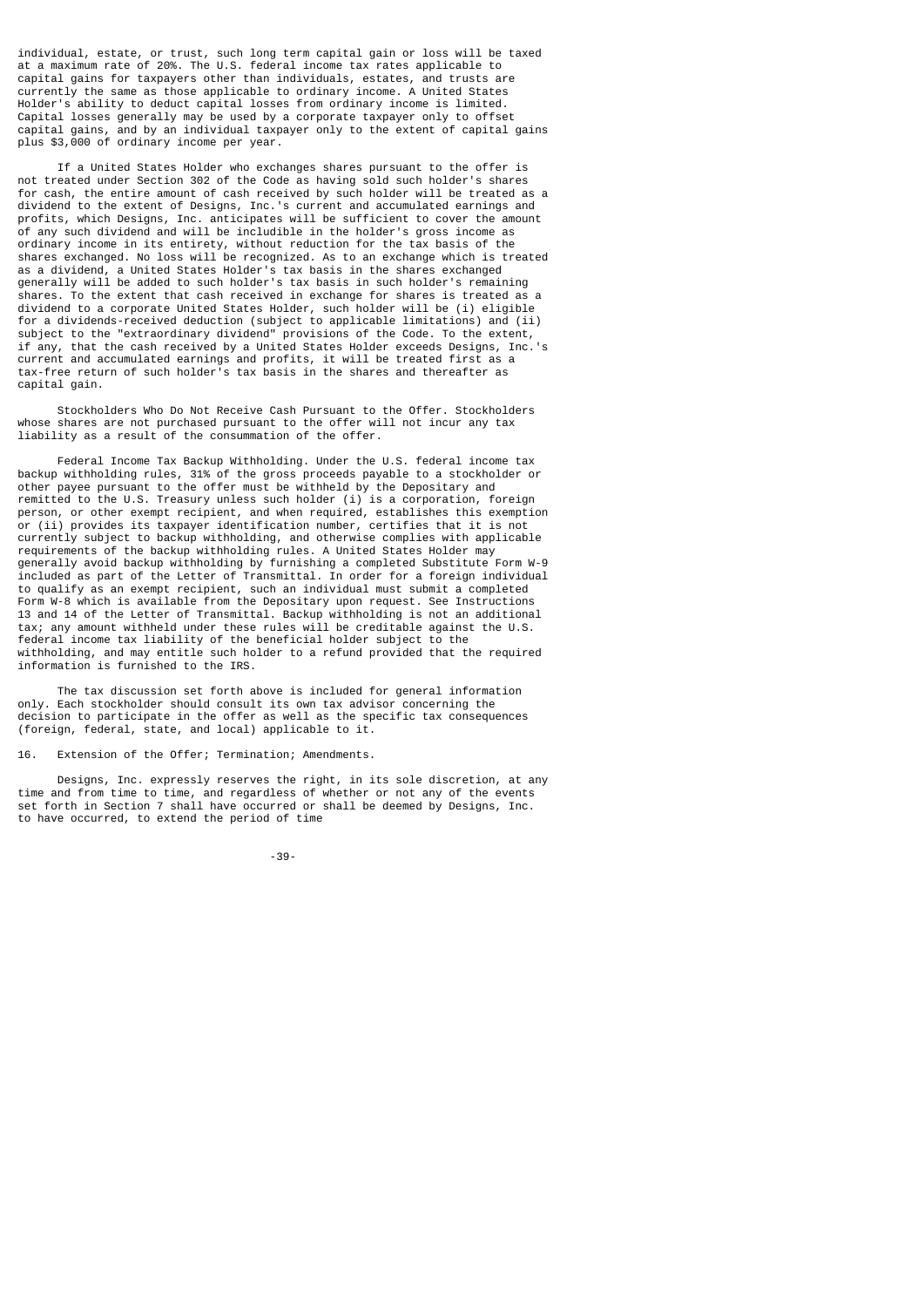during which the offer is open and thereby delay acceptance for payment of, and payment for, any shares by giving oral or written notice of such extension to the Depositary and making a public announcement thereof. Designs, Inc. also expressly reserves the right, in its sole discretion, to terminate the offer and not accept for payment or pay for any shares not theretofore accepted for payment or paid for or, subject to applicable law, to postpone payment for shares upon the occurrence of any of the conditions specified in Section 7 hereof by giving oral or written notice of such termination or postponement to the Depositary and making a public announcement thereof. Additionally, in certain circumstances, if Designs, Inc. waives any of the conditions of the offer set forth in Section 7, it may be required to extend the Expiration Date of the offer. Designs, Inc.'s reservation of the right to delay payment for shares that it has accepted for payment is limited by Rule 13e-4(f)(5) promulgated under the Securities Exchange Act, which requires that Designs, Inc. must pay the consideration offered or return the shares tendered promptly after termination or withdrawal of a tender offer. Subject to compliance with applicable law, Designs, Inc. further reserves the right, in its sole discretion, and regardless of whether any of the events set forth in Section 7 shall have occurred or shall be deemed by Designs, Inc. to have occurred, to amend the offer in any respect (including, without limitation, by decreasing or increasing the consideration offered in the offer to holders of shares or by decreasing or increasing the number of shares being sought in the offer). Amendments to the offer may be made at any time and from time to time by public announcement thereof, such announcement, in the case of an extension, to be issued no later than 9:00 a.m., Eastern time, on the next business day after the last previously scheduled or announced Expiration Date. Any public announcement made pursuant to the offer will be disseminated promptly to stockholders in a manner reasonably designed to inform stockholders of such change. Without limiting the manner in which Designs, Inc. may choose to make any public announcement, except as provided by applicable law (including Rule 13e-4(e)(2) promulgated under the Securities Exchange Act), Designs, Inc. shall have no obligation to publish, advertise or otherwise communicate any such public announcement other than by making a release to the Dow Jones News Service.

 If Designs, Inc. makes a material change in the terms of the offer or the information concerning the offer, or if it waives a material condition of the offer, Designs, Inc. will extend the offer to the extent required by Rules 13e-4(d)(2) and 13e-4(e)(2) promulgated under the Securities Exchange Act, which require that the minimum period during which an offer must remain open following material changes in the terms of the offer or information concerning the offer (other than a change in price or a change in percentage of securities sought) will depend upon the facts and circumstances, including the relative materiality of such terms or information. If (1) Designs, Inc. increases or decreases the price to be paid for shares, Designs, Inc. increases the number of shares being sought and such increase in the number of shares being sought exceeds 2% of the outstanding shares or Designs, Inc. decreases the number of shares being sought, and (2) the offer is scheduled to expire at any time earlier than the tenth business day from, and including, the date that notice of such increase or decrease is first published, sent or given, the offer will be extended until the expiration of such ten business days.

# 17. Fees and Expenses.

 Designs, Inc. has retained Equiserve Trust Company as Depositary and D.F. King & Co., Inc. as Information Agent in connection with the offer. The Depositary and the Information Agent will receive reasonable and customary compensation for their services. Designs, Inc. will also reimburse the Depositary for out-of-pocket expenses, including reasonable attorneys' fees, and has agreed to indemnify the Depositary against certain liabilities in connection with the

-40-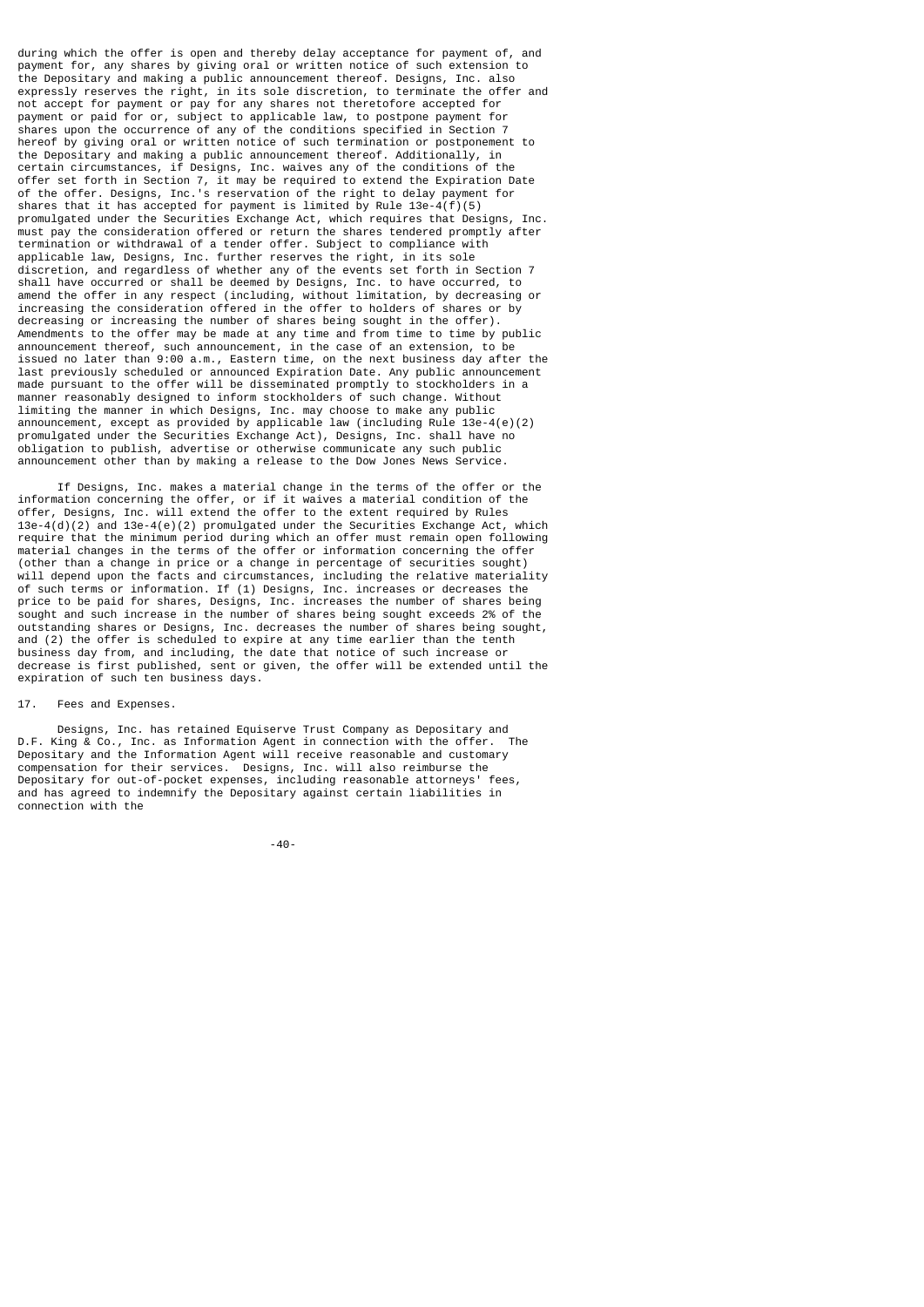offer, including certain liabilities under the federal securities laws. The Depositary has not been retained to make solicitations or recommendations in connection with the offer.

 Designs, Inc. will not pay fees or commissions to any broker, dealer, commercial bank, trust company or other person for soliciting any shares pursuant to the offer. Designs, Inc. will, however, on request, reimburse such persons for customary handling and mailing expenses incurred in forwarding materials in respect of the offer to the beneficial owners for which they act as nominees. No such broker, dealer, commercial bank or trust company has been authorized to act as Designs, Inc.'s agent for purposes of the offer. Designs, Inc. will pay (or cause to be paid) any stock transfer taxes on its purchase of shares, except as otherwise provided in Instruction 7 of the Letter of Transmittal.

# 18. Miscellaneous.

 Designs, Inc. is not aware of any jurisdiction where the making of the offer is not in compliance with applicable law. If Designs, Inc. becomes aware of any jurisdiction where the making of the offer is not in compliance with any valid applicable law, Designs, Inc. will make a good faith effort to comply with such law. If, after such good faith effort, Designs, Inc. cannot comply with such law, the offer will not be made to (nor will tenders be accepted from or on behalf of) the holders of shares residing in such jurisdiction. In any jurisdiction the securities or blue sky laws of which require the offer to be made by a licensed broker or dealer, the offer is being made on Designs, Inc.'s behalf by one or more registered brokers or dealers licensed under the laws of such jurisdiction.

 No person has been authorized to give any information or make any representation on behalf of Designs, Inc. in connection with the offer other than those contained in this Offer to Purchase or in the related Letter of Transmittal. If given or made, such information or representation must not be relied upon as having been authorized by Designs, Inc.

DESIGNS, INC.

November 14, 2000

-41-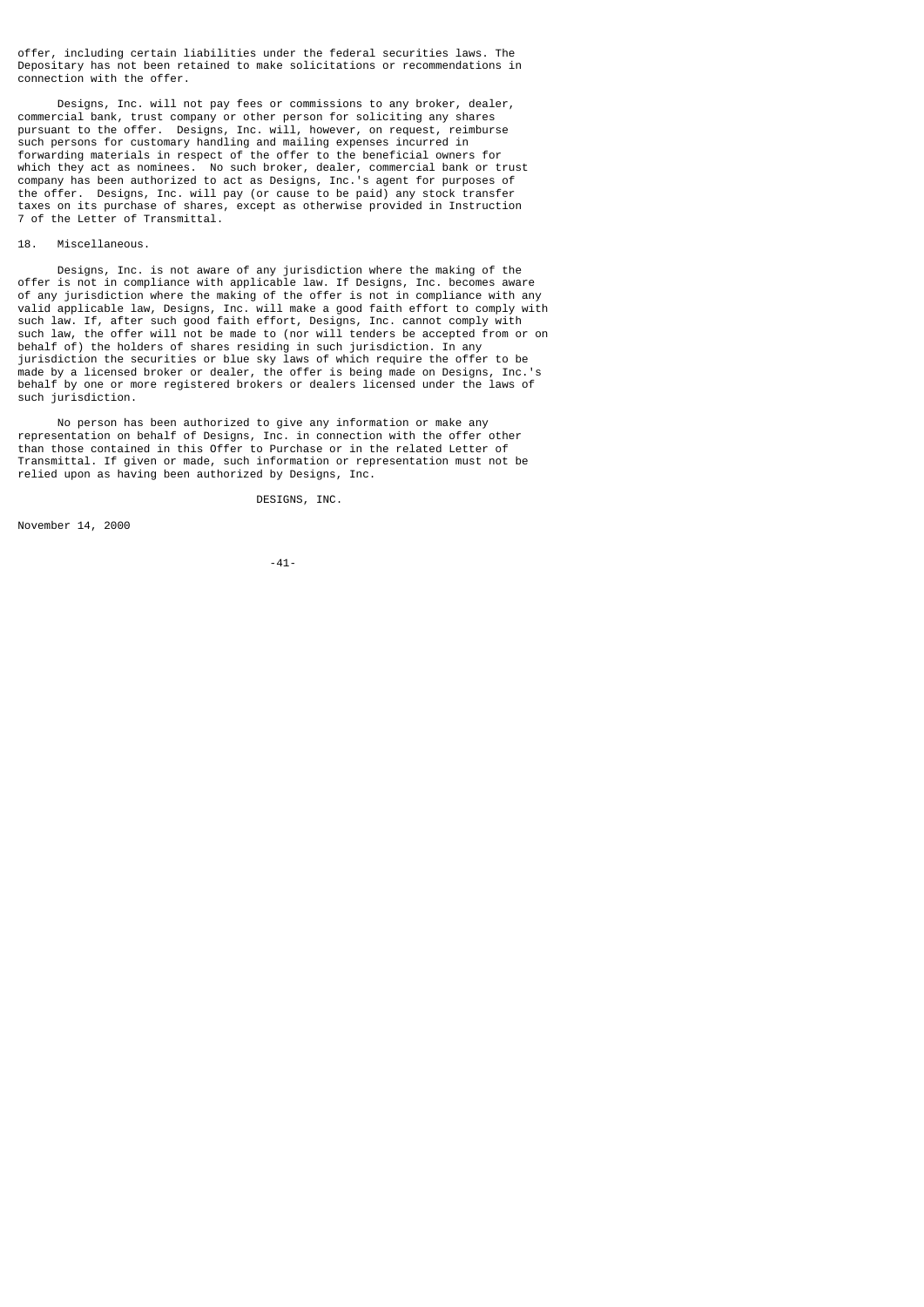Manually signed facsimile copies of the Letter of Transmittal will be accepted. The Letter of Transmittal and certificates for the shares and any other required documents should be sent or delivered by each stockholder or such stockholder's broker, dealer, commercial bank, trust company or other nominee to the Depositary at its address set forth below:

The Depositary for the Offer is:

# EQUISERVE TRUST COMPANY

| By Hand Delivery:                                                                                                                        | By Overnight Delivery:                                                                     | By Registered or<br>Certified Mail:                                                    |
|------------------------------------------------------------------------------------------------------------------------------------------|--------------------------------------------------------------------------------------------|----------------------------------------------------------------------------------------|
| Securities Transfer and<br>Reporting Services, Inc.<br>c/o Equiserve Trust Company<br>100 Williams Street/Galleria<br>New York, NY 10038 | Equiserve Trust Company<br>Corporate Actions<br>40 Campanelli Drive<br>Braintree, MA 02184 | Equiserve Trust Company<br>Corporate Actions<br>P.O. Box 9573<br>Boston, MA 02205-9573 |

By Facsimile Transmission **Confirm Receipt of** (For Eligible Institutions Only):<br>(781) 575-4826

Facsimile by Telephone:<br>(781) 575-4816

For Information Telephone:

(781) 575-3400

 Any questions or requests for assistance or for additional copies of this Offer to Purchase, the Letter of Transmittal or the Notice of Guaranteed Delivery may be directed to the Information Agent at the address and telephone numbers below. Stockholders may also contact their brokers, dealers, commercial banks or trust companies for assistance concerning the offer.

The Information Agent for the Offer is:

 D.F. King & Co., Inc. 77 Water Street New York, New York 10005

Banks and Brokers Call Collect: (212) 269-5550

All Others Call Toll Free: (800) 755-7520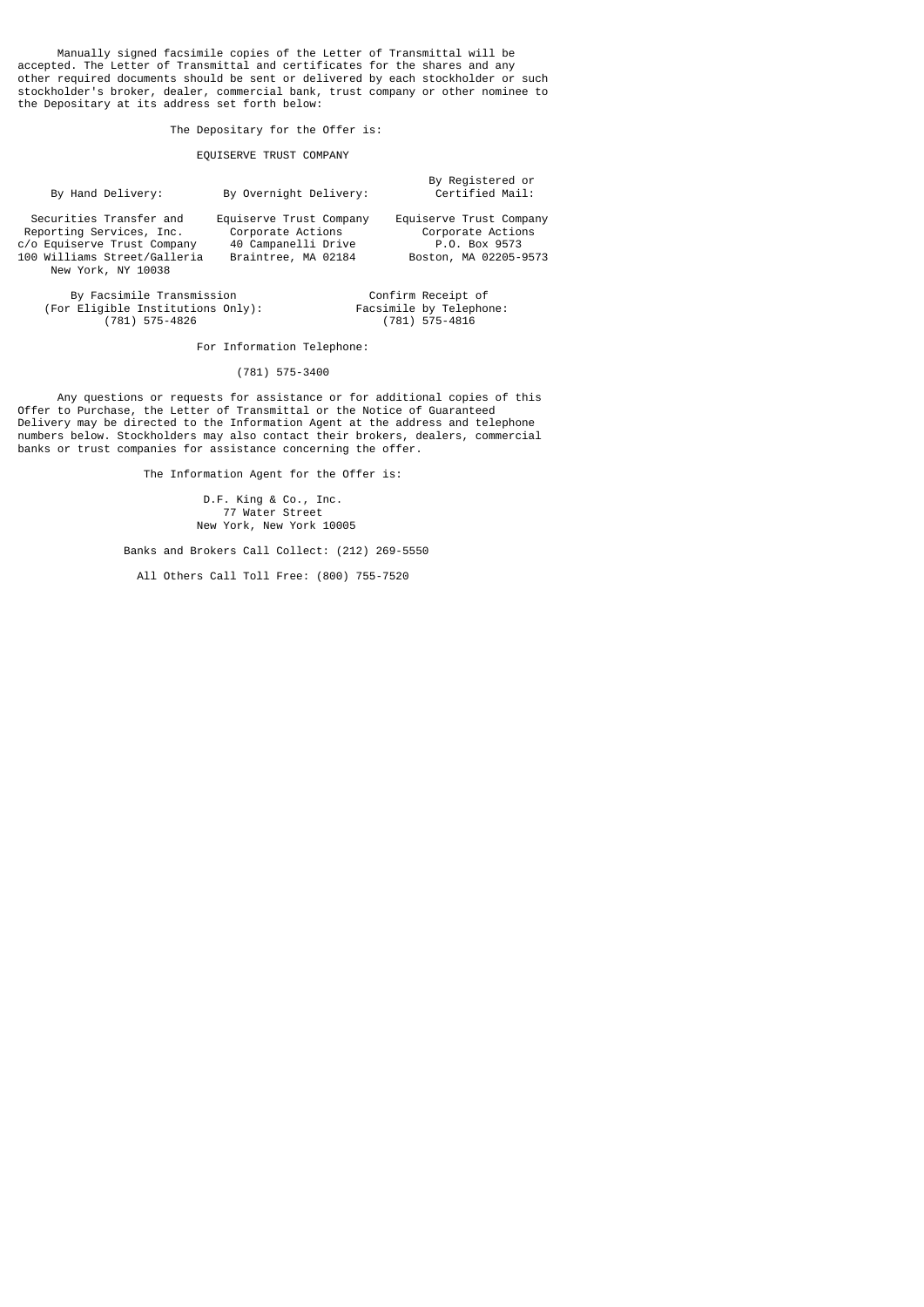# The following illustrates a possible outcome of the "Dutch Auction" tender offer process:

|              | Number of Shares                         |                     |
|--------------|------------------------------------------|---------------------|
| Price Shares | Tendered at That Price                   | Cumulative Total of |
| Tendered at: | by All Stockholders:                     | Shares              |
| Tendered:    |                                          |                     |
| \$2.20       | 400,000                                  | 400,000             |
| \$2.30       | 300,000                                  | 700,000             |
| \$2.40       | 200,000                                  | 900,000             |
| \$2.50       | 200,000                                  | 1,100,000           |
| \$2.60       | 200,000                                  | 1,300,000           |
| \$2.70       | 200,000                                  | 1,500,000           |
|              | All shares below would not be purchased. |                     |
| \$2.80       | 300,000                                  | 1,800,000           |
| \$2.90       | 200,000                                  | 2,000,000           |
| \$3.00       | 200,000                                  | 2,200,000           |
|              |                                          |                     |

Since Designs, Inc. intends to purchase a minimum of 1,500,000 shares, in this example all shares tendered at prices of \$2.20, \$2.30, \$2.40, \$2.50, \$2.60 and \$2.70 would ALL receive the same amount of \$2.70 per share. Stockholders will not pay any fees or brokerage commission.

Using this example, any shares tendered at \$2.80, \$2.90 and \$3.00 would NOT be purchased, because 1,500,000 shares would have been tendered at lower prices.

Note: This is only an example of the potential operation of the "Dutch Auction" process under certain hypothetical circumstances. The actual results of the offer will depend on the number of shares tendered and the prices specified by tendering stockholders. The "Dutch Auction" process is described in detail in Designs, Inc.'s Offer to Purchase dated November 14, 2000, of which this example is a part. Stockholders should carefully read the entire Offer to Purchase, which contains this and other important information, before deciding whether to tender shares.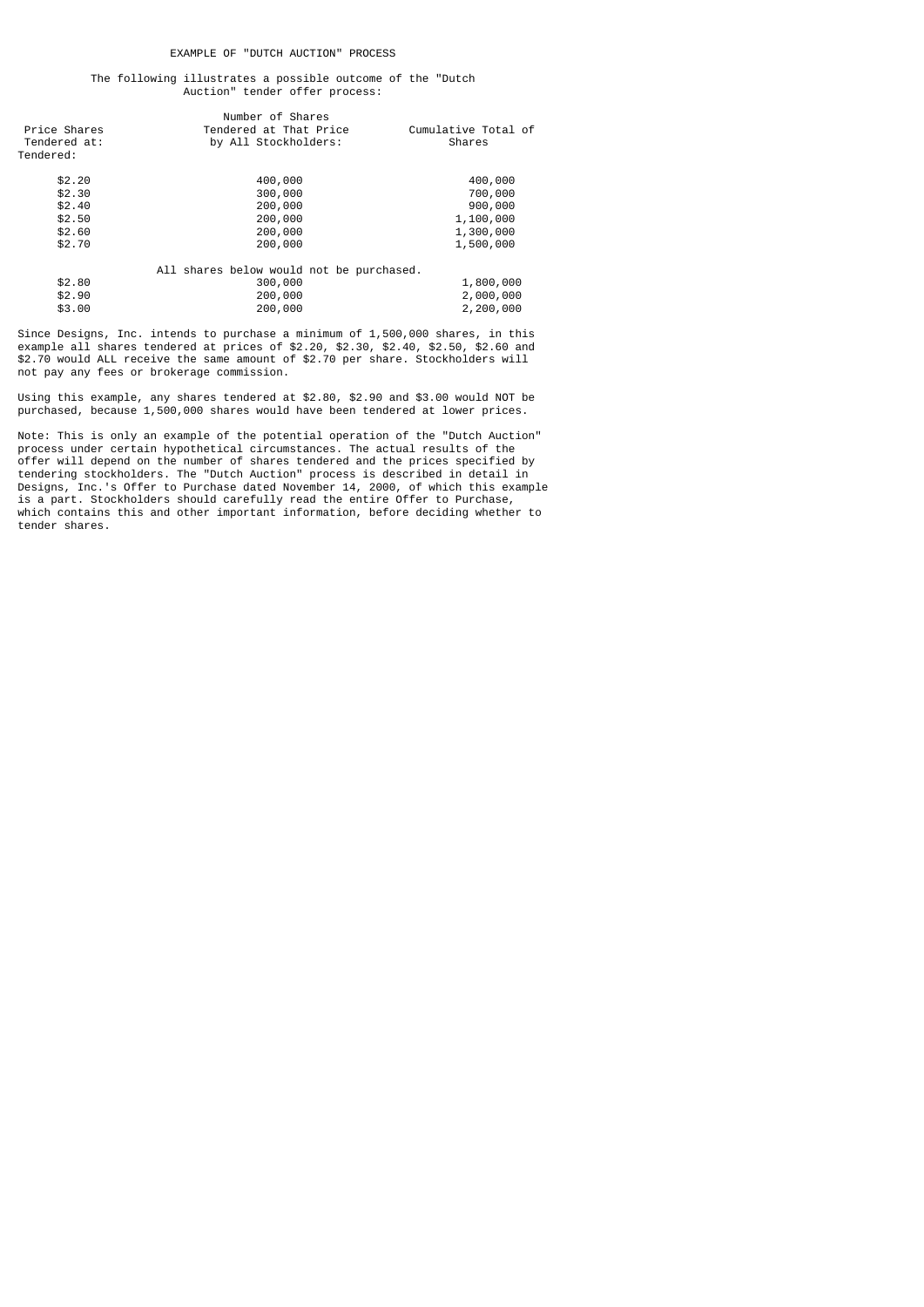#### LETTER OF TRANSMITTAL

To Tender Shares of Common Stock

## of the contract of the contract of the contract of the contract of the contract of the contract of the contract of the contract of the contract of the contract of the contract of the contract of the contract of the contrac

# DESIGNS, INC.

 Pursuant to the Offer to Purchase Dated November 14, 2000

- - ------------------------------------------------------------------------------ THE OFFER, PRORATION PERIOD AND WITHDRAWAL RIGHTS WILL EXPIRE AT 5:00 P.M., EASTERN TIME, ON THURSDAY, DECEMBER 14, 2000, UNLESS THE OFFER IS EXTENDED. - - ------------------------------------------------------------------------------

The Depositary for the Offer is:

EQUISERVE TRUST COMPANY

By Registered or<br>By Hand Delivery: By Overnight Delivery: Certified Mail: By Overnight Delivery:

Securities Transfer and Equiserve Trust Company Equiserve Trust Company<br>Reporting Services, Inc. Corporate Actions Corporate Actions Reporting Services, Inc. Corporate Actions Corporate Action<br>
Corporate Action Corporate Action Corporate Action<br>
Corporate Actions Corporate Action Corporate Action c/o Equiserve Trust Company 40 Campanelli Drive P.O. Box 9573 100 Williams Street/Galleria New York, NY 10038

 By Facsimile Transmission Confirm Receipt of (For  $Eligible$  Institutions Only):

(781) 575-4826 (781) 575-4816

 You should read this Letter of Transmittal, including the accompanying instructions, carefully before completing it.

 Delivery of this Letter of Transmittal to an address other than as set forth above will not constitute a valid delivery. Deliveries to Designs, Inc. will not be forwarded to the Depositary and therefore will not constitute valid delivery. Deliveries to the Book-Entry Transfer Facility will not constitute valid delivery to the Depositary.

 This Letter of Transmittal is to be completed only if (a) certificates representing shares are to be forwarded herewith, or (b) unless an Agent's Message (as defined in the Offer to Purchase) is used or the acknowledgement required by the Book-Entry Transfer Facility's ATOP (as defined in the Offer to purchase) is provided, a tender of shares is to be made concurrently by book-entry transfer to the account maintained by the Depositary at the Book-Entry Transfer Facility as described in Section 3 of the Offer to Purchase. Stockholders who desire to tender shares pursuant to the offer, but whose share certificates are not immediately available or who cannot deliver the certificates and all other documents required by this Letter of Transmittal to

the Depositary on or before the Expiration Date (as defined in the Offer to Purchase), or who cannot comply with the procedure for book-entry transfer on a timely basis, may nevertheless tender their shares pursuant to the guaranteed delivery procedure set forth in Section 3 of the Offer to Purchase. See Instruction 2.

|\_| CHECK HERE IF TENDERED SHARES ARE BEING DELIVERED BY BOOK-ENTRY TRANSFER MADE TO THE ACCOUNT MAINTAINED BY THE DEPOSITARY WITH THE BOOK-ENTRY TRANSFER FACILITY AND COMPLETE THE FOLLOWING:

Name of Tendering Institution:

 Account Number: -------------------------------------------------------- Transaction Code Number:

-----------------------------------------------

----------------------------------------

 If the tendered shares are being tendered on behalf of customers, please state the number of customer accounts for whose benefit the tender is made:

|\_| CHECK HERE IF CERTIFICATE(S) FOR TENDERED SHARES ARE BEING DELIVERED PURSUANT TO A NOTICE OF GUARANTEED DELIVERY PREVIOUSLY SENT TO THE DEPOSITARY AND COMPLETE THE FOLLOWING:

 Name(s) of Registered Holder(s): ---------------------------------------

 Date of Execution of Notice of Guaranteed Delivery: --------------------

 Name of Institution which Guaranteed Delivery: -------------------------

Account Number (if delivered by book-entry transfer):

o CHECK HERE IF YOU ARE TENDERING LOST, STOLEN, DESTROYED OR MUTILATED CERTIFICATE[S]. SEE INSTRUCTION 15.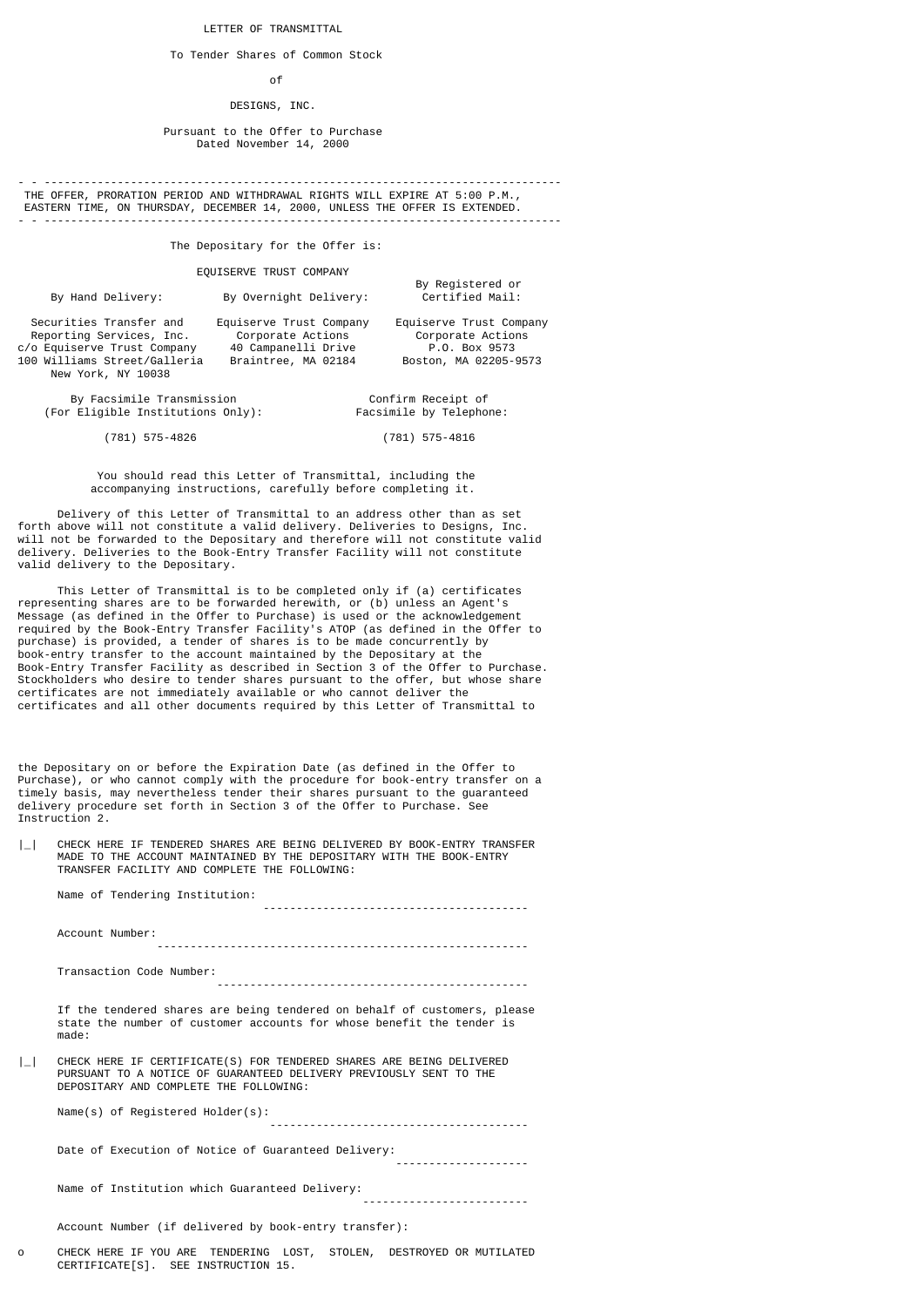|                                                                                                                                | DESCRIPTION OF SHARES TENDERED                                                                                                      |
|--------------------------------------------------------------------------------------------------------------------------------|-------------------------------------------------------------------------------------------------------------------------------------|
| Name(s) and Address(es) of<br>Registered Holder(s)<br>(Please fill in exactly as name(s)<br>$appear(s)$ on the certificate(s)) | Certificate(s) Tendered<br>(Attach additional signed list if<br>necessary)                                                          |
|                                                                                                                                | Total Number<br>Number of<br>of Shares<br>Shares<br>Tendered**<br>Represented<br>Certificate<br>by<br>Number(s)*<br>Certificate(s)* |
|                                                                                                                                |                                                                                                                                     |
|                                                                                                                                |                                                                                                                                     |
|                                                                                                                                |                                                                                                                                     |
|                                                                                                                                | Total Shares:                                                                                                                       |
|                                                                                                                                |                                                                                                                                     |

 $\overline{c}$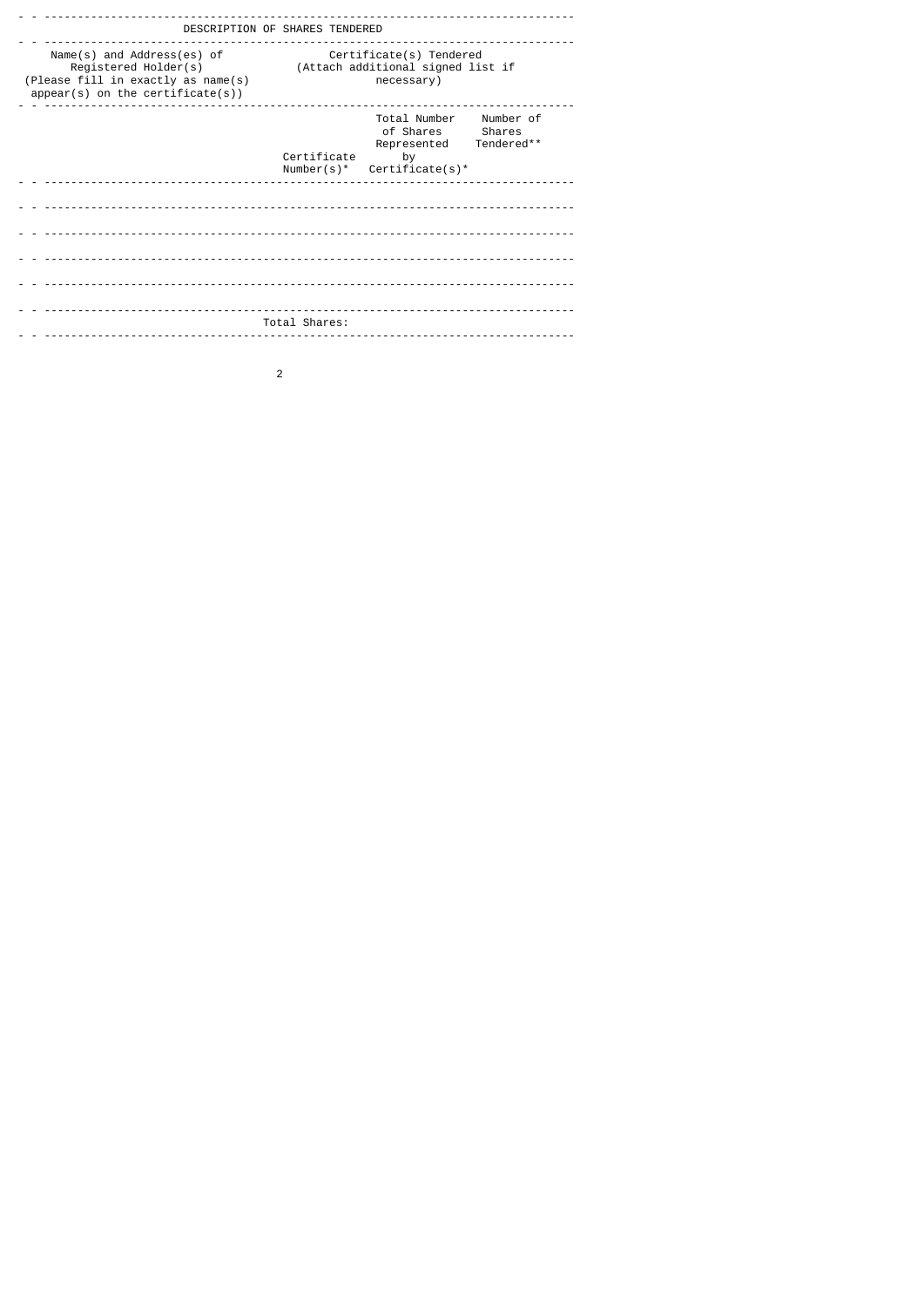|         | Indicate in this box the order (by certificate number) in which shares are to<br>be purchased in the event of proration.***<br>Attach additional signed list if necessary. See Instruction 9. |
|---------|-----------------------------------------------------------------------------------------------------------------------------------------------------------------------------------------------|
|         | 1st: 2nd: 3rd: 4th: 5th:                                                                                                                                                                      |
| $\star$ | DOES NOT need to be completed by stockholders tendering shares by<br>book-entry transfer.                                                                                                     |
| $* *$   | Unless otherwise indicated, it will be assumed that all shares evidenced<br>by each certificate delivered to the Depositary are being tendered hereby.<br>See Instruction 4.                  |
| ***     | If you do not designate an order, shares will be selected for purchase by                                                                                                                     |

 the Depositary in the event less than all shares tendered are purchased due to proration. - - -------------------------------------------------------------------------------

# PRICE AT WHICH SHARES ARE TENDERED

## Shares Tendered at Price Determined by Stockholder (See Instruction 5)

 By checking one of the following boxes below instead of the box under "Shares Tendered at Price Determined by Dutch Auction," the undersigned hereby tenders shares at the price checked. This action could result in none of the shares being purchased if the Purchase Price (as defined in the Offer to Purchase) determined by Designs, Inc. for the shares is less than the price checked below. A stockholder who desires to tender shares at more than one price must complete a separate Letter of Transmittal for each price at which shares are tendered. The same shares cannot be tendered at more than one price. CHECK ONLY ONE BOX.

Price (In Dollars) Per Share at Which Shares Are Being Tendered:

| $ $   \$2.20     | $ $   \$2.50    | $ $   \$2.80 |
|------------------|-----------------|--------------|
| $11$ \$2.30      | $1 \mid$ \$2.60 | $11$ \$2.90  |
| $1 \mid $ \$2.40 | $ $   \$2.70    | $11$ \$3.00  |

**OR OR** 

## Shares Tendered at Price Determined by Dutch Auction (See Instruction 5)

|\_| The undersigned wants to maximize the chance that Designs, Inc. will purchase all of the shares the undersigned is tendering (subject to the possibility of proration). Accordingly, by checking this one box instead of one of the price boxes above, the undersigned hereby tenders shares and is willing to accept the Purchase Price determined by Designs, Inc. in accordance with the terms of the offer. This action could result in receiving a price per share of as low as \$2.20.

 $\sim$  3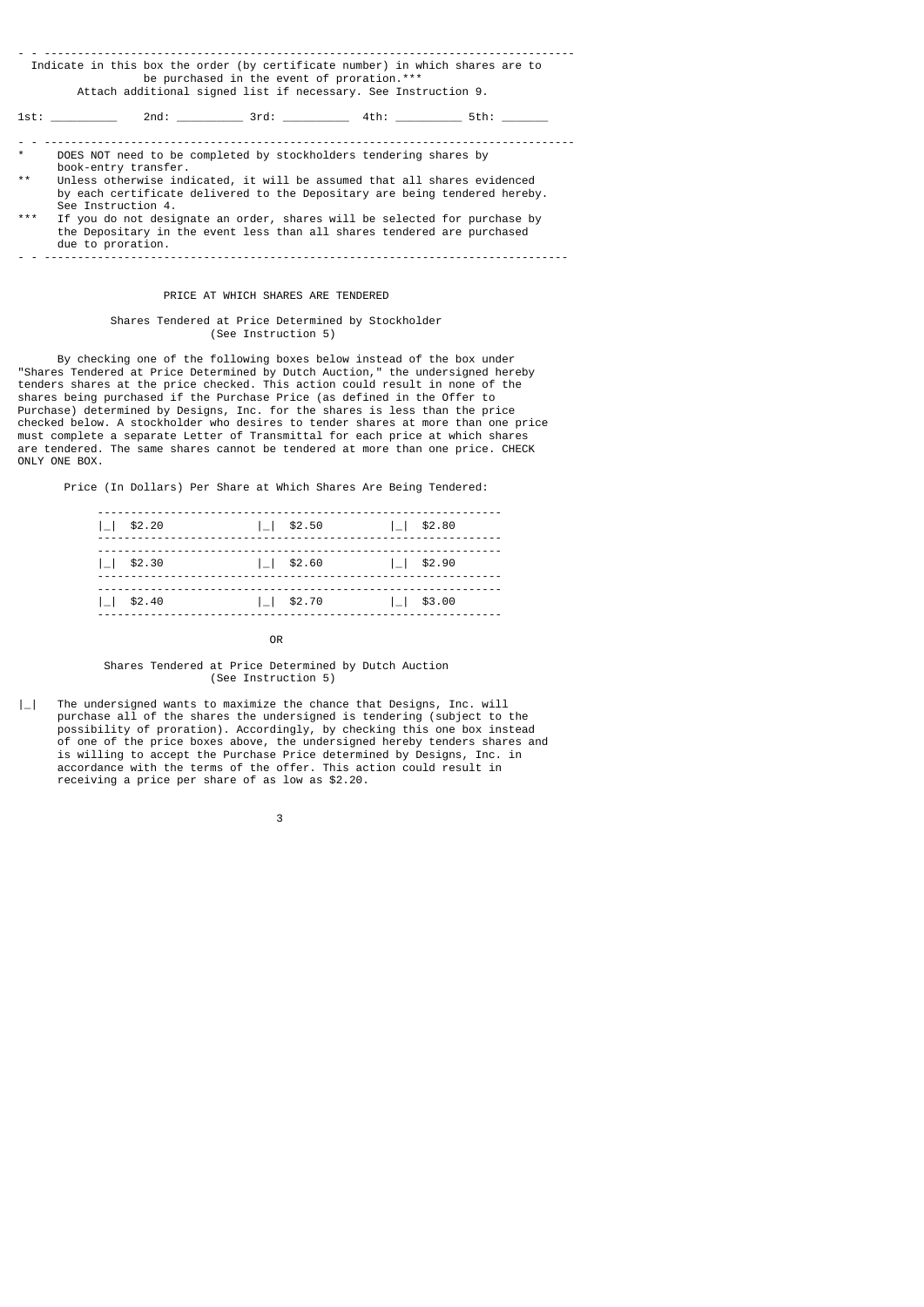# ODD LOTS (See Instruction 8)

 To be completed only if shares are being tendered by or on behalf of a person owning, beneficially or of record, an aggregate of fewer than 100 shares. The undersigned either (check one box):

- |\_| is the beneficial or record owner of an aggregate of fewer than 100 shares, all of which are being tendered; or
- $|\_$  is a broker, dealer, commercial bank, trust company, or other nominee that (a) is tendering for the beneficial owner(s), shares with respect to which it is the registered holder, and (b) believes, based upon representations made to it by the beneficial owner(s), that each such person is the beneficial owner of an aggregate of fewer than 100 shares and is tendering all of the shares.

In addition, the undersigned is tendering shares either (check one box):

- |\_| at the Purchase Price, as the same will be determined by Designs, Inc. in accordance with the terms of the offer (persons checking this box need not indicate the price per share above); or
- | | at the price per share indicated above in the section captioned "Shares" Tendered at Price Determined by Stockholder."

### CONDITIONAL TENDER (See Instruction 16)

 You may condition your tender of shares upon the purchase by Designs, Inc. of a specified minimum number of the shares tendered, all as described in Section 6 of the Offer to Purchase. Unless Designs, Inc. purchases at least that minimum number of shares you indicate below pursuant to the terms of the offer, none of the shares tendered will be purchased. It is your responsibility to calculate the minimum number of shares that must be purchased if any are purchased, and you are urged to consult your own tax advisor. Unless this box has been checked and a minimum specified, the tender will be deemed unconditional.

| | The minimum number of shares that must be purchased, if any are purchased, is: \_\_\_\_\_\_\_\_\_\_\_ shares.

4

The undersigned recognizes that, under certain circumstances set forth in the Offer to Purchase, Designs, Inc. may terminate or amend the offer or may postpone the acceptance for payment of, or the payment for, shares tendered or may accept for payment fewer than all of the shares tendered. In any event, the undersigned understands that certificate(s) for any shares not tendered or not purchased will be returned to the undersigned at the address indicated above, unless otherwise indicated under the box entitled "Special Payment Instructions" or the box entitled "Special Delivery Instructions" below.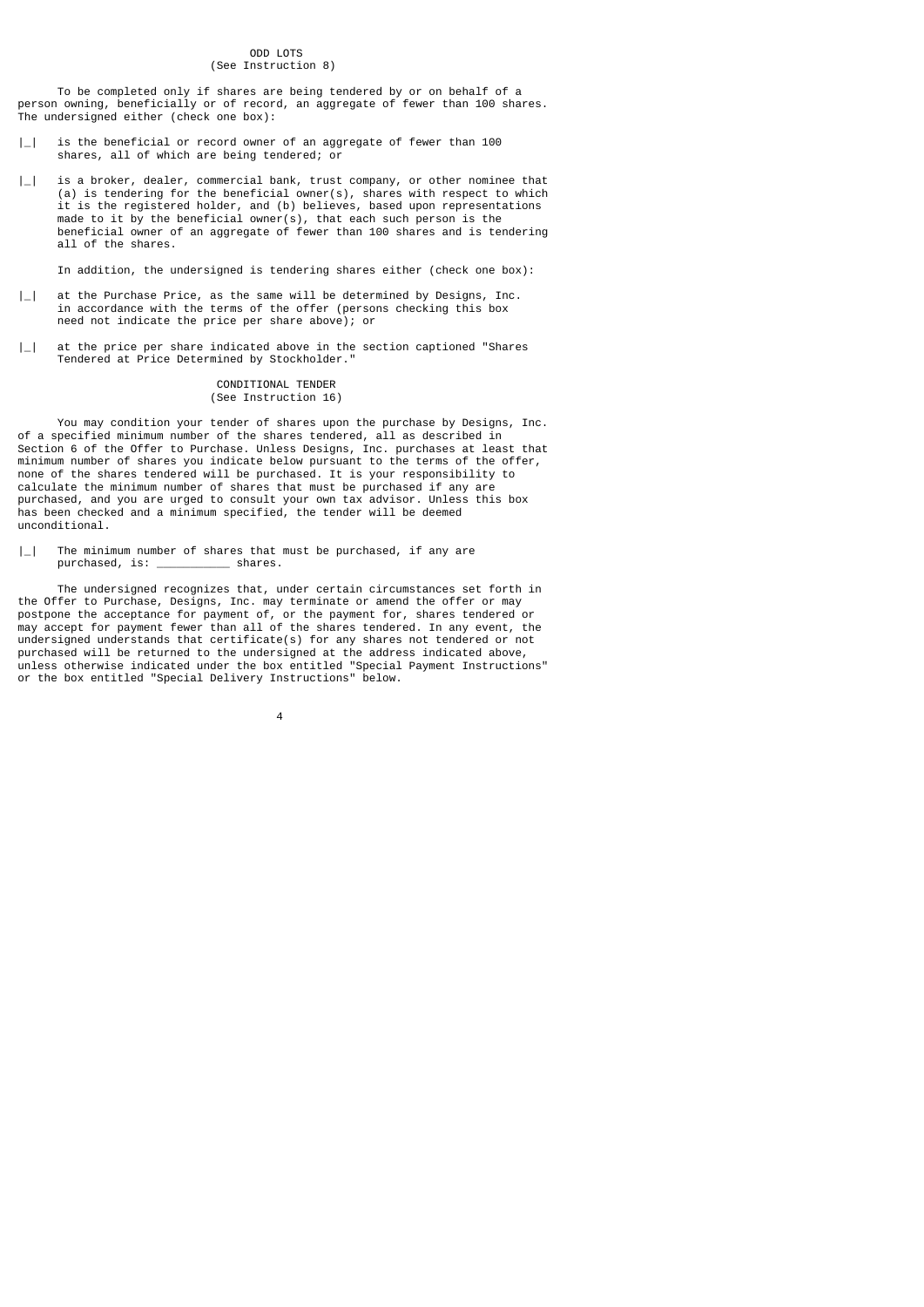The undersigned understands that acceptance of shares by Designs, Inc. for payment will constitute a binding agreement between the undersigned and Designs, Inc. upon the terms and subject to the conditions of the offer.

 The check for the aggregate net Purchase Price for the shares tendered and purchased will be issued to the order of the undersigned and mailed to the address indicated above, unless otherwise indicated under the box entitled "Special Payment Instructions" or the box entitled "Special Delivery Instructions" below. The undersigned acknowledges that Designs, Inc. has no obligation, pursuant to the "Special Payment Instructions," to transfer any shares from the name of their registered holder(s), or to order the registration or transfer of any shares tendered by book-entry transfer, if Designs, Inc. does not purchase any of the shares.

- - ---------------------------------------- --------------------------------------- SPECIAL PAYMENT INSTRUCTIONS SPECIAL DELIVERY INSTRUCTIONS (SEE INSTRUCTIONS 1, 6, 7 AND 10) (SEE INSTRUCTIONS 1, 6, 7 AND 10) To be completed only if certificate(s) To be completed only if for shares not tendered or not certificate(s) for shares not purchased and/or any check for the tendered or not purchased and/or any Purchase Price are to be issued in the check for the Purchase Price is to be name of someone other than the mailed or sent to someone other than undersigned, or if shares tendered the undersigned, or to the hereby and delivered by book-entry undersigned at an address other than transfer which are not purchased are that designated above. to be returned by credit to an account at the Book-Entry Transfer Facility other than that designated above. Issue check and/or share Mail check and/or share<br>certificate(s) to:  $\overline{\phantom{0}}$  certificate(s) to:  $c$ ertificate $(s)$  to:

Number:

Name: Name:

------------------------------- ------------------------------

(Please Print) (Please Print)

Address: Address:

------------------------------- ------------------------------

 ------------------------------- ------------------------------ (Include Zip Code) (Include Zip Code)

Tax Identification or Social Security Tax Identification or Social Security<br>Number: Number:

- - ------------------------------------ -------------------------------------

Credit shares delivered by book-entry transfer and not purchased to the account set forth below:

Account Number:

- - ----------------------------------------

the contract of the contract of the contract of the contract of the contract of the contract of the contract o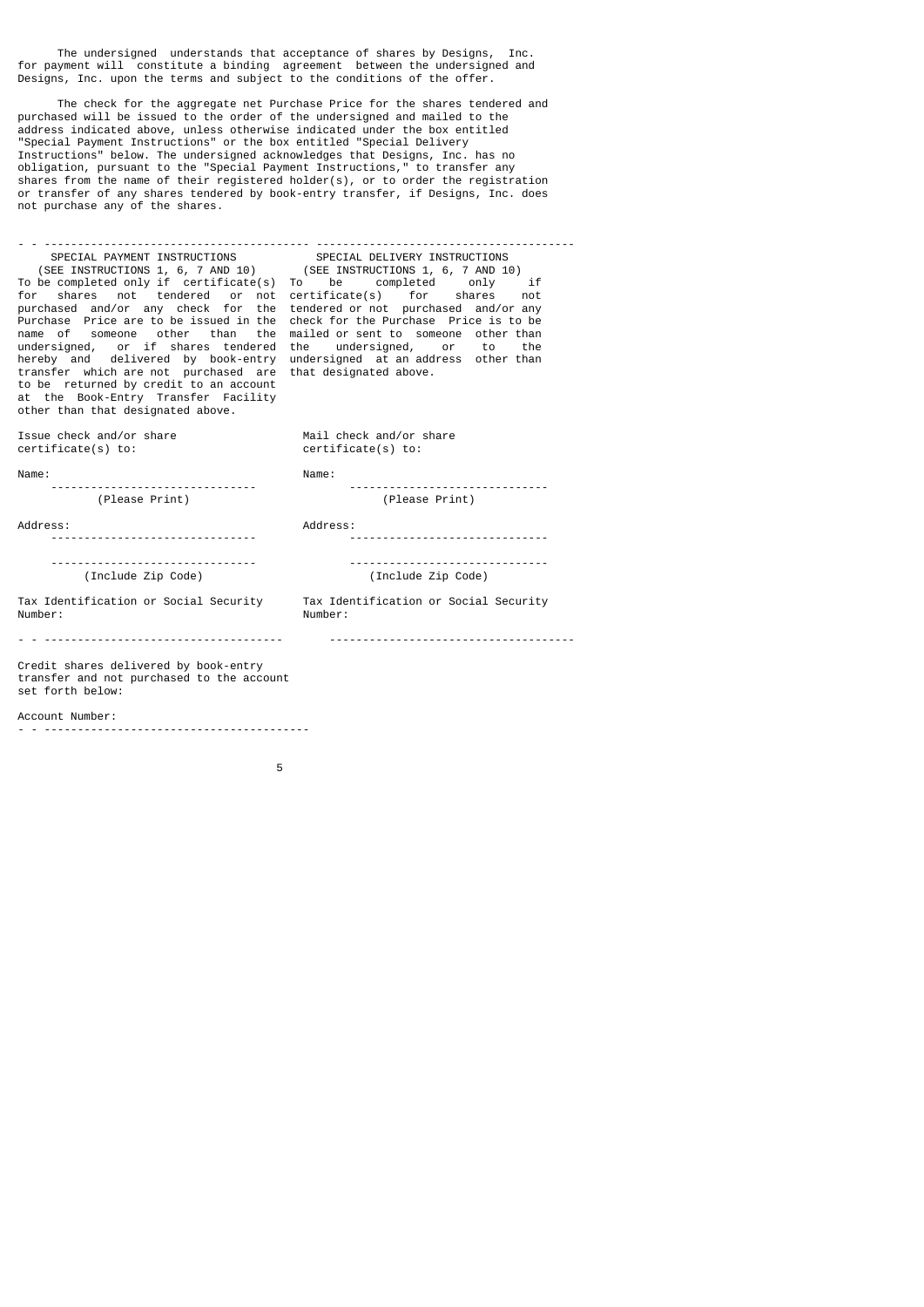To Equiserve Trust Company:

 The undersigned hereby tenders to Designs, Inc., a Delaware corporation, the above-described shares of Designs, Inc. common stock, par value \$0.01 per share, at the price per share indicated in this Letter of Transmittal, net to the seller in cash, without interest, upon the terms and subject to the conditions set forth in the Offer to Purchase dated November 14, 2000, receipt of which is hereby acknowledged, and in this Letter of Transmittal which, as amended or supplemented from time to time, together constitute the offer.

 Subject to, and effective upon, acceptance for payment of the shares tendered in accordance with the terms and subject to the conditions of the offer, including, if the offer is extended or amended, the terms and conditions of the extension or amendment, the undersigned agrees to sell, assign and transfer to, or upon the order of, Designs, Inc. all right, title and interest in and to all shares tendered and orders the registration of all shares if tendered by book-entry transfer and irrevocably constitutes and appoints the Depositary as the true and lawful agent and attorney-in-fact of the undersigned with respect to the shares with full knowledge that the Depositary also acts as the agent of Designs, Inc., with full power of substitution (the power of attorney being deemed to be an irrevocable power coupled with an interest), to:

- o deliver certificate(s) representing the shares or transfer ownership of the shares on the account books maintained by the Book-Entry Transfer Facility, together, in either case, with all accompanying evidences of transfer and authenticity, to or upon the order of Designs, Inc. upon receipt by the Depositary, as the undersigned's agent, of the Purchase Price with respect to the shares;
	- o present certificates for the shares for cancellation and transfer on Designs, Inc.'s books; and
- o receive all benefits and otherwise exercise all rights of beneficial ownership of the shares, subject to the next paragraph, all in accordance with the terms and subject to the conditions of the offer.

The undersigned covenants, represents and warrants to Designs, Inc.

that:

- o the undersigned has full power and authority to tender, sell, assign and transfer the shares tendered hereby and when and to the extent accepted for payment, Designs, Inc. will acquire good, marketable and unencumbered title to the tendered shares, free and clear of all security interests, liens, restrictions, charges, encumbrances, conditional sales agreements or other obligations relating to the sale or transfer of the shares, and not subject to any adverse claims;
- o the undersigned understands that tenders of shares pursuant to any one of the procedures described in Section 3 of the Offer to Purchase and in the instructions will constitute the undersigned's acceptance of the terms and conditions of the offer, including the undersigned's representation and warranty that (i) the undersigned has a "net long position," within the meaning of Rule 14e-4 under the Securities Exchange

 $\sim$  6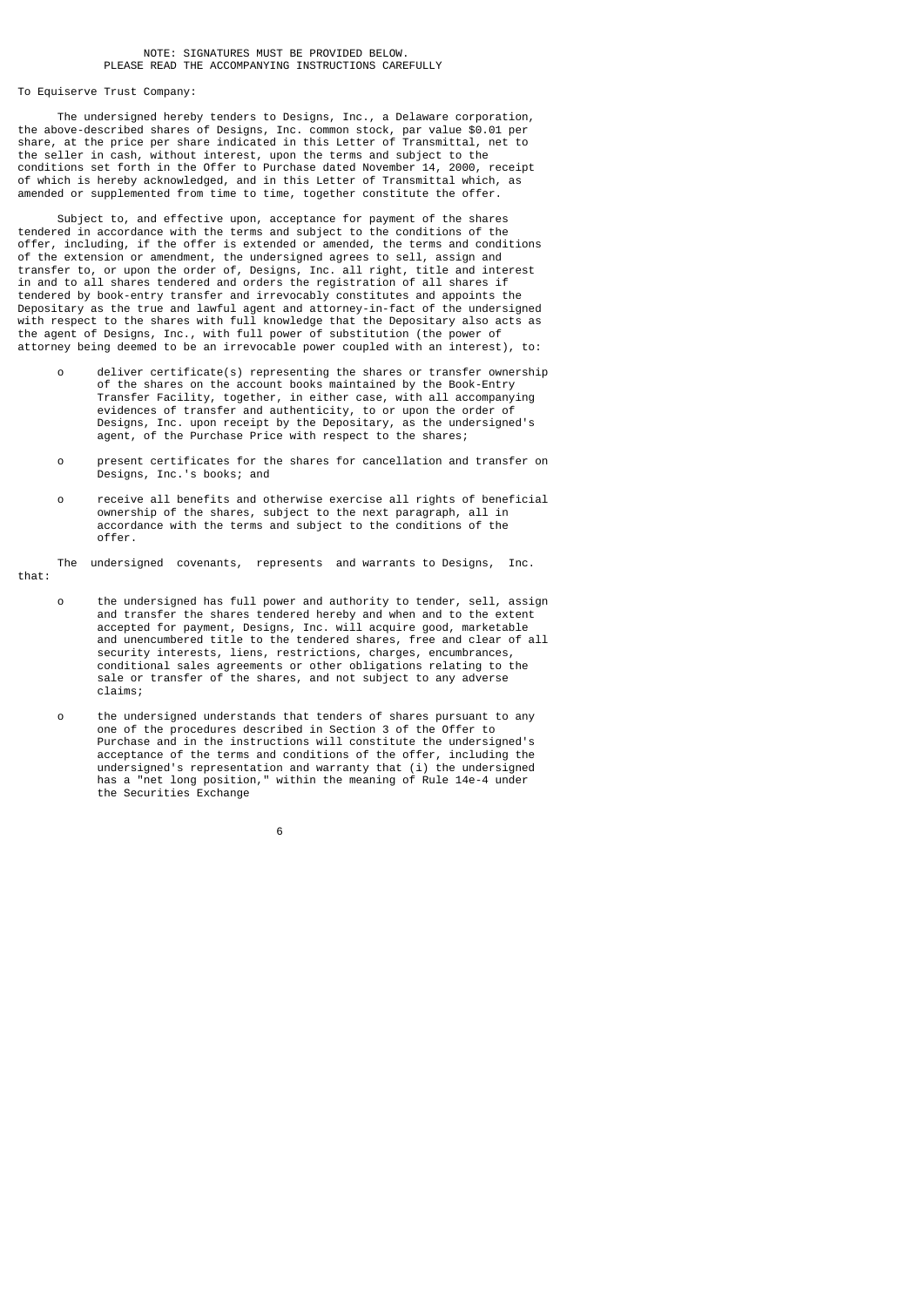Act of 1934, in the shares or equivalent securities at least equal to the shares being tendered, and (ii) the tender of shares complies with Rule 14e-4;

- o the undersigned will, upon request, execute and deliver any additional documents deemed by the Depositary or Designs, Inc. to be necessary or desirable to complete the sale, assignment and transfer of the shares tendered; and
- o the undersigned has read, understands and agrees to all of the terms of the offer.

 The undersigned understands that tenders of shares pursuant to any one of the procedures described in Section 3 of the Offer to Purchase and in the instructions will constitute a binding agreement between the undersigned and Designs, Inc. upon the terms and subject to the conditions of the offer. The undersigned acknowledges that under no circumstances will Designs, Inc. pay interest on the Purchase Price, including without limitation, by reason of any delay in making payment.

 All authority conferred or agreed to be conferred will survive the death or incapacity of the undersigned, and any obligation of the undersigned will be binding on the heirs, personal representatives, executors, administrators, successors, assigns, trustees in bankruptcy and legal representatives of the undersigned. Except as stated in the Offer to Purchase, this tender is irrevocable.

 The undersigned understands that Designs, Inc. will determine a single per share price, not greater than \$3.00 nor less than \$2.20, net to the seller in cash, that it will pay for shares properly tendered, taking into account the number of shares tendered and the prices specified by tendering stockholders. Designs, Inc. will select the lowest Purchase Price that will allow it to buy 1,500,000 shares or, if a lesser number of shares are properly tendered, all shares that are properly tendered and not withdrawn. All shares acquired in the offer will be acquired at the same Purchase Price. All shares properly tendered at prices at or below the Purchase Price and not properly withdrawn will be purchased, subject to the conditions of the offer and the "odd lot" priority, proration and conditional tender provisions described in the Offer to Purchase. Shares tendered at prices in excess of the Purchase Price that is determined by Designs, Inc. and shares not purchased because of proration or conditional tenders will be returned.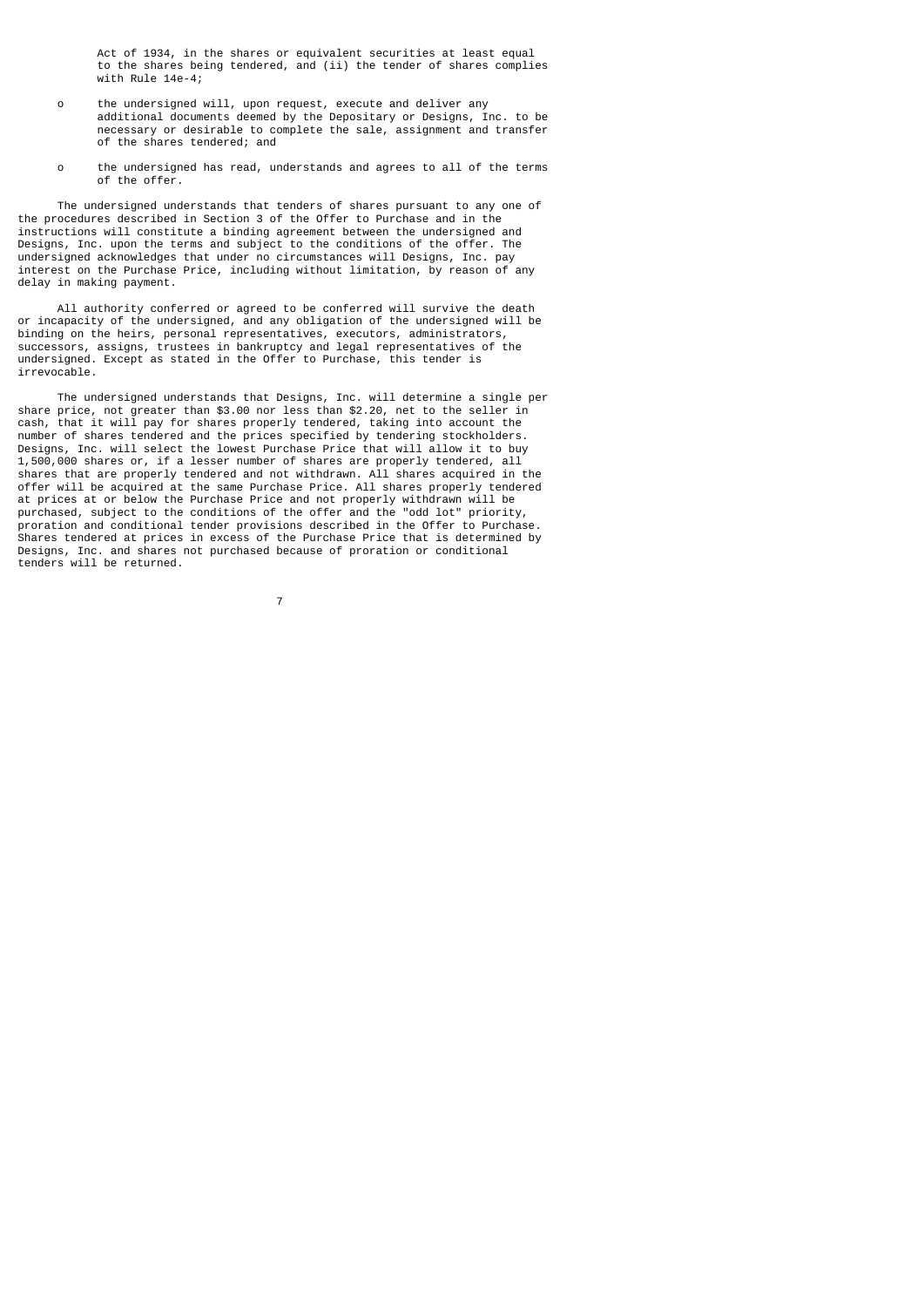#### IMPORTANT STOCKHOLDERS SIGN HERE (Please Complete and Return the Attached Substitute Form W-9)

| (Must be signed by the registered holder(s) exactly as holder(s) name(s)<br>$appear(s)$ on certificate(s) for the shares or on a security position listing or<br>by person(s) authorized to become the registered holder(s) thereof by<br>certificates and documents transmitted with this Letter of Transmittal. If<br>signature is by a trustee, executor, administrator, guardian, attorney-in-fact,<br>officer of a corporation or another person acting in a fiduciary or<br>representative capacity, please set forth full title and see Instruction 6.) |
|----------------------------------------------------------------------------------------------------------------------------------------------------------------------------------------------------------------------------------------------------------------------------------------------------------------------------------------------------------------------------------------------------------------------------------------------------------------------------------------------------------------------------------------------------------------|
|                                                                                                                                                                                                                                                                                                                                                                                                                                                                                                                                                                |
| (Signature(s) of owner(s))                                                                                                                                                                                                                                                                                                                                                                                                                                                                                                                                     |
| Dated:                                                                                                                                                                                                                                                                                                                                                                                                                                                                                                                                                         |
|                                                                                                                                                                                                                                                                                                                                                                                                                                                                                                                                                                |
| Name(s):                                                                                                                                                                                                                                                                                                                                                                                                                                                                                                                                                       |
| (Please Print)                                                                                                                                                                                                                                                                                                                                                                                                                                                                                                                                                 |
|                                                                                                                                                                                                                                                                                                                                                                                                                                                                                                                                                                |
| Capacity (full title):                                                                                                                                                                                                                                                                                                                                                                                                                                                                                                                                         |
| Address:                                                                                                                                                                                                                                                                                                                                                                                                                                                                                                                                                       |
| (Include Zip Code)                                                                                                                                                                                                                                                                                                                                                                                                                                                                                                                                             |
| Daytime Area Code(s) and Telephone Number(s):                                                                                                                                                                                                                                                                                                                                                                                                                                                                                                                  |
| Tax Identification or Social Security Number:                                                                                                                                                                                                                                                                                                                                                                                                                                                                                                                  |
| Guarantee of Signature(s), If Required<br>(See Instructions 1 and 6)                                                                                                                                                                                                                                                                                                                                                                                                                                                                                           |
| Authorized Signature:                                                                                                                                                                                                                                                                                                                                                                                                                                                                                                                                          |
| Name(s):                                                                                                                                                                                                                                                                                                                                                                                                                                                                                                                                                       |
|                                                                                                                                                                                                                                                                                                                                                                                                                                                                                                                                                                |
| (Please Print)                                                                                                                                                                                                                                                                                                                                                                                                                                                                                                                                                 |
| Title:                                                                                                                                                                                                                                                                                                                                                                                                                                                                                                                                                         |
| Name of Firm:                                                                                                                                                                                                                                                                                                                                                                                                                                                                                                                                                  |
|                                                                                                                                                                                                                                                                                                                                                                                                                                                                                                                                                                |
| Address:                                                                                                                                                                                                                                                                                                                                                                                                                                                                                                                                                       |
| (Include Zip Code)                                                                                                                                                                                                                                                                                                                                                                                                                                                                                                                                             |
| Area Code(s) and Telephone Number(s):                                                                                                                                                                                                                                                                                                                                                                                                                                                                                                                          |
| Dated:<br>, 2000<br>.                                                                                                                                                                                                                                                                                                                                                                                                                                                                                                                                          |
| IMPORTANT: COMPLETE AND SIGN THE ATTACHED SUBSTITUTE FORM W-9. NON-UNITED<br>STATES HOLDERS, HOWEVER, SHOULD OBTAIN AND COMPLETE A FORM W-8.                                                                                                                                                                                                                                                                                                                                                                                                                   |

en andere de la provincia de la provincia de la provincia de la provincia de la provincia de la provincia del<br>Referències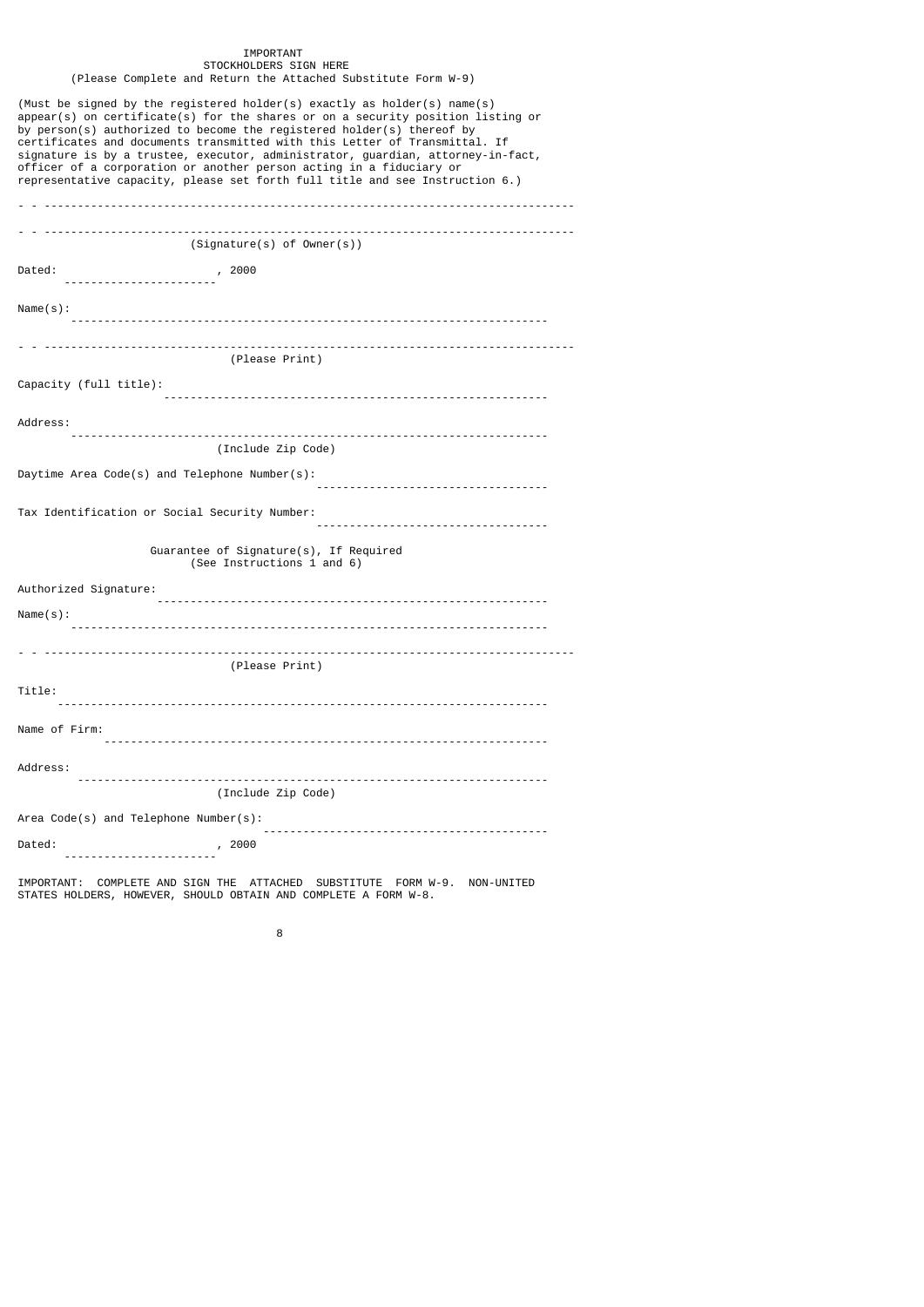# **TNSTRUCTTONS**

# Forming Part of the Terms and Conditions of the Offer.

 1. Guarantee of Signatures. No signature guarantee is required if either: (a) this Letter of Transmittal is signed by the registered holder of the shares (which term, for these purposes, includes any Book-Entry Transfer Facility participant whose name appears on a security position listing as the owner of the shares) tendered exactly as the name of the registered holder appears on the certificate(s) for the shares tendered with this Letter of Transmittal and payment and delivery are to be made directly to the owner unless the owner has completed either the box entitled "Special Payment Instructions" or "Special Delivery Instructions" above; or (b) the shares are tendered for the account of a firm that is a member in good standing of the Securities Transfer Agent's Medallion Program or a firm that is an "eligible guarantor institution," as that term is defined in Rule 17Ad-15 under the Securities Exchange Act (each of the foregoing constituting an "Eligible Institution").

 In all other cases, an Eligible Institution must guarantee all signatures on this Letter of Transmittal. See Instruction 6.

 2. Delivery of Letter of Transmittal and Share Certificates; Guaranteed Delivery Procedures. This Letter of Transmittal is to be completed only if share certificates are delivered with it to the Depositary (or the certificates will be delivered pursuant to a Notice of Guaranteed Delivery previously sent to the Depositary) or, unless an Agent's Message is utilized, if a tender for shares is being made concurrently pursuant to the procedure for tender by book-entry transfer set forth in Section 3 of the Offer to Purchase. Certificates for all physically tendered shares, or confirmation of a book-entry transfer into the Depositary's account at the Book-Entry Transfer Facility, as the case may be, together with a properly completed and duly executed Letter of Transmittal (or manually signed facsimile of the Letter of Transmittal), including any required signature guarantees, an Agent's Message in the case of a book-entry transferor, the specific acknowledgement in the case of a tender through the Book-Entry Transfer Facility's ATOP, and any other documents required by this Letter of Transmittal, must be received by the Depositary at the one of its addresses set forth in this document on or before the Expiration Date. Delivery of documents to the Book-Entry Transfer Facility does not constitute delivery to the Depositary.

 Participants in the Book-Entry Transfer Facility may tender their shares in accordance with the Book-Entry Transfer Facility's automated tender offer program to the extent it is available to such participants for the shares they wish to tender. A stockholder tendering through the automated tender offer program must specifically acknowledge that the stockholder has received and agreed to be bound by the Letter of Transmittal and that the Letter of Transmittal may be enforced against such stockholder.

 Stockholders whose certificates are not immediately available or who cannot deliver certificates for their shares and all other required documents to the Depositary before the Expiration Date, or whose shares cannot be delivered on a timely basis pursuant to the procedures for book-entry transfer, must tender their shares by or through an Eligible Institution by properly completing and duly executing and delivering a Notice of Guaranteed Delivery (or facsimile of the Notice of Guaranteed Delivery) and by otherwise complying with the guaranteed delivery procedure set forth in Section 3 of the Offer to Purchase. Pursuant to that procedure, certificates for all physically tendered shares or book-entry confirmations, as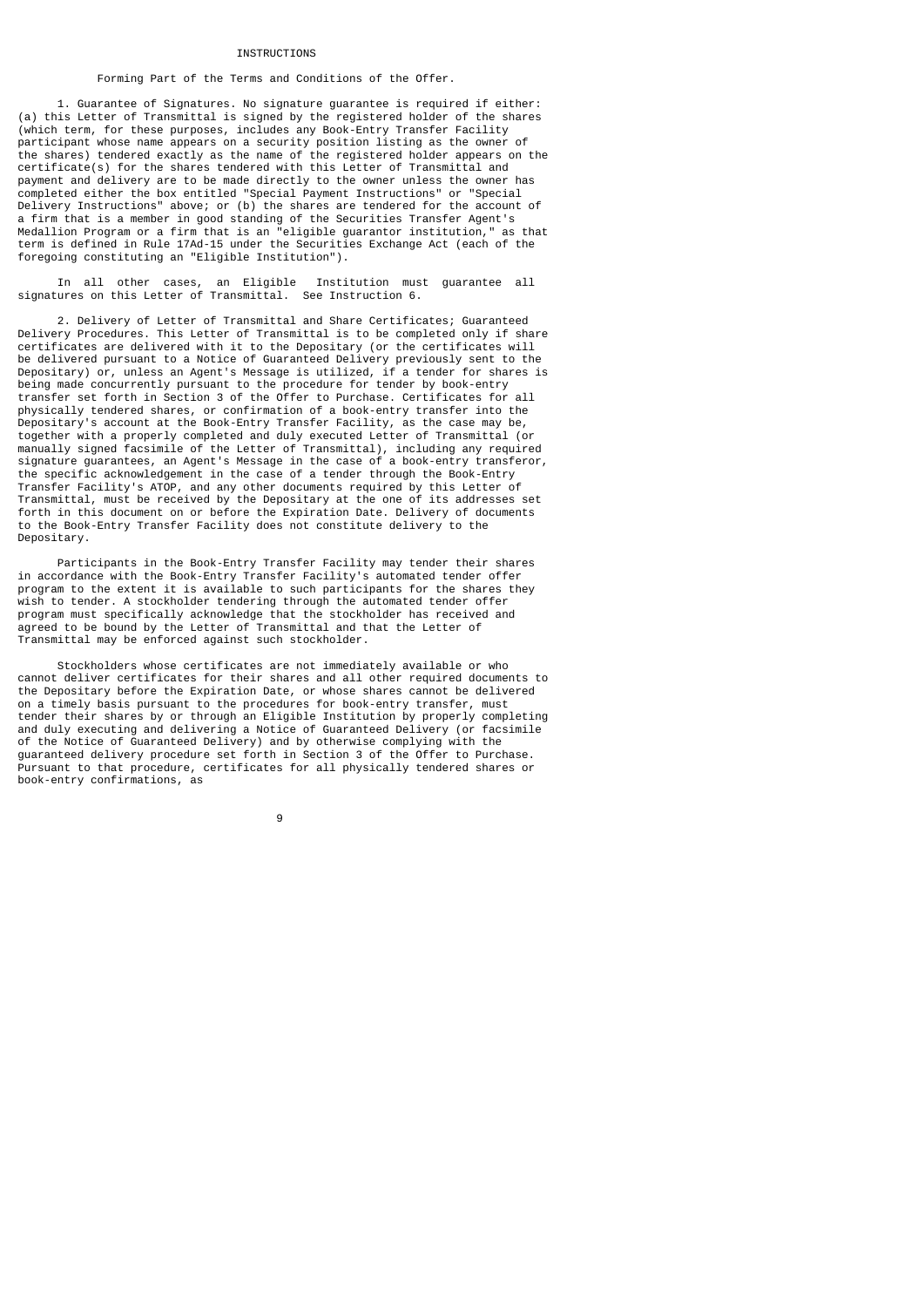the case may be, as well as this properly completed and duly executed Letter of Transmittal (or manually signed facsimile of this Letter of Transmittal), an Agent's Message in the case of a book-entry transfer or the specific acknowledgement in the case of a tender through the Book-Entry Transfer Facility's ATOP, and all other documents required by this Letter of Transmittal, must be received by the Depositary within 3 business days after receipt by the Depositary of the Notice of Guaranteed Delivery, all as provided in Section 3 of the Offer to Purchase.

 The Notice of Guaranteed Delivery may be delivered by hand or transmitted by telegram, facsimile transmission or mail to the Depositary and must include a guarantee by an Eligible Institution in the form set forth therein. For shares to be tendered validly pursuant to the guaranteed delivery procedure, the Depositary must receive the Notice of Guaranteed Delivery on or before the Expiration Date.

 The method of delivery of all documents, including certificates for shares, the Letter of Transmittal and any other required documents, is at the election and risk of the tendering stockholder. If delivery is by mail, Designs, Inc. recommends that you use registered mail with return receipt requested, properly insured. In all cases, sufficient time should be allowed to ensure timely delivery.

 Designs, Inc. will not accept any alternative, conditional or contingent tenders, except as expressly provided in Section 6 of the Offer to Purchase. All tendering stockholders, by execution of this Letter of Transmittal (or a facsimile of this Letter of Transmittal), waive any right to receive any notice of the acceptance of their tender.

 3. Inadequate Space. If the space provided in the box entitled "Description of Shares Tendered" above is inadequate, the certificate numbers and/or the number of shares should be listed on a separate signed schedule and attached to this Letter of Transmittal.

 4. Partial Tenders and Unpurchased Shares (not applicable to stockholders who tender by book-entry transfer). If fewer than all of the shares evidenced by any certificate are to be tendered, fill in the number of shares that are to be tendered in the column entitled "Number of Shares Tendered" in the box entitled "Description of Shares Tendered" above. In that case, if any tendered shares are purchased, a new certificate for the remainder of the shares (including any shares not purchased) evidenced by the old certificate(s) will be issued and sent to the registered holder(s), unless otherwise specified in either the box entitled "Special Payment Instructions" or the box entitled "Special Delivery Instructions" in this Letter of Transmittal, as soon as practicable after the Expiration Date. Unless otherwise indicated, all shares represented by the certificate(s) set forth above and delivered to the Depositary will be deemed to have been tendered.

 5. Indication of Price at Which Shares are Being Tendered. For shares to be properly tendered, the stockholder must either (1) check the box next to the section captioned "Shares Tendered at Price Determined by Dutch Auction" in this Letter of Transmittal or (2) check one of the boxes in the section captioned "Shares Tendered at Price Determined by Stockholder" in this Letter of Transmittal indicating the price at which the stockholder is tendering shares. Only one box may be checked. If more than one box is checked or if no box is checked, the shares will not be properly tendered. A stockholder wishing to tender portions of the holder's shares at different prices must complete a separate Letter of Transmittal for each price at which the holder wishes to tender each portion of the holder's shares. The same shares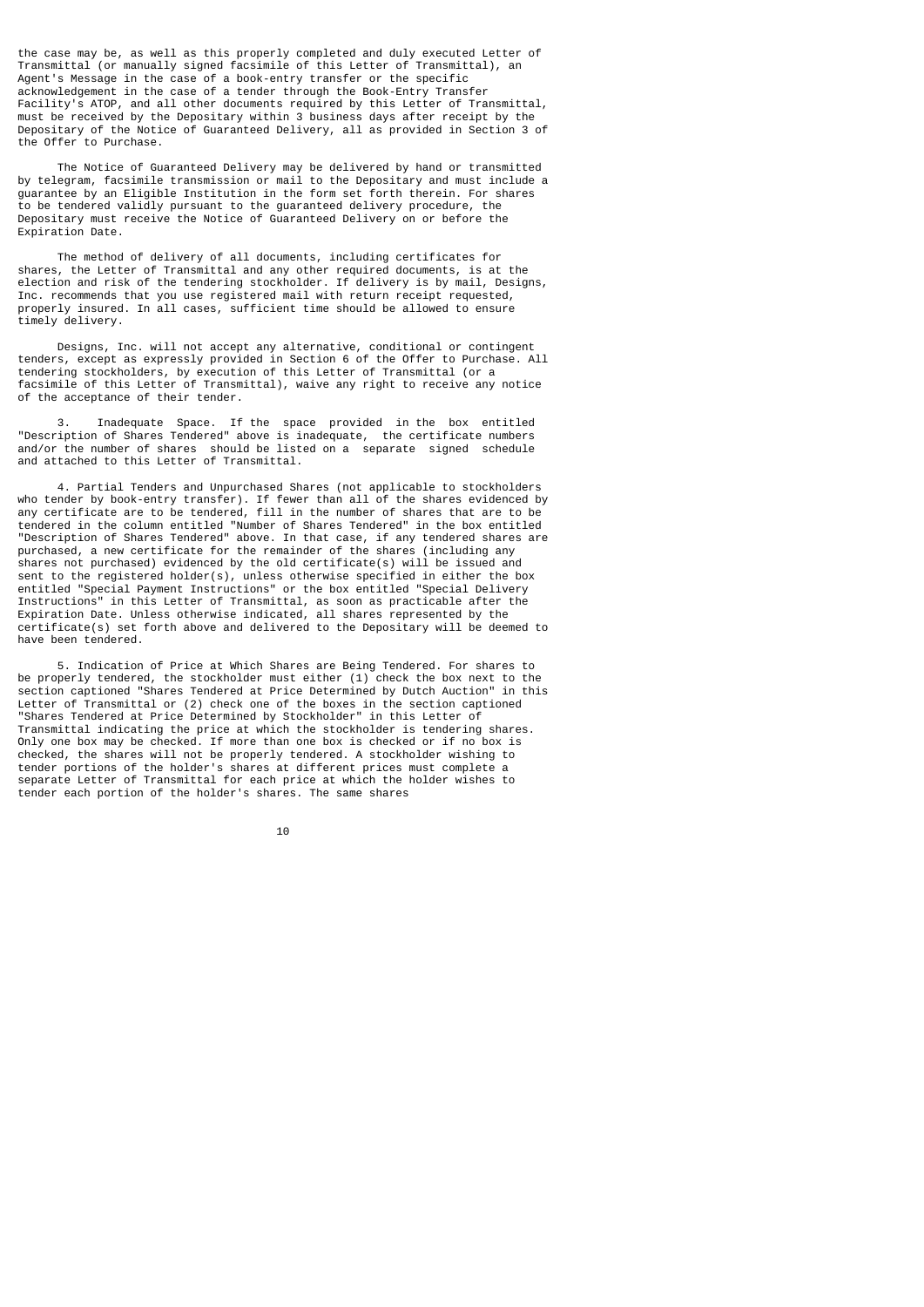cannot be tendered (unless previously and properly withdrawn as provided in Section 4 of the Offer to Purchase) at more than one price.

 6. Signatures on Letter of Transmittal; Stock Powers and Endorsements.

- o If this Letter of Transmittal is signed by the registered holder(s) of the shares tendered, the signature(s) must correspond exactly with the name(s) as written on the face of the certificate(s) without any change whatsoever.
- o If the shares tendered are registered in the names of two or more joint holders, each holder must sign this Letter of Transmittal.
- o If any tendered shares are registered in different names on several certificates, it will be necessary to complete, sign and submit as many separate Letters of Transmittal (or facsimiles) as there are different registrations of certificates.
- o When this Letter of Transmittal is signed by the registered holder(s) of the shares tendered, no endorsement(s) of certificate(s) representing the shares or separate stock power(s) are required unless payment is to be made or the certificate(s) for shares not tendered or not purchased are to be issued to a person other than the registered holder(s). Signature(s) on the certificate(s) must be guaranteed by an Eligible Institution. If this Letter of Transmittal is signed by a person other than the registered holder(s) of the certificate(s) listed, or if payment is to be made or certificate(s) for shares not tendered or not purchased are to be issued to a person other than the registered holder(s), the certificate(s) must be endorsed or accompanied by appropriate stock power(s), in either case signed exactly as the name(s) of the registered holder(s) appears on the certificate(s), and the signature(s) on the certificate(s) or stock power(s) must be guaranteed by an Eligible Institution. See Instruction 1.
- o If this Letter of Transmittal or any certificate(s) or stock power(s) is signed by a trustee, executor, administrator, guardian, attorney-in-fact, officer of a corporation or any other person acting in a fiduciary or representative capacity, that person should so indicate when signing this Letter of Transmittal and must submit proper evidence satisfactory to Designs, Inc. of his or her authority so to act.

 7. Stock Transfer Taxes. Except as provided in this Instruction 7, no stock transfer tax stamps or funds to cover tax stamps need accompany this Letter of Transmittal. Designs, Inc. will pay any stock transfer taxes payable on the transfer to it of shares purchased pursuant to the offer. If, however, (a) payment of the Purchase Price for shares tendered and accepted for purchase is to be made to any person other than the registered holder(s); (b) shares not tendered or rejected for purchase are to be registered in the name(s) of any person(s) other than the registered holder(s); or (c) certificate(s) representing tendered shares are registered in the name(s) of any person(s) other than the person(s) signing this Letter of Transmittal, then the Depositary will deduct from the Purchase Price the amount of any stock transfer taxes (whether imposed on the registered holder(s), other person(s) or otherwise) payable on account of the transfer to that person, unless satisfactory evidence of the payment of the taxes or any exemption therefrom is submitted.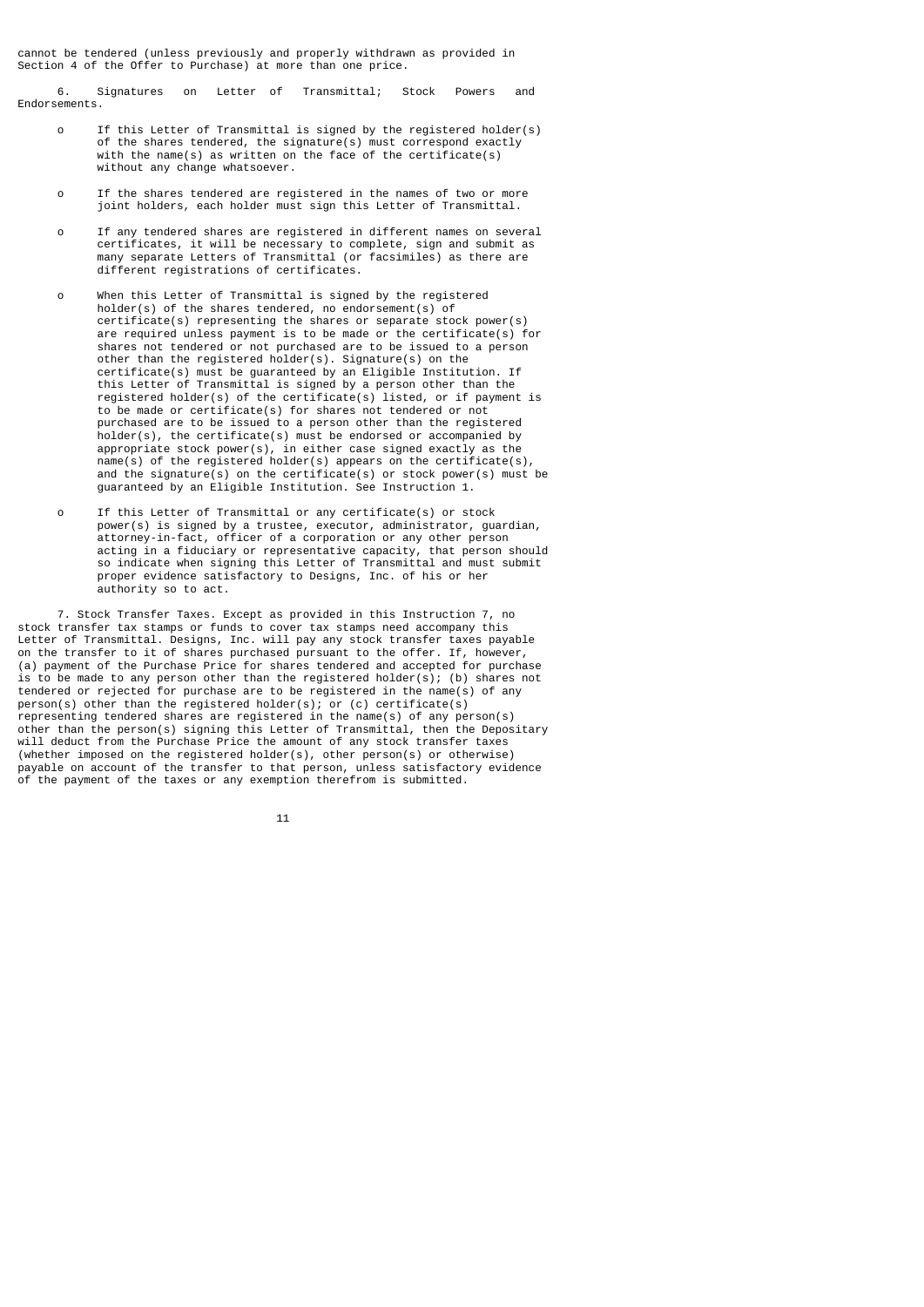8. Odd Lots. As described in Section 1 of the Offer to Purchase, if Designs, Inc. is to purchase fewer than all shares tendered before the Expiration Date and not properly withdrawn, the shares purchased first will consist of all shares properly tendered by any stockholder who owned, beneficially or of record, an aggregate of fewer than 100 shares and who validly tendered such shares at or below the Purchase Price (an "odd lot holder"). This preference will not be available unless the section captioned "Odd Lots" is completed.

 9. Order of Purchase in Event of Proration. As described in Section 1 of the Offer to Purchase, stockholders may designate the order in which their shares are to be purchased in the event of proration. The order of purchase may have an effect on the federal income tax treatment of the Purchase Price for the shares purchased. See Sections 1 and 15 of the Offer to Purchase.

 10. Special Payment and Delivery Instructions. If certificate(s) for shares not tendered or not purchased and/or check(s) are to be issued in the name of a person other than the signer of this Letter of Transmittal or if the certificate(s) and/or check(s) are to be sent to someone other than the person signing this Letter of Transmittal or to the signer at a different address, the box entitled "Special Payment Instructions" and/or the box entitled "Special Delivery Instructions" on this Letter of Transmittal should be completed as applicable and signatures must be guaranteed as described in Instruction 1.

 11. Irregularities. All questions as to the number of shares to be accepted, the price to be paid for the shares and the validity, form, eligibility (including time of receipt) and acceptance for payment of any tender of shares will be determined by Designs, Inc. in its sole discretion. Designs, Inc.'s determination will be final and binding on all parties. Designs, Inc. reserves the absolute right to reject any or all tenders of shares it determines not to be in proper form or the acceptance of which or payment for which may, in the opinion of Designs, Inc.'s counsel, be unlawful. Designs, Inc. also reserves the absolute right to waive any of the conditions of the offer or any defect or irregularity in any tender with respect to any particular shares or any particular stockholder. Designs, Inc.'s interpretation of the terms of the offer (including these Instructions) will be final and binding on all parties. No tender of shares will be deemed to be properly made until all defects and irregularities have been cured by the tendering stockholder or waived by Designs, Inc. Unless waived, any defects or irregularities in connection with tenders must be cured within a time period that Designs, Inc. will determine. None of Designs, Inc., the Depositary, the Information Agent (as defined in the Offer to Purchase) or any other person is or will be obligated to give notice of any defects or irregularities in tenders and none of them will incur any liability for failure to give any notice of defect or irregularity.

 12. Questions and Requests for Assistance and Additional Copies. You may request additional copies of the Offer to Purchase, the Letter of Transmittal or the Notice of Guaranteed Delivery from the Information Agent at its address and telephone numbers set forth on the back cover of the Offer to Purchase.

 13. Tax Identification Number and Backup Withholding. Federal income tax law generally requires that a stockholder whose tendered shares are accepted for purchase, or the stockholder's assignee (in either case, the "payee"), provide the Depositary with the payee's correct Taxpayer Identification Number ("TIN"), which, in the case of a payee who is an individual, is the payee's social security number. If the Depositary is not provided with the correct TIN or an adequate basis for an exemption, the payee may be subject to penalties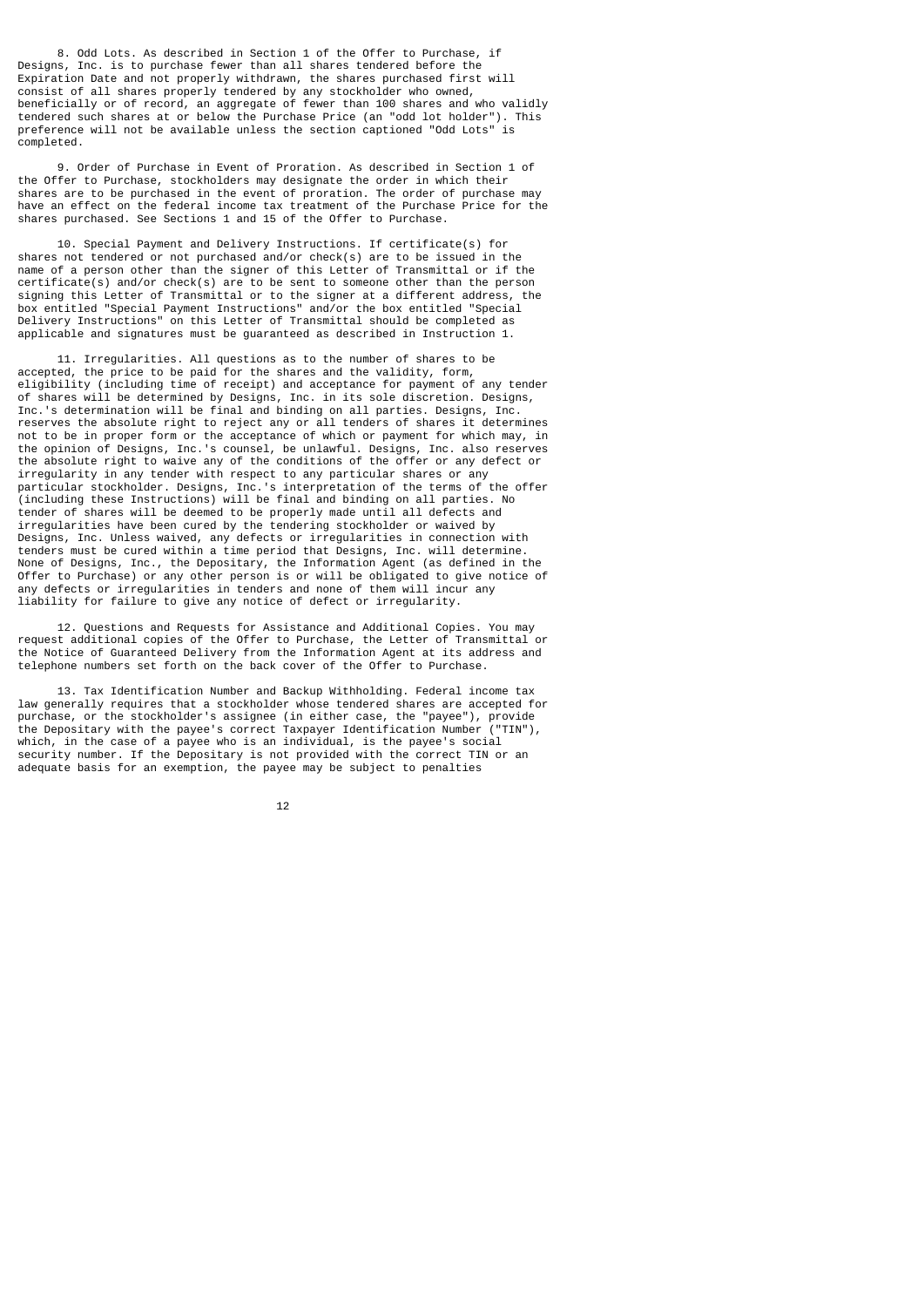imposed by the Internal Revenue Service and backup withholding in an amount equal to 31% of the gross proceeds received pursuant to the offer. If withholding results in an overpayment of taxes, a refund may be obtained.

 To prevent backup withholding, each payee must provide the payee's correct TIN by completing the Substitute Form W-9 set forth in this document, certifying that the TIN provided is correct (or that the payee is awaiting a TIN) and that (i) the payee is exempt from backup withholding, (ii) the payee has not been notified by the Internal Revenue Service that the payee is subject to backup withholding as a result of a failure to report all interest or dividends, or (iii) the Internal Revenue Service has notified the payee that the payee is no longer subject to backup withholding.

 If the payee lacks a TIN, the payee should (i) consult the enclosed Guidelines for Certification of Taxpayer Identification Number on Substitute Form W-9 for instructions on applying for a TIN, (ii) check the box "Awaiting TIN" in Part I of the Substitute Form W-9, and (iii) sign and date the Substitute Form W-9 and the Certificate of Awaiting Taxpayer Identification Number set forth in this document. If the payee does not provide the payee's TIN to the Depositary within 60 days, backup withholding will begin and continue until the payee furnishes the payee's TIN to the Depositary. Note that checking the box "Awaiting TIN" on the Substitute Form W-9 means that the payee has already applied for a TIN or that the payee intends to apply for one in the near future.

 If shares are held in more than one name or are not in the name of the actual owner, consult the Guidelines for Certification of Taxpayer Identification Number on Substitute Form W-9 for information on which TIN to report.

 Exempt payees (including, among others, all corporations and certain foreign individuals) are not subject to backup withholding and reporting requirements. To prevent possible erroneous backup withholding, an exempt payee should write "Exempt" in Part II of the Substitute Form W-9. See the enclosed Guidelines for Certification of Taxpayer Identification Number on the Substitute Form W-9 for additional instructions. In order for a nonresident alien or foreign entity to qualify as exempt, that person must submit a completed IRS Form W-8 Certificate of Foreign Status or a Substitute Form W-8, signed under penalty of perjury attesting to the exempt status. This form may be obtained from the Depositary.

 14. Withholding for Non-United States Holders. Even if a non-United States holder (as defined in Section 15 of the Offer to Purchase) has provided the required certification to avoid backup withholding, the Depositary will withhold United States federal income taxes equal to 31% of the gross payments payable to a non-United States holder or his or her agent unless the Depositary determines that a reduced rate of withholding is available under a tax treaty or that an exemption from withholding is applicable because the gross proceeds are effectively connected with the conduct of a trade or business within the United States. To obtain a reduced rate of withholding under a tax treaty, a non-United States holder must deliver to the Depositary before the payment a properly completed and executed IRS Form 1001. To obtain an exemption from withholding on the grounds that the gross proceeds paid pursuant to the offer are effectively connected with the conduct of a trade or business within the United States, a non-United States holder must deliver to the Depositary a properly completed and executed IRS Form 4224. A non-United States holder that qualifies for an exemption from withholding by delivering IRS Form 4224 will generally be required to file a United States federal income tax return and will be subject to United States federal income tax on income derived from the sale of

13 and 13 and 13 and 13 and 13 and 13 and 13 and 13 and 13 and 13 and 13 and 13 and 13 and 13 and 13 and 13 an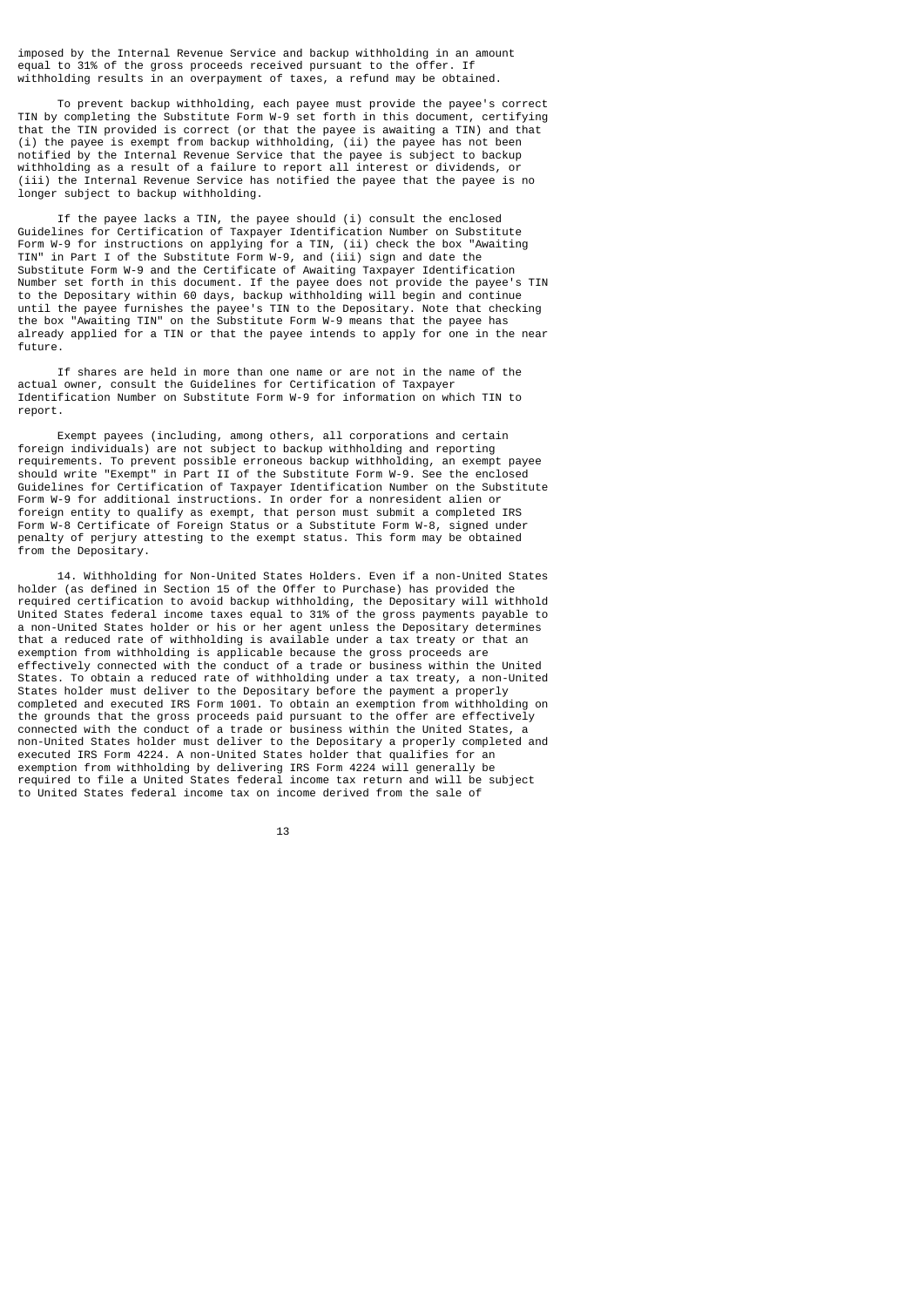shares pursuant to the offer in the manner and to the extent described in Section 15 of the Offer to Purchase as if it were a United States holder. The Depositary will determine a stockholder's status as a non-United States holder and eligibility for a reduced rate of, or exemption from, withholding by reference to any outstanding certificates or statements concerning eligibility for a reduced rate of, or exemption from, withholding (e.g., IRS Form 1001 or IRS Form 4224) unless facts and circumstances indicate that reliance is not warranted. A non-United States holder may be eligible to obtain a refund of all or a portion of any tax withheld if the non-United States holder meets those tests described in Section 15 of the Offer to Purchase that would characterize the exchange as a sale (as opposed to a dividend) or is otherwise able to establish that no tax or a reduced amount of tax is due.

 Non-United States holders are urged to consult their tax advisors regarding the application of United States federal income tax withholding, including eligibility for a withholding tax reduction or exemption, and the refund procedure.

 15. Lost, Stolen, Destroyed or Mutilated Certificates. Stockholders whose certificates for all or part of their shares have been lost, stolen, destroyed or mutilated must notify Equiserve Trust Company. Equiserve Trust Company will instruct stockholders as to the procedures to be followed in order to replace the certificate.

 16. Conditional Tenders. As described in Section 6 of the Offer to Purchase, stockholders may condition their tenders on all or a minimum number of their tendered shares being purchased. If Designs, Inc. will purchase less than all of the shares tendered before the Expiration Date and not withdrawn, the Depositary will perform a preliminary proration, and any shares tendered at or below the Purchase Price pursuant to a conditional tender for which the condition was not satisfied by the preliminary proration will be deemed withdrawn, subject to reinstatement if such conditionally tendered shares are subsequently selected by random lot for purchase subject to Section 6 of the Offer to Purchase. Conditional tenders will be selected by lot only from stockholders who tender all of their shares. All tendered shares will be deemed unconditionally tendered unless the "Conditional Tender" box is completed. The conditional tender alternative is made available so that a stockholder may assure that the purchase of shares from the stockholder pursuant to the offer will be treated as a sale of the shares by the stockholder, rather than the payment of a dividend to the stockholder, for federal income tax purposes. Odd lot shares, which will not be subject to proration, cannot be conditionally tendered. It is the tendering stockholder's responsibility to calculate the minimum number of shares that must be purchased from the stockholder in order for the stockholder to qualify for sale (rather than dividend) treatment, and each stockholder is urged to consult his or her own tax advisor.

 In the event of proration, any shares tendered pursuant to a conditional tender for which the minimum requirements are not satisfied may not be accepted and thereby will be deemed withdrawn.

 This Letter of Transmittal, properly completed and duly executed (or a manually signed facsimile of this Letter of Transmittal), together with certificates representing shares being tendered (or confirmation of book-entry transfer by the Depositary) and all other required documents, or a Notice of Guaranteed Delivery, must be received before 5:00 p.m., Eastern time, on the Expiration Date. Stockholders are encouraged to return a completed Substitute Form W-9 with this Letter of Transmittal.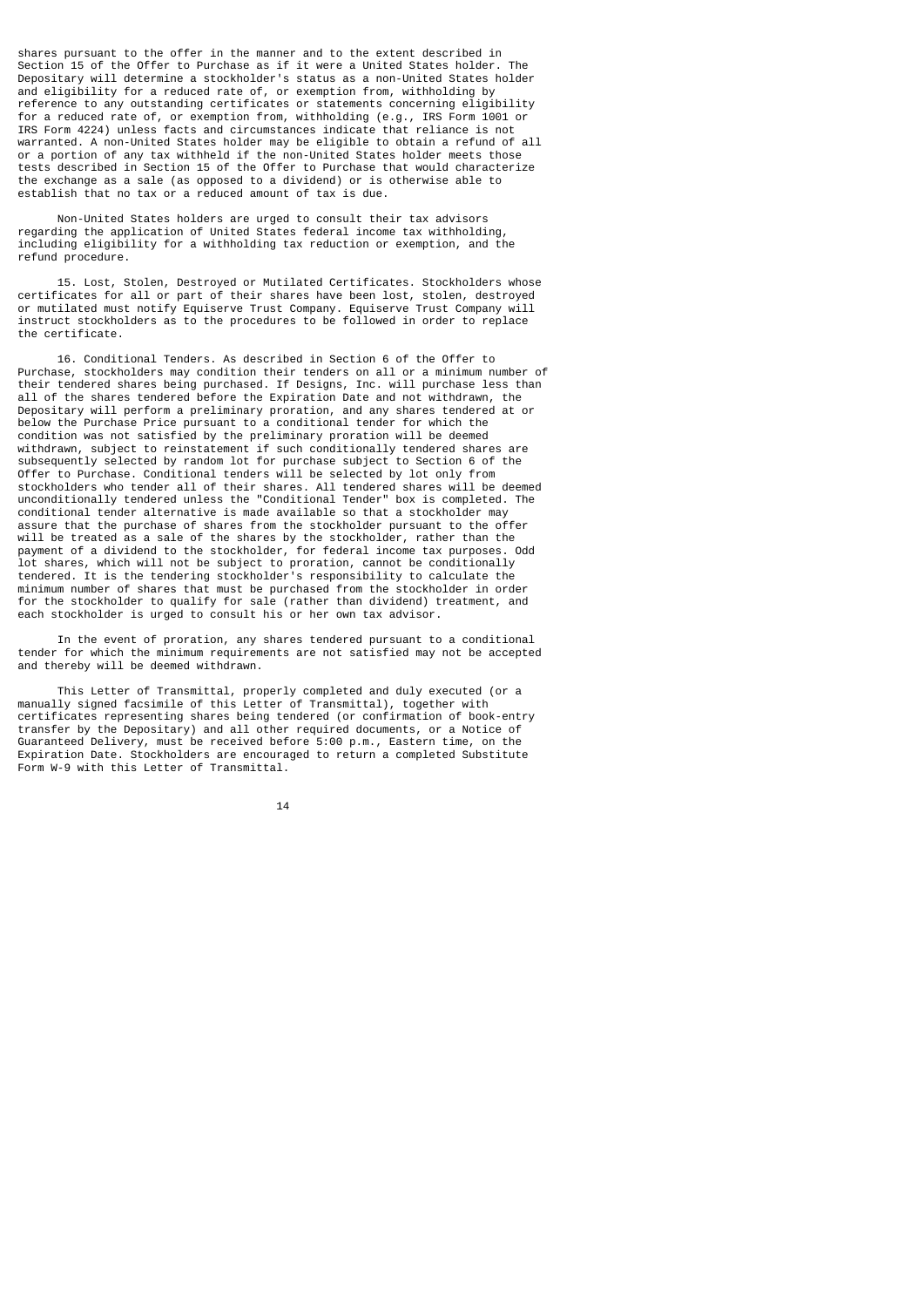PLEASE PROVIDE YOUR SOCIAL SECURITY OR OTHER TAXPAYER IDENTIFICATION NUMBER ON THIS SUBSTITUTE FORM W-9 AND CERTIFY THEREIN THAT YOU ARE NOT SUBJECT TO BACKUP WITHHOLDING. FAILURE TO DO SO MAY SUBJECT YOU TO 31% U.S. FEDERAL INCOME TAX BACKUP WITHHOLDING.

- - --------------------------------------------------------------------------------------------- SUBSTITUTE Form W-9 PART I-- PLEASE PROVIDE YOUR TIN Department of the  $\blacksquare$  IN THE BOX AT RIGHT AND CERTIFY E Department of the IN THE BOX AT RIGHT AND CERTIFY BY Social Security Number(s) or<br>Treasury Internal SIGNING AND DATING BELOW Employer Identification Numb  $Emplover$  Identification Number Revenue Service<br>= = = ================== - - --------------------------------------------------------------------------------------------- PAYER'S REQUEST FOR TAXPAYER  $\overline{ }$  PART 2 -- Certification -- Under penalties of perjury, I certify that:<br>IDENTIFICATION (1) The number shown on this form is my correct Taxpayer NUMBER IDENTIFICATION (1) The number shown on this form is my correct Taxpayer NUMBER<br>(TIN) Identification Number ("TIN") (or I am waiting for a number Identification Number ("TIN") (or  $I$  am waiting for a number to be issued to me) and (2) I am not subject to back-up withholding because I have not been notified by the Internal Revenue Service ("IRS") that I am subject to back-up withholding as a result of a failure to report all interest or dividends, or the IRS has notified me that I am no longer subject to back-up withholding. - - --------------------------------------------------------------------------------------------- PART 3 -- Awaiting TIN -- You must check the box below if you are awaiting a TIN to be assigned to you. See also the Certificate of Awaiting Taxpayer Identification Number below. [ ] Awaiting TIN - - --------------------------------------------------------------------------------------------- Certification Instructions -- You must cross out item (2) above if you have been notified by the IRS that you are subject to back-up withholding because of under reporting interest or dividends on your tax return. However, if after being notified by the IRS that you were subject to back-up withholding you received another notification from the IRS that you are no longer subject to back-up withholding, do not cross out item (2) SIGNATURE: \_\_\_\_\_\_\_\_\_\_\_\_\_\_\_\_\_\_\_\_\_\_\_\_\_\_ DATE: \_\_\_\_\_\_\_\_\_\_\_\_\_\_\_\_\_ - - --------------------------------------------------------------------------------------------- CERTIFICATE OF AWAITING TAXPAYER IDENTIFICATION NUMBER \*(TO BE COMPLETED ONLY IF THE BOX IN PART 3 ABOVE IS CHECKED) I certify under penalties of perjury that a taxpayer identification number has not been issued to me, and either (a) I have mailed or delivered an application to receive a taxpayer identification number to the appropriate Internal Revenue Service Center or Social Security Administration Office, or (b) I intend to mail or deliver an application in the near future. I understand that if I do not provide a taxpayer identification number within 60 days, 31 percent of all reportable payments made to me thereafter will be withheld until I provide such a number.

SIGNATURE: \_\_\_\_\_\_\_\_\_\_\_\_\_\_\_\_\_\_\_\_\_\_\_\_\_\_\_\_\_\_ DATE: \_\_\_\_\_\_\_\_\_\_\_\_\_\_\_\_\_\_\_\_\_\_\_\_\_\_\_

- - ---------------------------------------------------------------------------------------------

15 and 15 and 15 and 15 and 15 and 15 and 15 and 15 and 15 and 15 and 15 and 15 and 15 and 15 and 15 and 15 an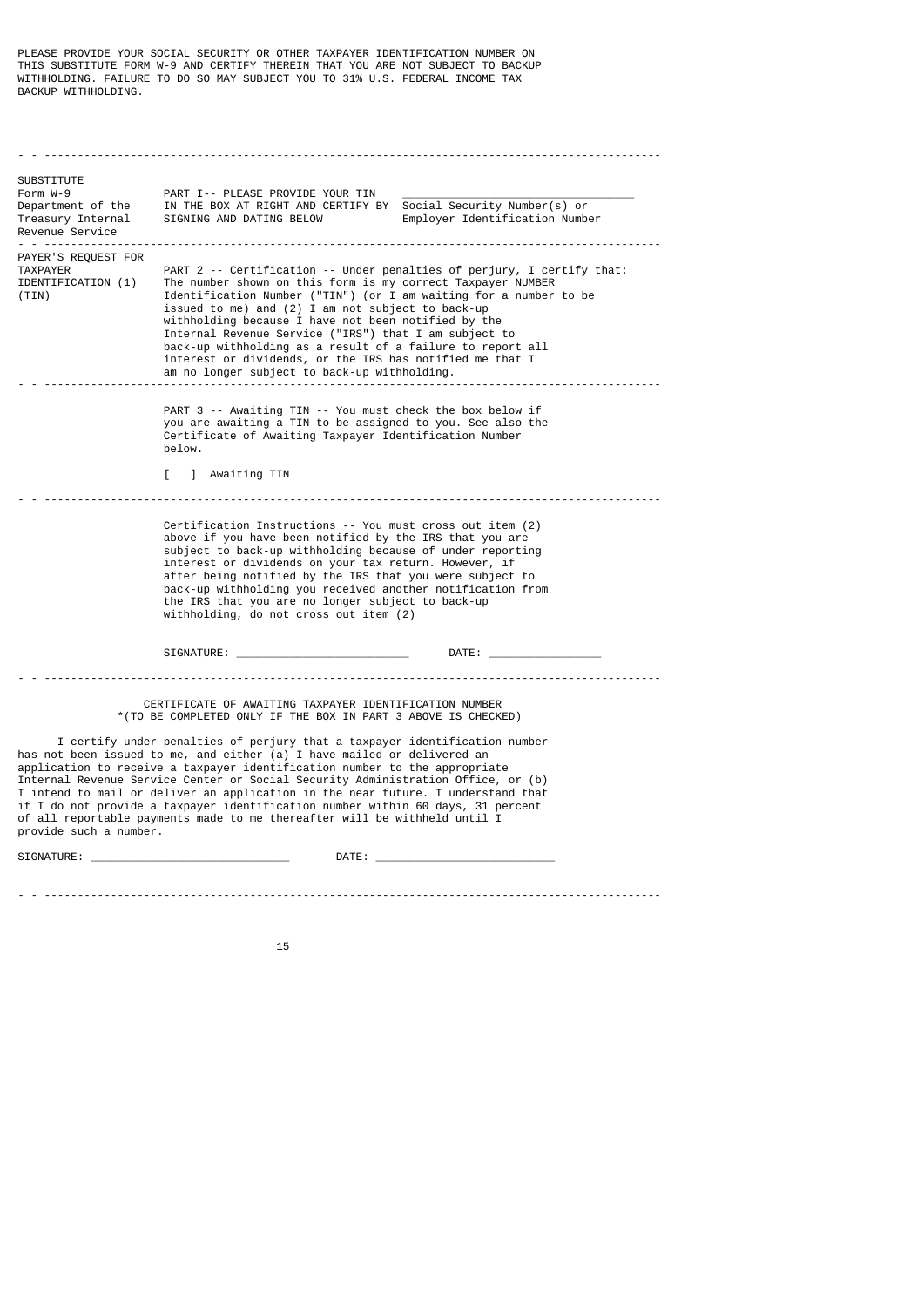The Information Agent for the Offer is:

 D.F. King & Co., Inc. 77 Water Street New York, New York 10005

Banks and Brokers Call Collect: (212) 269- 5550

All Others Call Toll Free: (800) 755-7520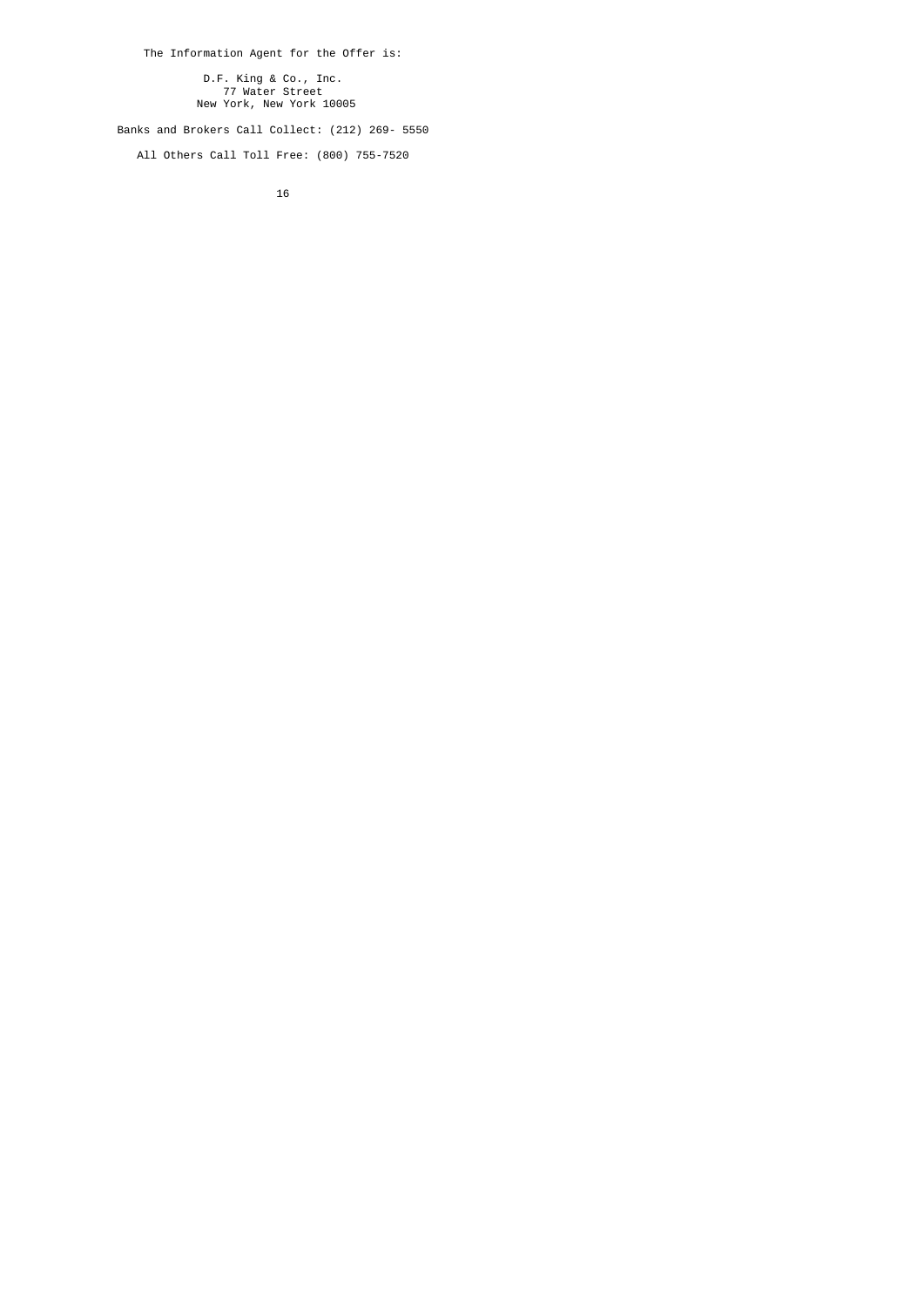## NOTICE OF GUARANTEED DELIVERY

#### For Tender of Shares of Common Stock

# of the contract of the contract of the contract of the contract of the contract of the contract of the contract of the contract of the contract of the contract of the contract of the contract of the contract of the contrac

## DESIGNS, INC.

 This Notice of Guaranteed Delivery, or one substantially in the form hereof, must be used to accept the offer if certificates evidencing shares of common stock, par value \$0.01 per share, of Designs, Inc., a Delaware corporation, are not immediately available, or if the procedure for book-entry transfer described in the Offer to Purchase dated November 14, 2000 and the related Letter of Transmittal, which, as amended or supplemented from time to time, together constitute the offer, cannot be completed on a timely basis or time will not permit all required documents, including a properly completed and duly executed Letter of Transmittal (or a manually signed facsimile of the Letter of Transmittal), an Agent's Message in the case of a book-entry transfer (as defined in the Offer to Purchase) or the specific acknowledgement in the case of a tender through the ATOP of the Book-Entry Transfer Facility (as defined in the Offer to Purchase), and any other required documents, to reach the Depositary prior to the Expiration Date (as defined in the Offer to Purchase).

 This Notice of Guaranteed Delivery, properly completed and duly executed, may be delivered by hand, mail or facsimile transmission to the Depositary. See Section 3 of the Offer to Purchase.

The Depositary for the Offer is:

## EQUISERVE TRUST COMPANY

| By Hand Delivery:            | By Overnight Delivery:  | By Registered or<br>Certified Mail: |
|------------------------------|-------------------------|-------------------------------------|
| Securities Transfer and      | Equiserve Trust Company |                                     |
| Reporting Services, Inc.     | Corporate Actions       | Equiserve Trust Company             |
| c/o Equiserve Trust Company  | 40 Campanelli Drive     | Corporate Actions                   |
| 100 Williams Street/Galleria | Braintree, MA 02184     | P.O. Box 9573                       |
| New York, NY 10038           |                         | Boston, MA 02205-9573               |
| By Facsimile Transmission    |                         | Confirm Receipt of                  |

(For Eligible Institutions Only): Facsimile by Telephone:

#### (781) 575-4826 (781) 575-4816

 Delivery of this Notice of Guaranteed Delivery to an address other than as set forth above or transmission of instructions via facsimile transmission other than as set forth above will not constitute a valid delivery. Deliveries to Designs, Inc. will not be forwarded to the Depositary and therefore will not constitute valid delivery. Deliveries to the Book-Entry Transfer Facility will not constitute valid delivery to the Depositary.

 This Notice of Guaranteed Delivery is not to be used to guarantee signatures. If a signature on the Letter of Transmittal is required to be guaranteed by an Eligible Institution (as defined in the Offer to Purchase) under the instructions to the Letter of Transmittal, the signature guarantee must appear in the applicable space provided in the signature box on the Letter of Transmittal.

 The Eligible Institution that completes this form must communicate the guarantee to the Depositary and must deliver the Letter of Transmittal and certificates for shares to the Depositary within the time period shown herein.

 Failure to do so could result in a financial loss to such Eligible Institution.

THE GUARANTEE ON THE LAST PAGE OF THIS NOTICE MUST BE COMPLETED.

Notice of Guaranteed Delivery:

 The undersigned tenders to Designs, Inc. at the price per share indicated in this Notice of Guaranteed Delivery, upon the terms and subject to the conditions described in the Offer to Purchase and the related Letter of Transmittal, receipt of which is hereby acknowledged, the number of shares specified below pursuant to the guaranteed delivery procedure described in Section 3 of the Offer to Purchase.

Number of shares to be tendered: shares.

 Shares Tendered at Price Determined by Stockholder (See Instruction 5 to the Letter of Transmittal)

 By checking one of the following boxes below instead of the box under "Shares Tendered at Price Determined by Dutch Auction," the undersigned hereby tenders shares at the price checked. This action could result in none of the shares being purchased if the Purchase Price determined by Designs, Inc. for the shares is less than the price checked below. A stockholder who desires to tender shares at more than one price must complete a separate Letter of Transmittal for each price at which shares are tendered. The same shares cannot be tendered at more than one price.

Price (In Dollars) Per Share at Which Shares Are Being Tendered: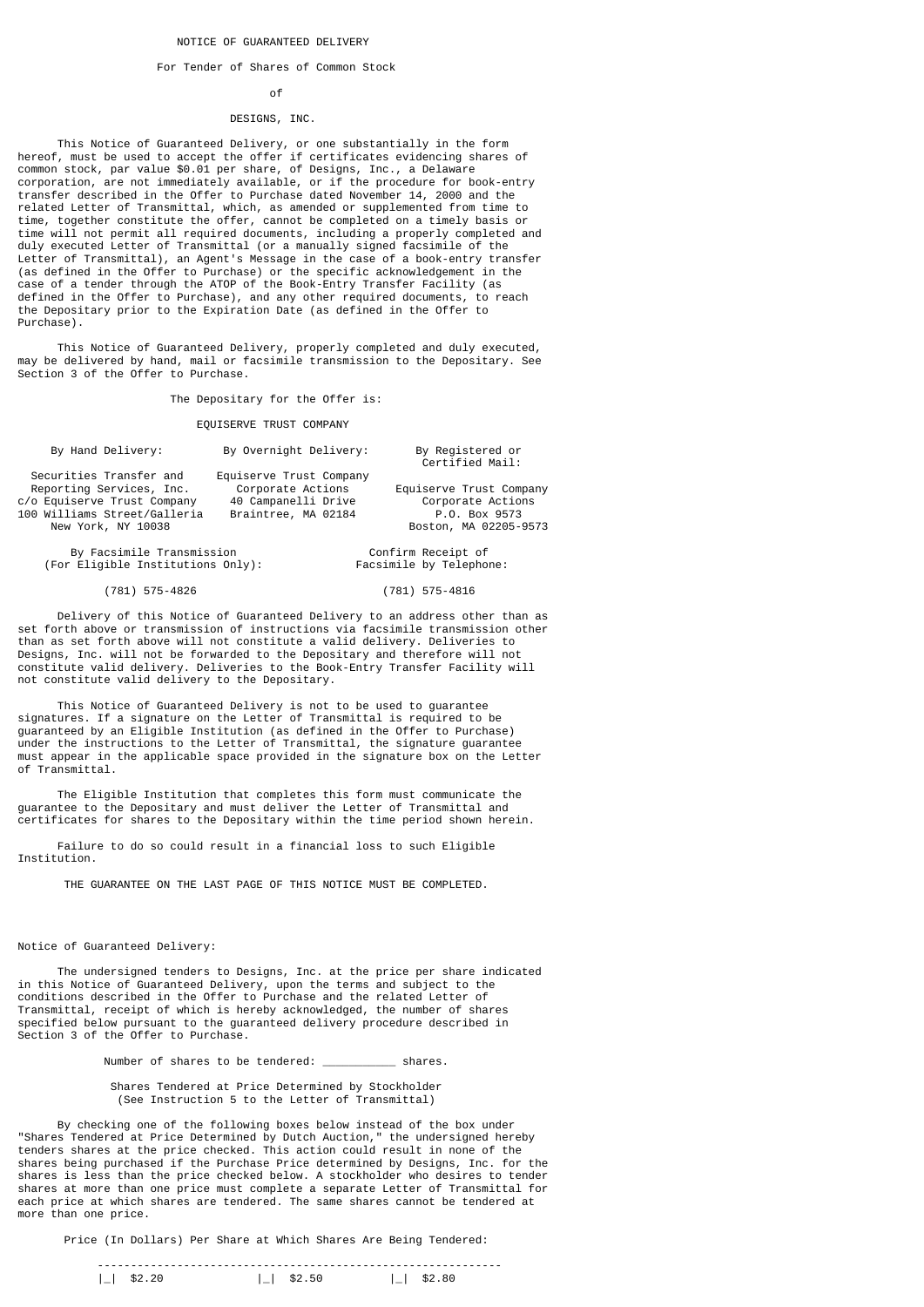| $ $   \$2.30     | $\lfloor$ \$2.60 | $ $   \$2.90           |
|------------------|------------------|------------------------|
| $\lfloor$ \$2.40 | $\lfloor$ \$2.70 | $\vert$ $\vert$ \$3.00 |

**OR OR** 

 Shares Tendered at Price Determined by Dutch Auction (See Instruction 5 to the Letter of Transmittal)

| | The undersigned wants to maximize the chance of having Designs, Inc. purchase all of the shares the undersigned is tendering (subject to the possibility of proration). Accordingly, by checking this one box instead of one of the price boxes above, the undersigned hereby tenders shares and is willing to accept the Purchase Price determined by Designs, Inc. in accordance with the terms of the offer. This action could result in the undersigned receiving a price per share as low as \$2.20.

Signature(s):

Daytime Area Code(s) and Telephone Number(s): ---------------------------------

----------------------------------------------------------------

 Name(s) of Registered Holder(s) ----------------------------------------------

(Please Print)

Date: , 2000

-------------------

If shares will be delivered by book-entry transfer, provide the following information:

Certificate No.(s): Account No.:

----------------------- ------------------

Address:

 ---------------------------------------------------------------------- (Include Zip Code)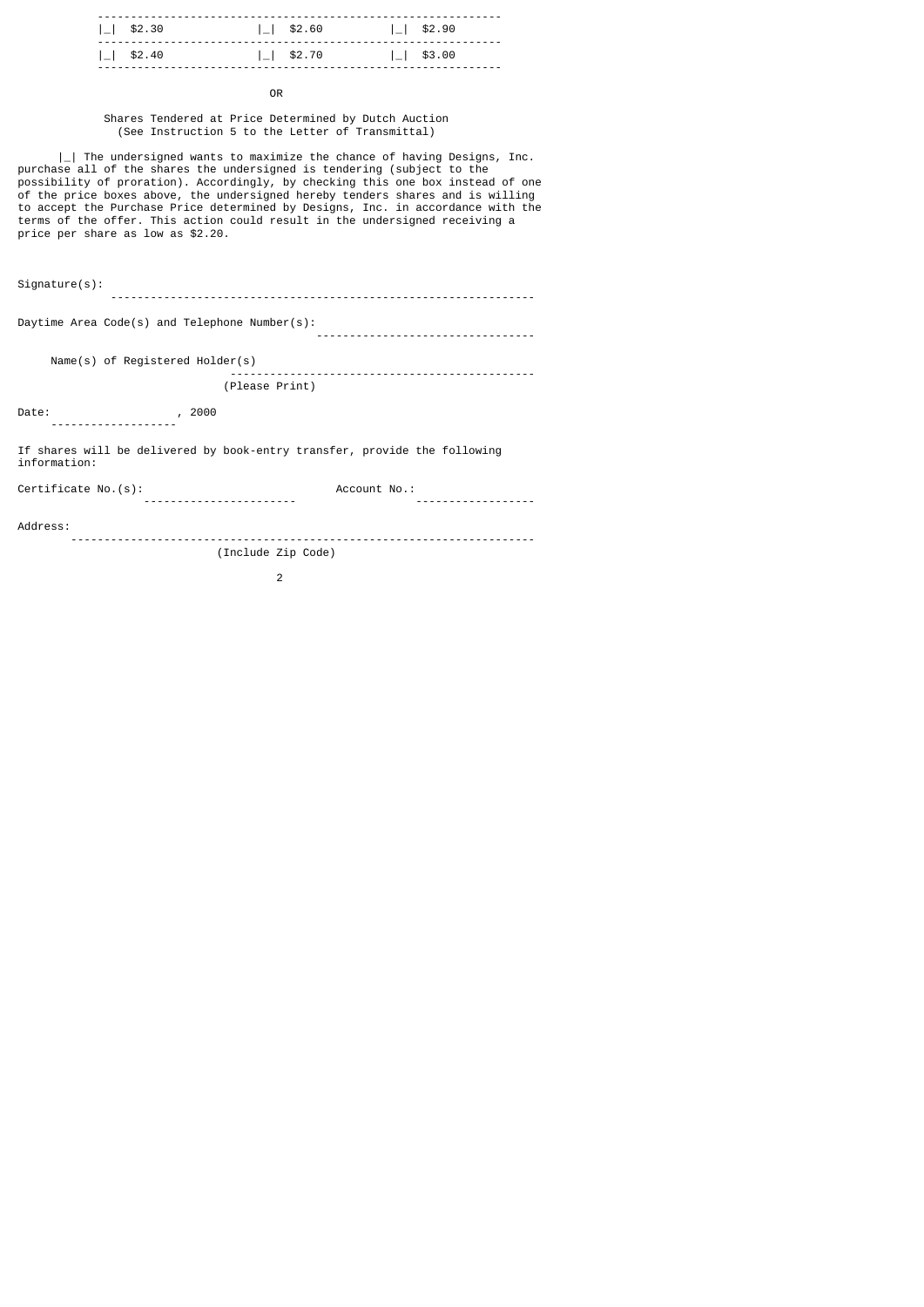# ODD LOTS

 To be completed ONLY if shares are being tendered by or on behalf of a person owning beneficially or of record an aggregate of fewer than 100 shares. The undersigned either (check one box):

- |\_| is the beneficial or record owner of an aggregate of fewer than 100 shares, all of which are being tendered; or
- $|\_$  is a broker, dealer, commercial bank, trust company, or other nominee that (a) is tendering for the beneficial owner(s) of shares with respect to which it is the registered holder, and (b) believes, based upon representations made to it by the beneficial owner(s), that each person was the beneficial or record owner of an aggregate of fewer than 100 shares and is tendering all of those shares.

In addition, the undersigned is tendering shares either (check one box):

- $|\_$  at the Purchase Price determined by Designs, Inc. in accordance with the terms of the offer (persons checking this box need not indicate the price per share below); or
- | | at the price per share indicated below in the section captioned "Shares" Tendered at Price Determined by Stockholder."

# CONDITIONAL TENDER

 You may condition your tender of shares upon Designs, Inc. purchasing a specified minimum number of the shares tendered, all as described in the Offer to Purchase, particularly in Section 6. Unless at least the minimum number of shares you indicate below is purchased by Designs, Inc. pursuant to the terms of the offer, none of the shares tendered by you will be purchased. It is your responsibility to calculate the minimum number of shares that must be purchased if any are purchased, and you are urged to consult your own tax advisor. Unless this box has been completed and a minimum specified, the tender will be deemed unconditional.

 $|$  The minimum number of shares that must be purchased, if any are purchased is: shares. purchased is: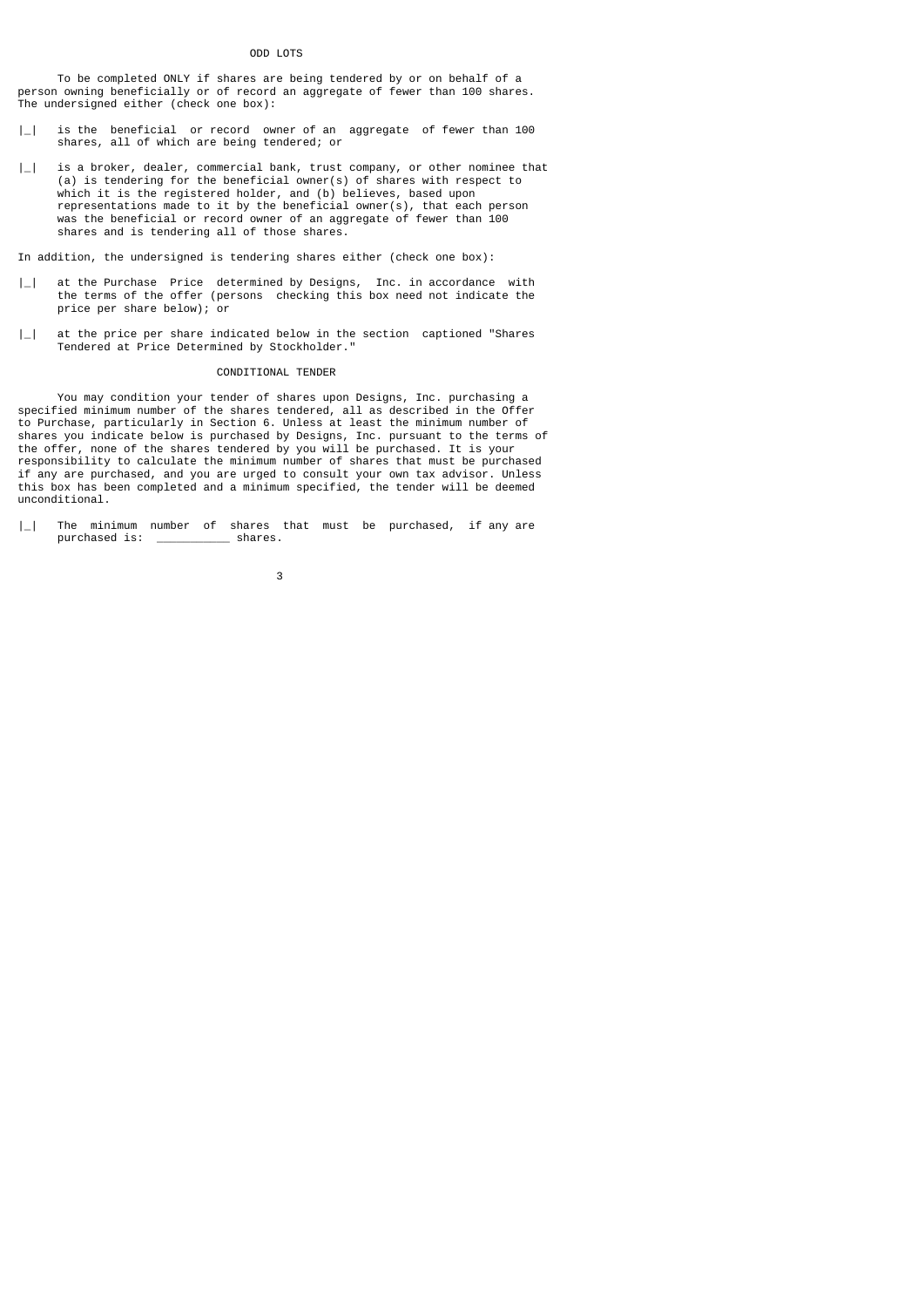# GUARANTEE

# (Not to be used for a signature guarantee)

 The undersigned, a firm that is a member in good standing of the Securities Transfer Agents Medallion Program or a firm that is an "eligible guarantor institution," as that term is defined in Rule 17Ad-15 promulgated under the Securities Exchange Act of 1934, as amended (each of the foregoing constituting an "Eligible Institution"), guarantees the delivery to the Depositary of the shares tendered, in proper form for transfer, or a confirmation that the shares tendered have been delivered pursuant to the procedure for book-entry transfer described in the Offer to Purchase into the Depositary's account at the Book-Entry Transfer Facility, in each case together with a properly completed and duly executed Letter of Transmittal (or a manually signed facsimile of the Letter of Transmittal), an Agent's Message in the case of a book-entry transfer or the specific acknowledgement in the case of a tender through ATOP (as defined in the Offer to Purchase), and any other required documents, all within 3 business days after the date of receipt by the Depositary of this Notice of Guaranteed Delivery.

 The Eligible Institution that completes this form must communicate the guarantee to the Depositary and must deliver the Letter of Transmittal and certificates representing shares to the Depositary within the time period set forth in the Offer to Purchase. Failure to do so could result in a financial loss to the Eligible Institution.

Name of Firm:

| Name $U_1$ Film.                |
|---------------------------------|
| Address:                        |
|                                 |
| Zip Code:                       |
| Area Code and Telephone Number: |
| Authorized Signature:           |
| Name:                           |
| (Please Print)                  |
| Title:                          |
| Dated:<br>2000<br>.             |

Note: Do not send share certificates with this form. Certificates for shares should be sent with the Letter of Transmittal.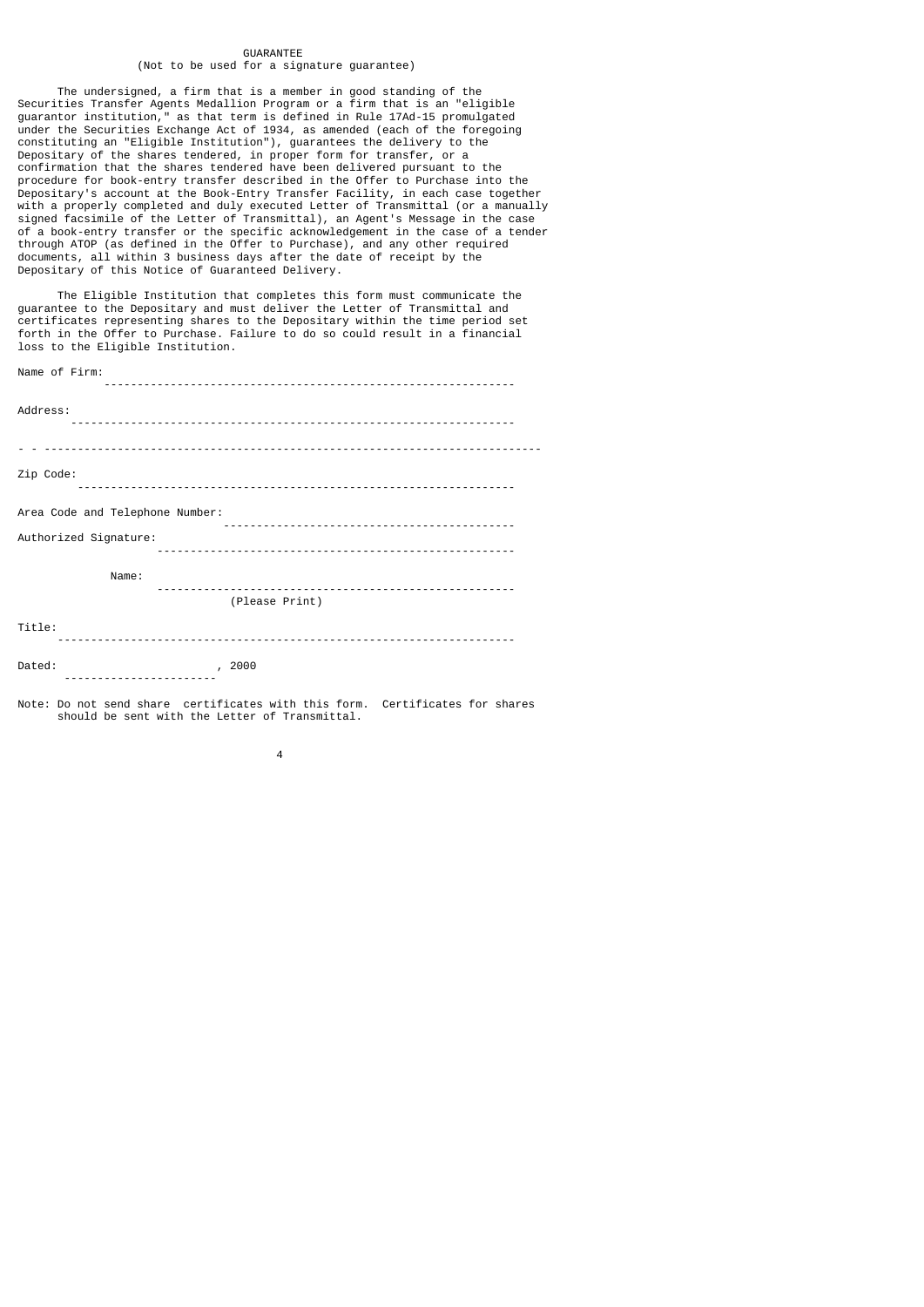# by

# DESIGNS, INC.

 Up to 1,500,000 Shares of its Common Stock at a Purchase Price not Greater than \$3.00 nor Less Than \$2.20 Per Share

 THE OFFER, PRORATION PERIOD AND WITHDRAWAL RIGHTS WILL EXPIRE AT 5:00 P.M., EASTERN TIME, ON THURSDAY, DECEMBER 14, 2000, UNLESS THE OFFER IS EXTENDED. - - ------------------------------------------------------------------------------

November 14, 2000

To Brokers, Dealers, Commercial Banks, Trust Companies and Other Nominees:

 Designs, Inc., a Delaware corporation, has appointed us to act as the information agent in connection with its offer to purchase shares of its common stock, par value \$0.01 per share. The offer is for the purchase of up to 1,500,000 shares at a price not greater than \$3.00 nor less than \$2.20 per share, net to the seller in cash, without interest, as specified by stockholders tendering their shares.

 Designs, Inc. will determine the lowest Purchase Price that will allow it to buy 1,500,000 shares or, if a lesser number of shares are properly tendered, all shares that are properly tendered and not withdrawn. All shares acquired in the offer will be acquired at the same Purchase Price.

 Designs, Inc.'s offer is being made upon the terms and subject to the conditions set forth in the Offer to Purchase and in the related Letter of Transmittal, which, as amended or supplemented from time to time, together constitute the offer.

 Only shares properly tendered at prices at or below the Purchase Price and not properly withdrawn will be purchased. However, because of the "odd lot" priority, proration and conditional tender provisions described in the Offer to Purchase, all of the shares tendered at or below the Purchase Price will not be purchased if more than the number of shares Designs, Inc. seeks are properly tendered. Shares tendered at prices in excess of the Purchase Price that is determined by Designs, Inc. and shares not purchased because of proration or conditional tenders will be returned as promptly as practicable following the Expiration Date.

 Designs, Inc. reserves the right, in its sole discretion, to purchase more than 1,500,000 shares pursuant to the offer, up to a maximum of 1,000,000 additional shares.

 The offer is not conditioned on any minimum number of shares being tendered. The offer is, however, subject to other conditions.

 If at the expiration of the offer more than 1,500,000 shares, or any greater number of shares as Designs, Inc. may elect to purchase, are properly tendered at or below the Purchase Price and not properly withdrawn, Designs, Inc. will buy shares first from any person (an "odd lot holder") who owned beneficially or of record an aggregate of fewer than 100 shares and so certified in the appropriate place on the Letter of Transmittal and, if applicable, on a Notice of Guaranteed Delivery, who properly tender all their shares at or below the Purchase Price, and then on a pro rata basis from all other stockholders who

properly tender shares at prices at or below the Purchase Price, subject to the conditional tender provisions.

 For your information and for forwarding to those of your clients for whom you hold shares registered in your name or in the name of your nominee, we are enclosing the following documents:

The Offer to Purchase dated November 14, 2000.

 2. The Letter of Transmittal for your use and for the information of your clients, together with the accompanying Substitute Form W-9. Facsimile copies of the Letter of Transmittal, with manual signatures, may be used to tender shares.

 3. The Notice of Guaranteed Delivery to be used to accept the offer and tender shares pursuant to the offer if none of the procedures for tendering shares described in the Offer to Purchase can be completed on a timely basis.

 4. A printed form of letter, which you may send to your clients for whose accounts you hold shares registered in your name or in the name of your nominee, with an instruction form provided for obtaining the clients' instructions with regard to the offer.

 5. Guidelines for Certification of Taxpayer Identification Number on Substitute Form W-9.

 6. A return envelope addressed to Equiserve Trust Company, as Depositary for the offer.

 Your prompt action is requested. We urge you to contact your clients as promptly as possible. Please note that the offer, proration period and withdrawal rights will expire on 5:00 p.m., Eastern time, on December 14, 2000, unless the offer is extended.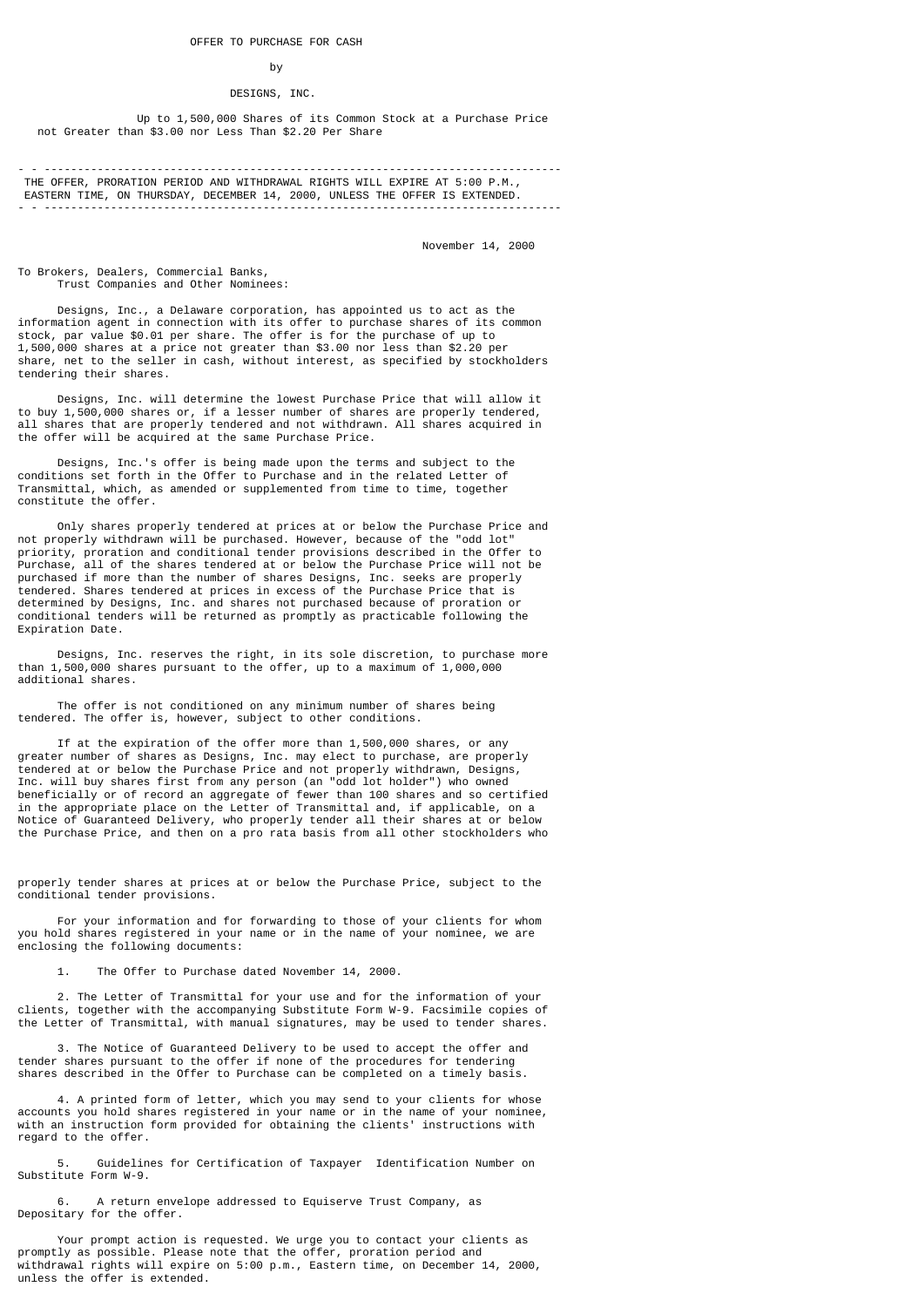Holders of shares whose certificate(s) for the shares are not immediately available or who cannot deliver the certificate(s) and all other required documents to the Depositary, or complete the procedures for book-entry transfer, before the Expiration Date must tender their shares according to the procedure for guaranteed delivery described in Section 3 of the Offer to Purchase.

 Neither Designs, Inc. nor any officer, director, stockholder, agent or other representative of Designs, Inc. will pay any fees or commissions to any broker, dealer or other person for soliciting tenders of shares pursuant to the offer. Designs, Inc. will, however, upon request, reimburse you for customary mailing and handling expenses incurred by you in forwarding any of the enclosed materials to your clients whose shares are held by you as a nominee or in a fiduciary capacity. Designs, Inc. will pay or cause to be paid any stock transfer taxes applicable to its purchase of shares, except as otherwise provided in the Letter of Transmittal.

 Requests for additional copies of the enclosed materials and any inquiries you may have with respect to the offer should be addressed to D.F. King & Co., Inc., as Information Agent, at (212) 269-5550 (collect) or (800) 755-7520 (toll free).

Very truly yours,

D.F. KING & CO.

 NOTHING CONTAINED IN THIS DOCUMENT OR IN THE ENCLOSED DOCUMENTS WILL MAKE YOU OR ANY OTHER PERSON AN AGENT OF DESIGNS, INC., THE INFORMATION AGENT OR THE DEPOSITARY OR ANY AFFILIATE OF ANY OF THE FOREGOING, OR AUTHORIZE YOU OR ANY OTHER PERSON TO USE ANY DOCUMENT OR MAKE ANY STATEMENT ON BEHALF OF ANY OF THEM IN CONNECTION WITH THE OFFER OTHER THAN THE DOCUMENTS ENCLOSED AND THE STATEMENTS CONTAINED IN THOSE DOCUMENTS.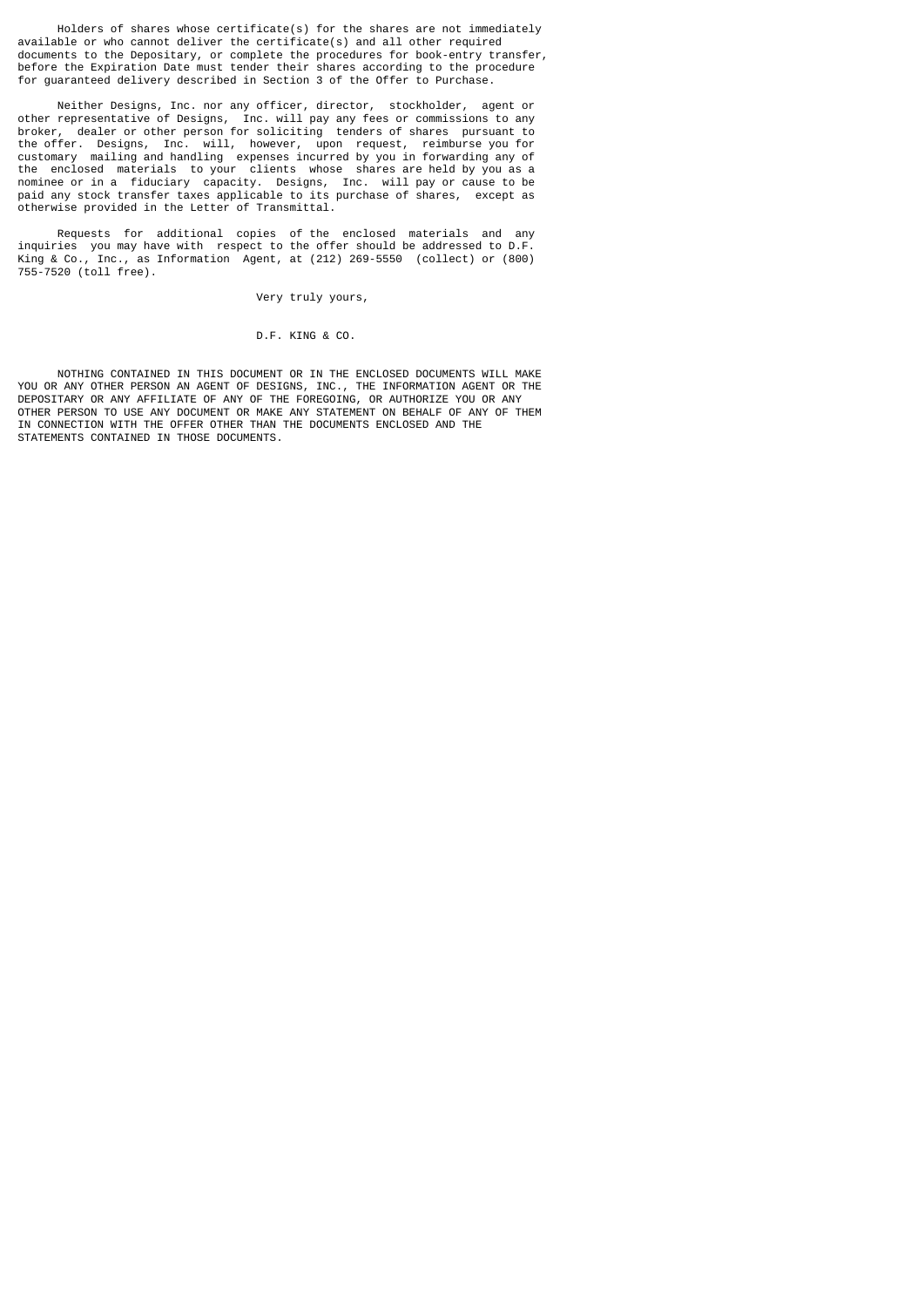#### by

# DESIGNS, INC.

# Up to 1,500,000 Shares of its Common Stock at a Purchase Price not Greater than \$3.00 nor Less Than \$2.20 Per Share

 THE OFFER, PRORATION PERIOD AND WITHDRAWAL RIGHTS EXPIRE AT 5:00 P.M., EASTERN TIME, ON THURSDAY, DECEMBER 14, 2000, UNLESS THE OFFER IS EXTENDED. - - ------------------------------------------------------------------------------

November 14, 2000

# To Our Clients:

 Enclosed for your consideration are the Offer to Purchase dated November 14, 2000 and the related Letter of Transmittal in connection with the offer by Designs, Inc., a Delaware corporation, to purchase shares of its common stock, par value \$0.01 per share. Designs, Inc. is offering to purchase up to 1,500,000 shares for cash at a price not greater than \$3.00 nor less than \$2.20 per share, net to the seller in cash, without interest, as specified by stockholders tendering their shares.

 Designs, Inc. will select the lowest Purchase Price that will allow it to buy 1,500,000 shares or, if a lesser number of shares are properly tendered, all shares that are properly tendered and not withdrawn. All shares acquired in the offer will be acquired at the same Purchase Price.

 Designs, Inc.'s offer is being made upon the terms and subject to the conditions set forth in the Offer to Purchase and in the related Letter of Transmittal, which, as amended or supplemented from time to time, together constitute the offer.

 Only shares properly tendered at prices at or below the Purchase Price and not properly withdrawn will be purchased. However, because of the "odd lot" priority, proration and conditional tender provisions described in the Offer to Purchase, all of the shares tendered at or below the Purchase Price will not be purchased if more than the number of shares Designs, Inc. seeks are properly tendered. Shares tendered at prices in excess of the Purchase Price that is determined by Designs, Inc. and shares not purchased because of proration or conditional tenders will be returned as promptly as practicable following the Expiration Date.

 Designs, Inc. reserves the right, in its sole discretion, to purchase more than 1,500,000 shares pursuant to the offer, up to a maximum of 1,000,000 additional shares.

 If at the expiration of the offer more than 1,500,000 shares, or any greater number of shares as Designs, Inc. may elect to purchase, are properly tendered at or below the Purchase Price and not properly withdrawn before the Expiration Date, Designs, Inc. will purchase shares first from any person (an "odd lot holder") who owned beneficially or of record an aggregate of fewer than 100 shares and so certified in the appropriate place on the Letter of Transmittal and, if applicable, on a Notice of Guaranteed Delivery, and properly tendered all those shares at or

below the Purchase Price and then, subject to the conditional tender provisions, on a pro rata basis from all other stockholders who properly tender shares at prices at or below the Purchase Price.

 A tender of your shares can be made only by us as the holder of record and pursuant to your instructions. The Letter of Transmittal is furnished to you for your information only and cannot be used by you to tender your shares held by us for your account.

 Accordingly, we request instructions as to whether you wish to tender any or all of the shares held by us for your account, upon the terms and subject to the conditions of the offer.

Please note the following:

 1. Shares may be tendered at prices not greater than \$3.00 nor less than \$2.20 per share, as indicated in the attached Instruction Form.

 2. You may designate the priority in which certificates will be purchased in the event of proration.

 3. The offer is not conditioned on any minimum number of shares being tendered. The offer is, however, subject to other conditions described in the Offer to Purchase.

 4. The offer, proration period and withdrawal rights will expire at 5:00 p.m., Eastern time, on December 14, 2000, unless the offer is extended.

 5. The offer is for 1,500,000 shares, constituting approximately 9.5% of the shares outstanding as of November 6, 2000.

 6. Designs, Inc.'s Board of Directors has approved the making of the offer. However, neither Designs, Inc., Designs, Inc.'s Board of Directors, nor the Information Agent is making any recommendation whether you should tender or refrain from tendering your shares or at what Purchase Price you should choose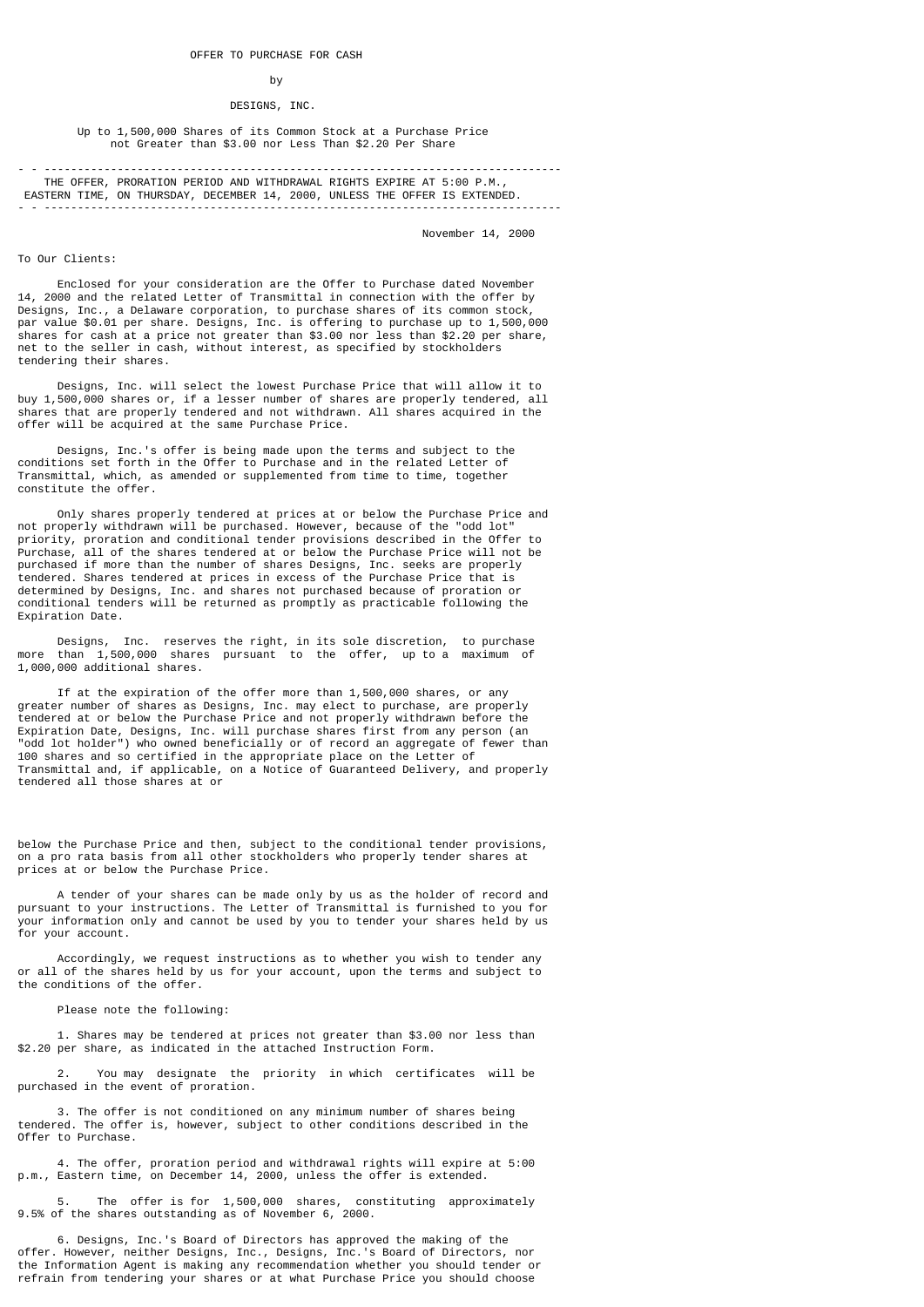to tender your shares. You must make the decision whether to tender your shares and, if so, how many shares to tender and the price or prices at which you will tender them.

 7. Tendering stockholders who hold shares registered in their own name and who tender their shares directly to the Depositary will not be obligated to pay brokerage commissions, solicitation fees or, subject to Instruction 7 of the Letter of Transmittal, stock transfer taxes on the purchase of shares by Designs, Inc. in the offer.

 Designs, Inc. will, upon the terms and subject to the conditions of the offer, accept all your shares for purchase if:

- o you owned beneficially or of record an aggregate of fewer than 100 shares;
- o you instruct us to tender on your behalf all your shares at or below the Purchase Price before the Expiration Date; and
- o you complete the section entitled "Odd Lots" in the attached Instruction Form.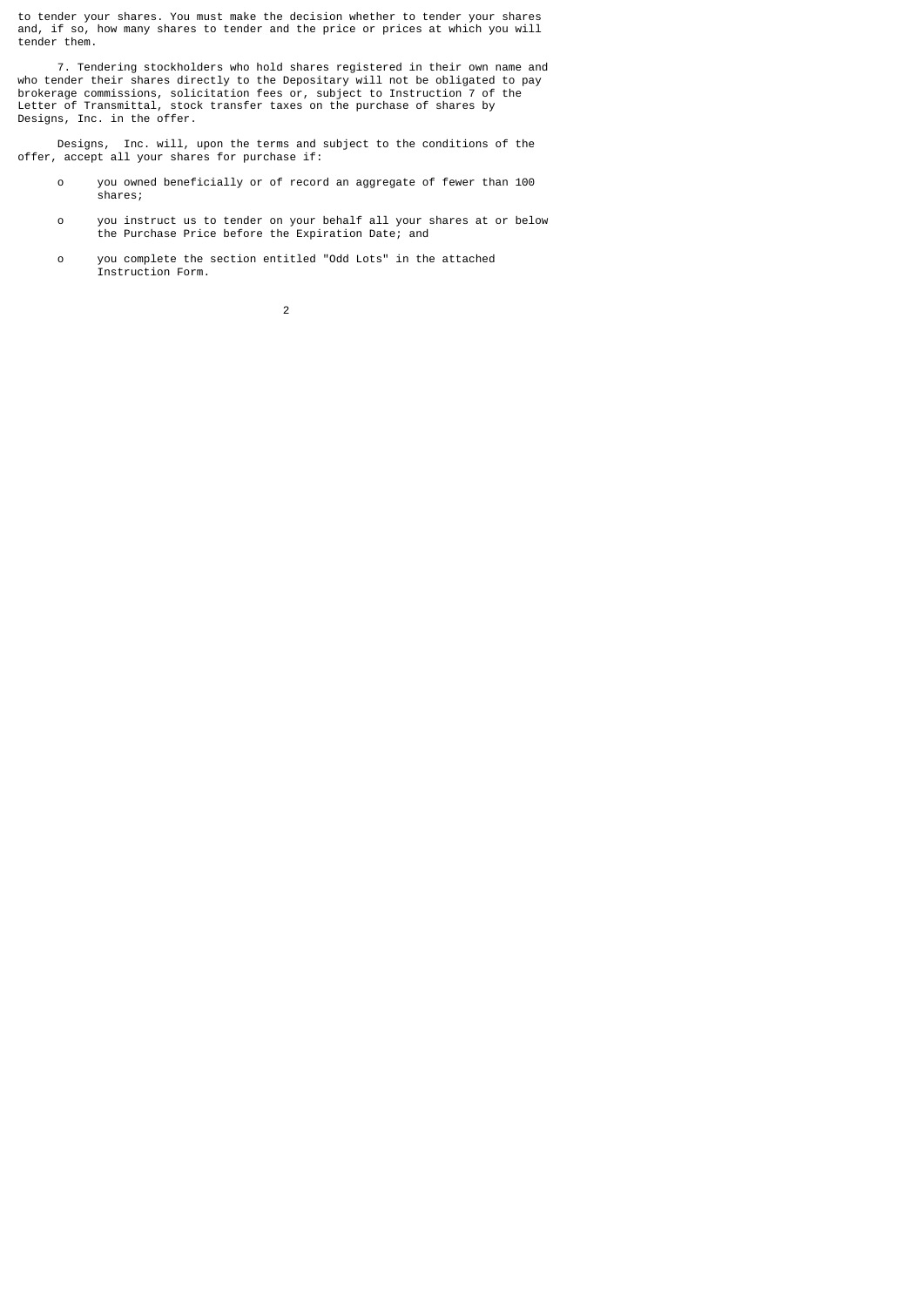If you wish to tender portions of your shares at different prices, you must complete a separate Instruction Form for each price at which you wish to tender each portion of your shares. We must submit separate Letters of Transmittal on your behalf for each price you will accept for each portion tendered.

 If you wish to have us tender any or all of your shares, please instruct us by completing, executing, detaching and returning the attached Instruction Form. An envelope to return your Instruction Form to us is enclosed. If you authorize us to tender your shares, all your shares will be tendered unless otherwise indicated on the attached Instruction Form.

 Please forward your Instruction Form to us as soon as possible to allow us ample time to tender your shares on your behalf prior to the expiration of the offer.

 As described in the Offer to Purchase, if more than 1,500,000 shares, or any greater number of shares as Designs, Inc. may elect to purchase, have been properly tendered at or below the Purchase Price and not properly withdrawn before the Expiration Date, Designs, Inc. will purchase tendered shares on the basis described below:

- o First, all shares tendered and not withdrawn before the Expiration Date by any odd lot holder who:
- o tenders all shares owned beneficially or of record by the odd lot holder at a price at or below the Purchase Price (tenders of less than all shares owned by the odd lot holder will not qualify for this preference); and
- o completes the section captioned "Odd Lots" on the Letter of Transmittal and, if applicable, on the Notice of Guaranteed Delivery; and
- o Second, after purchase of all of the foregoing shares, subject to the conditional tender provisions described in Section 6 of the Offer to Purchase, all other shares properly tendered at prices at or below the Purchase Price and not properly withdrawn before the Expiration Date, on a pro rata basis (with appropriate adjustments to avoid purchases of fractional shares) as described in the Offer to Purchase.

 The offer is being made solely pursuant to the Offer to Purchase and the related Letter of Transmittal and is being made to all registered holders of shares of common stock of Designs, Inc. The offer is not being made to, nor will tenders be accepted from or on behalf of, holders of shares of common stock of Designs, Inc. residing in any jurisdiction in which the making of the offer or acceptance thereof would not be in compliance with the securities laws of that jurisdiction.

 $\sim$  3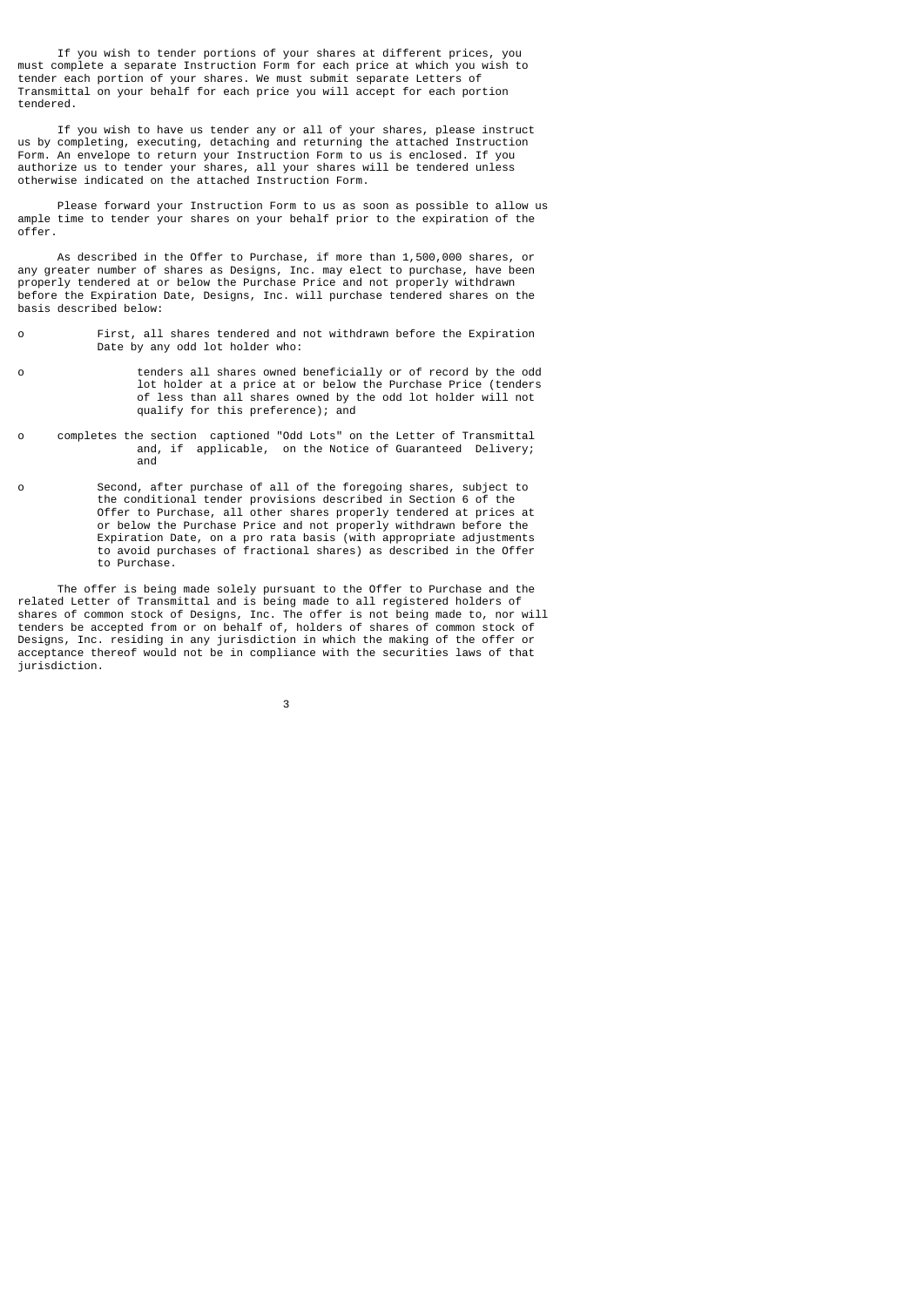# INSTRUCTION FORM INSTRUCTIONS FOR TENDER OF SHARES OF DESIGNS, INC.

 The undersigned acknowledge(s) receipt of your letter and the enclosed Offer to Purchase dated November 14, 2000 and the related Letter of Transmittal in connection with the offer by Designs, Inc., to purchase shares of its common stock, par value \$0.01 per share. Designs, Inc. is offering to purchase up to 1,500,000 shares at a price not greater than \$3.00 nor less than \$2.20 per share, net to the seller in cash, without interest, as specified by stockholders tendering their shares. Designs, Inc.'s offer is being made upon the terms and subject to the conditions set forth in the Offer to Purchase and in the related Letter of Transmittal, which, as amended or supplemented from time to time, together constitute the offer.

 This will instruct you to tender to Designs, Inc., on (our) (my) behalf, the number of shares indicated below (or if no number is indicated below, all shares) which are beneficially owned by (us) (me) and registered in your name, upon the terms and subject to the conditions of offer.

Number of shares to be tendered: \_\_\_\_\_\_\_\_\_\_\_ shares.\*

 \* Unless otherwise indicated, it will be assumed that all shares held by us for your account are to be tendered.

PRICE AT WHICH SHARES TENDERED

 Shares Tendered at Price Determined by Stockholder (See Instruction 5 to the Letter of Transmittal)

 By checking one of the following boxes below instead of the box under "Shares Tendered at Price Determined by Dutch Auction," the undersigned hereby tenders shares at the price checked below. This action could result in none of the shares being purchased if the Purchase Price determined by Designs, Inc. for the shares is less than the price checked below. A stockholder who desires to tender shares at more than one price must complete a separate Instruction Form for each price at which shares are tendered. The same shares cannot be tendered at more than one price.

Price (In Dollars) Per Share at Which Shares Are Being Tendered:

| $1 \mid$ \$2.20  | $11$ \$2.50     | $1 \mid$ \$2.80 |
|------------------|-----------------|-----------------|
| $1 \mid$ \$2.30  | $ $   \$2.60    | $11$ \$2.90     |
| $1 \mid $ \$2.40 | $1 \mid$ \$2.70 | $11$ \$3.00     |

**OR OR** 

 Shares Tendered at Price Determined by Dutch Auction (See Instruction 5 to the Letter of Transmittal)

|\_| The undersigned wants to maximize the chance of having Designs, Inc. purchase all of the shares the undersigned is tendering (subject to the possibility of proration).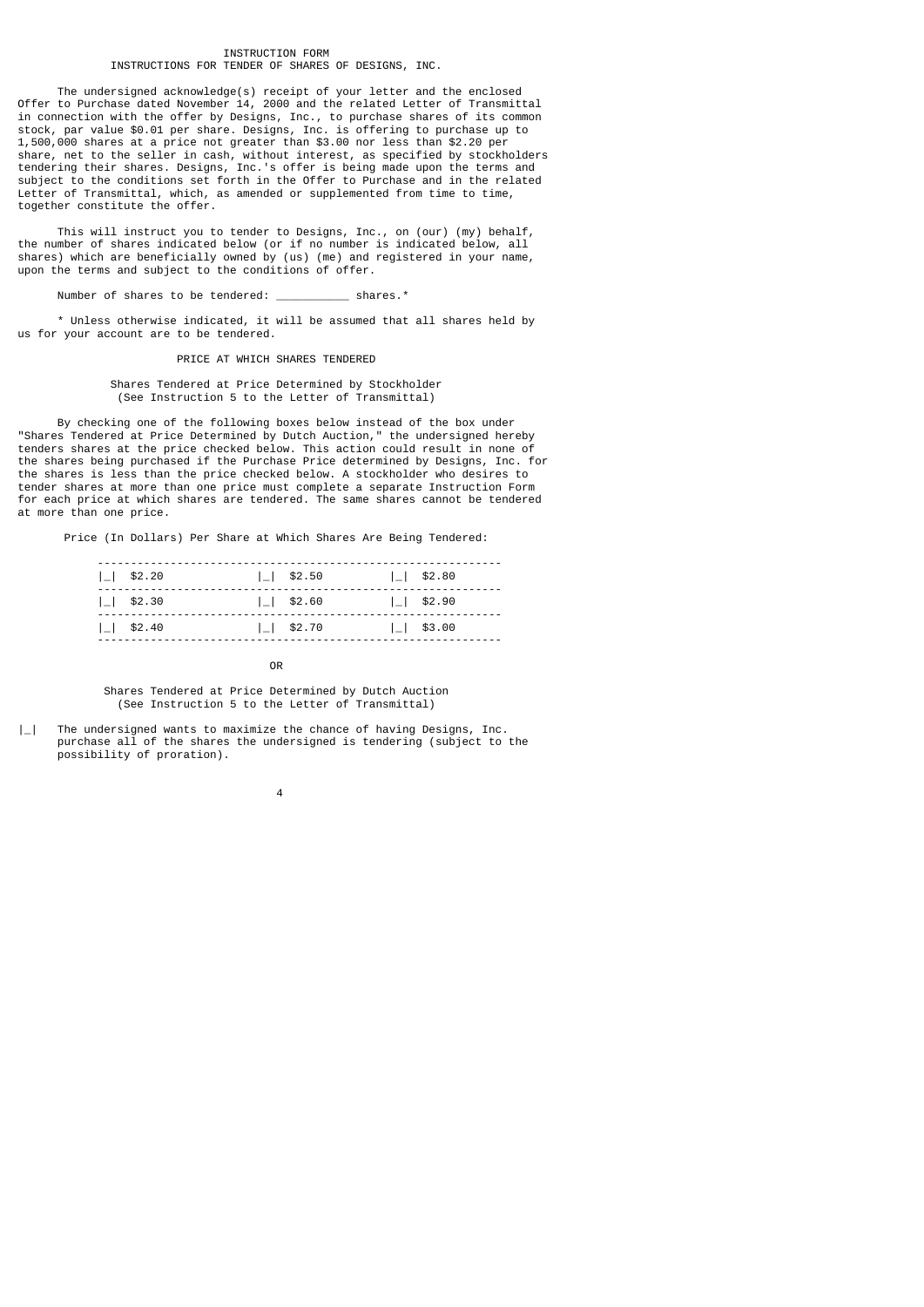Accordingly, by checking this one box instead of one of the price boxes above, the undersigned hereby tenders shares and is willing to accept the Purchase Price determined by Designs, Inc. in accordance with the terms of the offer. This action could result in receiving a price per share of as low as \$2.20.

### ODD LOTS

- o By checking this box, the undersigned represents that the undersigned owns, beneficially or of record, an aggregate of fewer than 100 shares and is tendering all of those shares. (In addition, the undersigned is tendering shares either (check one box):
- o at the Purchase Price, as it will be determined by Designs, Inc. in accordance with the terms of the offer (persons checking this box need not indicate the price per share below); or
- o at the price per share indicated below under "Price (In Dollars) Per Share at Which Shares Are Being Tendered."

### CONDITIONAL TENDER

 A tendering stockholder may condition his or her tender of shares upon Designs, Inc. purchasing a specified minimum number of the shares tendered, all as described in Section 6 of the Offer to Purchase. Unless at least the minimum number of shares you indicate below is purchased by Designs, Inc. pursuant to the terms of the offer, none of the shares tendered by you will be purchased. It is the tendering stockholder's responsibility to calculate the minimum number of shares that must be purchased if any are purchased, and each stockholder is urged to consult his or her own tax advisor. Unless this box has been completed and a minimum specified, the tender will be deemed unconditional.

o The minimum number of shares that must be purchased, if any are purchased is:

 THE METHOD OF DELIVERY OF THIS DOCUMENT IS AT THE OPTION AND RISK OF THE TENDERING STOCKHOLDER. IF DELIVERY IS BY MAIL, REGISTERED MAIL WITH RETURN RECEIPT REQUESTED, IS RECOMMENDED. IN ALL CASES, SUFFICIENT TIME SHOULD BE ALLOWED TO ASSURE DELIVERY.

|        | Sign Here:         |
|--------|--------------------|
|        | (Signature(s))     |
|        | Name(s):           |
|        | (Please Print)     |
|        | Address(es):       |
|        | (Include Zip Code) |
| Dated: | , 2000             |

the contract of the contract of the contract of the contract of the contract of the contract of the contract o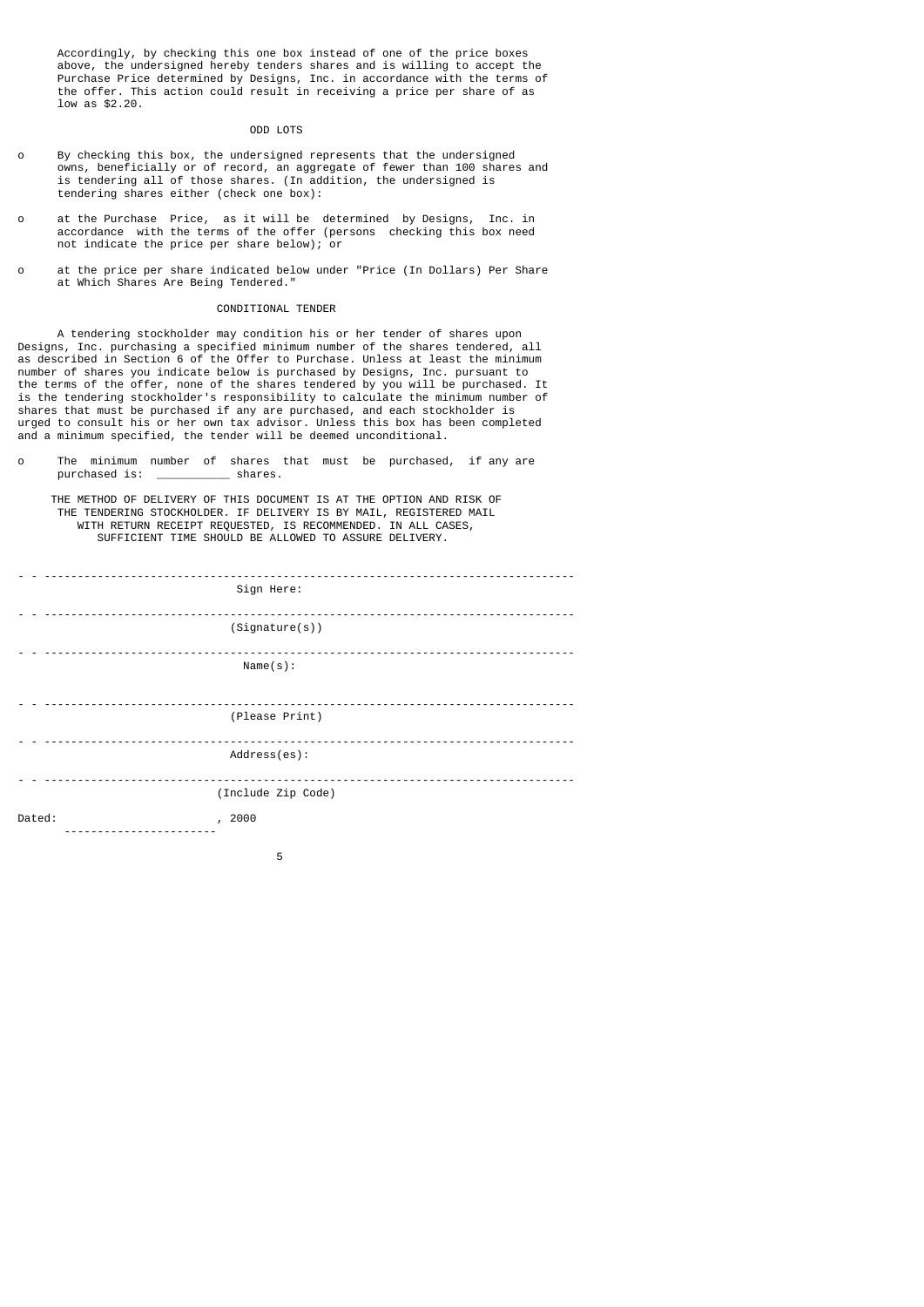# GUIDELINES FOR CERTIFICATION OF TAXPAYER IDENTIFICATION NUMBER ON SUBSTITUTE FORM W-9

 Guidelines for Determining the Proper Identification Number to Give the Payer. - Social Security numbers have nine digits separated by two hyphens: i.e., 000-00-0000. Employer identification numbers have nine digits separated by only one hyphen: i.e., 00-0000000. The table below will help determine the number to give the Payer.

| 1.<br>2.<br>3.                                | An individual's account<br>Two or more individuals (joint<br>account)<br>Husband and wife (joint<br>account)  | The individual<br>The actual owner of<br>the account or, if<br>combined funds, the<br>first individual on<br>the account $(1)$ | 9. | Sole proprietorship account<br>10. A valid trust, estate or<br>pension trust                                                                                                                                 | The owner $(4)$<br>Legal entity (Do not<br>furnish the identifying<br>number of the personal<br>representative or trustee<br>unless the legal entity |
|-----------------------------------------------|---------------------------------------------------------------------------------------------------------------|--------------------------------------------------------------------------------------------------------------------------------|----|--------------------------------------------------------------------------------------------------------------------------------------------------------------------------------------------------------------|------------------------------------------------------------------------------------------------------------------------------------------------------|
|                                               |                                                                                                               |                                                                                                                                |    |                                                                                                                                                                                                              |                                                                                                                                                      |
|                                               |                                                                                                               |                                                                                                                                |    |                                                                                                                                                                                                              | itself is not designated<br>in the account title.) (5)                                                                                               |
|                                               |                                                                                                               | The actual owner of<br>the account or, if<br>joint funds, the<br>first individual on<br>the account $(1)$                      |    | 11. Corporate account                                                                                                                                                                                        | The corporation                                                                                                                                      |
| 4.                                            | Custodian account of a minor<br>(Uniform Gift to Minors Act)                                                  | The minor $(2)$                                                                                                                |    | 12. Religious, charitable or<br>educational organization<br>account                                                                                                                                          | The organization                                                                                                                                     |
| 5.                                            | Adult and minor (joint account)                                                                               | The adult or, if the<br>minor is the only<br>contributor, the<br>minor (1)                                                     |    | 13. Partnership account held in<br>the name of the business                                                                                                                                                  | The partnership                                                                                                                                      |
| 6.                                            | Account in the name of<br>guardian or committee for a<br>designated ward, minor or<br>incompetent person      | The ward, minor or<br>incompetent person (3)                                                                                   |    | 14. Association, club or other<br>tax-exempt organization                                                                                                                                                    | The organization                                                                                                                                     |
| 7.                                            | a.A revocable savings trust<br>account (in which grantor is<br>also trustee)<br>b.Any "trust" account that is | The grantor-trustee<br>(1)                                                                                                     |    | 15. A broker or registered<br>nominee                                                                                                                                                                        | The broker or nominee                                                                                                                                |
| not a legal or valid trust<br>under State law | The actual owner $(1)$                                                                                        |                                                                                                                                |    |                                                                                                                                                                                                              |                                                                                                                                                      |
| 8.                                            | Sole proprietorship account                                                                                   | The owner $(4)$<br>____________________________________                                                                        |    | 16. Account with the Department<br>of Agriculture in the name<br>of a public entity (such as<br>a State or local government,<br>school district or prison)<br>that receives agricultural<br>program payments | The public entity                                                                                                                                    |

(1) List first and circle the name of the person whose number you furnish.<br>(2) Circle the minor's name and furnish the minor's social security number

 $(2)$  Circle the minor's name and furnish the minor's social security number.<br>(3) Circle the ward's, minor's or incompetent person's name and furnish suc

Circle the ward's, minor's or incompetent person's name and furnish such

person's social security number.<br>(4) Show the name of the owner and y

Show the name of the owner and you may also enter the business or "doing business as" name. Use either the owner's social security number or the employer identification number of the business (if it has one).<br>(5) List first and circle the name of the legal trust, estate or pe List first and circle the name of the legal trust, estate or pension trust.

Note: If no name is circled when there is more than one name, the number will be considered to be that of the first name listed.

> GUIDELINES FOR CERTIFICATION OF TAXPAYER IDENTIFICATION NUMBER ON SUBSTITUTE FORM W-9 Page 2

# OBTAINING A NUMBER

If you don't have a taxpayer identification number or you don't know your number, obtain Form SS-5, Application for a Social Security Number, or Form SS-4, Application for an Employer Identification Number, at the local office of the Social Security Administration or the Internal Revenue Service and apply for a number. United States resident aliens who cannot obtain a social security number must apply for an ITIN (Individual Taxpayer Identification Number) on Form W-7.

# PAYEES EXEMPT FROM BACKUP WITHHOLDING

Even if the payee does not provide a TIN in the manner required, you are not required to backup withhold on any payments you make if the payee is: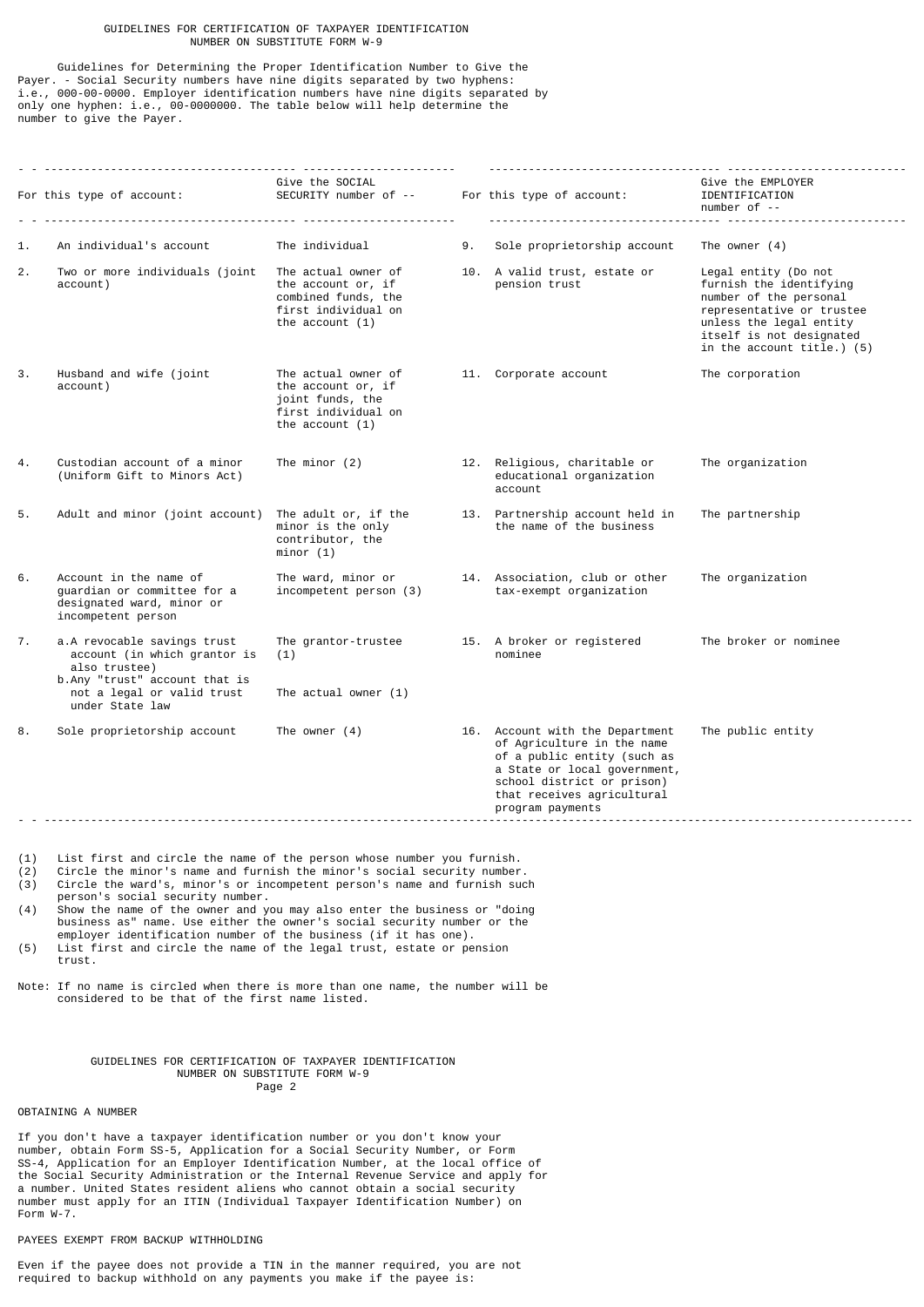- 1. An organization exempt from tax under section 501(a), any IRA, or a custodial account under section 403(b)(7) if the account satisfies the requirements of section 401(f)(2).
- 2. The United States or any of its agencies or instrumentalities.
- 3. A state, the District of Columbia, a possession of the United States, or any of their political subdivisions or instrumentalities.
- 4. A foreign government or any of its political subdivisions, agencies, or instrumentalities.

5. An international organization or any of its agencies or instrumentalities.

Other payees that may be exempt from backup withholding include:

- 6. A corporation.
- 7. A foreign central bank of issue.
- 8. A dealer in securities or commodities required to register in the United States, the District of Columbia, or a possession of the United States.
- 9. A futures commission merchant registered with the Commodity Futures Trading Commission.
- 10. A real estate investment trust.
- 11. An entity registered at all times during the tax year under the Investment Company Act of 1940.
- 12. A common trust fund operated by a bank under section 584(a).
- 13. A financial institution.
- 14. A middleman known in the investment community as a nominee or who is listed in the most recent publication of the American Society of Corporate Secretaries, Inc., Nominee List.
- 15. A trust exempt from tax under section 664 or described in section 4947.

Interest and dividend payments. All listed payees are exempt except the payee in item 9.

Broker transactions. All payees listed in items 1 through 13 are exempt. A person registered under the Investment Advisors Act of 1940 who regularly acts as a broker is also exempt.

PAYMENTS EXEMPT FROM BACKUP WITHHOLDING Payments that are not subject to information reporting also are not subject to backup withholding.

Dividends and patronage dividends that generally are exempt from backup withholding include:

- o Payments to nonresident aliens subject to withholding under section 1441.
- o Payments to partnerships not engaged in a trade or business in the United States and that have at least one nonresident alien partner.
- o Payments of patronage dividends not paid in money.
- o Payments made by certain foreign organizations.
- o Section 404(k) distributions made by an ESOP

Interest payments that generally are exempt from backup withholding include:

- o Payments of interest on obligations issued by individuals. However, if you pay \$600 or more of interest in the course of your trade or business to a payee, you must report the payment. Backup withholding applies to the reportable payment if the payee has not provided a TIN or has provided an incorrect TIN.
- o Payments of tax-exempt interest (including exempt-interest dividends under section 852).
- o Payments described in section 6049(b)(5) to nonresident aliens.
- o Payments on tax-free covenant bonds under section 1451.
- o Payments made by certain foreign organizations.
- o Mortgage interest paid to you.

Exempt payees described above should file Form W-9 to avoid possible erroneous backup withholding.

FILE THE FORM WITH THE PAYER, FURNISH YOUR TAXPAYER IDENTIFICATION NUMBER, WRITE "EXEMPT" ON THE FACE OF THE FORM, AND RETURN IT TO THE PAYER. IF THE PAYMENTS ARE INTEREST, DIVIDENDS, OR PATRONAGE DIVIDENDS, ALSO SIGN AND DATE THE FORM.

## PENALTIES

(1) Penalty for Failure to Furnish Taxpayer Identification Number. If you fail to furnish your correct taxpayer identification number to a requester, you are subject to a penalty of \$50 for each such failure unless your failure is due to reasonable cause and not to willful neglect.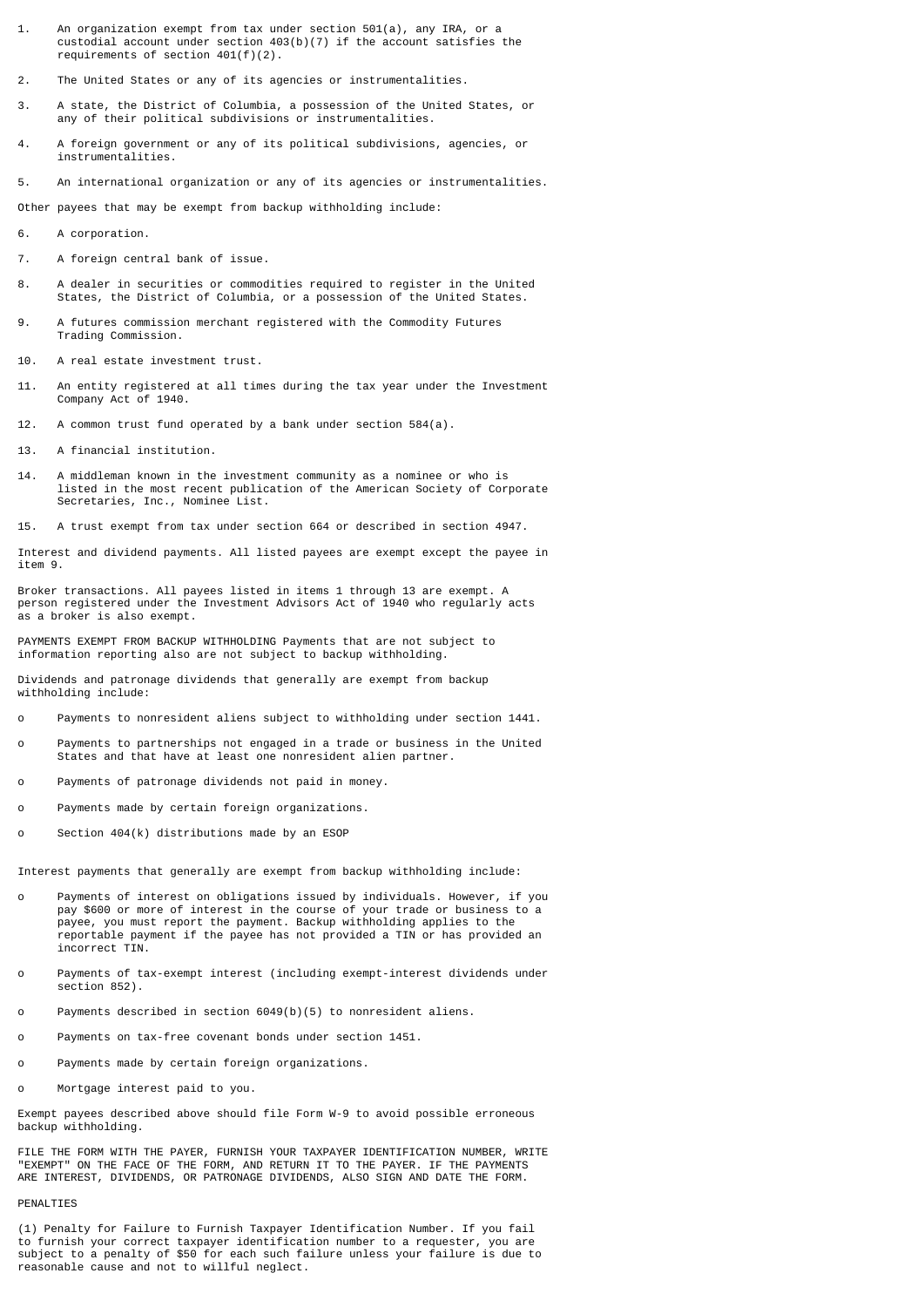(2) Civil Penalty for False Information With Respect to Withholding. If you make a false statement with no reasonable basis which results in no imposition of backup withholding, you are subject to a penalty of \$500.

(3) Criminal Penalty for Falsifying Information. Willfully falsifying certifications or affirmations may subject you to criminal penalties including fines and/or imprisonment.

(4) Misuse of Taxpayer Identification Number. If the requester discloses or uses taxpayer identification numbers in violation of Federal law, the requester may be subject to civil and criminal penalties.

FOR ADDITIONAL INFORMATION CONTACT YOUR TAX CONSULTANT OR THE INTERNAL REVENUE SERVICE.